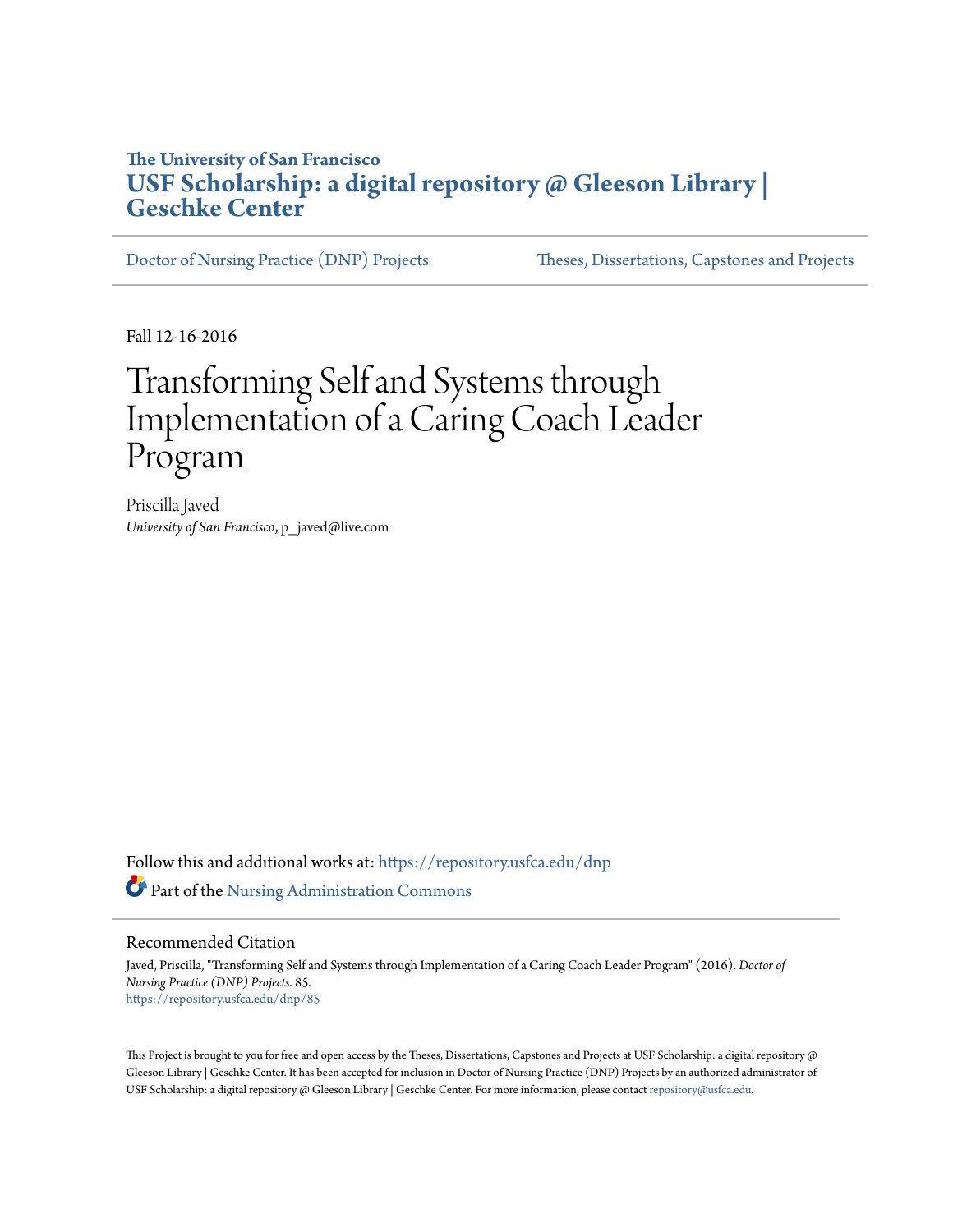Transforming Self and Systems through Implementation of a

Caring Coach Leader Program

### Priscilla Javed, DNP(c), MS, RN, FACHE

University of San Francisco

Committee Members:

Mary Bittner, DNP, MPA, RN, CENP

Robin Buccheri, PhD, NP, RN, FAAN

December 2016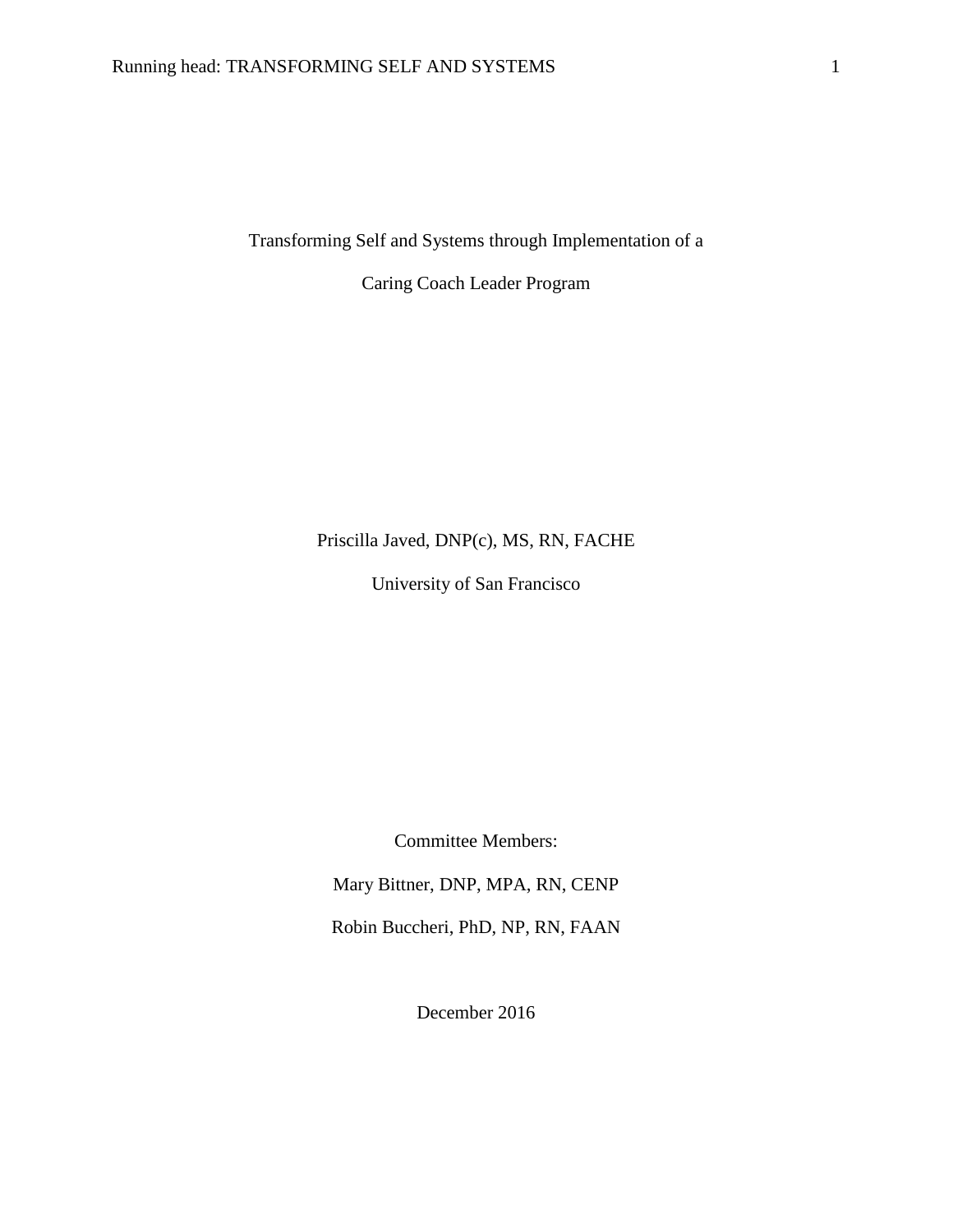#### **Acknowledgments**

With heartfelt gratitude I write this passage to honor all the extraordinary people who have blessed my life and guided me amid the many crossroads of life.

My journey to finding, accepting, and completing the ELDNP program at USF fulfilled a lifelong dream of *being* a doctorate prepared nurse leader. I am forever grateful for the inspirational leadership of retired Dean Dr. Judith Karshmer; adviser, guide, and friend Dr. Mary Bittner; kindhearted committee member and EBP expert Dr. Robin Buccheri; thought partner Dr. Juli Maxworthy; and creative visionary Dr. KT Waxman. I leave this program a more informed, evolved nurse leader committed to advancing the professional practice of nursing.

USF Cohort 5, I am so thankful we shared this journey and inspirational moments together. Our endless discussions, tireless working hours, and memories will fill my lifetime forever and bring joy to my heart. Scott, group partner, our enduring friendship will continue to carry me through life. Jonalyn, so happy we shared this journey together as friends, co-workers. Denise, your laughter and reality check-ins are priceless memories. Janette, be and stay strong.

My Golden Girlfriends, thank you for your encouragement and finding the right words during difficult times to keep me motivated and laughing. Our friendship is endless!

Jim, Michele, Michael, Antonetta, Elizabeth, and Rene, all of you inspired me to believe anything is possible … We are One!

To my family, Khalid, Kelli, Jeffrey, Jamie, and grandbabies Aria and Sienna, I dedicate this valuable project to you! Your countless hours of support, sacrifices, and genuine love encouraged me to experience success and find my true self. My sisters and brother, Heidi, Chris, Pam, Wally, yes another degree. Your love supported me through many events in my personal life. All my family, including Eileen, mom and dad, you are the wind beneath my wings!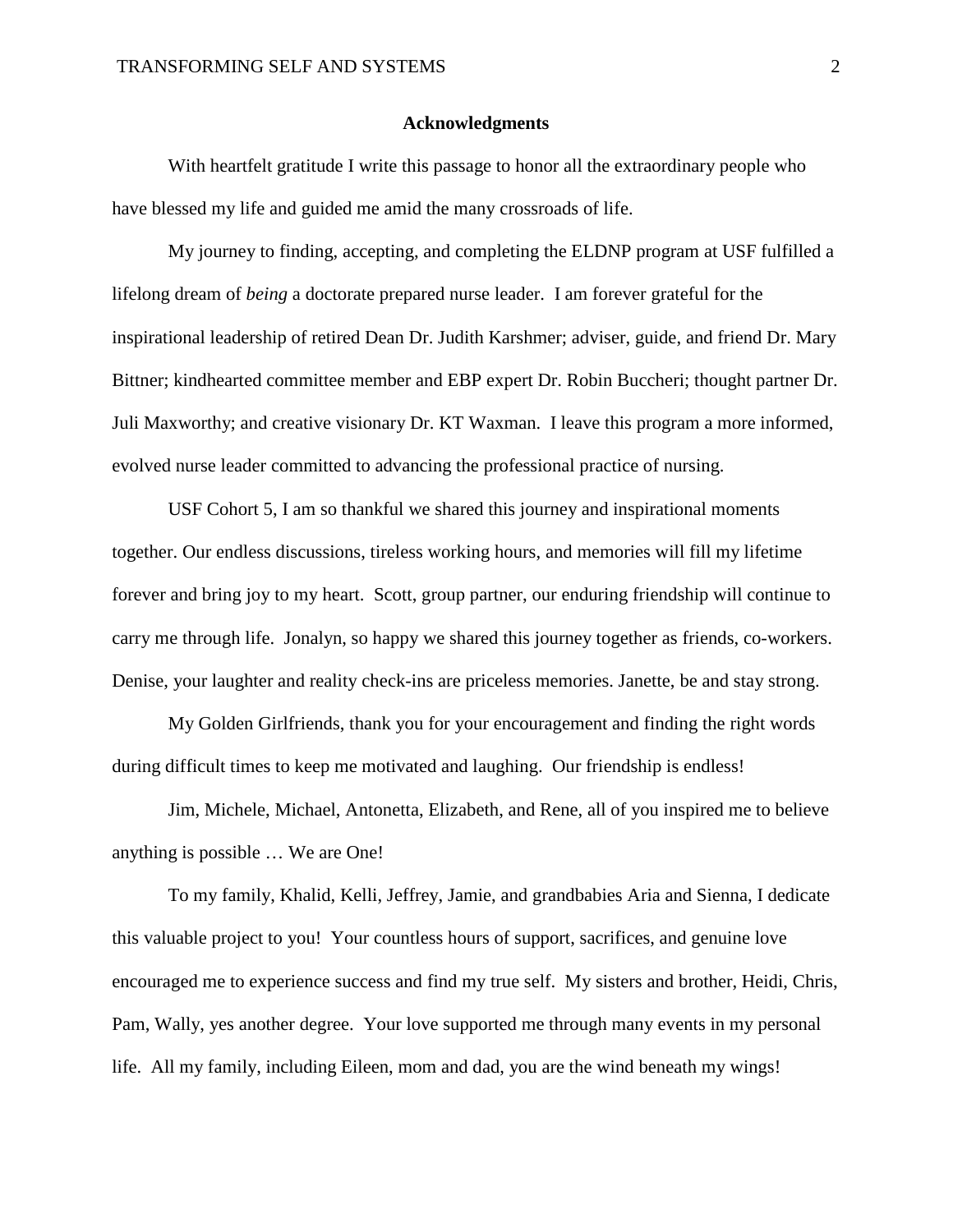### Table of Contents

### **Section I. Title and Abstract**

|                                                          | 1              |
|----------------------------------------------------------|----------------|
|                                                          | $\overline{2}$ |
|                                                          | 8              |
| <b>Section II. Introduction</b>                          |                |
|                                                          | 9              |
| Middle Management Turnover and Impact on Quality         | 10             |
|                                                          | 10             |
|                                                          | 11             |
|                                                          | 12             |
|                                                          | 13             |
|                                                          | 13             |
|                                                          | 14             |
|                                                          | 15             |
|                                                          | 17             |
|                                                          | 19             |
|                                                          | 22             |
|                                                          | 25             |
|                                                          | 25             |
|                                                          | 25             |
|                                                          | 27             |
| Transforming Self and Systems through Caring Leadership. | 29             |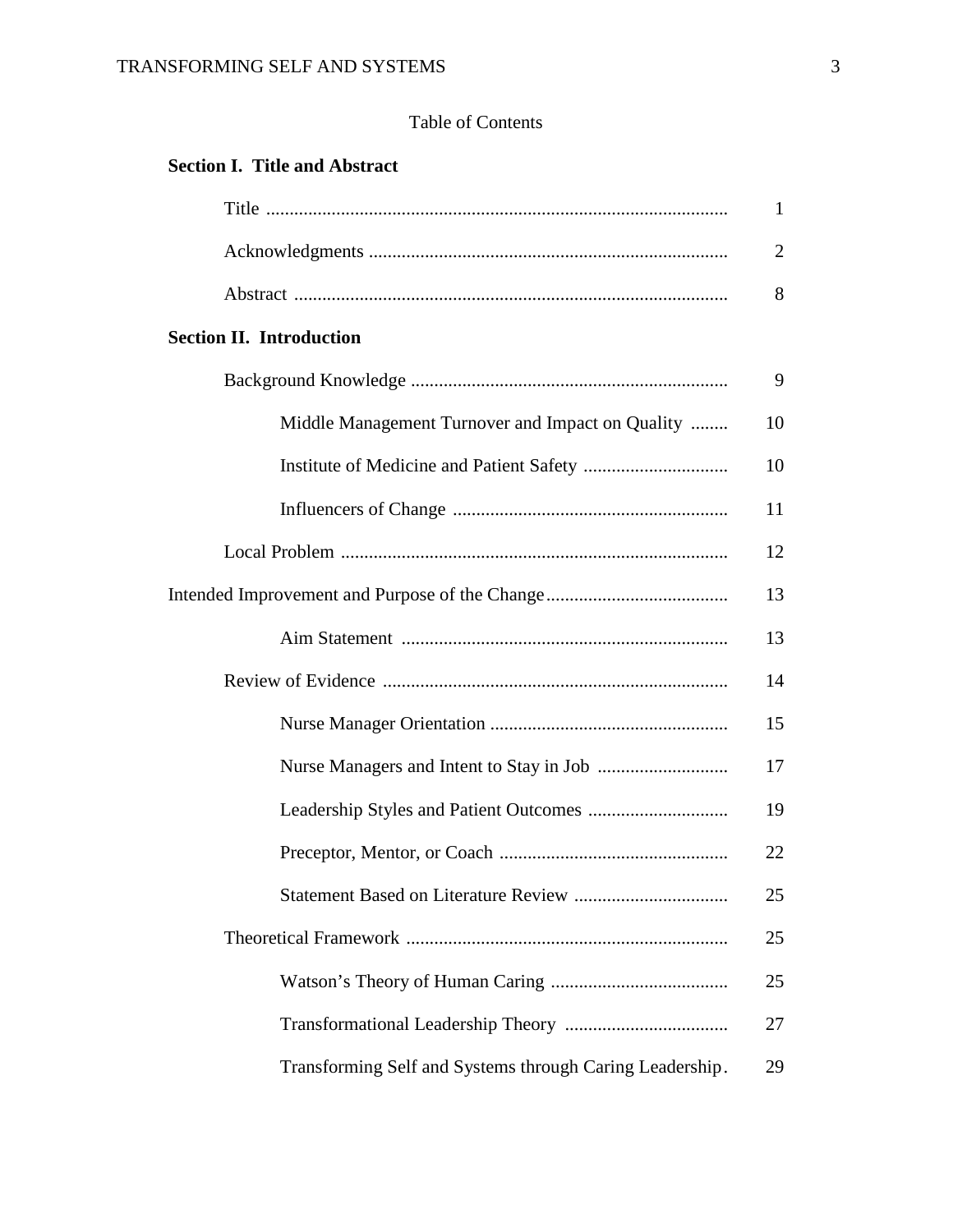### TRANSFORMING SELF AND SYSTEMS 4

### Table of Contents (Cont.)

### **Section III. Methods**

|                                                           | 32 |
|-----------------------------------------------------------|----|
| Dr. Jean Watson: Caring Theory and Ethical,               | 32 |
|                                                           | 34 |
| Disclosure to Participants of Caring Coach Leader Program | 34 |
|                                                           | 34 |
|                                                           | 36 |
| Alignment to Organization's Mission and Strategy          | 36 |
|                                                           | 37 |
|                                                           | 38 |
|                                                           | 38 |
|                                                           | 39 |
|                                                           | 40 |
|                                                           | 40 |
|                                                           | 40 |
|                                                           | 41 |
|                                                           | 42 |
|                                                           | 42 |
|                                                           | 44 |
| Key Milestones - Planning, Development, Implementation,   | 46 |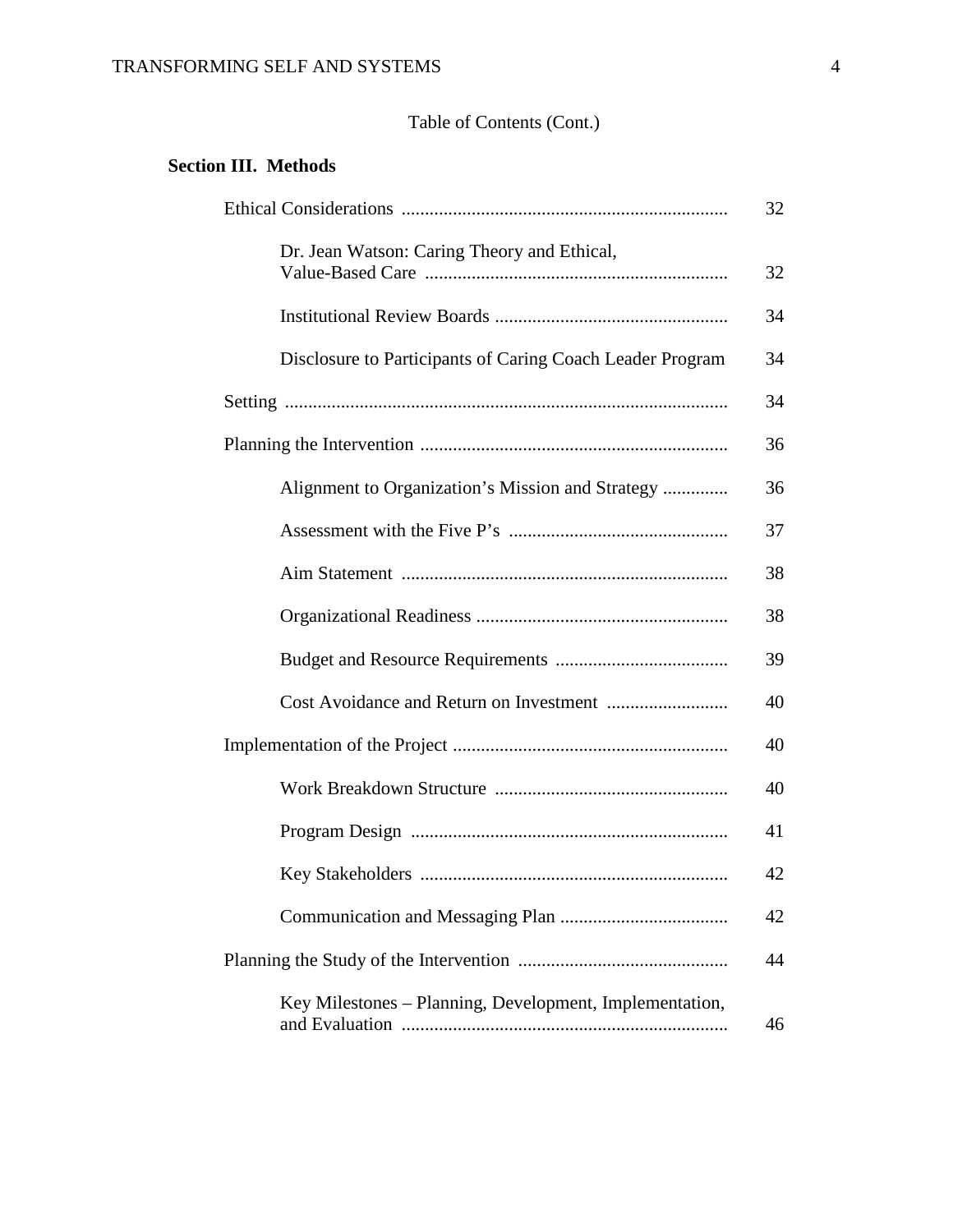# Table of Contents (Cont.)

|                                          | 47 |
|------------------------------------------|----|
|                                          | 47 |
|                                          | 48 |
|                                          | 48 |
| Program Evaluation and Follow-Up Surveys | 49 |
|                                          | 49 |
| <b>Section IV. Results</b>               |    |
|                                          | 51 |
|                                          | 51 |
|                                          | 51 |
|                                          | 54 |
|                                          | 55 |
| <b>Section V. Discussion</b>             |    |
|                                          | 57 |
|                                          | 57 |
|                                          | 58 |
|                                          | 59 |
|                                          | 61 |
|                                          | 61 |
|                                          | 62 |
|                                          | 63 |
|                                          | 65 |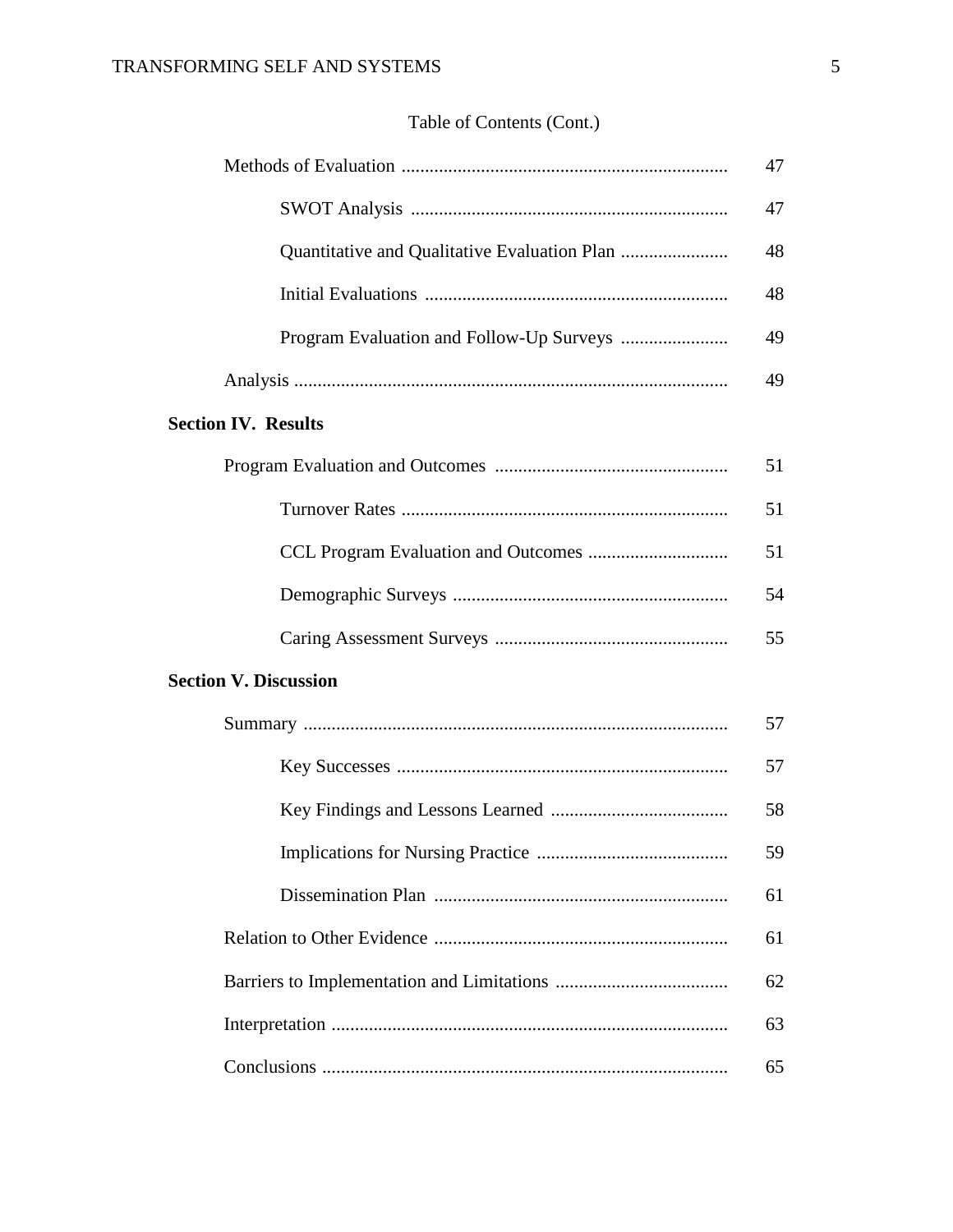# Table of Contents (Cont.)

| <b>Section VI. Other Information</b>                          |    |
|---------------------------------------------------------------|----|
|                                                               | 66 |
|                                                               | 67 |
| <b>Section VIII. Appendices</b>                               |    |
|                                                               | 72 |
|                                                               | 73 |
|                                                               | 74 |
| Appendix D. Alignment to Organization's Mission and Strategy  | 81 |
|                                                               | 82 |
| Appendix F. 2016 Return on Investment and Break-Even Analysis | 83 |
|                                                               | 84 |
| Appendix H. Concept of Caring Coach Leader Program            | 85 |
| Appendix I. Caring Coach Leader Program Facilitator Learning  | 86 |
| Appendix J. Four Core Building Blocks of Caring Coach Leader  | 89 |
|                                                               | 90 |
| Appendix L. Email Communication to CNEs                       | 91 |
|                                                               | 92 |
|                                                               | 95 |
|                                                               | 96 |
| Appendix P. Detailed Evaluation Timeline 2016                 | 97 |
| Appendix Q. Nyberg Caring Assessment Scale and Demographic    | 98 |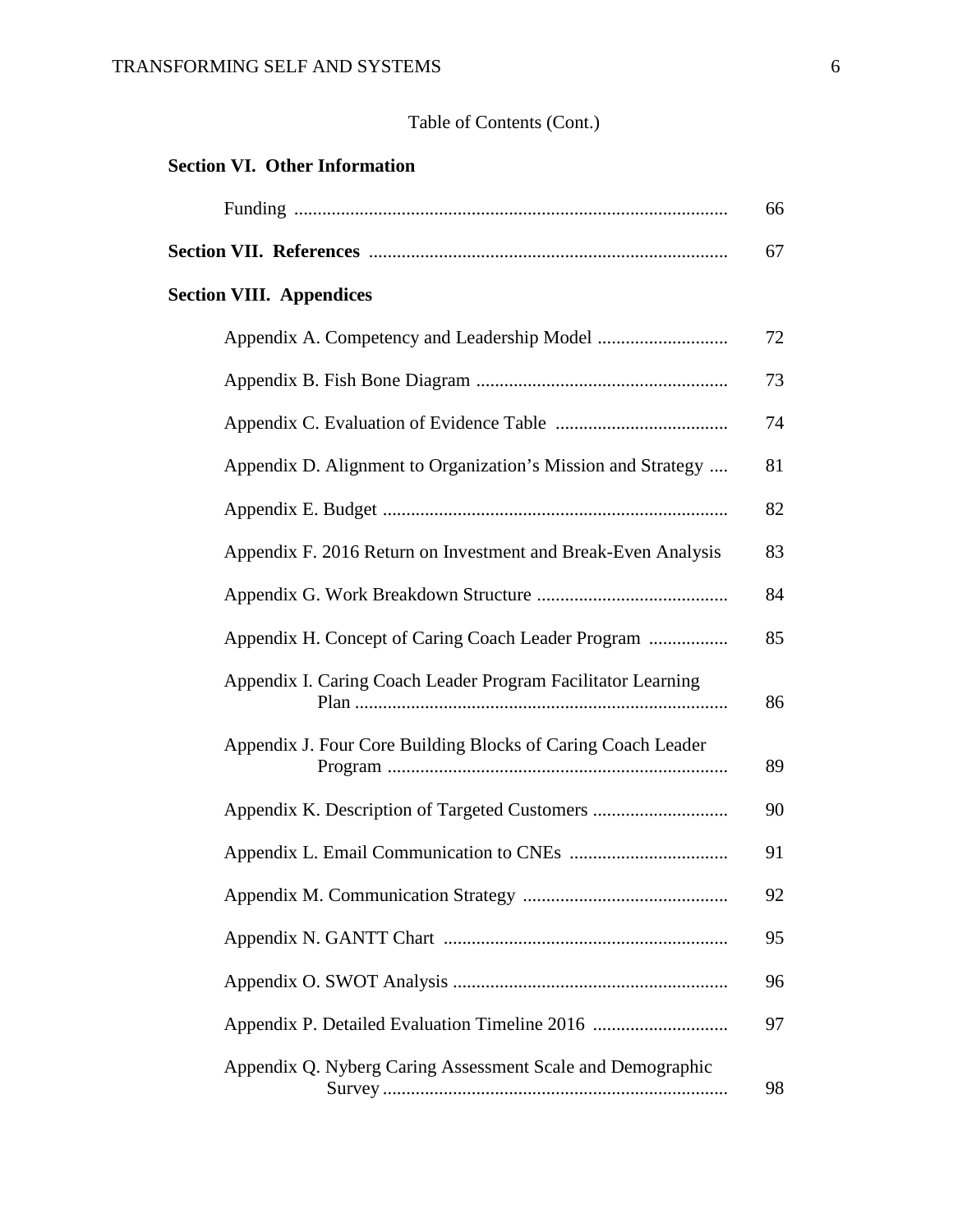# Table of Contents (Cont.)

| Appendix R. Caring Coach Leader Program Evaluation                   | 101  |
|----------------------------------------------------------------------|------|
| Appendix S. Program Evaluation Results of Caring Coach               | 102. |
| Appendix T. Results of Demographic Pre- and Post-Program Surveys 103 |      |
| Appendix U. Results of Nyberg Caring Assessment Pre- and Post-       | 104  |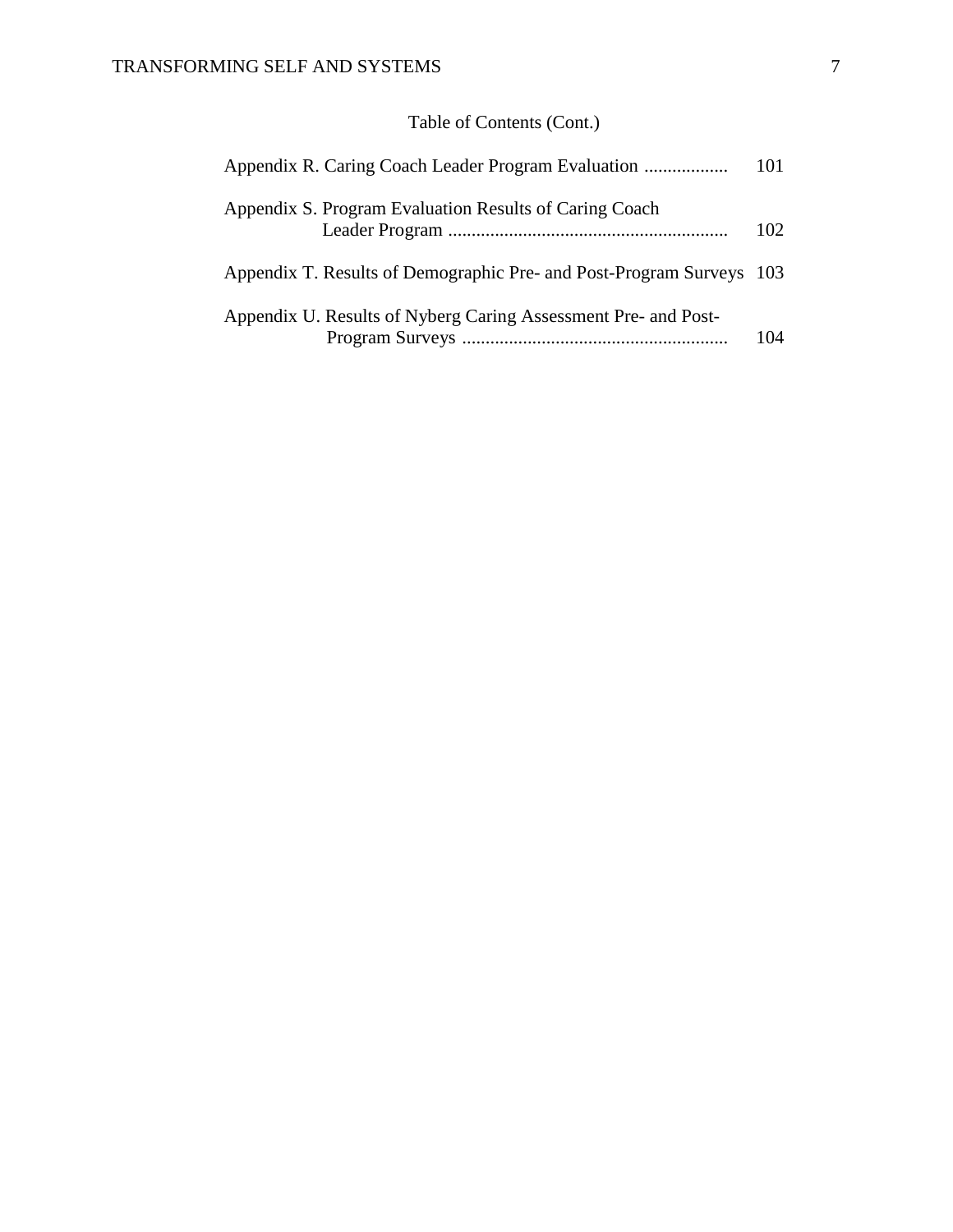#### **Abstract**

Assistant nurse managers and nurse managers, often referred to as middle managers, have a direct impact on daily hospital operations, clinical work environments, delivery of high quality safe patient care, and patient outcomes. The stressful demands of this role have caused turnover rates to soar above the national average on some of the inpatient hospital units. Instability of nursing management oversight negatively effects staff job satisfaction and delivery of high quality safe patient care. In reviewing the organizations initial orientation program for transitioning middle managers into their new role, it was missing the supportive guidance of a coach. A Caring Coach Leader program was developed based on the foundation of transformational and caring leadership attributes aligned to the organizations theory-based culture. Transformational caring leadership attributes positively influence followers' engagement, builds trust relationships, and supports improvement of patient outcomes. Combined voluntary turnover rates of the assistant nurse managers and nurse managers, changes in caring attributes of program participants, and overall program appraisal were evaluated.

**Keywords:** nurse manager orientation, nurse manager turnover, preceptor programs for nurse managers, transformational leadership, quality and patient care outcomes.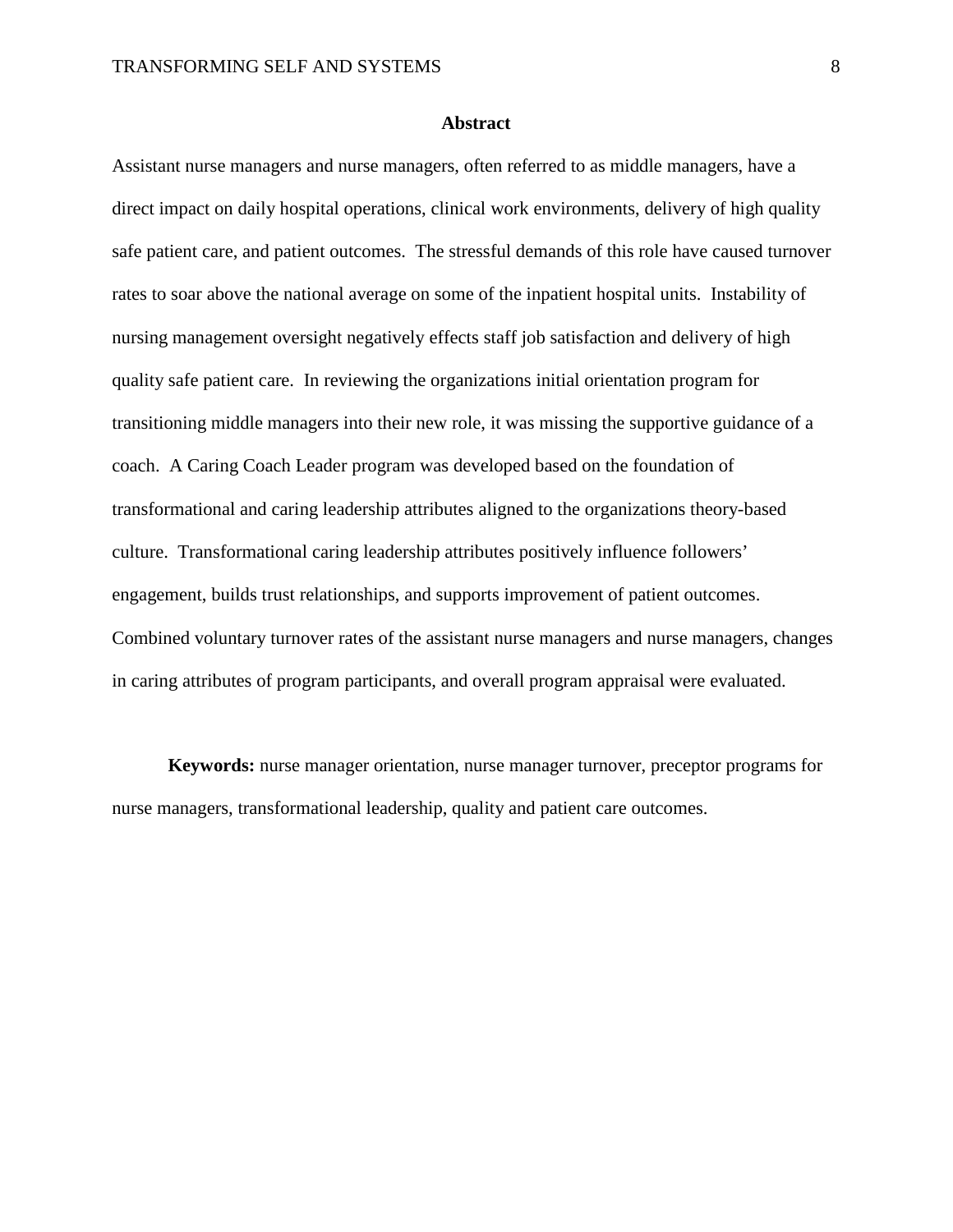#### **Section II. Introduction**

Within the United States, nurse manager turnover rates average 8.3%, as noted by the American Organization of Nurse Executives (AONE) (Zastocki & Holly, 2010). Currently, retention of assistant nurse managers and nurse managers has gained the attention of executive leadership, because current turnover rates for hospital middle management positions are exceeding the national average. Quality and financial oversight is provided by the managers accountable for unit operations, and turnover in these positions fragment implementation and monitoring plans of quality improvement initiatives. Today, given the focus on performancebased quality outcomes for reimbursement, as a result of the Affordable Care Act (United States Department of Labor, 2010), retention of middle management, assistant nurse managers, and nurse managers is critical to an organization's commitment to deliver value-based care.

#### **Background Knowledge**

When reviewing the current onboarding orientation processes within a large integrated not-for-profit health system located in Northern California, it was determined that there were inconsistencies amongst the medical centers with the initial orientation for assistant nurse managers and nurse managers, commonly referred to as middle management. The majority of the nursing orientation programs outlined in the literature focused on staff nurse orientation and preceptor programs, with limited reviews for nurse manager orientation programs. Based on review of the literature, orientation that is thoughtfully planned with nurse manager competencies, educational courses, resources, and supervisors as preceptors allows new middle managers to feel successful as they experience a smooth transition into their new role and the organization (Conley, Branowicki, & Hanley, 2007). Conley et al. (2007) identified potential solutions for organizations experiencing higher than average turnover rates.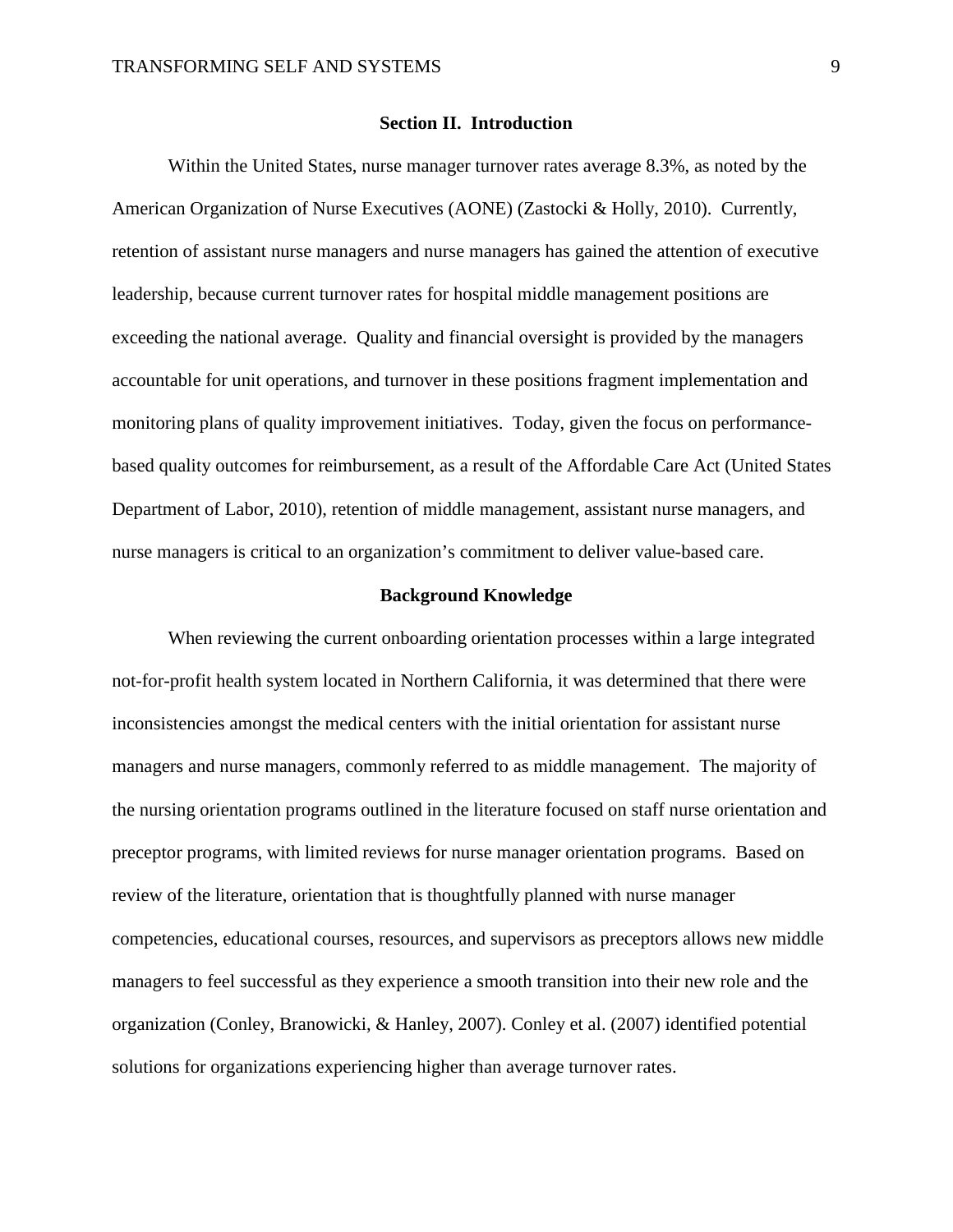#### **Middle Management Turnover and Impact on Quality**

Nurse manager retention and its impact on the quality and safety of patient care are critical as we transition to a pay-for-performance healthcare environment with reimbursement dependent on patient care outcomes. The turnover of nurse managers has departmental and organizational financial implications that include staff dissatisfaction, leading to increased staff turnover and loss of oversight for delivery of quality care that can affect patient outcomes and reimbursement (Dunham-Taylor, 2013). Nurse Manager role complexity including expectations to fulfill role duties, work as staff when needed, perform expanded duties to more than one unit, and substitute in the role of house supervisor when needed, further dilutes the effectiveness of the manager to oversee unit-based quality and safety (Dunham-Taylor, 2013). Role stressors that contribute to nurse manager turnover include resources and interactions with people, ongoing issues and tasks associated with the role, and ability to balance and affect performance outcomes. Dunham-Taylor (2013) noted that nurse managers are often hired into their role and provided an ineffective orientation that does not outline role expectations or facilitate socialization into the organization. Given the current economic environment's focus on performance outcomes, it is time to place importance on the nurse manager role and create a standardized orientation program.

#### **Institute of Medicine and Patient Safety**

The Institute of Medicine (2004) (*Keeping patients safe: Transforming the work environment of nurses*) report identified implementation of transformational leadership as an organizational action to harness the advantages of this leadership style's positive effect on transforming work environments to keep patients safe. The Institute of Medicine (IOM) report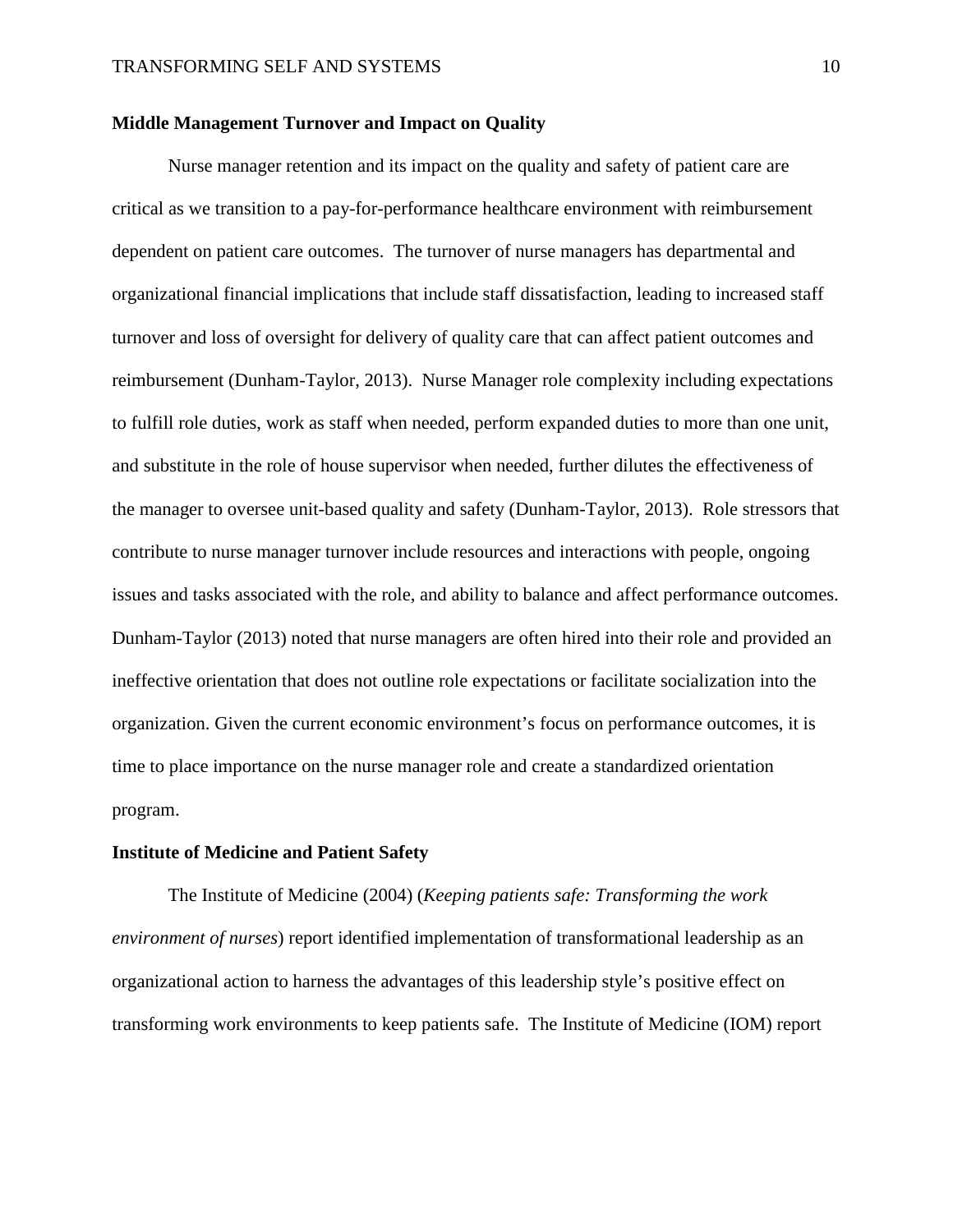recognized five successful management practices that had an impact with implementing change initiatives and achieving work environments focused on safety:

- (1) balancing the tension between production efficiency and reliability (safety),
- (2) creating and sustaining trust throughout the organization,
- (3) actively managing the process of change,
- (4) involving workers in decision making pertaining to work design and work flow, and
- (5) using knowledge management practices to establish the organization as a '"learning organization"' (p. 108).

Nurse managers who implement the practices noted in the IOM report will influence change based on words, behaviors, and intellectual stimulation by encouraging nurses to engage in creative problem solving (Lievens & Vlerick, 2014). The transformational leader characteristics ultimately create a culture of safety, increase patient satisfaction, and improve the work environment and safety outcomes (Merrill, 2015).

#### **Influencers of Change**

Any identified gaps with current orientation programs for assistant nurse managers and nurse managers can be addressed by the system chief nurse executive (CNE) and medical center CNEs to ensure an evidence-based solution is implemented that aligns with the organizational strategy. The overall intent would be to ensure a thoughtful, evidence-based orientation program is designed based on the organization's expected competencies and leadership framework (see Appendix A for local competency and leadership model).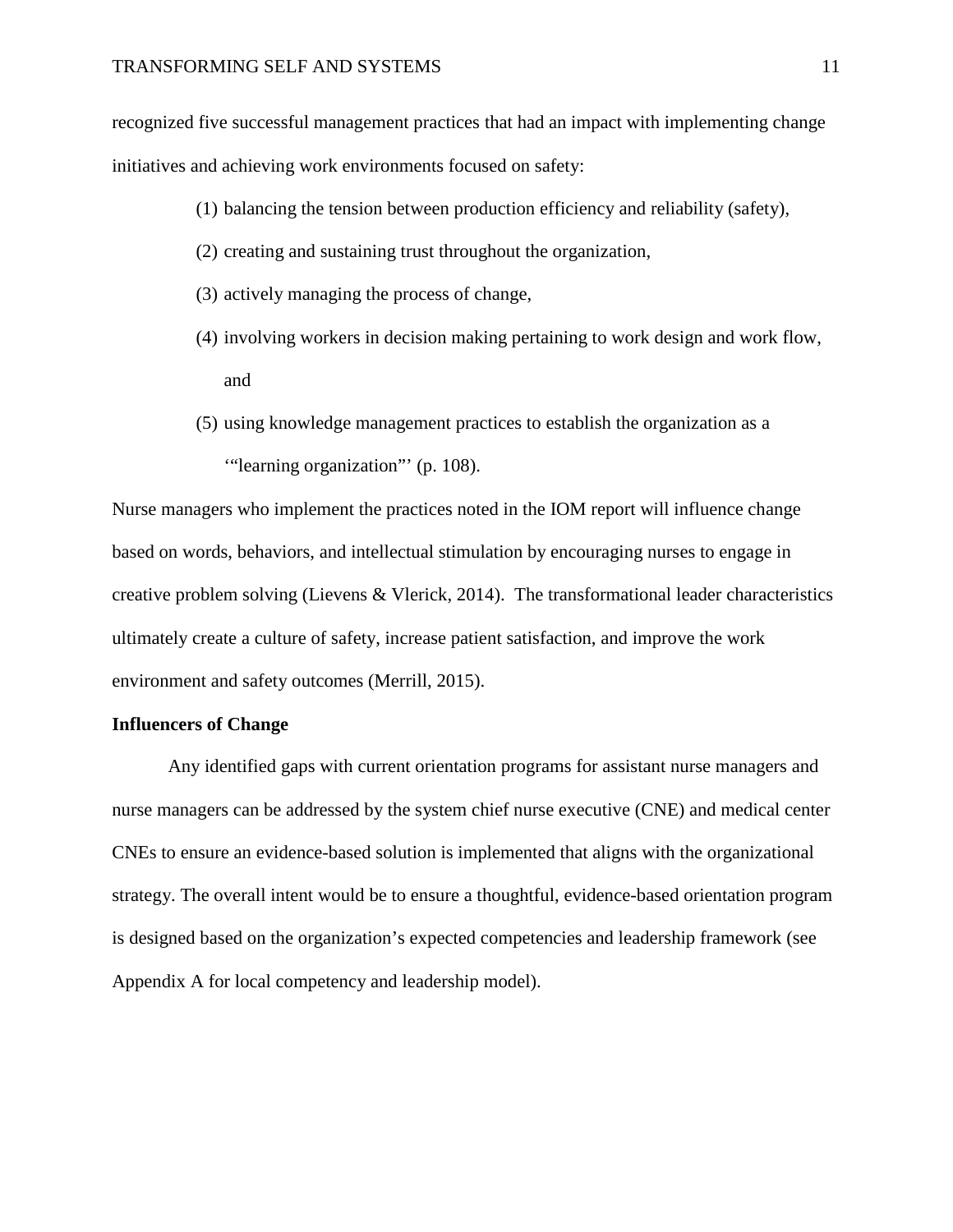#### **Local Problem**

Currently, this large integrated not-for-profit health system located in Northern California is struggling with turnover of nurse leaders in the assistant nurse manager and nurse manager roles. Some medical centers have experienced turnover rates above 15%. Our organizational goal is to have a combined voluntary turnover rate below 6% for the assistant nurse manager and nurse manager positions; in 2015, our performance in reaching this goal was reported at 8%. No internal or external evidence was located to substantiate the selection of this goal; hence, the goal is an arbitrary target. Voluntary turnover rate excludes retirements, transfers, and terminations.

In 2015, the organization's executive leadership set a goal to recruit 150 nursing middle management positions due to high turnover rates. No formal exit interviews were conducted in the prior years, but some of the common complaints from current nurse middle managers include the stress of ever-changing work environments, competing priorities, implementation of multiple initiatives without additional resources, turnover of nursing leaders, and lack of support or understanding of their role. Multiple processes affect the retention of middle management nurse leaders. To identify root causes and select an intervention associated with turnover, the fishbone diagram was used (see Appendix B). Of note, no nursing management standardized orientation program, evidence-based competencies, or preceptor/coach program exists in this healthcare system (based on confirmation from regional leadership).

The personal and professional development pathway for becoming a nurse leader varies from person to person. What appear less variable and more common are responses from colleagues that their orientation into a new nursing leader role was limited or non-existent. Nursing middle managers, also referred to as frontline nurse managers in some hospital systems, are the *face of nursing* for our patients, families, physicians, direct care providers, ancillary staff,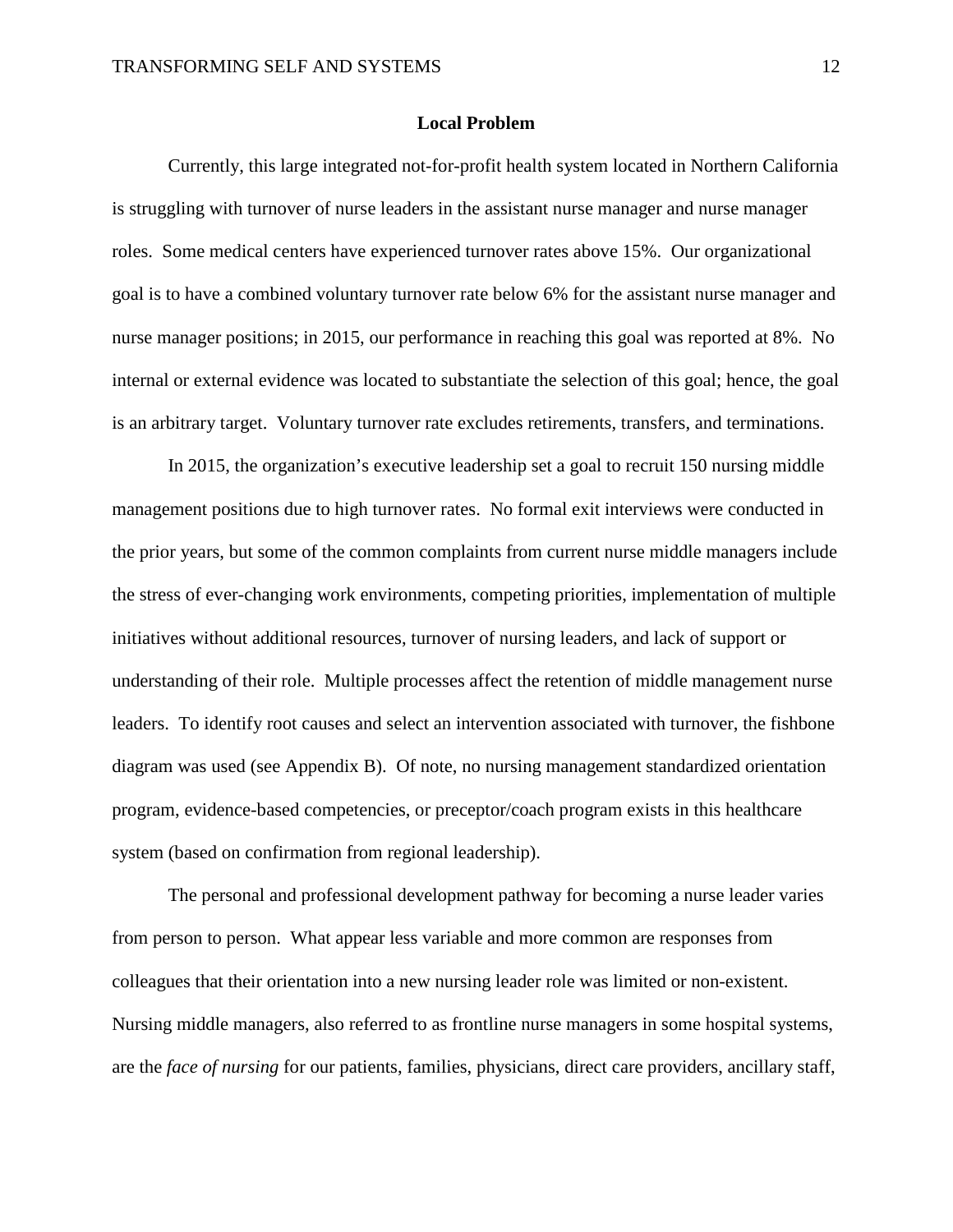and hospital administration. They work as patient and family advocates to safeguard delivery of quality and safe patient care within a complex system (DeCampli, Kirby, & Baldwin, 2010). They also oversee the organization's most precious resources – human beings and financial assets. (DeCampli et al., 2010). Given the challenges of their job previously outlined by Dunham-Taylor (2013) and the pivotal role with overseeing the hospital operations, it is imperative we prepare our middle managers to be successful by committing the necessary resources to support them as new assistant nurse managers and nurse managers.

#### **Intended Improvement and Purpose of Change**

This organization lacks a standardized orientation program for new assistant nurse managers and nurse managers that include evidence-based competencies as well as a formal preceptor or coach program to facilitate supportive onboarding. The proposed innovative solution is to design a coach program informed by Dr. Jean Watson's theory of human caring, commonly referred to as caring science, and the organizationally desired transformational leadership qualities to support the managers and directors in orienting new assistant nurse managers and nurse managers, as they transition into their new roles.

#### **Aim Statement**

The aim statement is: Create a Caring Coach Leader (CCL) program as a component of a thoughtfully organized orientation program that is focused on coaching and supporting middle managers as they transition into their new roles. This program will incorporate Watson's caring science attributes and transformational leadership qualities that are aligned with performance expectations for nurse leaders. The audiences for this program are nurse managers and directors who will oversee the orientation of new assistant nurse managers and nurse managers. The new CCL program was targeted for implementation in May of 2016 at two Northern California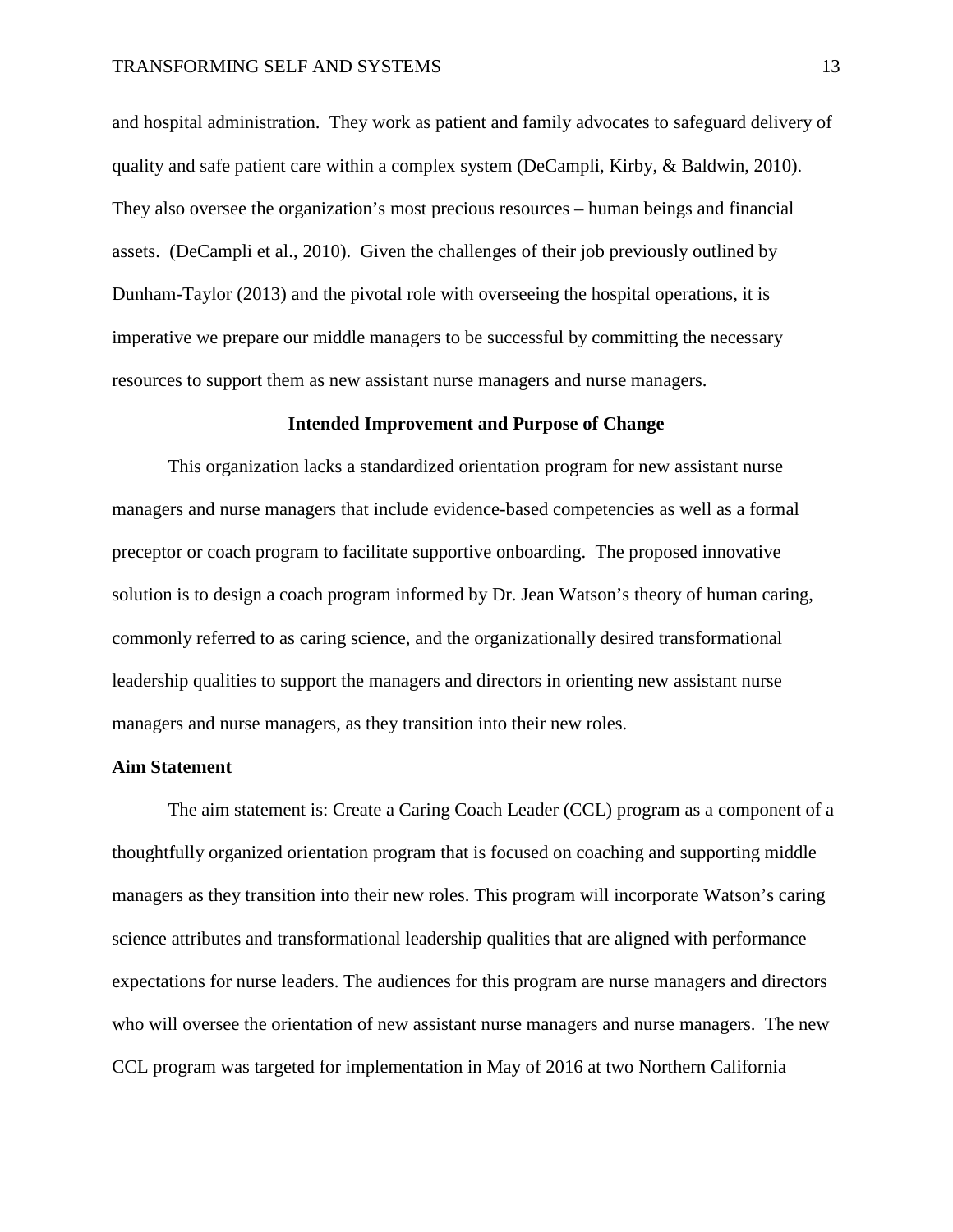medical centers. The outcome of the intervention is to decrease the combined turnover rates of assistant nurse managers and nurse managers to less than 6% and improve the caring attributes of nurse managers and directors who receive education through the CCL program. Based on the outcome of this intervention, a decision will be made on whether this program should be implemented at the remaining 19 medical centers.

#### **Review of Evidence**

The quality intervention for this project was initially influenced by the design of a structured orientation program outlined by Conley et al. (2007). A literature review was then conducted using the search words *nurse manager orientation, nurse manager turnover, preceptor programs for nurse managers, transformational leadership, and quality and patient care outcomes*. These key words were combined using the *and* technique within the search engines of the databases, CINAHL, Pub Med, and Fusion. The advanced search option was used to capture only academic journals in English and publications after 2000. Articles met inclusion criteria when (a) orientation programs were identified for nurse managers, (b) nurse manager preceptor-type programs were referenced, (c) nurse manager turnover and impact to quality safe patient care were discussed, or (d) nurse manager and transformational leadership skills influenced quality safe patient care outcomes.

The articles were reviewed using critical appraisal tools for quality and level of evidence. The Johns Hopkins Research Evidence Appraisal Tool for non-research studies was used to appraise the quality using a quality rating based on A for high, B for good, and C for low (Newhouse, Dearholt, Poe, Pugh, & White, 2007), and critical appraisal for level of evidence was conducted by applying an adapted tool from editors Melnyk and Fineout-Overholt (Fineout-Overholt, Melnyk, Stilwell, & Williamson, 2010) that outlined the level of evidence into seven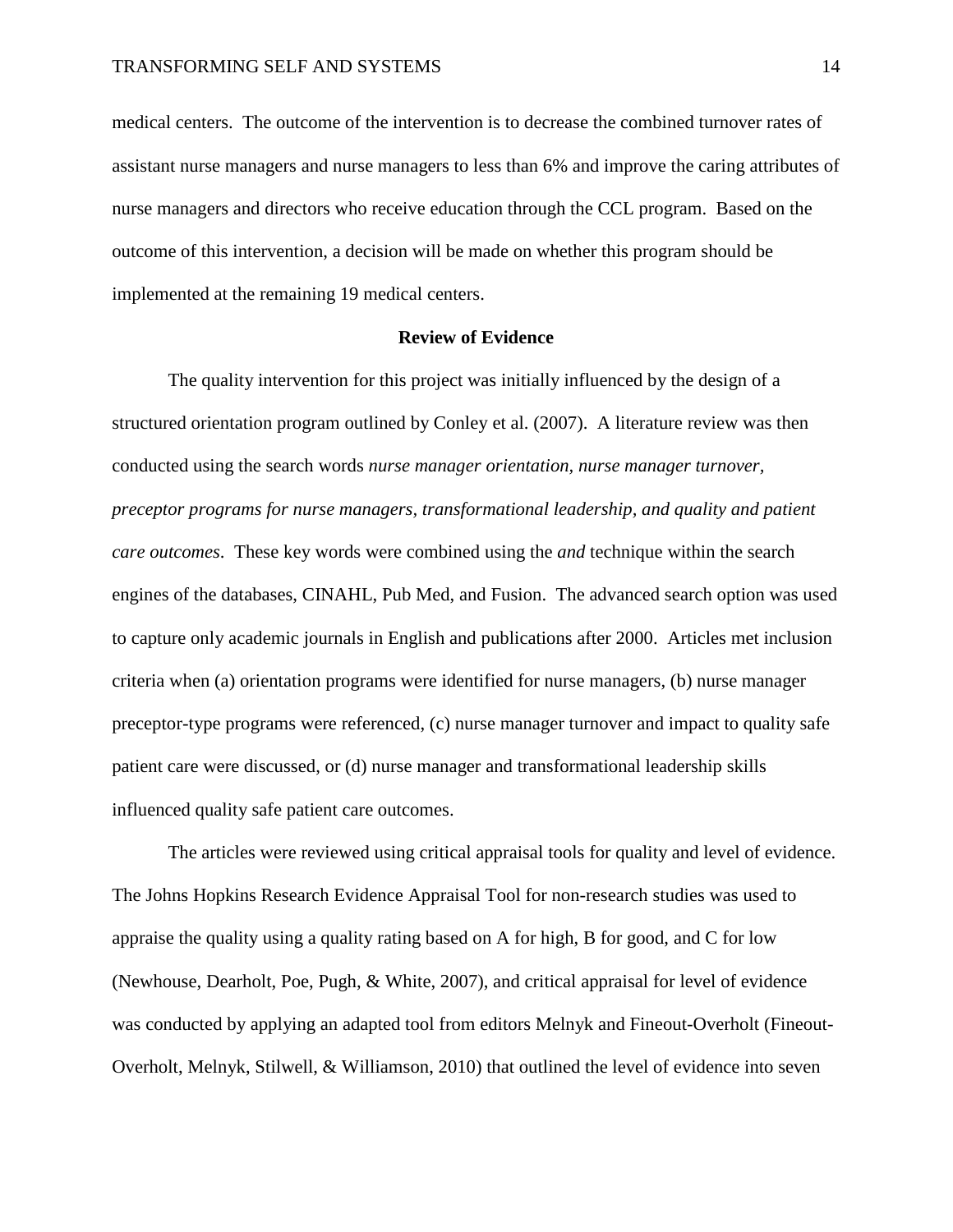categories with 1 representing the highest level of evidence, systematic review or meta-analysis, and 7 being the lowest level, expert opinion or consensus (see Appendix C for evaluation table of the evidence).

#### **Nurse Manager Orientation**

Retention of managers to oversee and lead performance outcomes of quality and safety initiatives associated with hospital-based care is critical for a patient's healing and care experience. In reviewing the literature, the orientation programs primarily focused on staff nurses and preceptor programs associated with their orientation. A lack of effective orientation programs for nurse managers was identified, and only a few articles offered information on structured orientation programs to support nurse managers. Two articles dedicated to nurse manager orientation programs reported a positive outcome with development of mentorship relationships and supervisory preceptorship or peer coaching, as they transitioned into the organization and learned their new role (Conley et al., 2007; Hawkins, Carter, & Nugent, 2009).

Conley et al. (2007) designed, implemented, and evaluated a structured orientation program supported by newly redesigned role-specific competencies, supervisor preceptor model, and management development classes and resources. Two primary changes in the program focused on clarity with nurse manager competencies and changing preceptors from peer to supervisor. Conley et al. (2007) noted that orientation programs should be designed to enhance current knowledge and skills to promote learning, acquire new knowledge and skills for the job role, and support socialization into the organization's culture by building relationships and understanding the expectations of their leadership role. The orientation period was for six weeks and included weekly meetings with the preceptor. Conley et al.'s pilot program was implemented at a cancer institute that experienced low turnover rates with nurse managers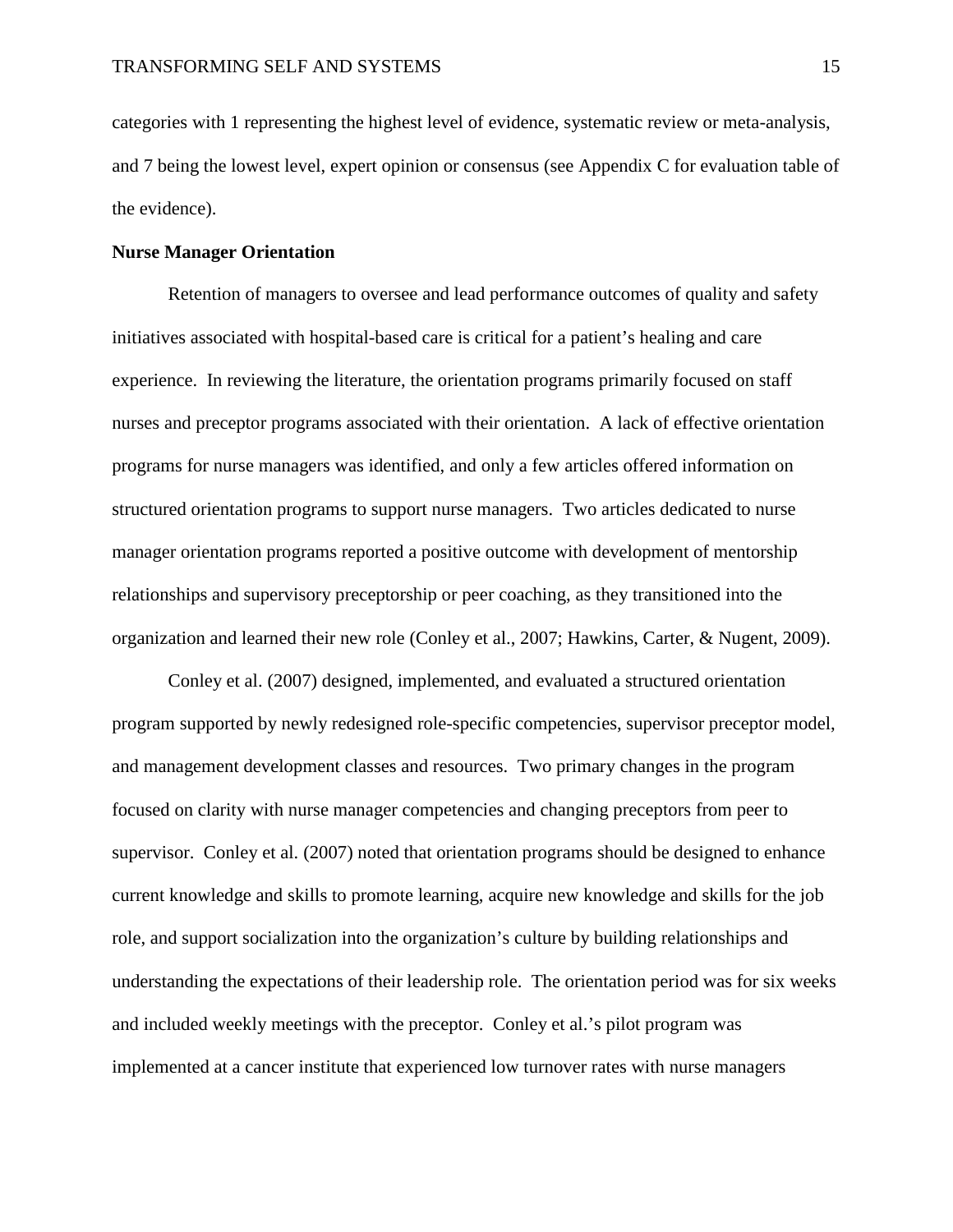limiting the number of participants to five new nurse managers. The nurse managers who engaged in the new orientation program reported the competencies and supporting elements guided their learning and helped them quickly transition into the organization. Of note, the preceptor design with a senior nurse leader as the facilitator allowed them to quickly gain an appreciation of the organization's culture, values, and role expectations. This connection was intentionally designed to foster growth in the nurse manager's emotional intelligence. Preceptor evaluations were favorable, with emphasis placed on how the elements of the program guided their operational discussions with nurse managers. Nurse manager turnover or retention was not an evaluation element of this program.

Hawkins et al. (2009) acknowledged the need to extend the same value and importance of a structured orientation program to new nurse managers that is provided to nurse clinicians entering a new practice area. If we do not expect staff nurses to be competent without an orientation to their inpatient clinical unit, then this same principle should guide the role transition for a new nurse manager overseeing the operations of the hospital unit. Since nurse manager turnover creates gaps in leadership oversight and negatively impacts staff retention, a structured orientation program was implemented.

The program elements focused on performance within six domains: "leadership and retention, clinical management, coaching/mentoring, human resource management, financial management, and performance improvement and evidence-based practice" (Hawkins et al., 2009, p. 56). This program consisted of classroom education sessions, experiential learning, peer coaches to support application of learned concepts, nurse manager competencies, role clarity documents, progress check-in meetings, resource manual, and a bi-monthly support group to facilitate the new nurse manager's transition into their role and the organization. The support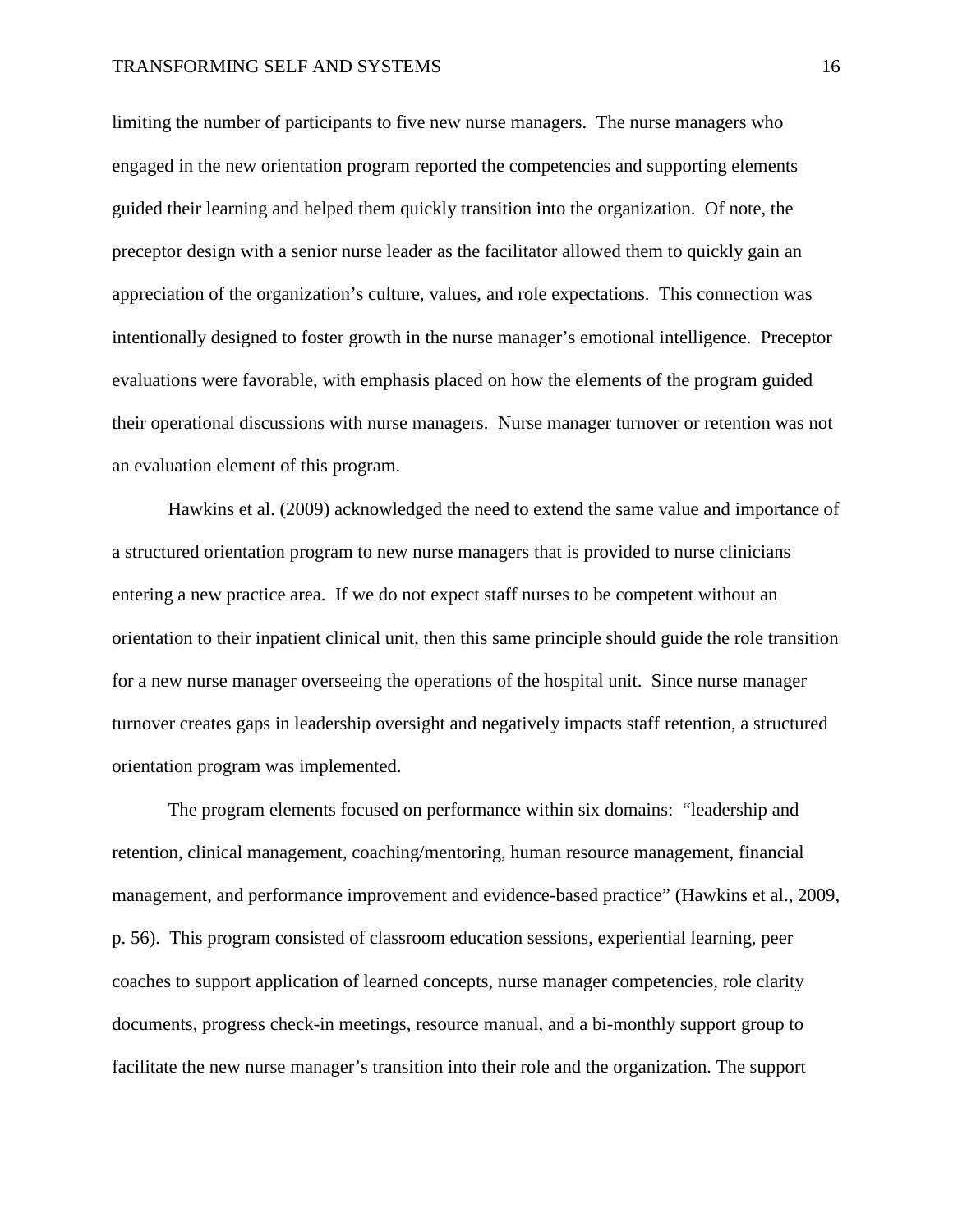#### TRANSFORMING SELF AND SYSTEMS 17

group included the new nurse managers and their coaches, and has consistently been touted as one of the most valuable elements of the orientation program by the new nurse managers. This positive evaluation of the program validates research findings that new nurse leaders benefit by engaging in workplace socialization within a safe and supportive environment.

The authors of these two programs did not measure turnover retention as an outcome of their programs. Since many hospital systems experience high turnover rates for nurse middle managers, this would be important data to capture. No evidence of an expected voluntary baseline turnover rate for nurse managers was found, only a national turnover rate average for nurse managers was mentioned without any declaration of an acceptable target goal. Given the current rigor and challenges with the nurse manager's role in today's healthcare environment there is an opportunity to obtain this information. The current evidence primarily focuses on turnover rates of staff nurses.

#### **Nurse Managers and Intent to Stay in Job**

In Canada, Laschinger, Wong, Grau, Read, and Stam (2011) conducted a nonexperimental study to determine if senior nurse leader practices could influence middle and frontline managers' perceptions of intent to leave their job, quality of patient care, organizational support, and empowerment. Data were collected through mailed surveys to 231 middle managers and 788 frontline managers working in acute care settings. The hypothesis tested was if nurse managers, who highly rated their senior nurse leader's use of transformational leader practices, would encounter more structural empowerment leading to a greater perception of organizational support, lowered intentions to leave current job roles, and elevated perceptions with quality of patient care. The researchers concluded that senior nurse leaders with transformational leadership practices empowered middle and frontline managers, decreasing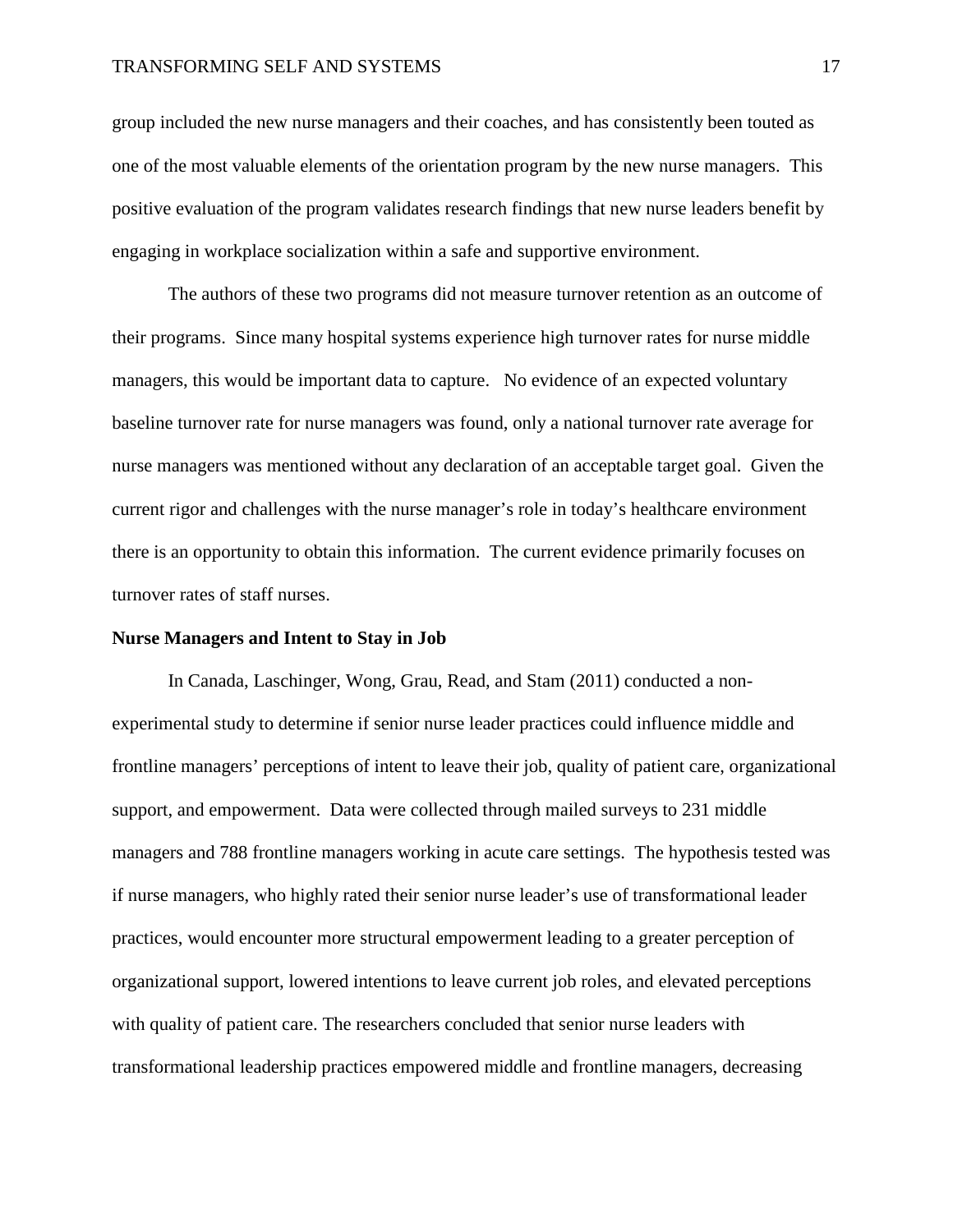their intention to leave organizations and positively affecting their perception of organizational support toward quality patient care (Laschinger et al., 2011). When nurse managers feel supported by their leaders and organizations, it affects job satisfaction and decreases their intent to leave.

Warshawsky, Wiggins, and Rayens (2016) conducted a study that used secondary analysis of data from a 2012 survey completed by 355 nurse managers. This study used the Nurse Manager Practice Environment Scale to identify organizational aspects that contribute to nurse manager's job satisfaction and intent to leave their roles. Given the pivotal role of nurse managers with overseeing patient safety and quality care, along with being the foundation for future succession planning within organizations, it is important to understand what promotes job satisfaction and increases their likelihood of staying in their jobs. Transforming work environments to retain nurse managers is only a solution if the causes for action are known.

Analysis of the data revealed that three primary subscales were positive predictors for nurse manager job satisfaction: culture of generativity, patient safety culture, and constructive relationship between the nurse manager and the director (Warshawsky et al., 2016). These results suggest that nurse managers have more job satisfaction when executive leaders promote a culture of patient safety, directors encourage and empower decision making, nurse managers have time for mentoring and coaching activities with staff, and the workload is fair and manageable. As for intent to leave the job, two of the subscales for job satisfaction negatively affected intent to leave: culture of generativity and constructive relationship between the nurse manager and the director (Warshawsky et al., 2016). Nurse managers, who experienced a work environment of micromanagement from directors and no time for staff development activities, were more likely to explore other positions. Warshawsky et al. (2016) reported four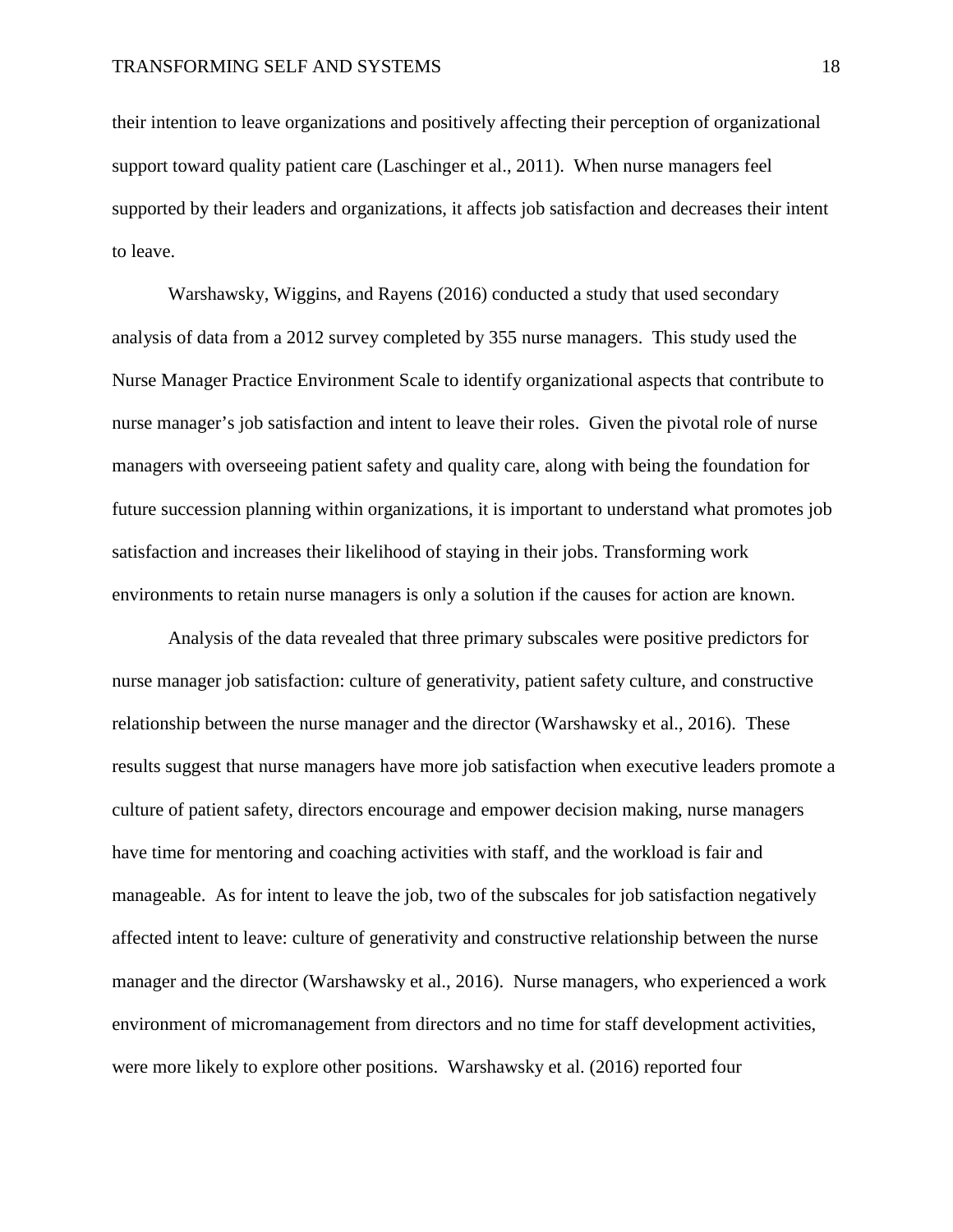recommendations to support nurse manager job satisfaction and to improve the work environment: (a) establish an organizational culture of patient safety as the top priority, (b) decrease turnover rates by promoting career development opportunities, (c) encourage directors to coach and empower nurse manager involvement with decision making, and (d) evaluate practice environment to ensure fair and manageable workload. These findings reinforce the significance of relationships between nurse managers and directors and the need for hospital leadership to support cultures of patient safety, professional development, and manageable workloads.

#### **Leadership Styles and Patient Outcomes**

The IOM (2004) (*Keeping patients safe: Transforming the work environment of nurses*) report described transformational leadership as an organizational action item for adoption and implementation because of the impact of this leadership style's effect on transforming work environments for patient safety. As we prepare new hospital nurse managers for our current and future healthcare environment, it will be important to prepare transformational leaders who can engage their staff, implement shared decision making, be effective communicators and change agents, and build trust relationships. This leadership style has a positive effect on nurses' productivity, effectiveness, safety, and performance, and is negatively correlated with fear and stress (Lievens & Vlerick, 2013). Creating a work environment that decreases fear and blame promotes staff engagement and provides safe, high quality patient care (Merrill, 2015). Work environments void of unnecessary blame promotes staff to speak up regarding safety concerns.

Identification and selection of an organizational leadership style aligned with the culture is essential for supporting a performance outcome-based work environment. Three leadership styles have been noted in the literature: laissez-faire, transactional, and transformational.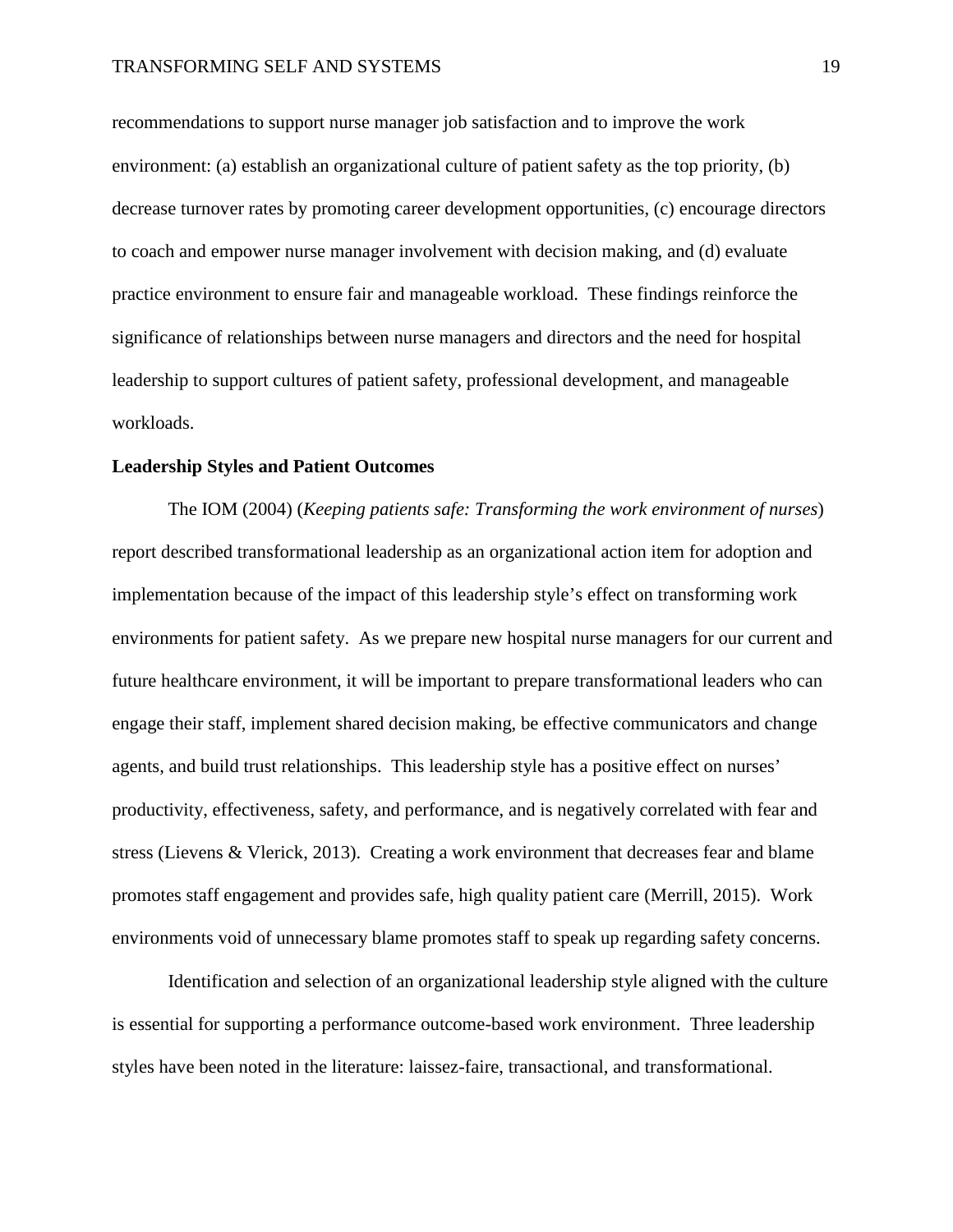#### TRANSFORMING SELF AND SYSTEMS 20

Laissez-faire leaders often do not take responsibility or engage in decision making and are described as passive, with inactivity until problems are serious (Lievens & Vlerick, 2014; Merrill, 2015). Transactional leaders focus on rewarding performance. When employees receive rewards contingent upon performance, this does not support organizational commitment, engagement, or self-motivation, and lacks efficiency (Lievens & Vlerick, 2014; Merrill, 2015). As influencers, transformational leaders encourage and inspire employees to do more to ascertain higher performance. They act as role models, stimulate creativity, are respected, communicate a compelling vision, and create learning environments (Lievens & Vlerick, 2014; Merrill, 2015). Based on review of the literature, nurse managers that demonstrate the positive attributes of transformational leadership influence a safe working environment that, ultimately, leads to improved outcomes of patient safety and satisfaction.

Wong, Cummings, and Ducharme (2013) conducted a systematic review from May 1, 2005 to July 31, 2012 that focused on studying the relationship between nurse leader practices and patient outcomes. Studies were included if aspects of leadership were identified as styles, practices, behaviors, or competencies and were described or observed by self or others. Nurse leaders were broadly defined within the healthcare organizations, but were required to have supervision over nurses. Only articles published in English were accepted, and studies were only included if direct observations were reported or data were obtained from administrative databases that focused on the intent of the systemic review. This systematic review yielded 20 studies, with 13 studies obtained from this timeframe and seven previous studies obtained between 1985 and April 30, 2015 using the same relationship variables. The majority of the studies reviewed were conducted in organizations where transformational leadership characteristics were the organizationally accepted leadership style. Wong et al. found a positive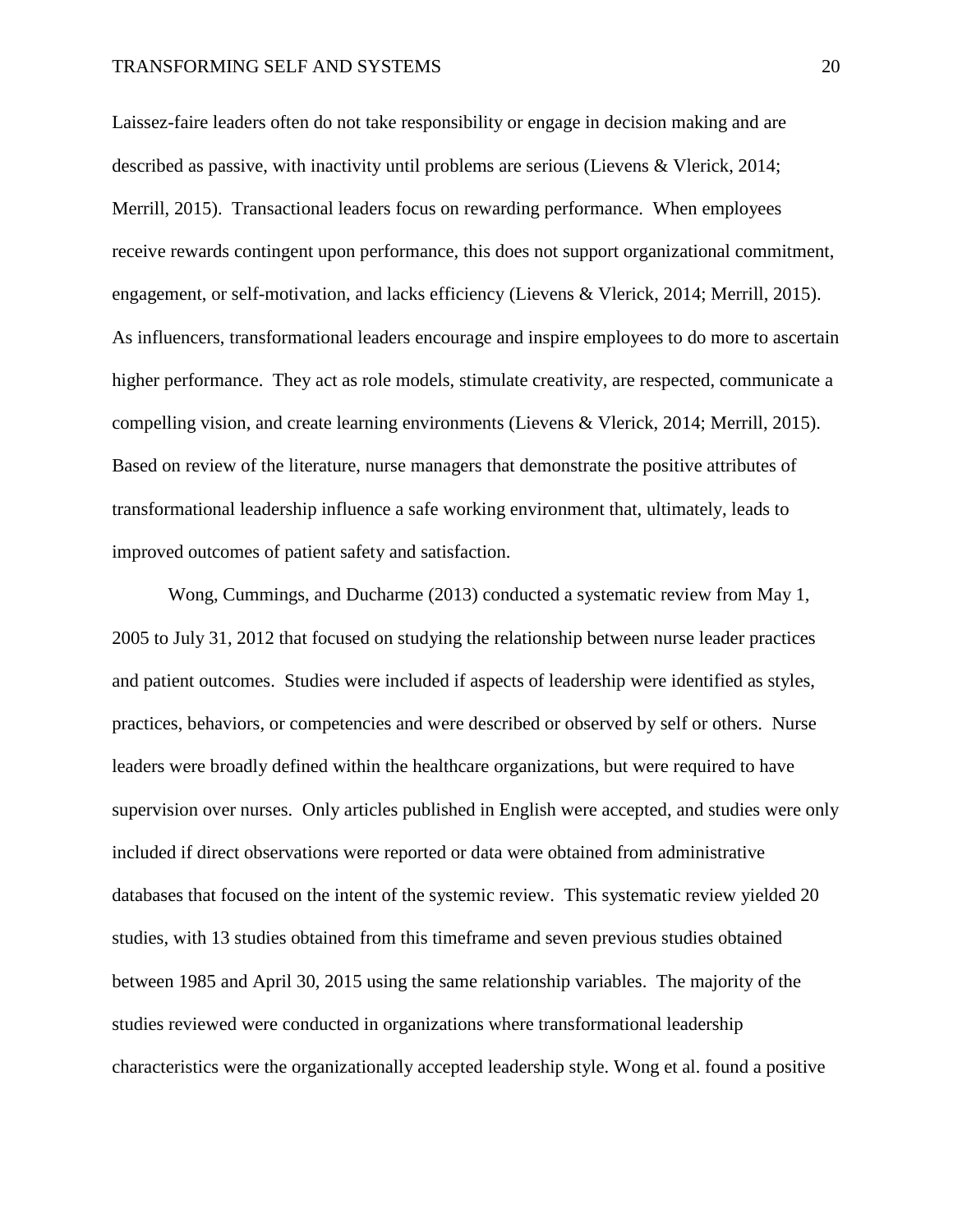correlation between nursing leadership practices and enhanced quality outcomes measured by patient satisfaction, reduction of medication errors, usage of restraints, infections acquired during hospitalization, and lowered patient mortality rates.

A literature review completed by Verschueren, Kips, and Euwema (2013) between January 2000 and September 2011 yielded 10 articles with diverse patient outcomes. The review identified leadership styles and actions from head nurses that positively influenced patient safety and quality care outcomes. In this review, patient outcomes (patient satisfaction), clinical outcomes (pressure ulcers, mortality, infections), and process outcomes (medication errors, restraint usage) were used to measure quality and safety outcomes. Transformational leadership was the most predominant style. Trustful relationships, built on the foundation of integrity and fairness, were observed; a trend was noted between head nurses and nurses that had trustful relationships and their positive impact on patient outcomes (Verschueren et al., 2013). Trust is an important aspect of transformational leadership and is needed to promote a culture of safety and to build relationships.

Positive patient outcomes were noted when measuring medication errors that were the result of trust and use of standardized clinical pathways. Trust as a relationship-based aspect of leadership (transformational) and pathways as a task-based method for standardizing care (transactional) highlights the benefits of combining both leadership styles to be an effective leader focused on improving patient care (Verschueren et al., 2013). Additionally, both transformational and transactional leadership had a positive outcome with patient satisfaction by application of contingent awards for performance. Given the demands on head nurses, limited resources, focus on efficiency, and task-focused activities, applying relational leadership behaviors can be challenging. Hospital leadership committed to supporting nurse managers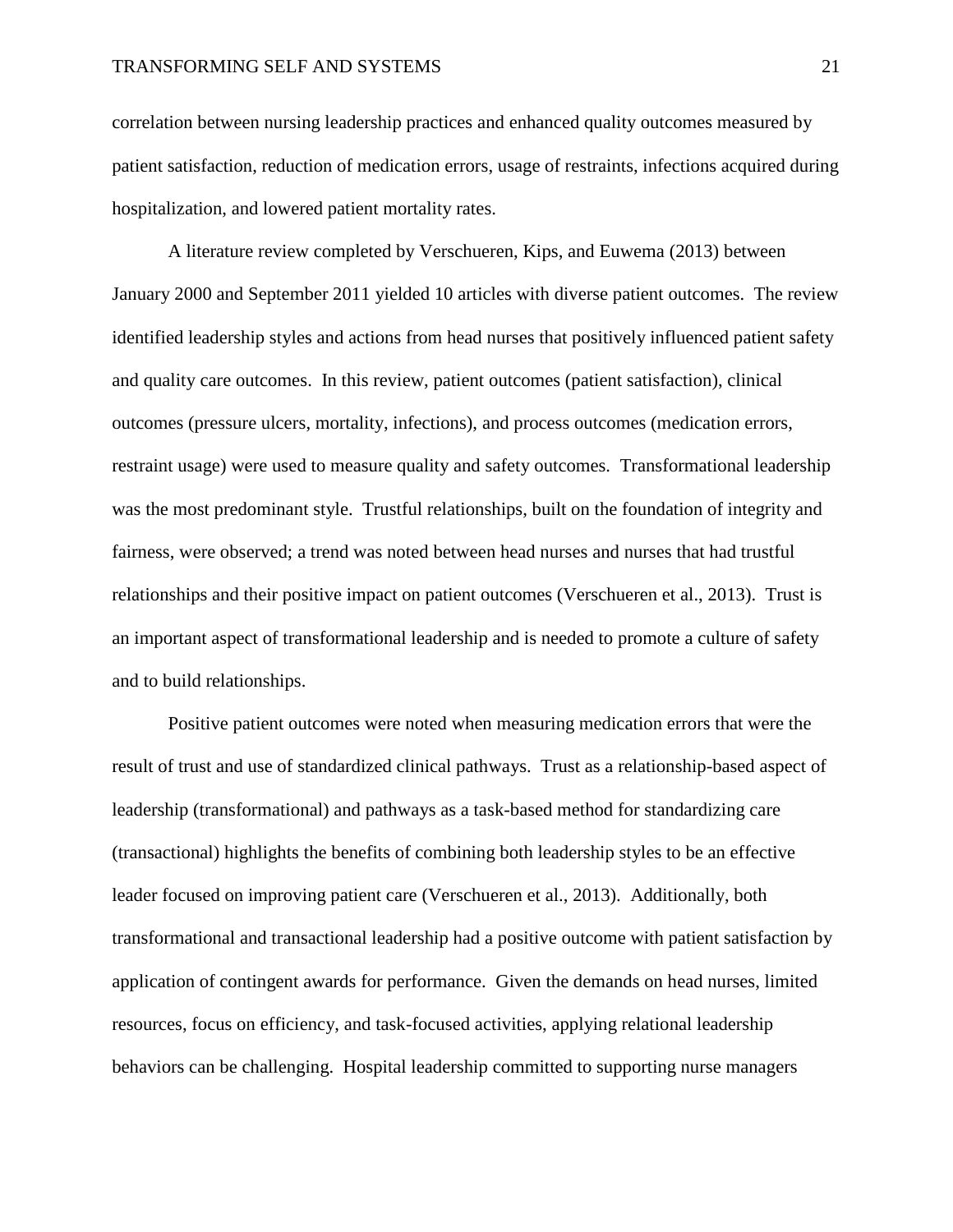overseeing direct care providers is necessary to reap the positive benefits associated with transformational leadership (Verschueren et al., 2013). Verschueren et al. (2013) suggested that application of both distinctive leadership styles should be considered to maximize leader's effectiveness with achieving outcomes. Providing and improving safe quality care requires effective nurse managers/leaders to be flexible, use the desired leadership styles to get results and not view them as mutually exclusive.

#### **Preceptor, Mentor, or Coach**

During the literature review process, the words preceptor, mentor, and coach were often used interchangeably, making it difficult to comprehend the differences between these supportive roles. What is the difference between preceptors, mentors, and coaches? Clarification was sought in the literature to ensure the program nomenclature was accurately aligned with the organization's culture, leadership's expectations, and intended outcomes of this quality improvement intervention.

The desired process to support this quality improvement intervention needs to allow time for facilitating the initial onboarding orientation and socialization into the organization's culture, assist with applying the newly acquired knowledge and skills into practice, instill confidence, increase another person's self-awareness through self-discovery, and promote leadership development. Accomplishment of these objectives can be achieved through people who embody various roles. Preceptors, historically, complete a preceptor education program and are assigned to a preceptee during the course of their unit or department orientation. Their time is purposeful, limited to the onboarding to assist with socialization into the unit and organization, and the goal is a completed orientation (Conley et al., 2007). Preceptor relationships can be peer-to-peer or employee-to-supervisor. When peer or internal managers are used as preceptors, often their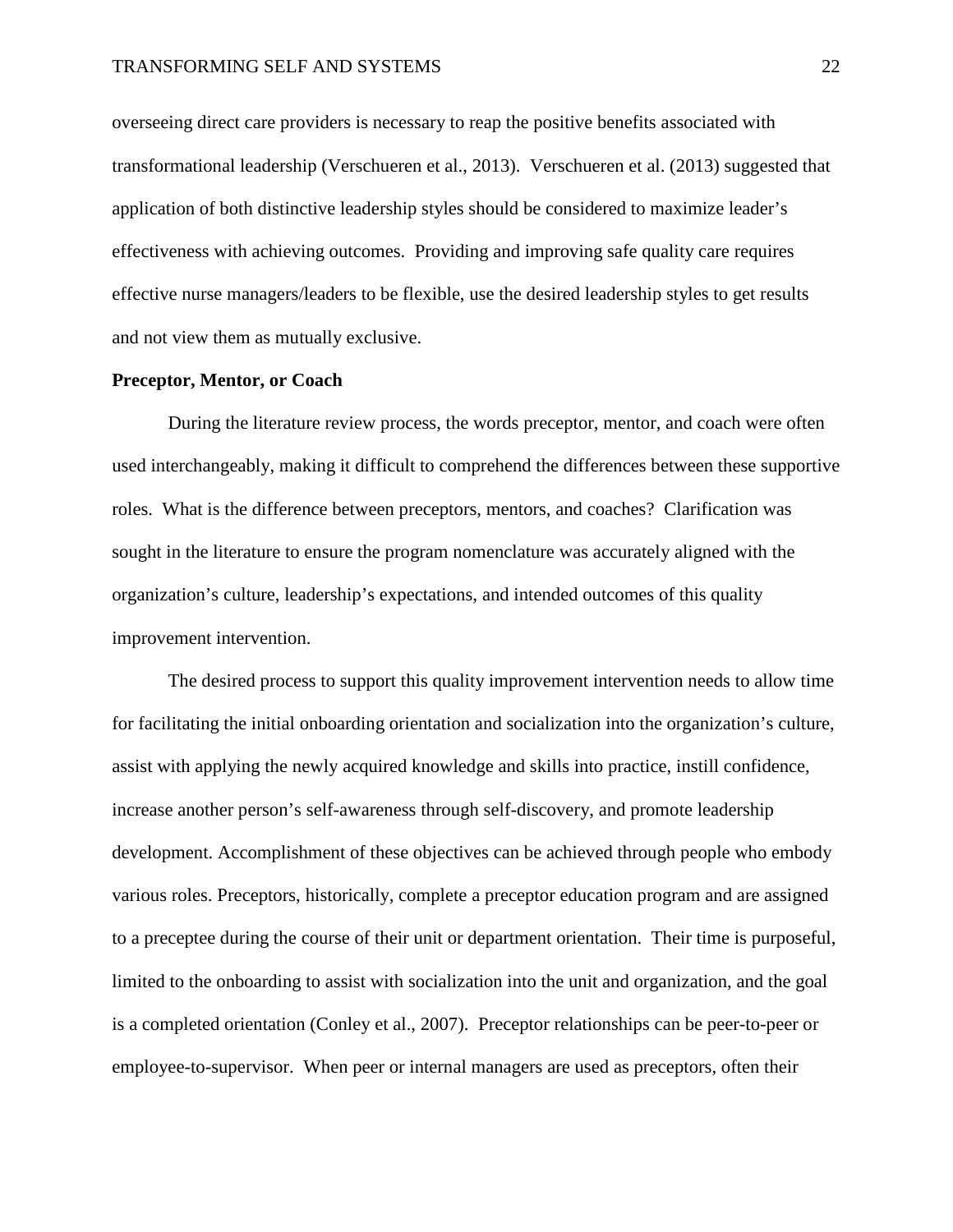ability to provide the required time is interrupted due to their own unit-based operational duties (Conley et al., 2007; DeCampli et al., 2010).

Mentors are typically self-selected individuals who are trusted and respected by the mentee that act as a guide or counselor (DeCampli et al., 2010). The relationship is informal, not time limited, and grows more over time. Korth (2016) highlighted the "art of compassion, communication, and nurturing" (p. 210) as primary skills of nurse leaders that are not learned through textbooks, but rather acquired from observing and learning from successful leaders. When asked, most nurse leaders can easily acknowledge the healthcare mentors that impacted their professional development in their formative years. Conley et al. (2007) found that using the supervisors of new nurse managers as mentors was beneficial with learning from their knowledge and developing a mentoring relationship that extended past their orientation phase. A mentor is someone you connect with for professional counsel, career guidance, and maneuvering through professional dilemmas (Funari, Feider, & Schoneboom, 2015). These relationships are genuine, honest, candid, and built on trust (Funari et al., 2015). The roles of preceptor and mentor can both add value for the new employee, assistant nurse manager, or nurse manager.

Coaching promotes professional development by helping others find the answers through facilitative and explorative learning activities that invoke empowerment, and this can be a contributing factor of an organization's success. Coaching is less pronounced in nursing because it is often categorized as mentoring or part of a supervisor's duties (Narayanasamy & Penney, 2014). Coaching implies that a formal relationship has been established that is not self-selected by the learner and frequently happens in real-time to enhance the learning experience (DeCampli et al., 2010). Formal coaches can be resources internal to the organization or contracted through outside sources (DeCampli et al., 2010). Bottom line, nursing leaders have ample opportunities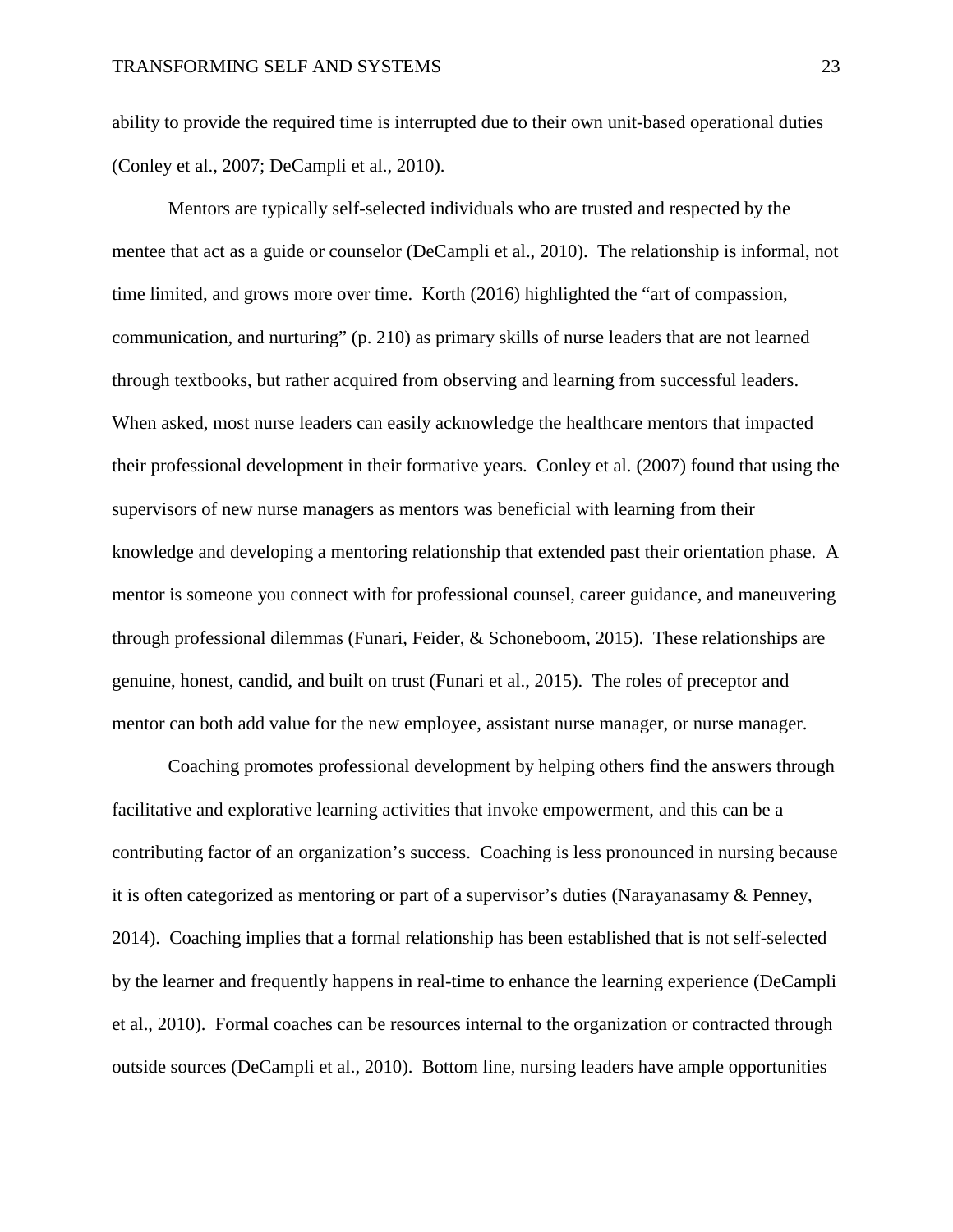to engage in coaching or mentoring activities with their employees, but the barrier remains for finding the time amid the workload and competing priorities associated with job roles (Korth, 2016). The coach asks questions exposing the learner to new ideas, skills, and strategies that foster new behaviors, attitudes, and ultimately new ways of knowing, doing, and being (DeCampli et al., 2010). The relationship should have a strong foundation built on mutual respect, trust, openness, reflective learning, honesty, reassurance, and positive communication (DeCampli et al., 2010; Narayanasamy & Penney, 2014). The outcome of a coaching relationship during job role transitions is twofold. One outcome is to encourage growth and development of the learner by innately motivating their desire to learn and to meet their own individual needs. Another outcome to help the learner meet organization's needs by aligning coaching with behaviors and strategies required for meeting performance expectations.

Coaching can transform individuals and organizations by supporting the middle manager working in today's complex environment fraught with increased role responsibilities. Coaching is formal, not time limited, builds respectful trusting relationships, motivates self-achievement, and nurtures competence and confidence. Given these characteristics and the organization's expectation that all nurse leaders attend local *coaching for excellence* courses to obtain coaching skills, the caring leader program will be named coach program and not preceptor program. At this time, the supervisor of the middle managers will be the coach for the assistant nurse manager and nurse manager roles based on the Conley et al.'s (2007) preceptor model, and role responsibility with prioritizing time for a supportive onboarding with direct reports will be emphasized.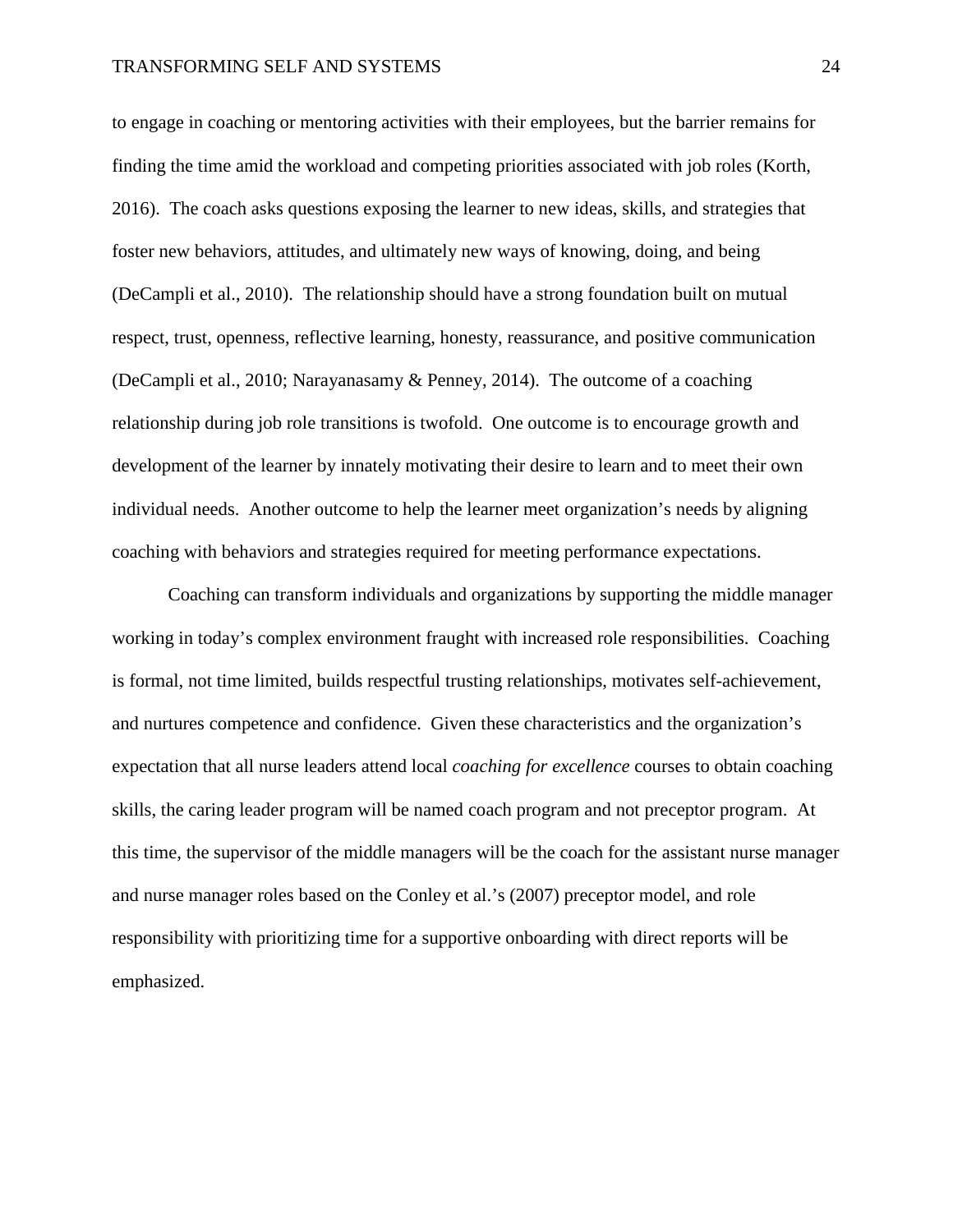#### **Statement Based on Literature Review**

Based on a review of the literature and the current organization's culture, a CCL program was created using the attributes of transformational leadership and Watson's nurse theory (2008). As previously mentioned, the goal is to decrease turnover rates of assistant nurse managers and nurse managers, resulting in retention and oversight to ensure delivery of high quality safe patient care. Using the intervention of a CCL program to retain middle management allows healthcare organizations to identify and create coaches who role model transformational caring leadership skills, which positively impacts patient outcomes. This quality improvement intervention is in alignment with the organization's mission, values, and nursing leadership practices.

#### **Theoretical Framework**

The theoretical frameworks of Watson's (2008) theory of human caring and transformational leadership (Bass & Riggio, 2006) guided the design and study of this quality improvement intervention. Alignment of these two theories in the creation of the Caring Coach Leader program for nurse managers and directors was intended for them to connect the value of caring with their practices as nurse leaders, integrate these attributes into daily practices, and experience the beneficial outcomes for patients, employees, and new middle managers. The blending of these two theories allows for the emergence of *transformational caring leaders*.

#### **Watson's Theory of Human Caring**

Watson's (2008) theory of human caring is built on core aspects that include the 10 Caritas processes, previously called carative factors, developed to support the nursing discipline by informing the professional practice of nurses toward delivering quality care and fostering authentic healing relationships. These practices are: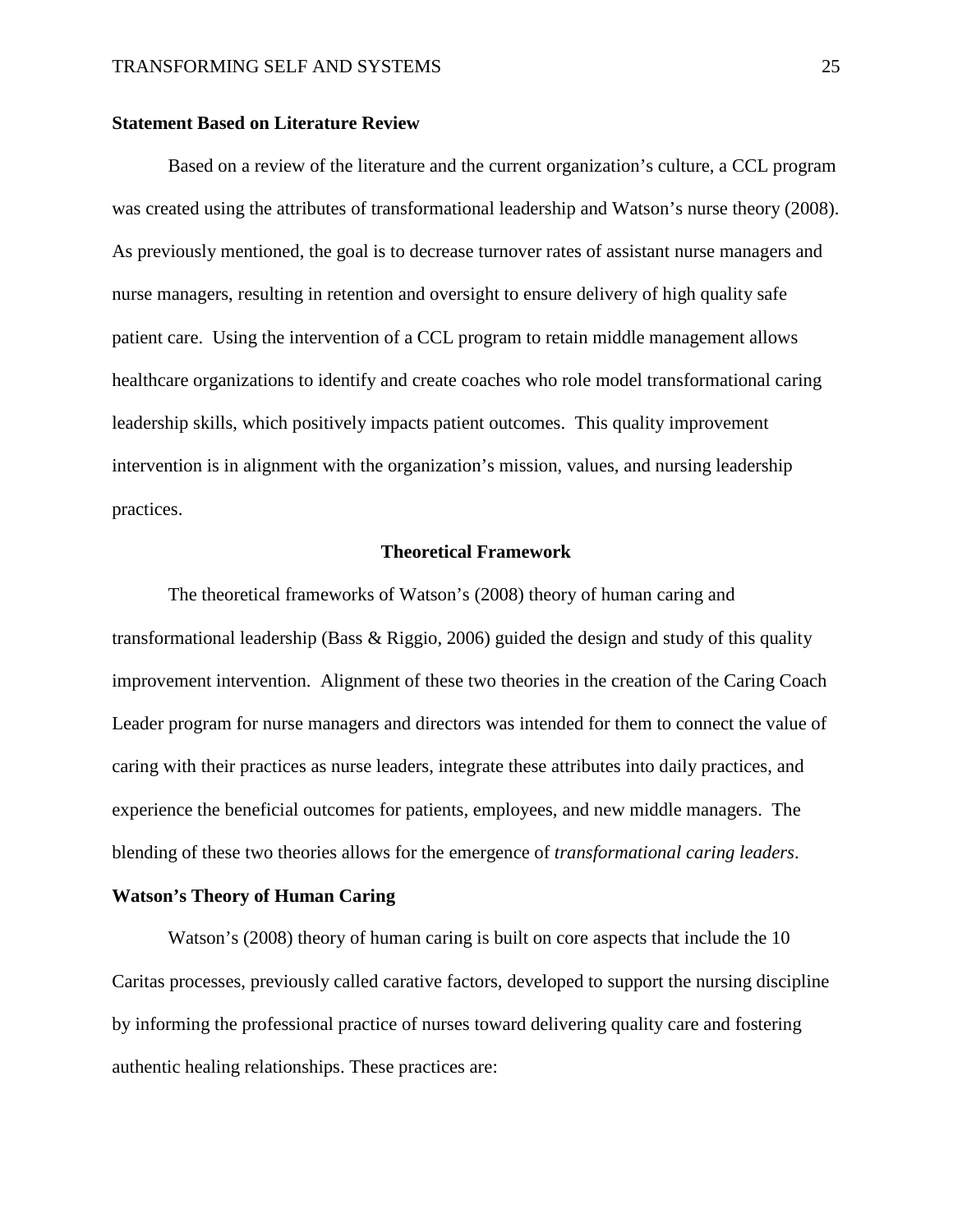One: Practicing loving kindness and equanimity within the context of caring consciousness. Two: Being authentically present, enabling, and sustaining the deep belief system of self and one-being-cared-for. Three: Cultivating one's own spiritual practices and transpersonal self, going beyond ego-self. Four: Developing and sustaining helpingtrusting authentic caring relationships. Five: Being present to, and supportive of, the expression of positive and negative feelings as a connection with deeper spirit of self and one-being-cared-for. Six: Creatively using self and all ways of knowing as part of the caring processes; engaging in artistry of caring healing practices. Seven: Engaging in genuine teaching-learning experiences that attend to unity of being and meaning, attempting to stay within another's frame of reference. Eight: Creating healing environment at all levels (physical as well as non-physical, subtle environment of energy and consciousness) whereby wholeness, beauty, comfort, dignity, and peace are potentiated. Nine: Assisting with basic needs, with an intentional caring consciousness; administering "human care essentials," which potentiate alignment of mind-body-spirit, wholeness and unity of being in all aspects of care. Ten: Opening and attending to spiritual-mysterious and existential dimensions of one's own life-death; soul care for self and the one-being-cared-for (pp. 282-288).

These caring practices express the behaviors we see daily from our direct care nurses as they transform themselves and the work environment to create caring healing relationships with self, patients, families, members of the healthcare team, and the community they serve.

Relational caring and mindful and intentional presence occurs when a nurse chooses to engage in an authentic transpersonal caring moment with another person (Watson, 2008). This allows people to be open to experience and connect one's spirit and energy with another human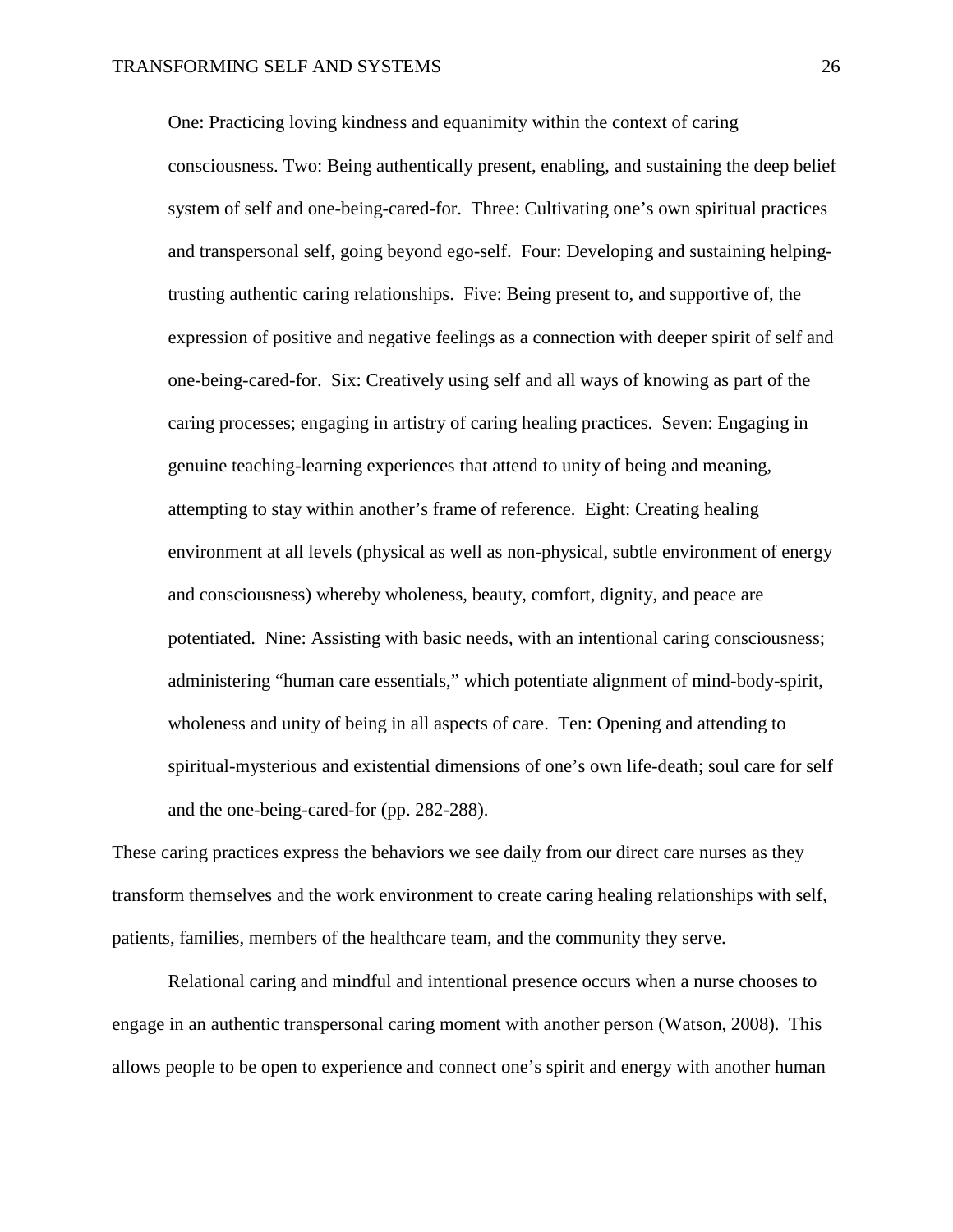#### TRANSFORMING SELF AND SYSTEMS 27

being. The transpersonal nature of this caring healing relationship is life changing for the nurse and patient that is not forgotten. The nurse grows from these experiences and becomes more responsive, intuitive, and able see the patient from their frame of reference (Watson, 2008). With time, this transpersonal caring consciousness informs the professional practices and relationships as he/she evolves into a Caritas nurse, experiencing all ways of knowing, doing, and being (Watson, 2008). This informed place of authenticity and caring consciousness positively affects nurses' ability to form caring healing relationships with self and others.

#### **Transformational Leadership Theory**

Transformational leadership has gained momentum in the healthcare industry over the last decade due to the positive influence noted by this leadership style's effect on improving patient care outcomes and proclamation from IOM (2004) that adopting this leadership style can transform clinical work environments by positively influencing a culture of safety. Multiple transformational leadership resources are available in the literature and frequently these resources cite Burns (1978) as the founder of transformational leadership theory. Transformational leaders engage with followers to find their motives for gratifying higher needs and this allows each other to mutually "raise one another to higher levels of motivation and morality" (Burns, 1978, p. 20). Burns is frequently credited for establishing the foundation that shaped the development of future transformational leadership theorists. For example, Bass and Riggio (2006) confirm the value of transformational leadership's compelling effect on follower's attitudes and commitment towards the leader and organization. They emphasize the importance for transformational leaders to gain the trust of their followers, demonstrate fairness, and enable empowerment.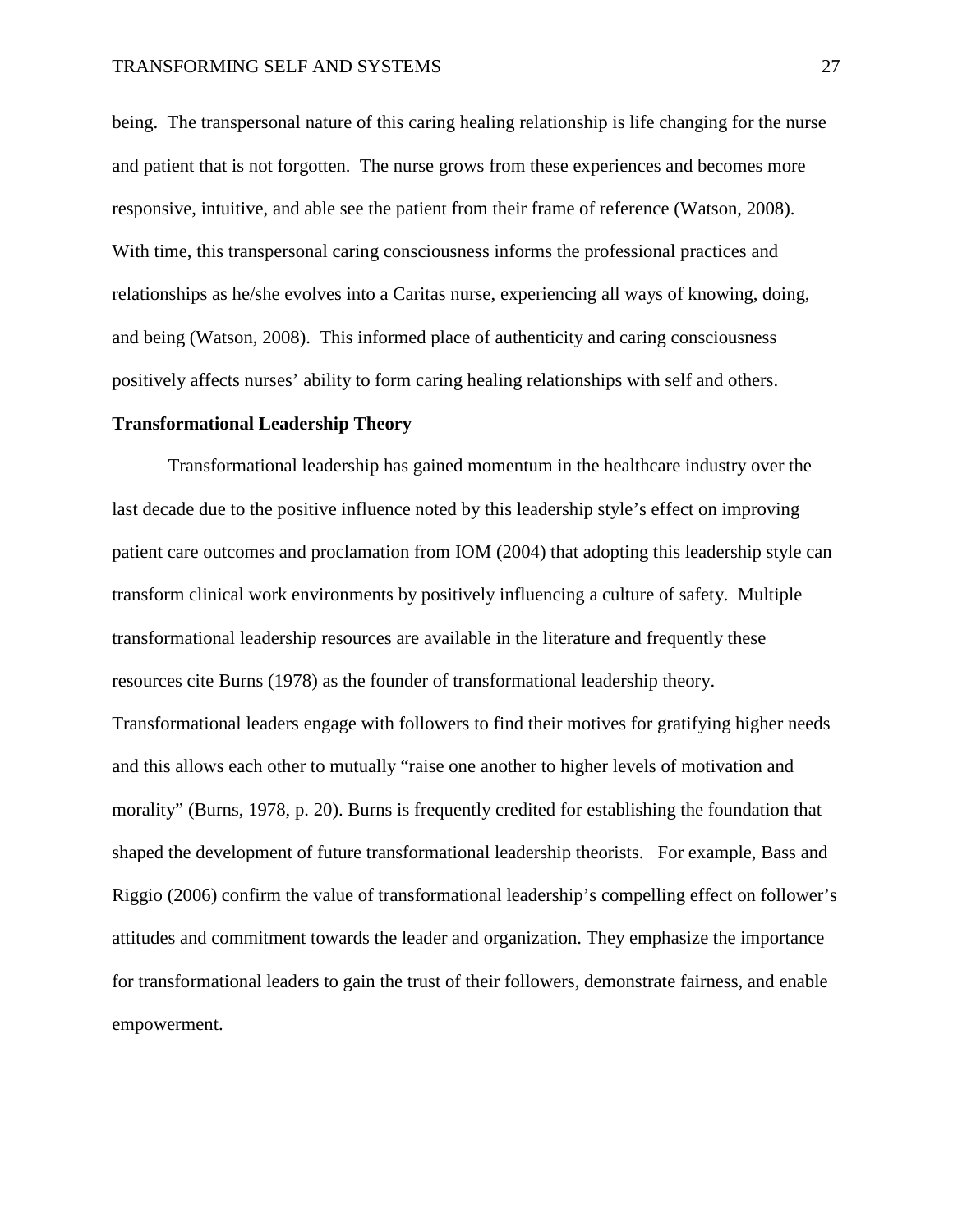Four moral components compliment the foundational framework of Bass and Riggio's (2006) transformational leadership theory and will be described below.

**Idealized influence.** Transformational leaders act as role models for their followers and the followers want to emulate their leaders. The leaders are trusted, respected, revered, and viewed as gifted individuals that demonstrate the capabilities, resilience, and focus to get the job done.

**Intellectual stimulation.** Transformational leaders encourage their followers to seek innovative and creative solutions by challenging the status quo to find new ideas and approaches.

**Individualized consideration.** Transformational leaders act as mentors or coaches by paying close attention to the individualized learning development and growth needs of their followers. They encourage communication and are effective listeners to ensure followers reach their potential. A supportive learning environment is created that welcomes individuals diverse needs and recognizes their unique talents.

**Inspirational motivation.** Transformational leaders motivate and inspire their followers by helping them find purpose, enthusiasm and new opportunities within their work. They create compelling visions that encourage followers to partake in the work as a team to accomplish the future goals.

Leaders that possess these qualities influence and transform followers. They are authentic leaders that are true to themselves and others that focus on developing their followers, stimulating follower's intellect, and building a better future together. The transformational leaders who possess the attributes noted by Bass and Riggio (2006), trust, honesty, integrity and other qualities, create loyalty amongst their followers.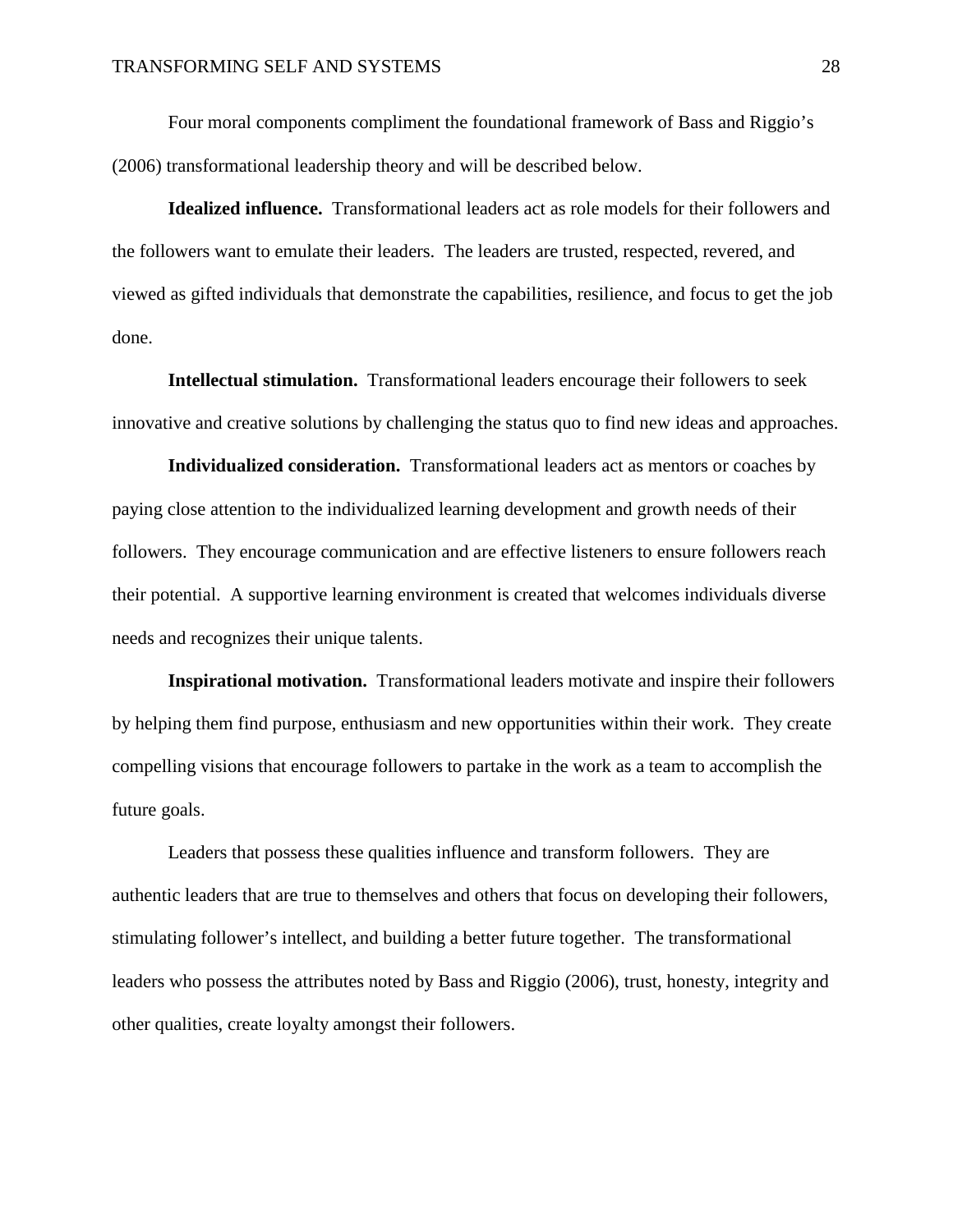#### **Transforming Self and Systems through Caring Leadership**

Nurse leaders, middle managers, directors, and nurse executives can transform themselves, their work environments, and systems by developing and demonstrating caring practices. Caring fosters positive team behaviors and builds collaborative relationships amongst the team, which influences a respectful, caring healing environment focused on quality and safe patient care (Sellars, 2011). When nurse managers demonstrate benevolent practices, employees are more likely to trust them, build working relationships, and engage in the work. Engaged managers are perceived as advocates for ensuring quality nursing care; and when employees feel supported and heard by their managers, they in turn role model advocacy and seek opportunities to improve patient care outcomes (Sellars, 2011). Hence, leaders that form these authentic, caring, respectful relationships promote nursing relational-centric caring practices and healing environments (Watson, 2006; Watson, 2009b). These new authentic caring environments promote true transformational shifts with people's actions and hospital systems by integrating caring modalities, practices, and processes as a *way of being*.

Dr. Jan Nyberg is an experienced nurse administrator who was guided early in her career by caring theory. Nyberg (1998) created a caring nursing administrator model that was informed by Watson's theory of human caring and administrative theories. The development of this model led to two roles for caring solutions – leader of caring profession and facilitator of caring within a healthcare organization. Nyberg characterized caring as a feeling and viewed it as a commitment to facilitate growth in others by allowing them to experience and internalize satisfaction through caring relationships. Caring now becomes a personal philosophy, way of thinking, and outlook to life that perpetuates an individual's behaviors and actions, making them more intuitively aware of the importance of relationships. As wisdom is gained through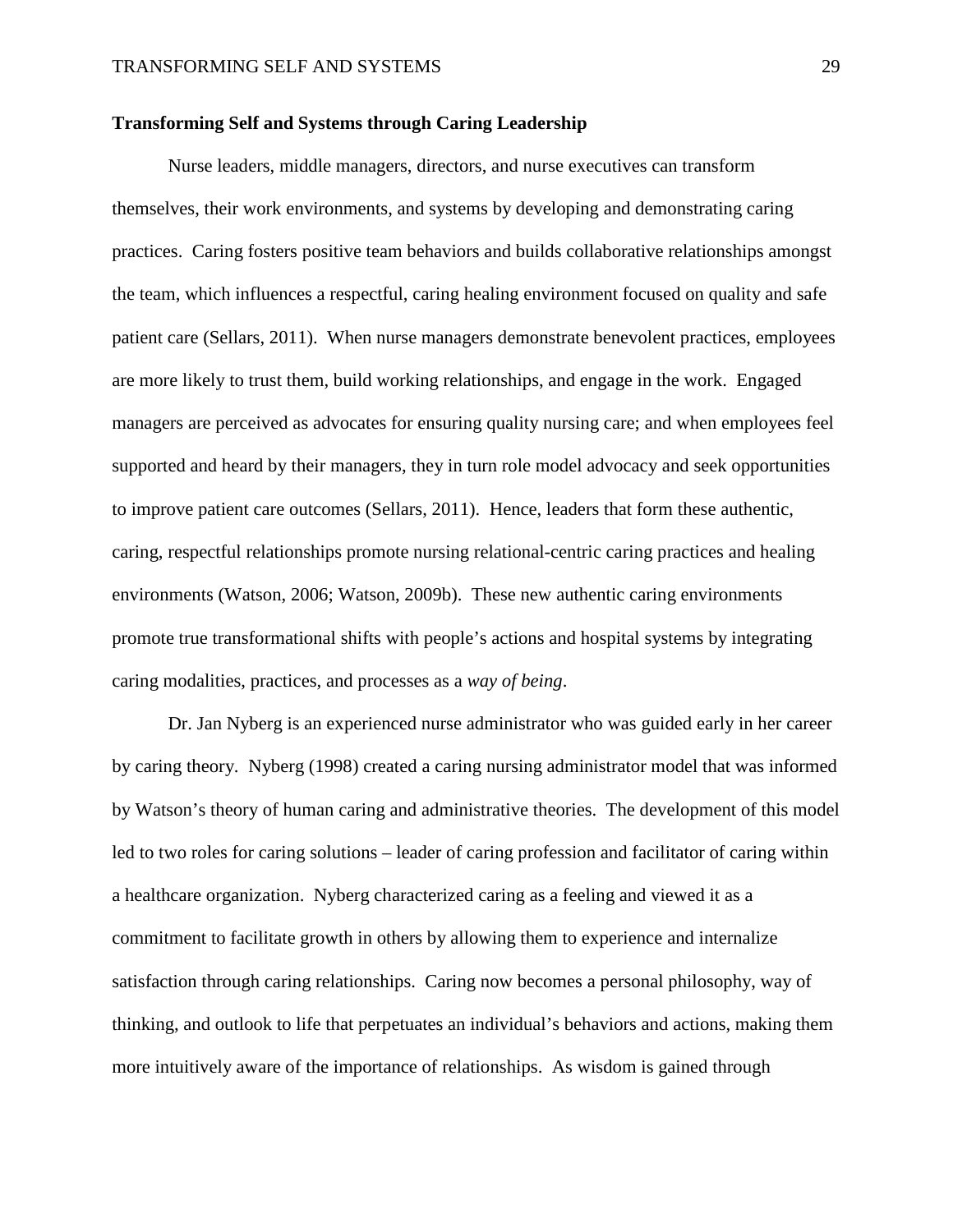#### TRANSFORMING SELF AND SYSTEMS 30

knowledge, nurses apply this knowledge to their areas of specialty practice. For nursing leaders, Nyberg acknowledged five caring attributes that consistently facilitate expression of caring behaviors: "commitment, self-worth, ability to prioritize, openness, and ability to bring out potential" (p. 30). Her Caring Assessment Scale was designed based on these caring attributes.

For nursing manager, leader, or executive roles, caring is a responsibility when tending to the needs of nurses, employees, and others within the organization. Nyberg (1998) outlines three principal responsibilities for the nursing administrator:

1) To understand caring as philosophy and ethic to be established by organizational processes and structures; 2) to develop skills related to caring behaviors that are utilized in formal relationships with individuals and groups; 3) to be alert and responsive to opportunities to participate in situations involving nurse managers, nurses, administrative colleagues, and patients or families who have specific needs that allow the nurse administrator to behave as a caring person (p. 36).

 The goals for caring are development of meaningful relationships and support for the growth of people within the organization. Patients benefit by being a recipient of the caring behaviors' positive effect on healing, and employees benefit by finding meaning and purpose in their work (Nyberg 1998). The current healthcare business environment requires a value-based focus on financial, quality, and service performance that is stressful and calls upon the nurse administrator to lead by ensuring the core of human caring is not lost and remains the philosophical priority for the organization. As a result of this responsibility, nursing administrators lead transformation of professional practice from the inside out by transforming practices and influencing others to engage in caring healing practices that transform selves, clinical work environments, and systems. As more nurse leaders assimilate the qualities of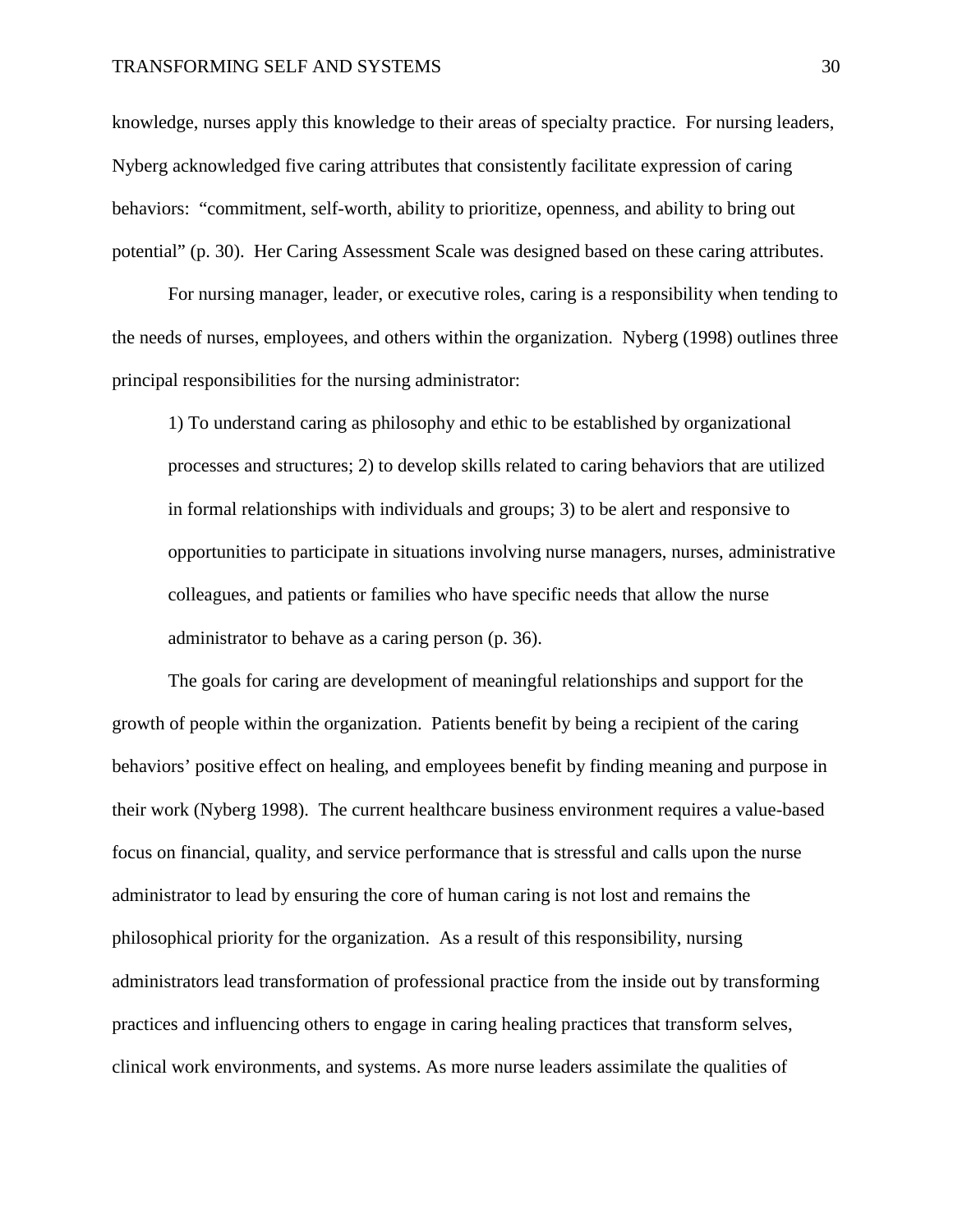transformational leadership, trust, integrity, respect, engagement, empowerment, and effective communication into their *way of living and being,* the emergence of transformational caring leaders may be witnessed.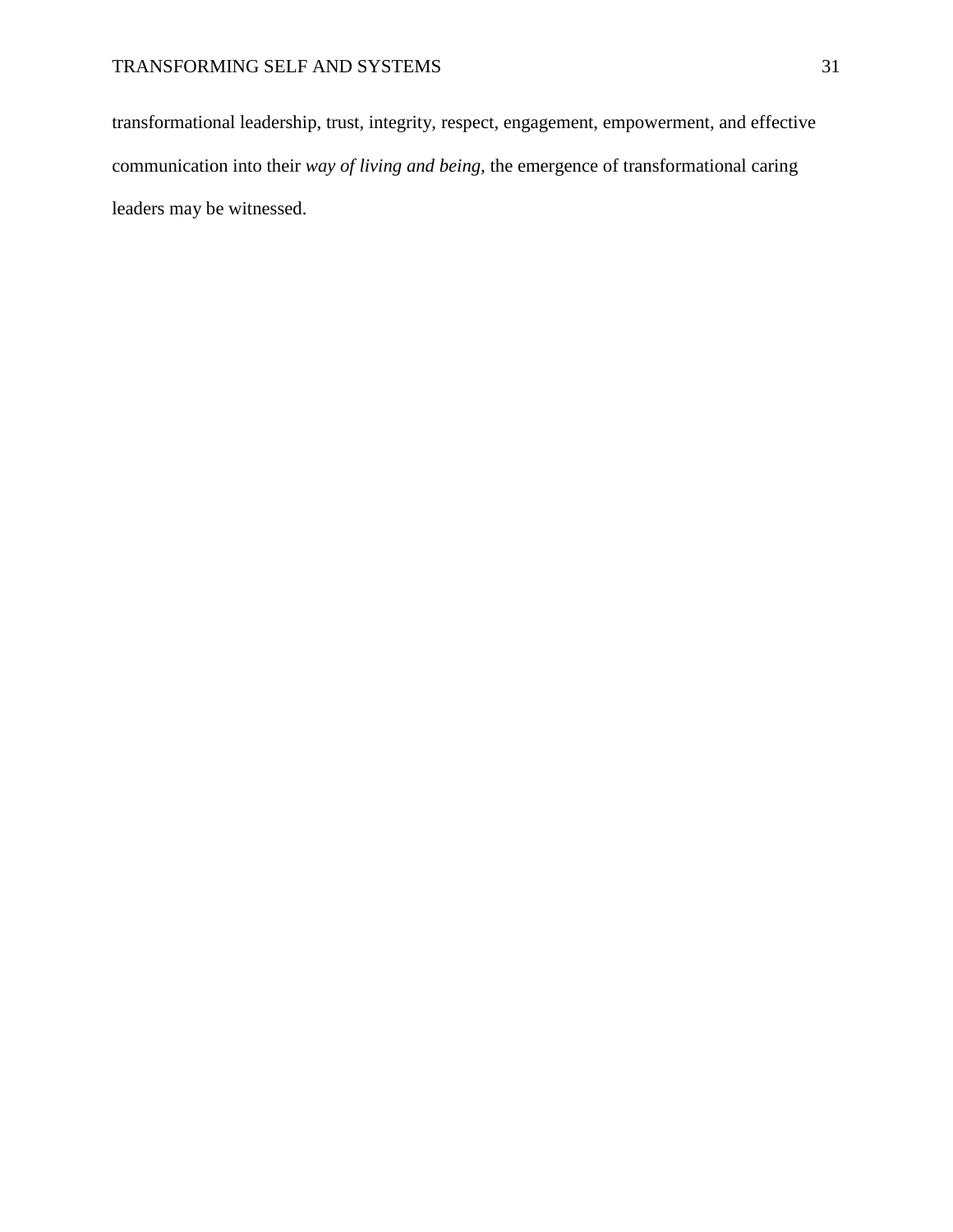#### **Section III. Methods**

#### **Ethical Considerations**

#### **Dr. Jean Watson: Caring Theory and Ethical, Value-Based Care**

Hospital institutionalized care is predominantly driven by business models directed by economics, organizational theory, medical science, and technology that reduces the human presence to that of body physical (Watson, 2006). Human beings become objects moved through the hospital stay and system to meet level of care payer realities and efficiency throughput metrics without regard for the person. The sacred act of *holding space* for another person as our hands touch, tend to authentic healing practices during times of sickness is lost. These current practices dishonor the human being for their wholeness of mind, body, and spirit and inhibit nurses from practicing to the fullness of their profession, the art of caring fostered by professional theory-guided nursing care. Human-to-human relationships and people-centric care is absent with caring reduced to hospitality that measures the service experience as a commodity. Impersonalized care without regard for humanity and void of caring and human relationships, represents an organization not guided by a values-based theory approach. Watson (2006) delivered the following message regarding value-based care: "Any profession that loses its values becomes heartless; any profession that becomes heartless becomes soulless. Any profession that becomes heartless and soulless, becomes worthless" (p. 49).

Nursing care implies nurturing others to recover or achieve a state of optimal health; curing cannot occur without caring. The nursing professional cares for and about the patient, with the intent to bring about a positive change in their welfare. Nurses apply their knowledge and skill when tending to the physical care of human beings, but they also establish respectful individualized relationships. When caring for someone, nurses must use their intuitive self to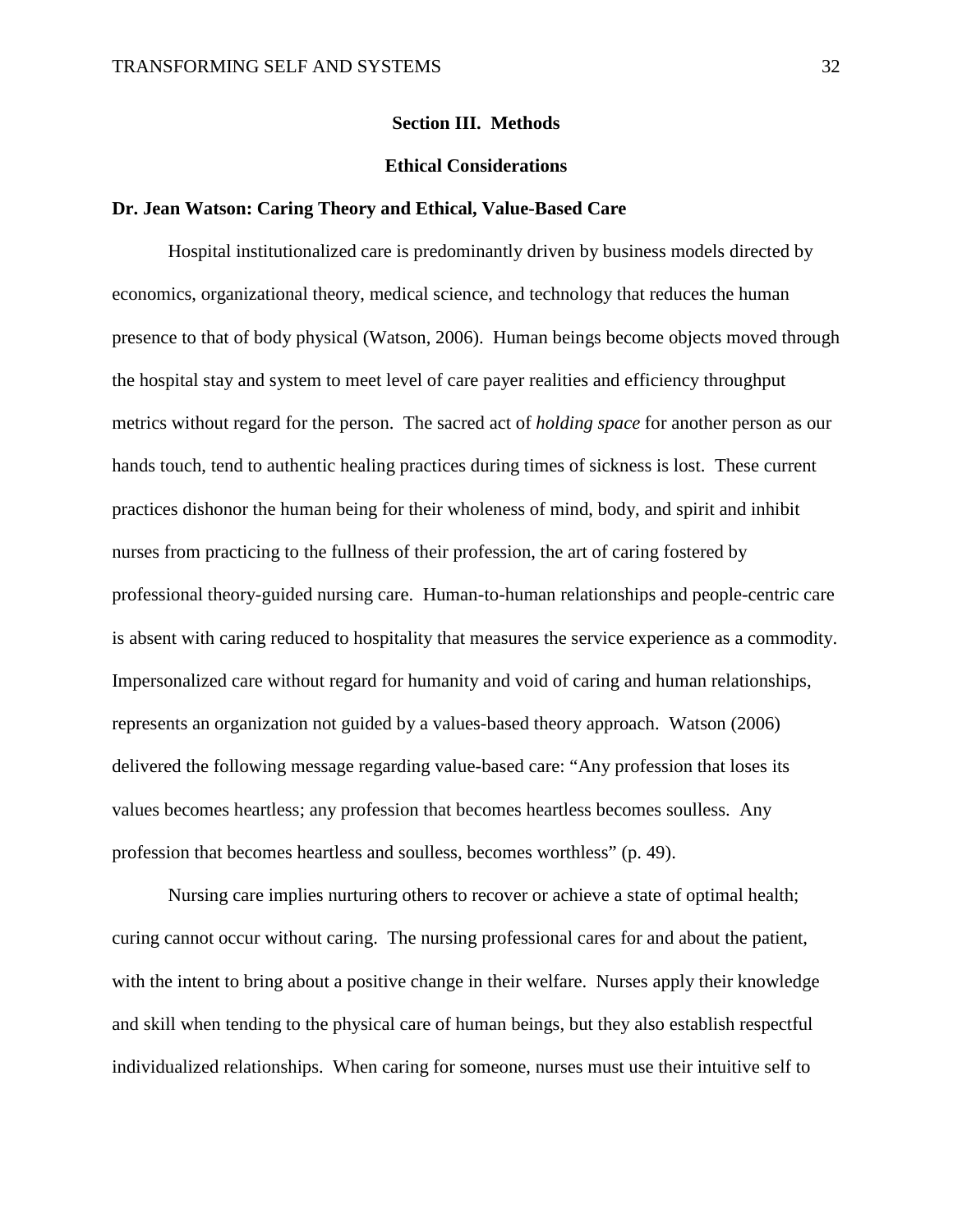sense the person's potential and need to grow, but they must also believe in one's own ability to assist with this growth (Nyberg, 1998). Nyberg (1998) stated "Caring is an ethic that affects all of life's relationships" (p. 36); it is how we relate to other human beings and are open and responsive to meeting the needs of others.

Caring should not be the marketing phrase to attract customers, consumers, or end users. Instead, genuine caring comes from within and is demonstrated by allowing us to express loving kindness and compassion, knowing that healing involves our authentic self to *see* the wholeness of others and *be* the environment. Authentic caring healing practices must be enculturated into the processes of the organization and behaviors of the people to create caring healing environments and relationships that express our humane model for spiritualizing and tending to the health of our patients, families, and communities. As hospitals seek Magnet status for nursing, they are discovering the need to resurrect conscious practices that embody the wholeness of the person and integrate healing and human caring practices into the clinical environment to generate life altering transpersonal relationships for patients and nurses (Watson, 2006; Watson, 2009b). This requires professional nursing care to be guided by theory-based, authentic caring practices that value and support caring healing environments, where relationship-based nursing care can be delivered. Watson's work allows for the artistic expression of caring (nursing model) within curing (medical model) and hospital economic driven models to honor the patient's mind, body, and spirit and give them what they seek and need for an authentic caring healing environment. When organizations publicly announce Watson's theory as their ethical guide for nursing care, then nursing leaders must ensure professional nursing caring practices are indeed being practiced, so we obey our commitment to humanity.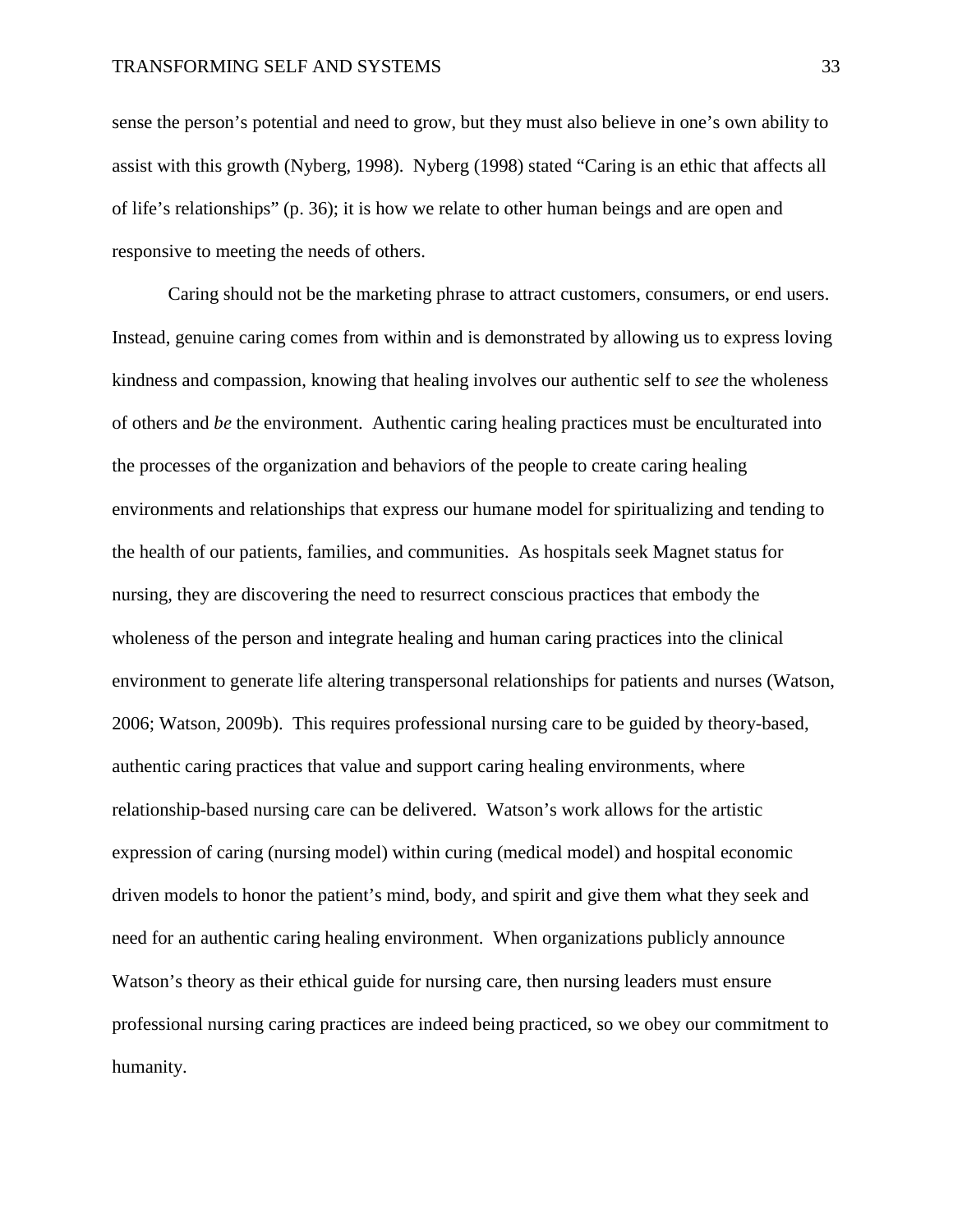#### **Institutional Review Boards**

Prior to moving forward with this quality intervention, it was necessary to submit preliminary documents for joint approval from the Heathcare Leadership and Innovation Department, within the School of Nursing and Health Professions at the University of San Francisco and the healthcare system employer to validate that the proposed project did not meet the regulatory imposed definition of research involving human subjects. The outcome of the reviews confirmed no research on human subjects was being performed with implementation of this quality improvement intervention.

#### **Disclosure to Participants of Caring Coach Leader Program**

Before the start of this evidence-based quality improvement program, attendees were asked if they would participate in the completion of a demographic survey and Caring Assessment Scale that assesses individual's caring attributes through a self-assessment. It was emphasized that this request was voluntary, and attendees could still attend the program regardless of their decision to complete the surveys. They were informed that the information would be used to evaluate the attendee's perception of their caring attributes prior to the start of the CCL program, and results would be compared with the same follow-up surveys that will be sent post-completion of the program. All participants received notice that answers would be kept confidential because the survey results have no identifying information linked to individual identities. There was no individual benefit or reimbursement and no financial costs for partaking in the quality improvement intervention.

#### **Setting**

The setting for this quality improvement intervention occurred within a large integrated not-for-profit health system located in Northern California. The system includes 21 hospitals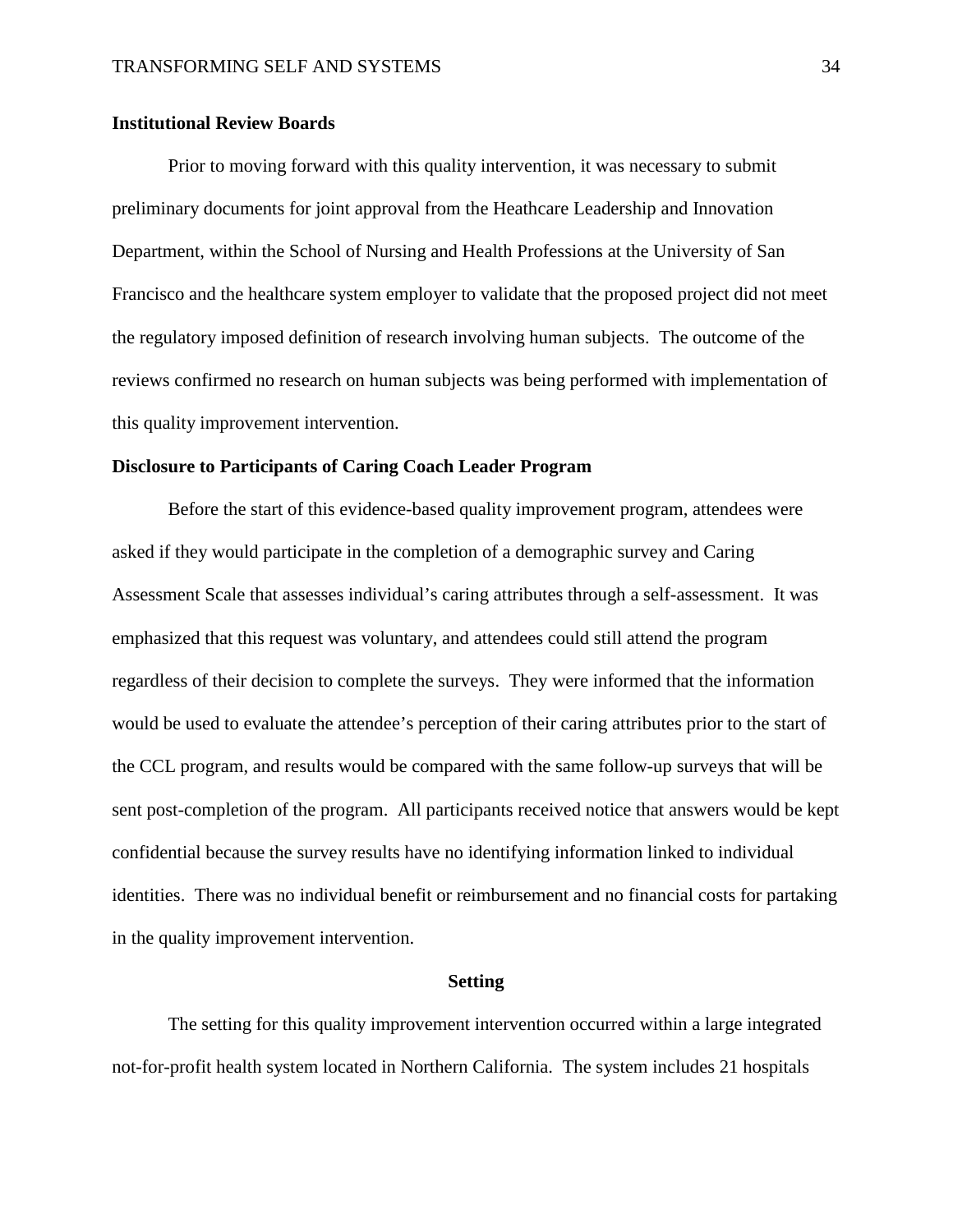ranging in size from small (less than 100 hospital beds) to large (greater than 200 beds), which deliver diverse specialty services at the different campuses. Some of the specialty services are Level II trauma centers, cardiovascular surgery centers, Joint Commission certified comprehensive stroke centers, Ebola centers, and neuroscience centers. Sixteen of the 21 medical centers were listed on the 2016 U.S. News & World Report for Best Hospitals based on analysis of clinical specialty care, procedures, and medical illnesses. The health system has approximately 74,000 employees, with approximately 18,000 registered nurses. In 2010, the executive leadership announced that the healthcare system was embracing Dr. Jean Watson as the nurse theorist, and the system became a National Caring Science affiliate of the Watson Caring Science Institute.

Within this integrated healthcare system, one system CNE and 19 CNEs oversee the delivery of quality patient care from nurses involved in direct and indirect care within the licensed and accredited hospitals. In 2015, all CNEs, chief operating officers, and area managers selected AONE as the competency model for developing nurse leaders in assistant nurse manager, nurse manager, director, and CNE positions. This conscious macrosystem decision was based on concern with middle manager turnover rates and lack of consistency with orientation, professional development, and competencies for individuals hired into these critical operational roles. Two CNEs from middle and large sized hospitals were selected to co-create the role-specific AONE competencies for assistant nurse managers, nurse managers, and directors to support professional development and onboarding orientation. This request also included integration of caring science behaviors to ensure alignment with nurse leader performance expectations. The role-specific competencies for assistant nurse managers, nurse managers, and directors for the first six months in the role were finalized in the second quarter of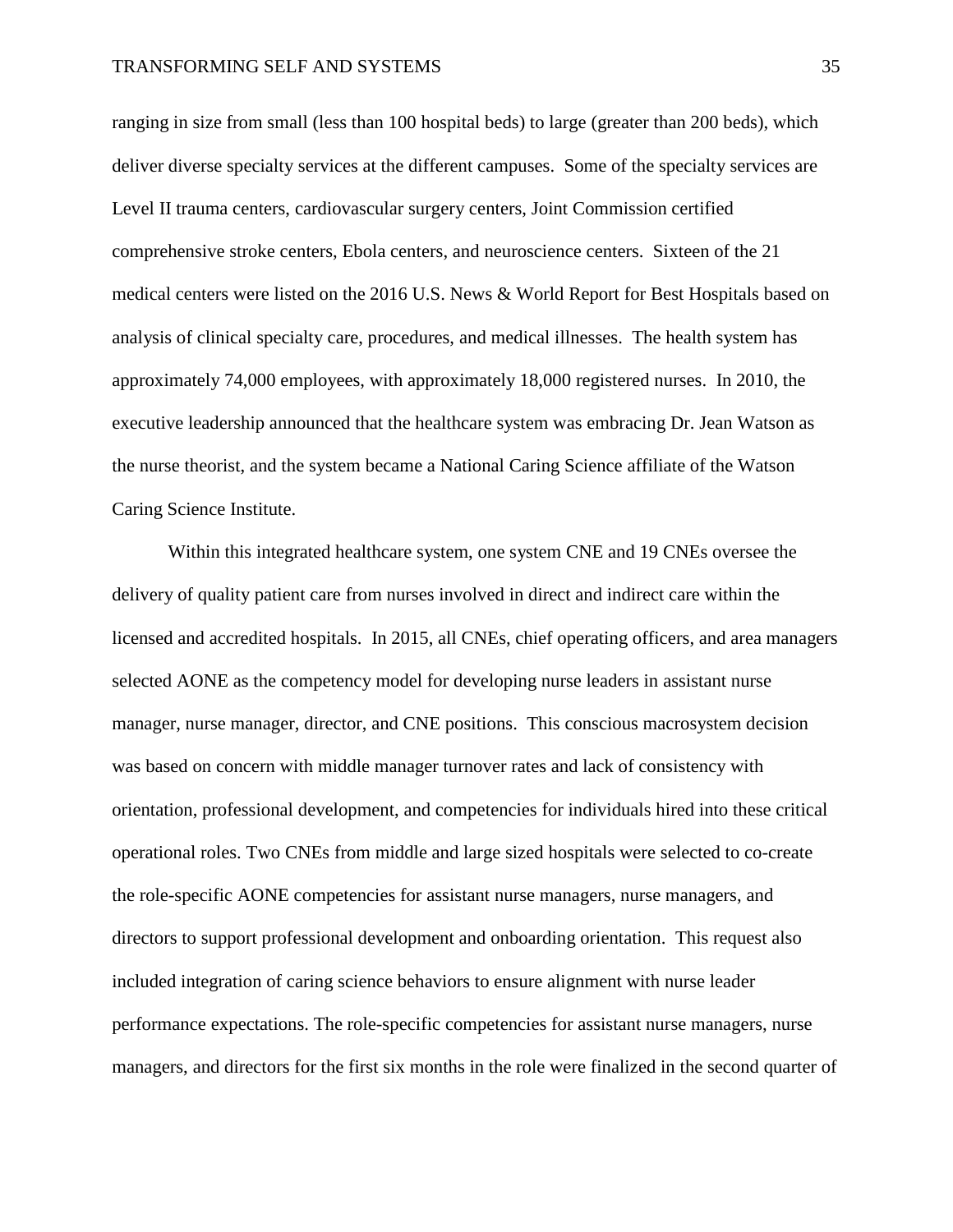2016, along with the CCL program. The two CNEs engaged in this work were asked to pilot the CCL program at their medical centers. The targeted audience was nurse managers and directors who would oversee the onboarding orientation of new assistant nurse managers and nurse managers.

### **Planning the Intervention**

Buy-in for a standardized orientation program built on the AONE evidence-based competencies for managers and leadership development through education courses was established in 2015. The third element of a standardized orientation program outlined by Conley et al. (2007) would be implementation of a preceptor program to support application of new knowledge and skills into one's practice and socialization into the organization's culture. The proposed quality improvement intervention was discussed with facility preceptor/advisor in the fourth quarter of 2015 to obtain support and approval for implementation. As noted earlier, the intervention was named the CCL program based on the literature review and alignment with current coaching culture. In the first quarter of 2016, the progress with the AONE competencies was presented to the CNEs during their peer group meeting. At this meeting, the CCL program was introduced as a supportive program that was in development to assist with the onboarding orientation of new nurse leaders.

## **Alignment to Organization's Mission and Strategy**

The core concept of this quality improvement innovative solution is to create a Caring Coach Leader program that is in alignment with the organization's mission, vision, and strategic initiatives for nursing. The goal of this program was to support a standardized onboarding orientation for new nurse leaders in middle management positions (see Appendix D).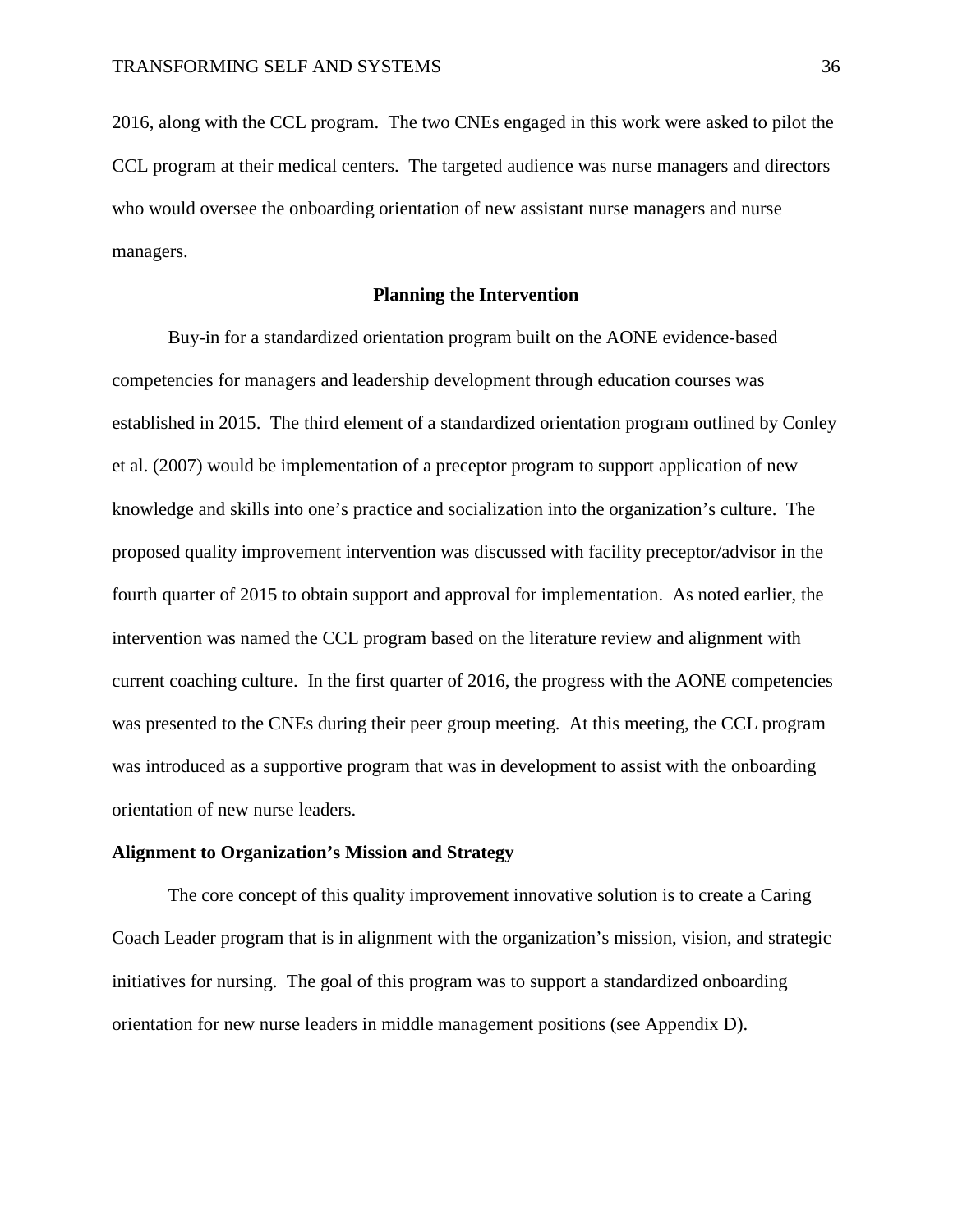## **Assessment with the Five P's**

The five P's framework was chosen to help guide and define the scope of this project form a microsystem perspective (Nelson, Bataldne, & Godfrey, 2007). They will now be defined in detail below.

**Purpose.** Nurse manager turnover rates have increased within this integrated healthcare system, and some clinical inpatient units are experiencing nurse manager turnover rates higher than the national average of 8.3% (Zastocki & Holly, 2010). The purpose of this quality improvement intervention is to implement an evidence-based CCL program to compliment the assistant nurse manager and nurse manager orientation program that recently implemented AONE evidence-based manager competencies with a preexisting learning and development pathway. The goal is to decrease voluntary turnover rate with middle managers to less than 6%.

**Patients.** The patient population is hospitalized patients who receive patient care within the inpatient setting.

**Professionals.** The affected professionals are registered nurses in nursing middle management roles defined by the organization as assistant nurse managers and nurse managers. The audience for the caring coach program is their immediate supervisors, nurse managers, and directors.

**Processes.** Multiple processes affect the retention of middle management nurse leaders. To identify the root causes and select an intervention associated with turnover, the fishbone diagram was used, and the primary categories of causation were people, processes, materials, and work environment (see Appendix B).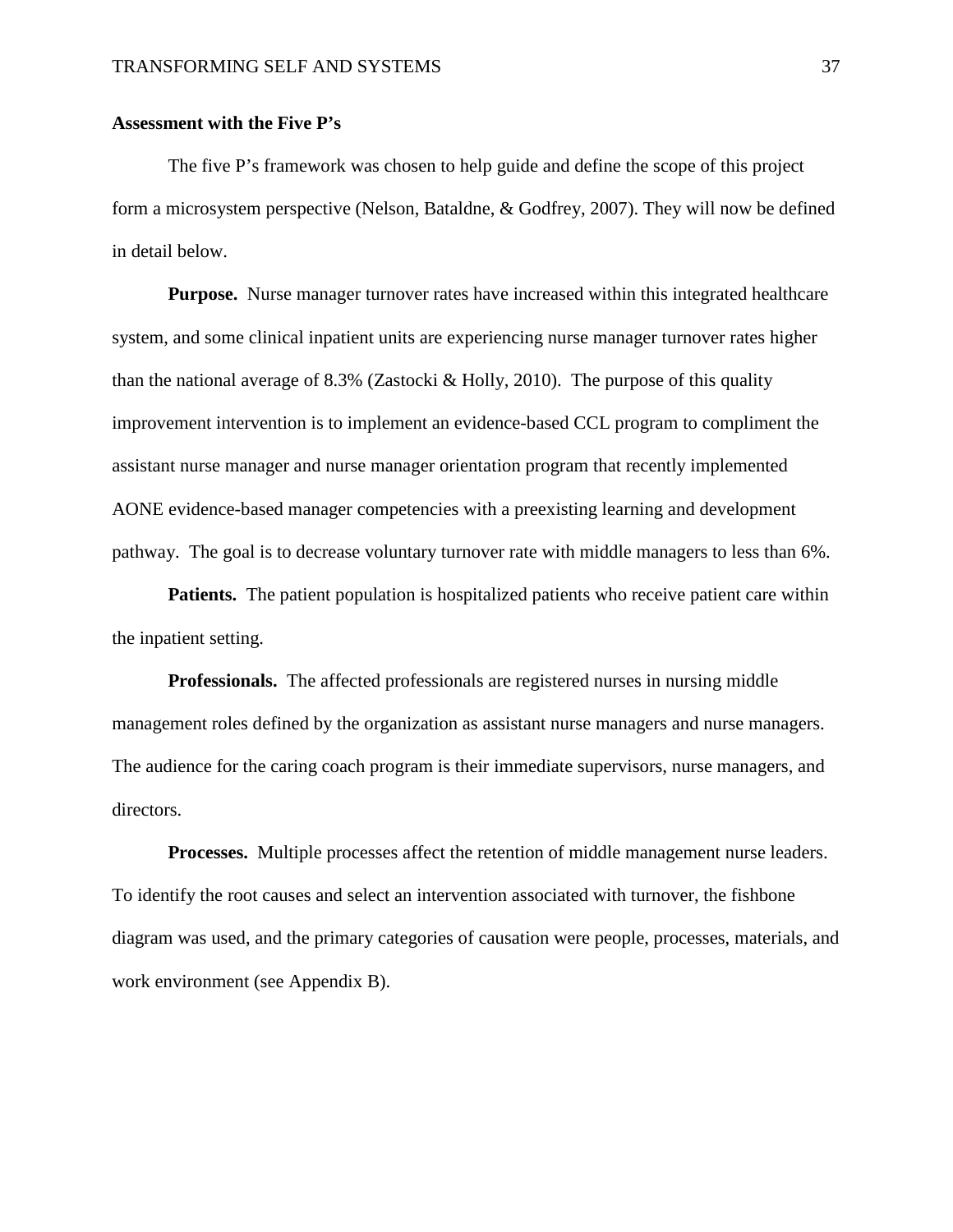**Patterns.** Measurements to evaluate improvement included assistant nurse manager and nurse manager voluntary turnover rates and changes in nurse manager and director perceptions of their own caring attributes using the Caring Assessment Scale by Dr. Jan Nyberg.

## **Aim Statement**

The aim statement is to create a CCL program as a component of a thoughtfully organized orientation program that is focused on coaching and supporting middle managers as they transition into their new roles. This program will incorporate Watson's caring science attributes and transformational leadership qualities that are aligned with performance expectations for nurse leaders. The audiences for this program are nurse managers and directors, who will oversee the orientation of new assistant nurse managers and nurse managers. The new CCL program was targeted for implementation in May of 2016 at two of the Northern California medical centers. The outcome of the intervention is to decrease the combined turnover rates of assistant nurse managers and nurse managers to less than 6% and improve the caring attributes of nurse managers and directors, who receive education through the CCL program. Based on the outcome of this intervention a decision will be made on whether this program should be implemented at the remaining 19 medical centers.

#### **Organizational Readiness**

Change is not a new concept within this integrated healthcare system because change is the only constant noted in the healthcare industry today. Key concepts from Kotter's (1996) model with leading change have guided implementation for several quality improvement initiatives within this healthcare system, and this project is no exception. Kotter's model was developed to provide organizations with a process to successfully implement change, decrease the number of failures associated with change, and support sustainability of the change. Kotter's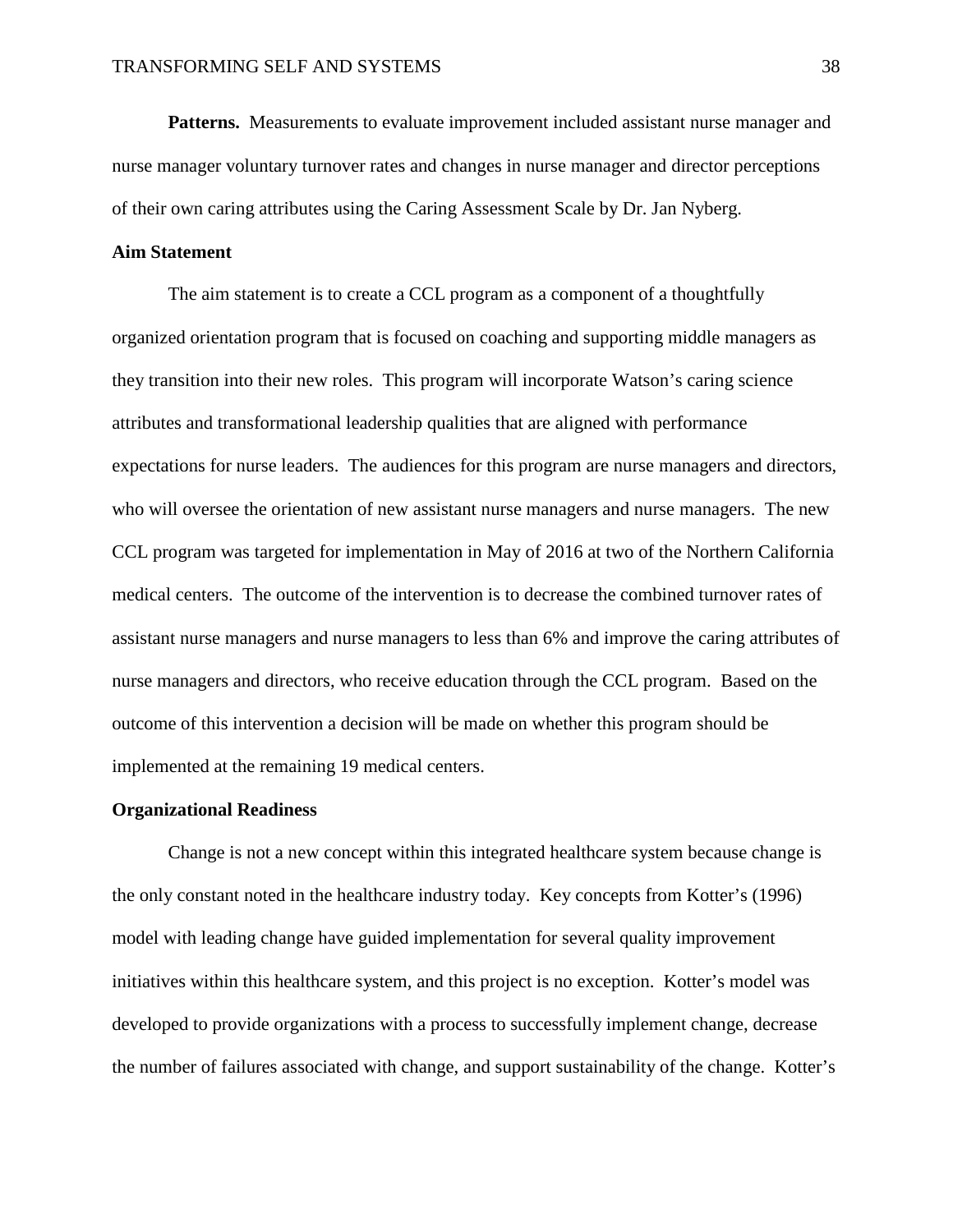foundation is based on the concept that major change is not easy, and processes need to be in place to address internal and external barriers. The eight steps of Kotter's change model are:

Establishing a sense of urgency, creating the guiding coalition, developing a vision and strategy, communicating the change vision, empowering broad base of people to take action, generating short-term wins, consolidating gains and producing even more change, and institutionalizing new approaches in the culture (pp. 21-22).

The urgency for this project was the loss of assistant nurse managers and nurse managers required for overseeing the ongoing hospital operations to ensure high quality safe patient care through people and systems. Retention with this role is required to provide efficient, dependable quality care that is not further disrupted by staff turnover from job dissatisfaction given the loss of their immediate supervisors. Based on the value-based care focus of financial reimbursement changes with the Affordable Care Act, stability of this role is critical.

#### **Budget and Resource Requirements**

A two-year budget was created outlining both costs incurred and costs not incurred, because some expenses were already budgeted and some costs were incurred from expenses that were not budgeted (see Appendix E). The primary resources required for this project are time from the subject matter experts (SMEs) to assist with identifying and developing the content of the CCL program, time for the managers and directors to attend the program, and resources associated with hosting an education event. The SMEs time used for development of this program is part of their current role, which does not incur additional expenses. Education time for the managers and directors is already included in operational budget, along with administrative support resources, and does not incur additional expenses or backfill. The biggest challenge will be local nursing leadership allowing the time away from their daily operations to attend education. Travel expenses are already included in current budget processes. The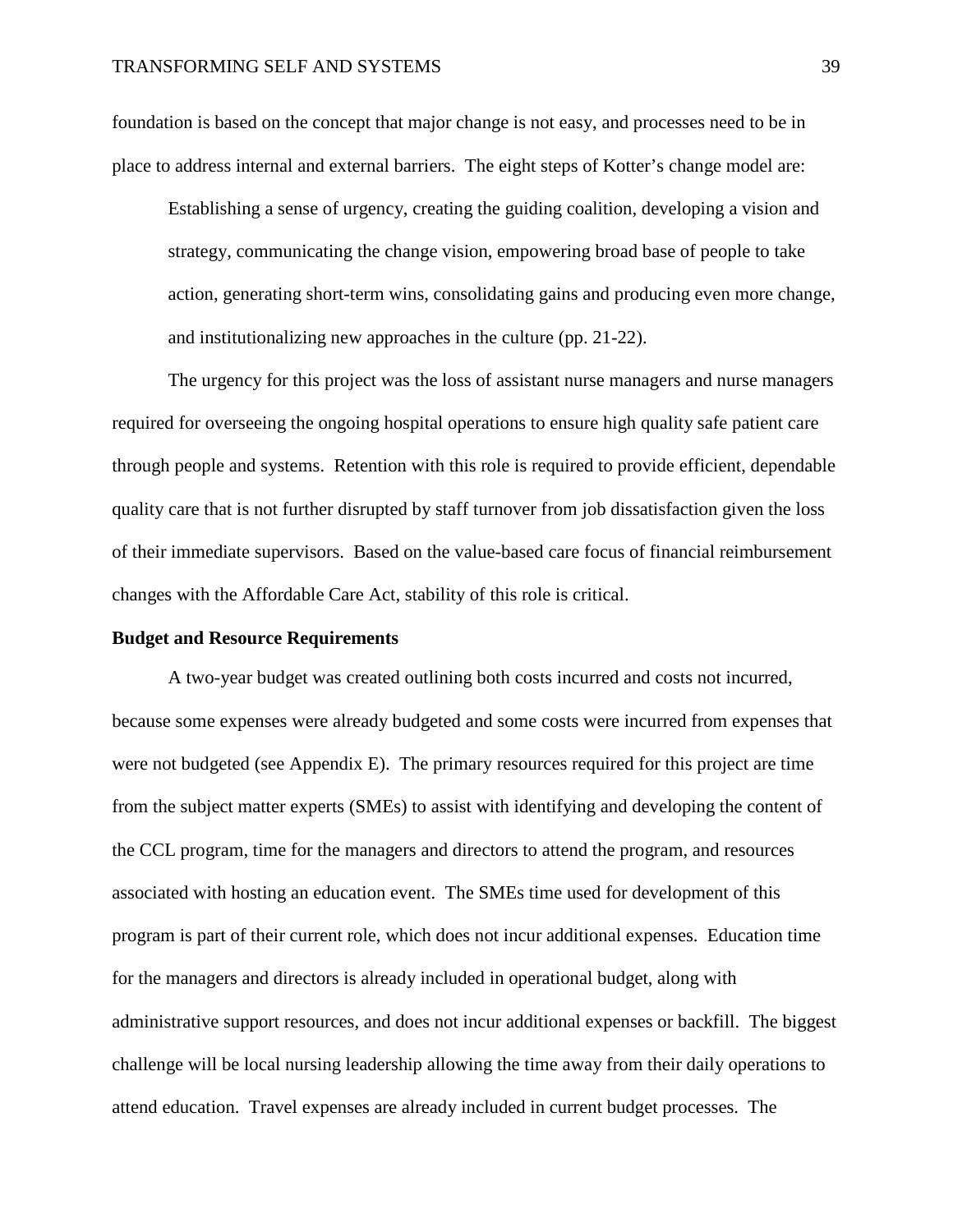incurred costs consist of food, beverages, Survey Monkey fees, and materials. In 2016, the caring leader program will cost \$5,003 to implement at five hospitals, compared to \$15,688 to implement at 16 hospitals in 2017. An inflation rate of 1% was applied to all expenses in 2017.

## **Cost Avoidance and Return on Investment**

The CCL program is not a revenue source, but rather a cost avoidance endeavor that has a return on investment if one less middle manager leaves their position (see Appendix F). Within the second and third quarter of 2016, the cost to implement the program at two medical centers is \$2,001, and if one less person leaves their job, this will avoid the interim middle manager expense of \$104,766, yielding a total cost avoidance of \$102,765. In order to reach the organizational goal of less than 6% for voluntary turnover rate, eight middle managers need to not resign from their positions. If this goal can be accomplished, the total cost avoidance will be \$838,128. Based on the low cost of this program and the projected returns on investment, this program has been supported for implementation.

#### **Implementation of the Project**

### **Work Breakdown Structure**

The primary deliverables of development, implementation, and evaluation have been outlined in a work breakdown structure, which also includes corresponding sub deliverables (see Appendix G). Development includes the plan and design phases, with inclusion of SMEs integrating the expected leadership foundation into the program. Implementation involves creating a strategic communication plan and registration process leading to a well-attended event. Lastly, evaluation focuses on collection and analysis of the data for monitoring outcomes.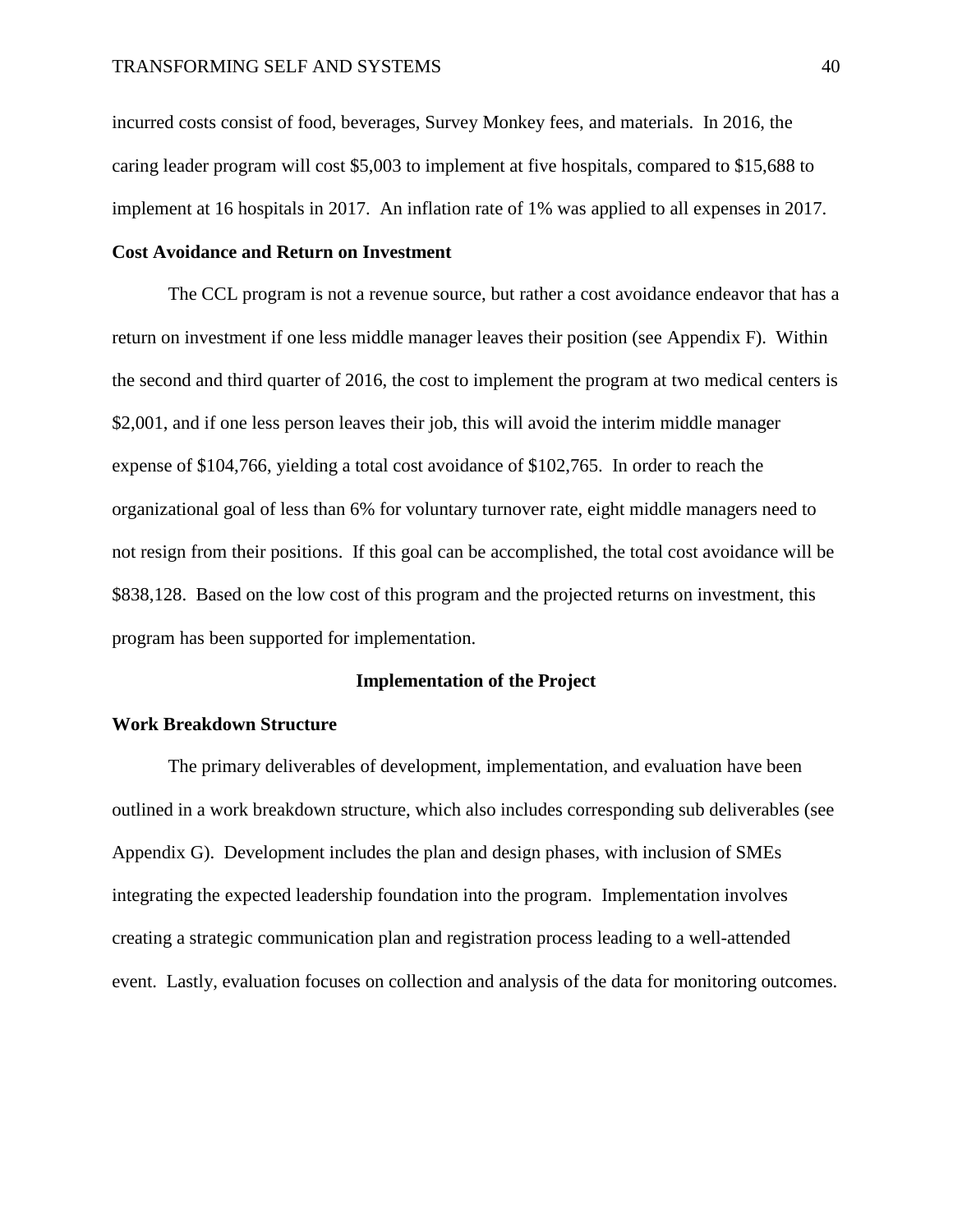## **Program Design**

The CCL program was created for the organization by the regional facilitator and educator of the program, with consultation from internal SMEs. There was six performance objectives: 1) create genuine caring moments, 2) apply attributes of caring and trust when building relationships, 3) practice reflective listening and asking open-ended questions to assist the orientee to find answers and ways of knowing, 4) integrate reflective practices into daily activities to guide self and team development, 5) illustrate shared decision making by engaging staff in department quality improvement activities, and 6) design a personal vision as a CCL leader.

The program was designed using the desired organizational transformational leadership qualities referenced in the 2004 IOM report, Watson's (2008) caring science theory, and caring attributes from Nyberg's Caring Assessment Scale for nurse leaders (Watson, 2009a). The program was built on the premise of building trust relationships first and foremost to create followers, who can then engage in the work, share decision-making activities, and participate in effective communication (see Appendix H). The nurse managers and directors will coach their new direct report nurse leaders, assistant nurse managers, and nurse managers on the behaviors and actions needed to successfully transition into the culture and their new role. This education supports their professional growth and, ultimately, contributes to their successful performance and retention – train plus support equals perform and retain.

The four core building blocks of the program are trust relationships, staff engagement, shared decision making, and effective communication. Authentic conversations, experiential learning activities, and reflective practices were incorporated into the program. The participants worked individually, with partners, and within small and large groups (see Appendix I for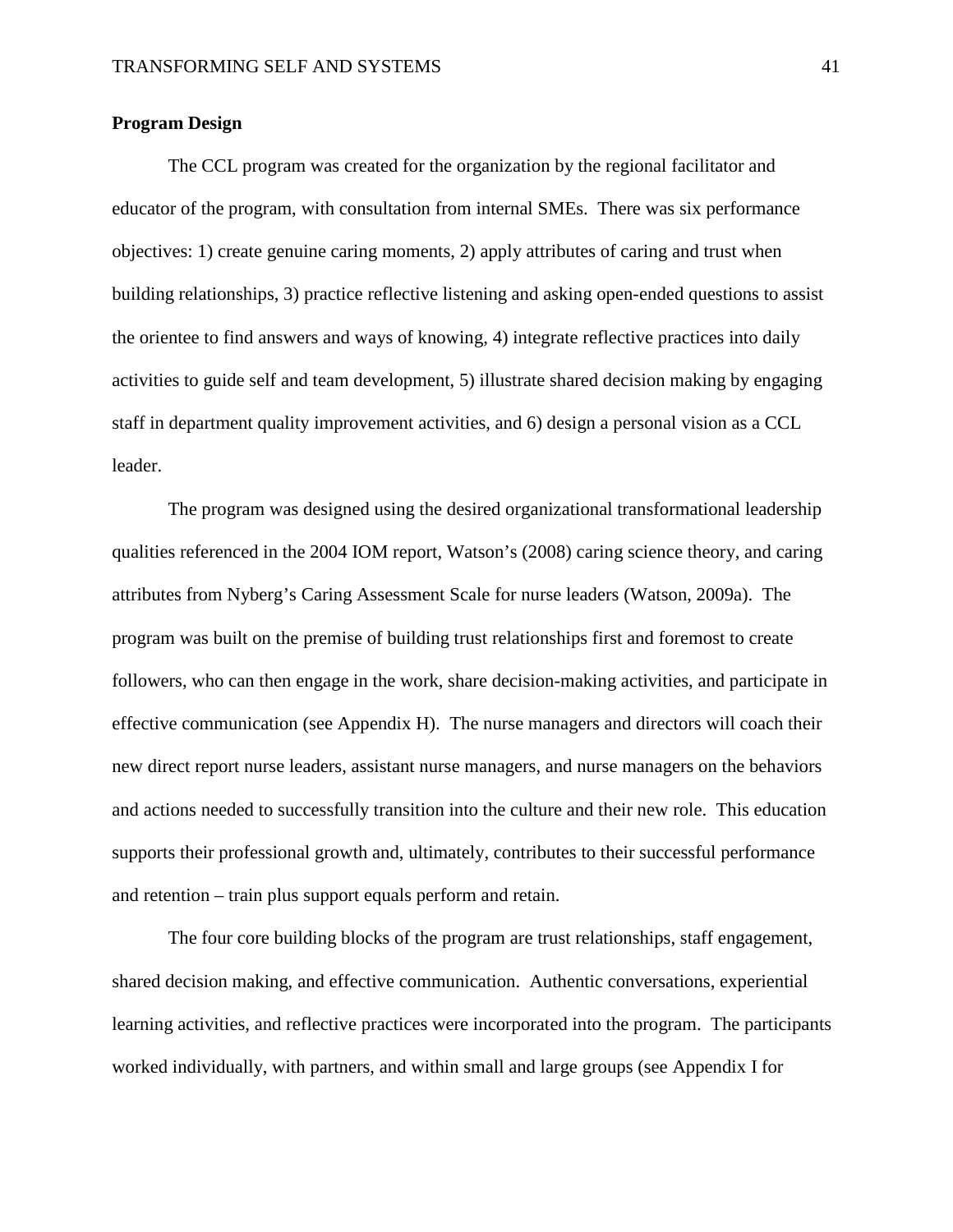facilitator lesson plan). Case scenarios and open-ended questions were used to stimulate critical thinking and emphasize the caring attributes required of a nurse leader who oversees inpatient care. These attributes are in alignment with Watson's theory, transformational leadership expectations, and Nyberg's Caring Assessment Scale (see Appendix J) for nurse leaders (Watson, 2009a).

## **Key Stakeholders**

The primary customers of this program consisted of the decision makers and approvers (CNEs) for nurse leaders to attend the CCL program, the individual receiving the education (nurse managers and directors) who would be coaching their new assistant nurse manager and nurse manager, and the new nurse leaders (assistant nurse managers and nurse managers) who would benefit from the coaching from their immediate supervisors. Similarities, dissimilarities, and shared needs are noted amongst the stakeholders, with all stakeholders benefiting from this program from the train, support, perform, and retain perspective (see Appendix K). Increased retention is the outcome for all three of the stakeholders. However, the other three categories have some dissimilarity that is reflective of their sender or receiver roles.

## **Communication and Messaging Plan**

The overall strategic messaging plan focuses on the role-specific benefits of the program for train, support, perform, and retain to answer the *why* for the targeted audiences. The content of the program's four building blocks of trust relationships, staff engagement, shared decision making, and effective communication aligned to caring science. Transformational leadership answers the *what* and emphasizes what is needed to transform self and systems. The communication strategy reaches out to the targeted audiences who benefit from this program.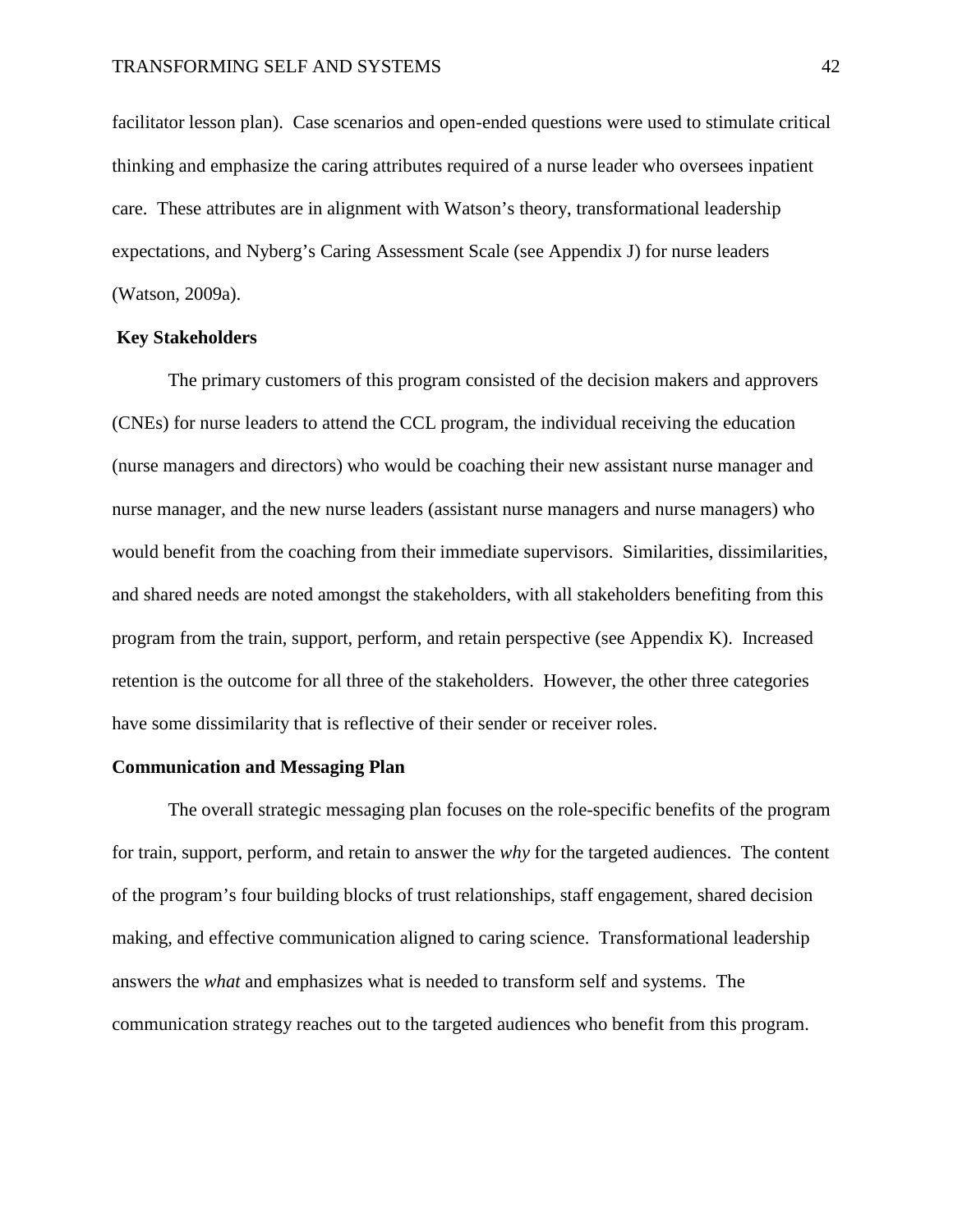The *when*, *where*, and *how* benefits from this program requires communication assistance from the CNEs to the individuals selected to attend the educational program.

For the pilot, email communication and phone calls were the primary method of communication. An email identifying who, what, and why was sent to the CNEs who volunteered to implement the CCL program (see Appendix L). Local communication to the targeted participants was overseen by the CNE. Ongoing email and phone call communications assisted to confirm when, where, who, and how. Post the pilot and approval for multi-campus spread, internal communication will be branded and emails will be used for communication and marketing of the program, along with various in-person and virtual meetings. Websites, flyers, brochures, calendars, and testimonials will act as tools to facilitate communication to targeted audiences about the new CCL program. Summary of the full-scope communication strategy includes methodology, purpose, audience, and frequency (see Appendix M).

The CCL program was to be piloted in two medical centers in the North Valley of California. The regional facilitator/educator was responsible for implementing the program and communicating the purpose, content, and audience for the education to the CNEs. The local CNE would then send out communication to his/her team regarding the CCL leader program and determine how many education days were required to ensure attendance of the key stakeholders. Recommended group size was ten to twelve individuals, but smaller medical centers could send five to six for the 8-hour education session.

Once this was completed, the local administrative support staff secured the education dates, conference rooms, and confirmed availability of the regional facilitator. Communication prior to the program was sent to the CNEs by the regional facilitator for communication to the attendees answering who, what, and why potential questions about the program. Additionally,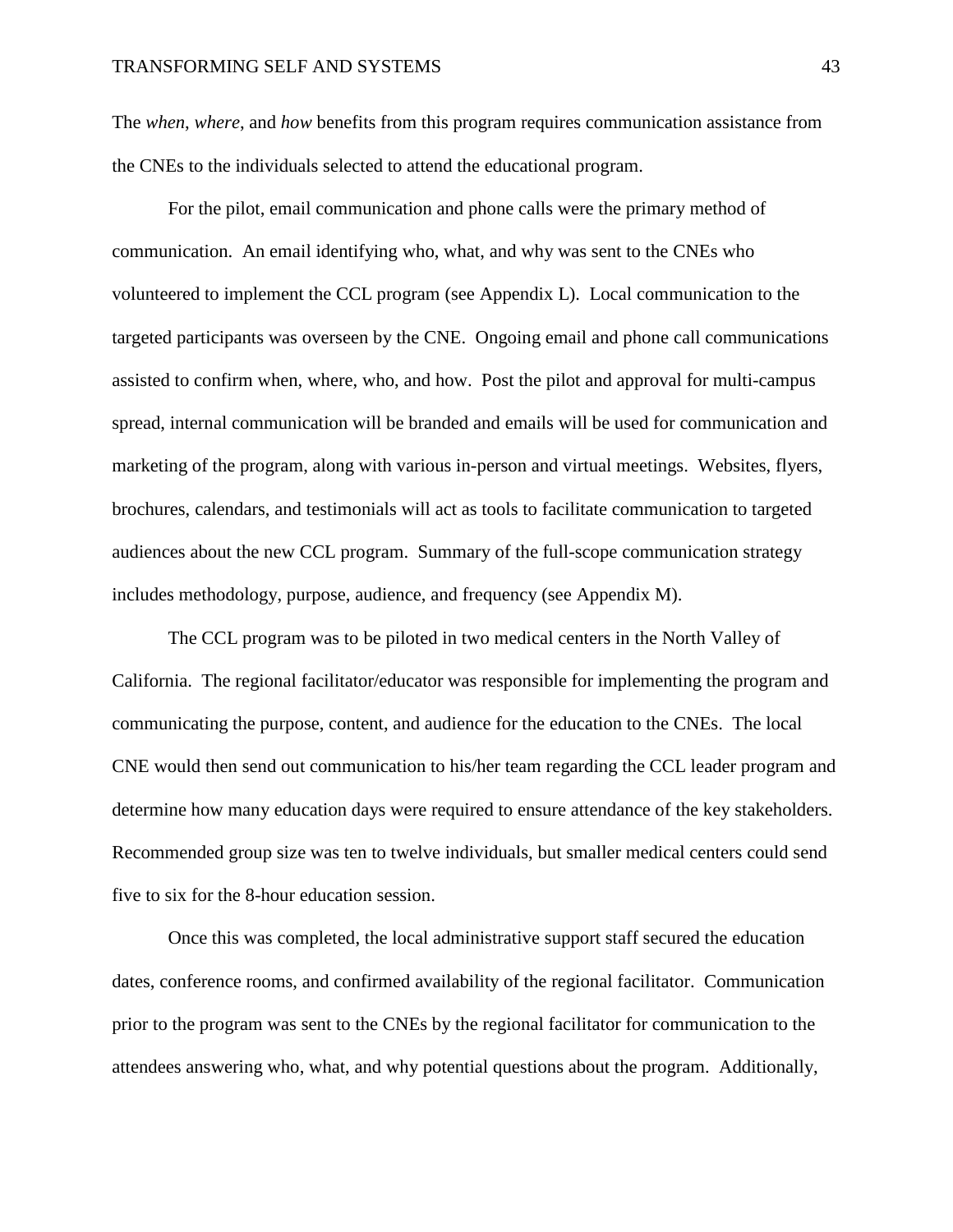local administrative support staff arranged for the food, beverages, snacks, flipcharts, markers, and calendar appointments to attendees and obtained LCD equipment for the presentation. Regional administrative support obtained the journals, folders, presentation, pins, pens, and printed handouts for the education day. Local resources provided support service assistance needed on education day.

### **Planning the Study of the Intervention**

As previously mentioned, the first quarter 2016 voluntary turnover rate for middle managers was 6.8%, and the organizational goal is to be less than 6%. Based on review of the Fishbone Diagram (see Appendix B) several issues with people, processes, materials, and work environment could be contributing factors for the current turnover rates. Currently, the organization is focused on standardization and has requested the initial orientation processes be reviewed for performance improvement opportunities. The ideal state is to have a standardized initial orientation program that includes evidence-based competencies, education courses to support the competencies, and a coach program to facilitate the successful transition into their new job role and the organization. The current state does not have standardized competencies or a coach program to support the desired transition outcome. Given these findings, and knowing work was already initiated to standardize competencies for initial orientation, the CCL program became the intervention to support the concept of a thoughtful orientation.

The regional facilitator, Caritas coach, and educator led planning the study of the intervention. Implementation of caring science education programs for nursing management and leadership roles is not a new concept for this healthcare organization. A *Leading with Care* series was designed five years ago that emphasized the importance of building relationships with self, patients, families, members of the healthcare team, and the community. A core group of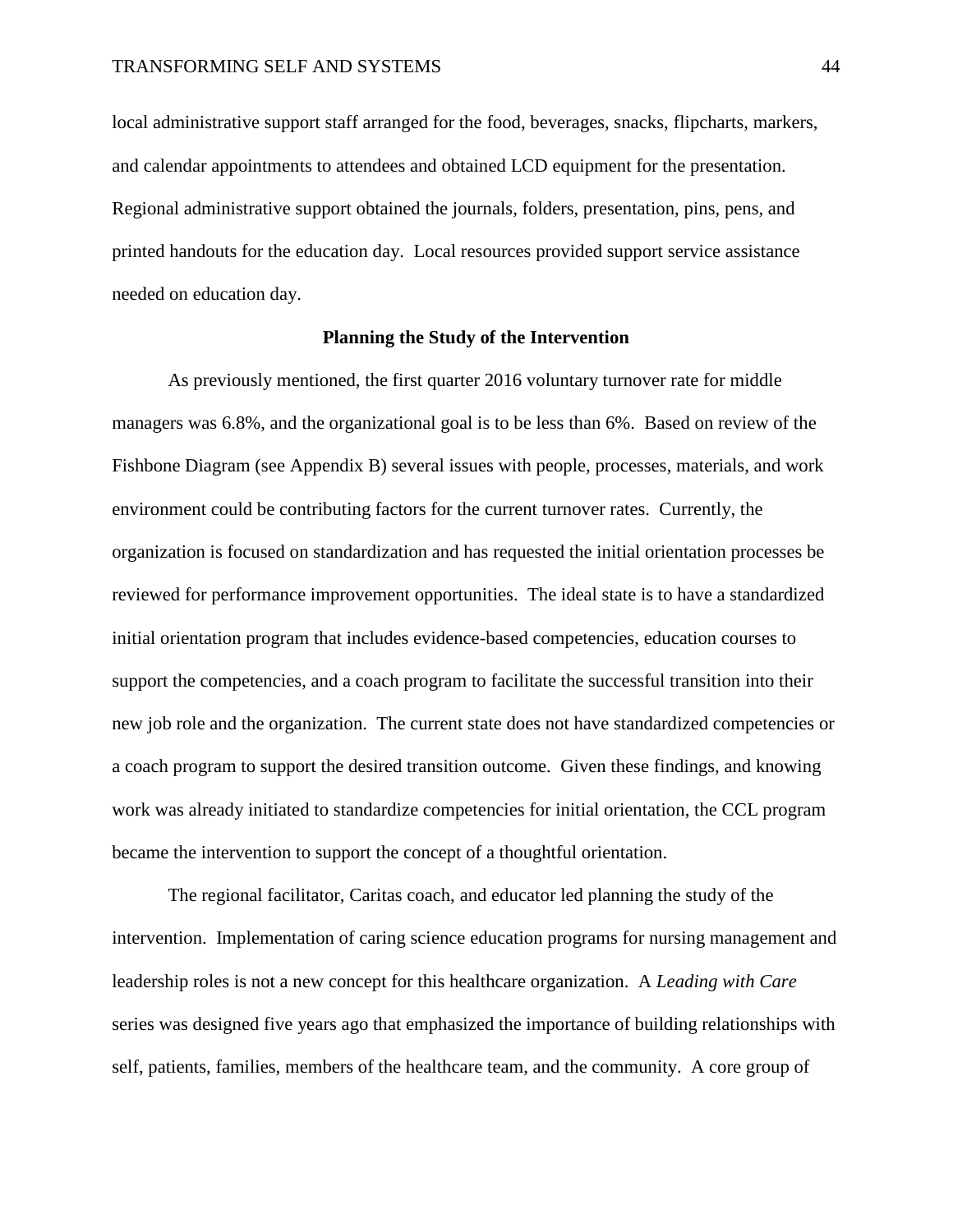nurse leaders, primarily the Caritas coaches, were selected to attend the regional education sessions, with the intent to educate all nursing management and leadership personnel at their medical centers. This education taught the nurse leaders the theory, language, knowledge, actions, and behaviors required to implement caring science within their departments and medical centers. Selecting a coach program built on the foundation of caring science principles would, hopefully, not be new information for the requested participants and would be welcomed education. However, turnover from early retirement benefit packages, normal retirement departures, and voluntary and involuntary turnovers left many unknowns about the presence or absence of caring science integration into the professional nursing practice of staff nurses and nurse managers/leaders at the medical centers. Conducting an initial self-assessment of the participants caring attributes, using Nyberg's Caring Assessment Scale, was an important step to understand the participant's baseline prior to receiving the CCL education program. The anticipated outcome was that this new program would positively influence their behaviors and be reflected by changes in their follow-up self-assessments of their caring attributes.

Prior to implementation of this quality intervention, discussions and decisions were needed on the process for obtaining the caring assessment information and whether to include a demographic survey. Nyberg's scale and use of a demographic survey was discussed with adviser and preceptor; the decision to use Nyberg's scale was endorsed, and development of a demographic survey was recommended. When discussing processes for delivering the surveys, it was decided to use paper for the initial survey prior to the start of the education program and the Survey Monkey tool as the methodology for the follow-up survey. This allowed the facilitator to explain that participation in these surveys was voluntary, confidential, and connected to an evidence-based quality improvement intervention. Since the majority of the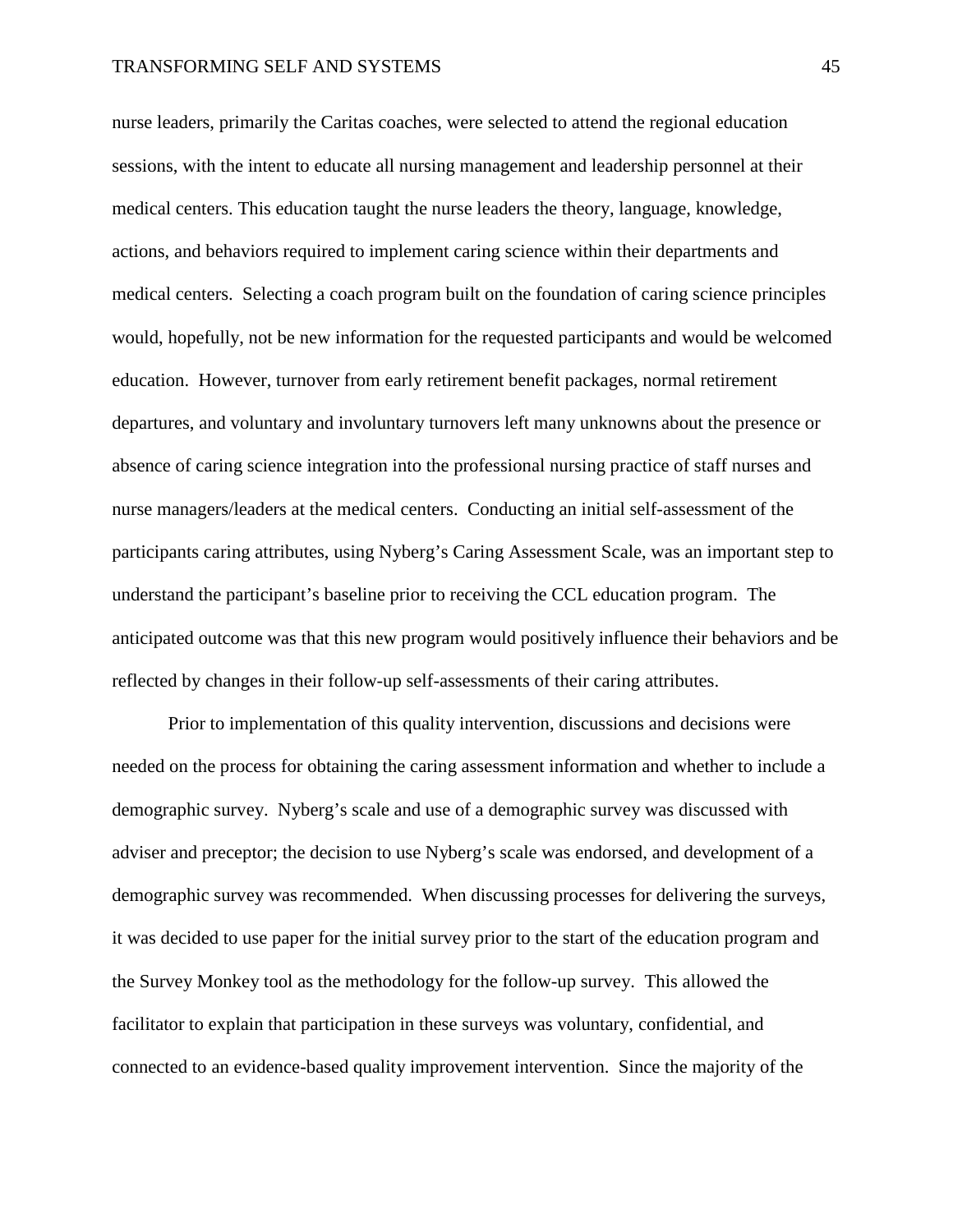attendees had no relationship with the facilitator, this conversation was important to engage the participants, answer questions, and build credibility. Another important step for planning the study of this intervention was to develop a program evaluation tool for participant feedback on the benefits and applicability of the program to their role and to receive recommendations on changes to the program. These steps for planning the study of the intervention were necessary to inform the evaluation phase of this quality intervention.

## **Key Milestones – Planning, Development, Implementation, and Evaluation**

Successful projects require strategic planning and timeline management to ensure the program is developed according to design, implemented timely, and evaluated for outcomes (see Appendix N for GANTT Chart).

Planning started in July 2015 with identifying the innovative solution for decreasing turnover rates of middle managers. The project then entered into the development phase in February 2016 by creating the name of the program, learning objectives, and outline of curriculum using the desired attributes of transformational leadership and caring science.During the development phase, it was important to engage key stakeholders (CNEs) in the concept of the program and to get their buy-in. Once this was achieved, SMEs were identified, AONE competencies were finalized for initial orientation, CCL program was communicated to the CNEs, and budget was finalized. The development phase ended in May of 2016.

The initial phase of the implementation plan started in February 2016, as implementation dates were communicated and availability of potential education assistance was sought. Other key deliverables included selection of medical centers for initial implementation; confirmation of conference rooms; and finalization of food, beverages, handouts, and registration process.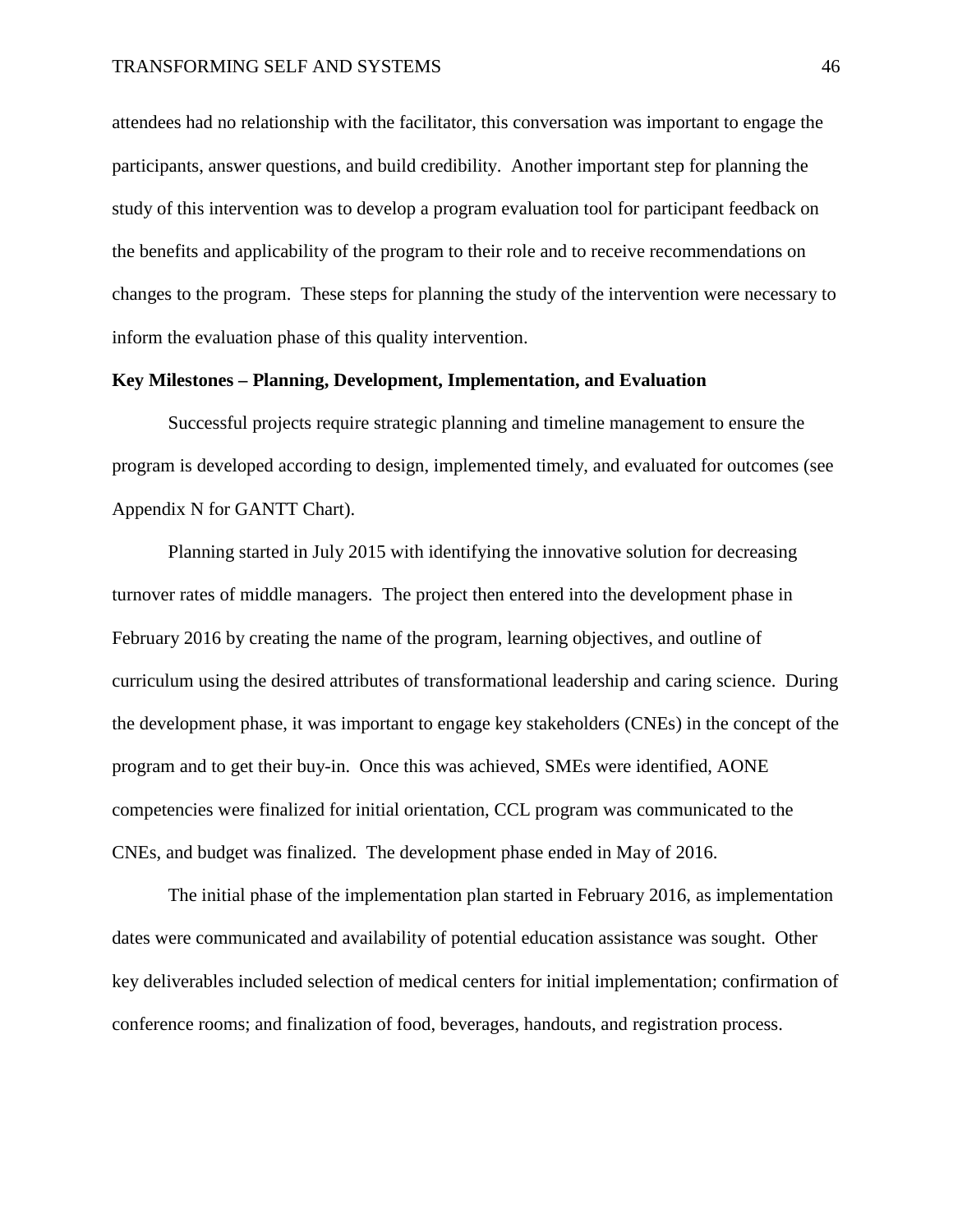Between February 2016 and May 2016, barriers with implementation timelines were communicated and adjustments were made based on needs of end users.

The evaluation phase started when the first CCL program was implemented in May 2016 and it ended in September 2016. Survey results were collected and analyzed during this time for the two medical centers that volunteered to implement the CCL program. Based on the outcomes of the evaluations, a recommendation will be made on whether to implement the CCL program at the other medical centers within this Northern California healthcare system.

### **Methods of Evaluation**

## **SWOT Analysis**

Given the ongoing issues with middle management turnover rates, a SWOT analysis was conducted to identify the organization's strengths, weaknesses, opportunities, and threats to assist with finding a solution to stop the loss of talented middle managers from the organization (see Appendix O). As a reputable organization known for being an employer of choice and given our focus on quality, caring science, care experience, and people, we attract knowledgeable and experienced middle management recruits, but are struggling to retain them. From the SWOT analysis, the weaknesses highlight the challenging work environment based on stress, workload, strained relationships lacking trust within a fear-based culture, an initial orientation that lacks a preceptor or coach program, and standardization of leadership competencies.

Currently, competitors are learning from us, focusing on outperforming us, and becoming Magnet organizations. If we want to continue to lead, then we need to implement an innovative solution quickly to facilitate retention of our middle managers. This innovative solution is the creation and implementation of a CCL program for managers and directors that is built on the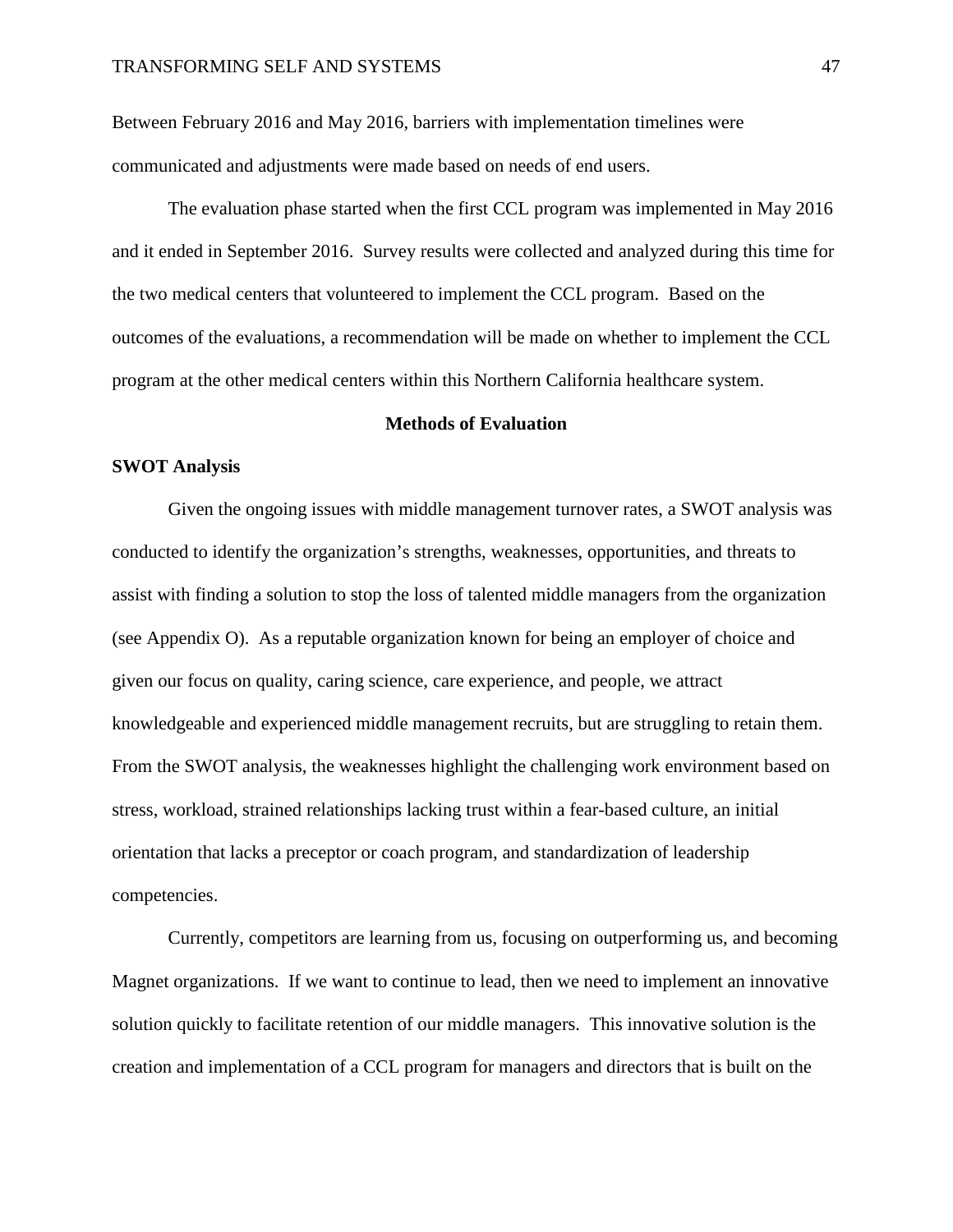foundation of caring science and transformational leadership attributes. The intent of the program is to stress the importance of the leader instilling caring behaviors and actions as transformational nurse leaders to build trust relationships and facilitate the role transition of new middle managers.

## **Quantitative and Qualitative Evaluation Plan**

The evaluation plan for the CCL program consists of formative and summative evaluation criteria and a methodology for analysis of the data. The evaluation phase was implemented in May 2016 and continued through September 2016. Outcomes from caring attribute self-assessments, demographic information, program evaluations, and turnover data were gathered and analyzed (see Appendix P for detailed Evaluation Plan).

## **Initial Evaluations**

Prior to the start of the CCL program, a paper version of the demographic survey and Nyberg's Caring Assessment Scale (see Appendix Q) were completed. The demographic survey included age, gender, years of experience as a RN, years of experience in management and/or leadership, highest education degree, number of direct reports in current role, and if they ever had the support of a mentor or coach during their career. Nyberg's Caring Assessment Scale is a 5-point Likert scale with 20 questions developed from the five primary caring attributes (previously referenced) Nyberg believes contribute to caring behaviors in nurse leaders. The Likert scale responses range from *cannot use in practice* to *always use in practice*. These completed paper surveys were entered at a later date into a Survey Monkey tool by the facilitator and educator for the program.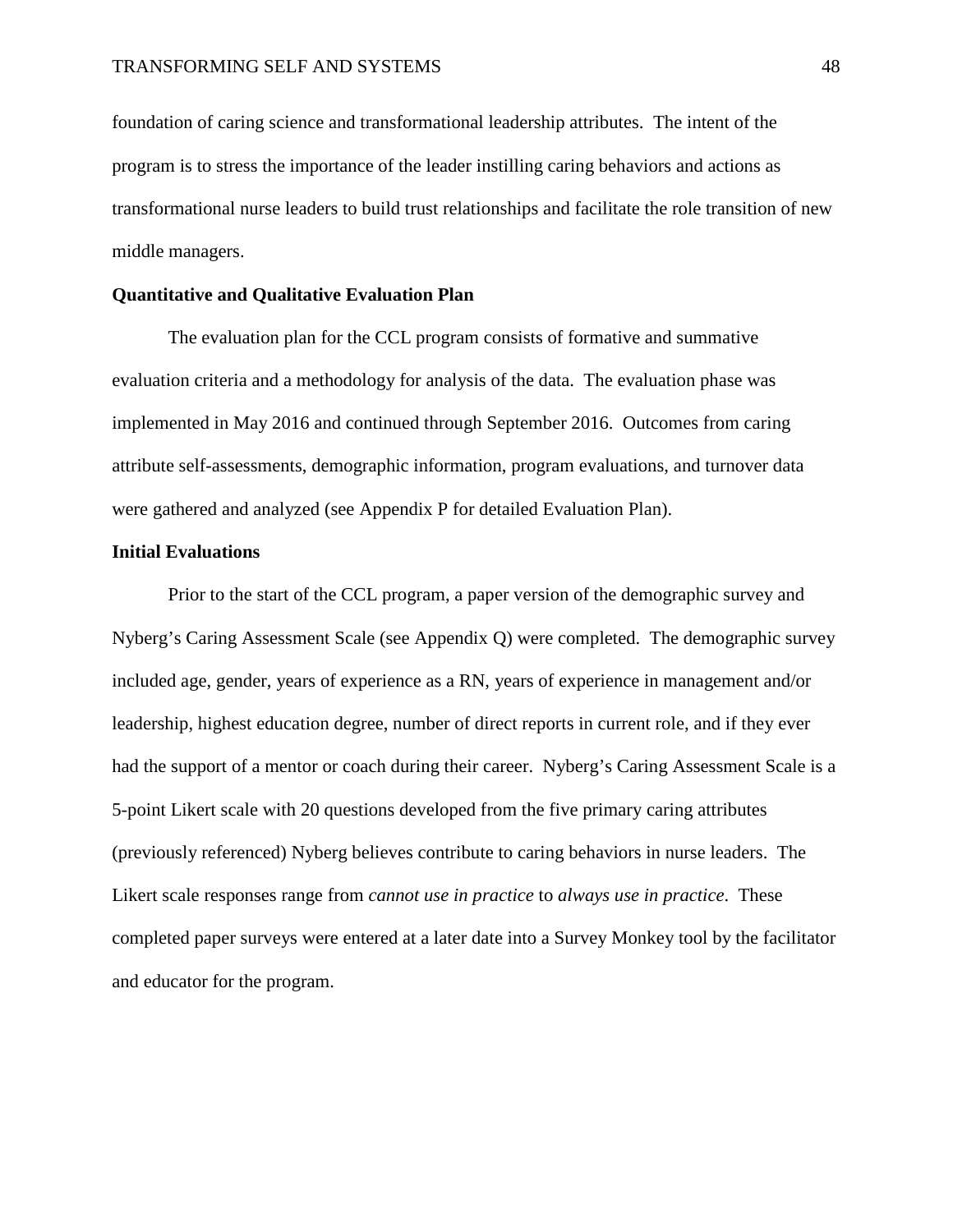### **Program Evaluation and Follow-up Surveys**

At the completion of the program, a post-course evaluation was conducted and collected real-time, which included a 6-point Likert scale asking participants to select their level or agreement or disagreement based on specific questions (see Appendix R). This evaluation followed the standard process of receiving feedback from attendees on meeting the learning objectives of the program, presentation of content, what went well, what could be changed, and suggestions for improvement. Approximately eight weeks after the completion of the CCL program, follow-up Caring Assessment Scale and demographic surveys via a Survey Monkey tool were sent through email to the nurse managers and directors who attended the program. Survey Monkey completion rates were tracked and reminders were sent to the attendees over the course of the 2-week completion deadline. Arrangements will be made to present final results of the program to the participating CNEs, nurse managers, and directors in fourth quarter of 2016.

#### **Analysis**

The analysis consisted of quantitative and qualitative information from organization voluntary turnover rates, program evaluations, and pre- and post-program Caring Assessment and demographic surveys that were collected from the CCL program participants by the regional facilitator. Program evaluation results were entered into an Excel spreadsheet to obtain individual and aggregate mean scores on the 6-point Likert scale questions and to capture the qualitative responses from open-ended questions. The initial paper Caring Assessment 5-point Likert scale and demographic survey results were manually entered into a replicated pre-program survey that was built into Survey Monkey software. Similarly, the post-program surveys were built into Survey Monkey software, and the link was sent through email to the participants. The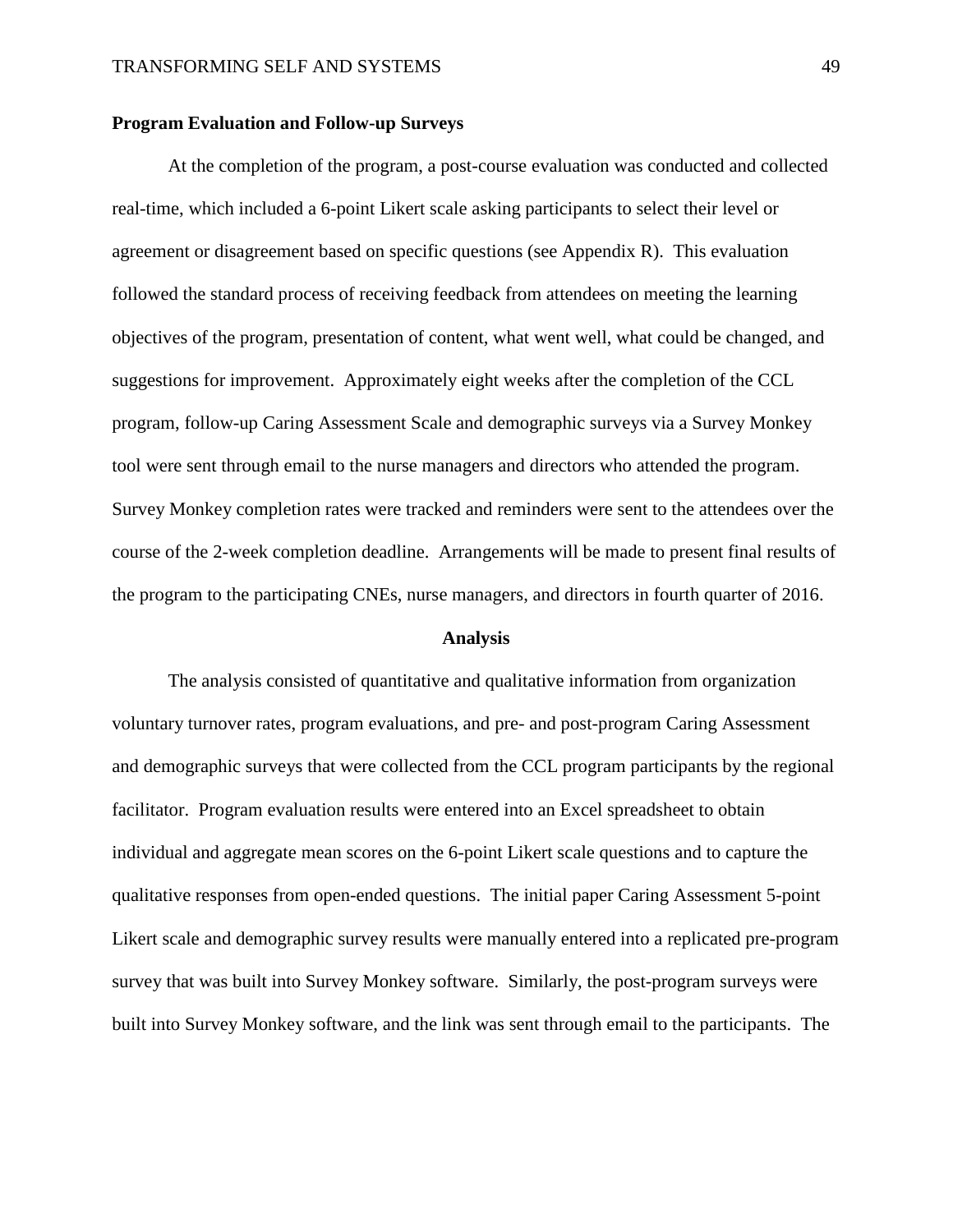Survey Monkey software calculated the data, and results from initial and follow-up surveys were exported into Excel spreadsheets for aggregate and comparative analysis.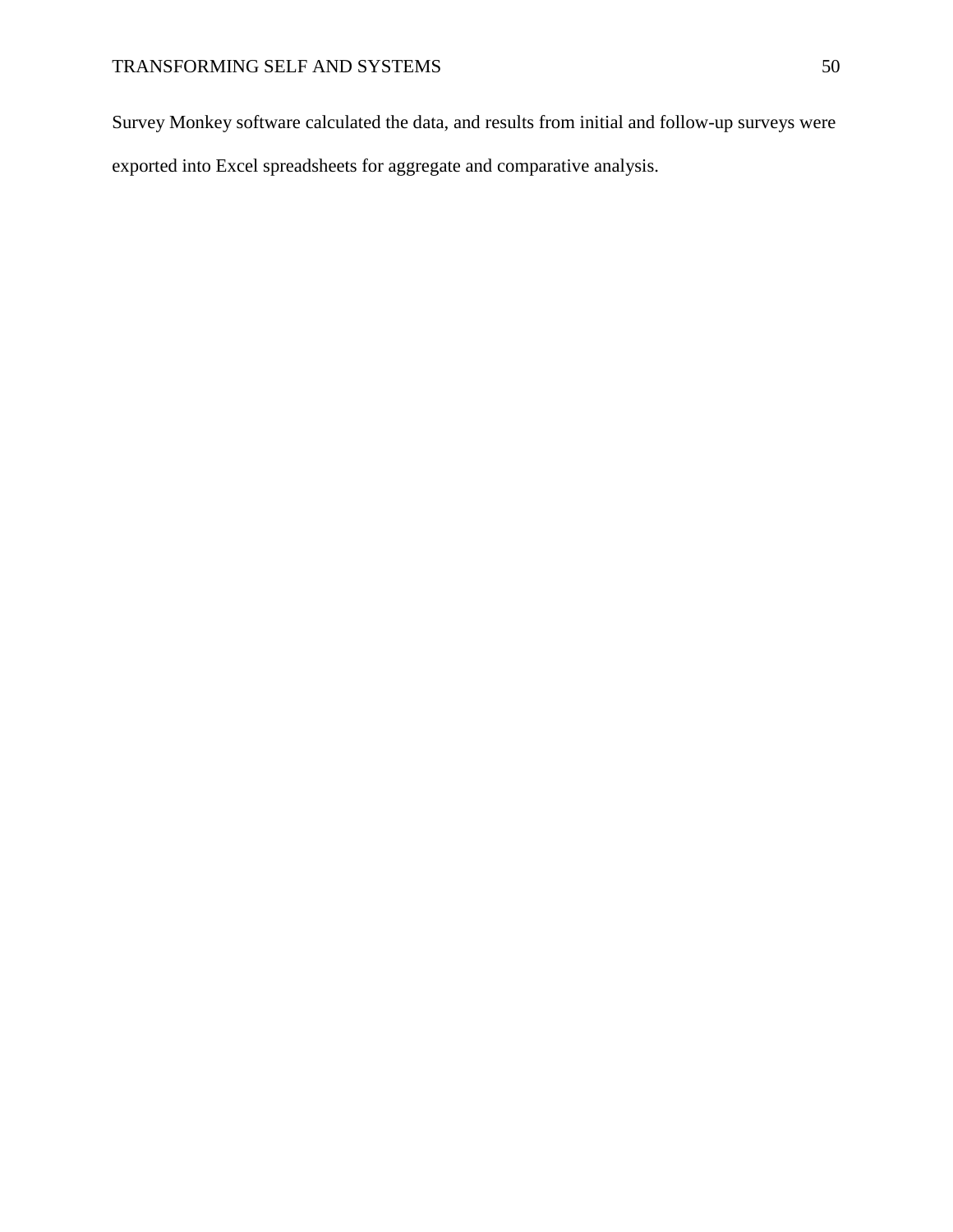#### **Section IV. Results**

#### **Program Evaluation and Outcomes**

The original pilot for implementation of this CCL program was supported by two CNEs at two different medical center locations. An unexpected outcome was the inability for one of the CNEs to identify implementation dates for the CCL program due to conflict with other competing priorities, anticipatory quality regulatory survey, vacations, and a pre-scheduled nursing practice education program that were happening during the program's implementation phase. The timing of these events only allowed one medical center to implement the CCL program.

## **Turnover Rates**

In 2015, the year-end combined voluntary turnover rates for assistant nurse managers and nurse managers was 7.8%, previously reported at 8% due to rounding up practices. First quarter of 2016, prior to the implementation of the first CCL program, the combined voluntary turnover rate was annualized at 6.8%. This quantitative outcome remains above the organizational goal of less than 6%. During the second quarter of 2016, the first CCL program was implemented, and the second quarter ended with a combined voluntary turnover annualized rate of 6.1%.

#### **CCL Program Evaluation and Outcomes**

Overall, the verbal comments of those who attended the CCL program taught at the one medical center were positive, and the program evaluations supported this perception. The program was taught on two days to 16 nurse managers and directors, with six individuals in attendance on the first day and 10 individuals present on the second day. The participants turned in fourteen program evaluation surveys to the regional facilitator after completion of the program (see Appendix S for program evaluation results). Descriptive questions about the course used a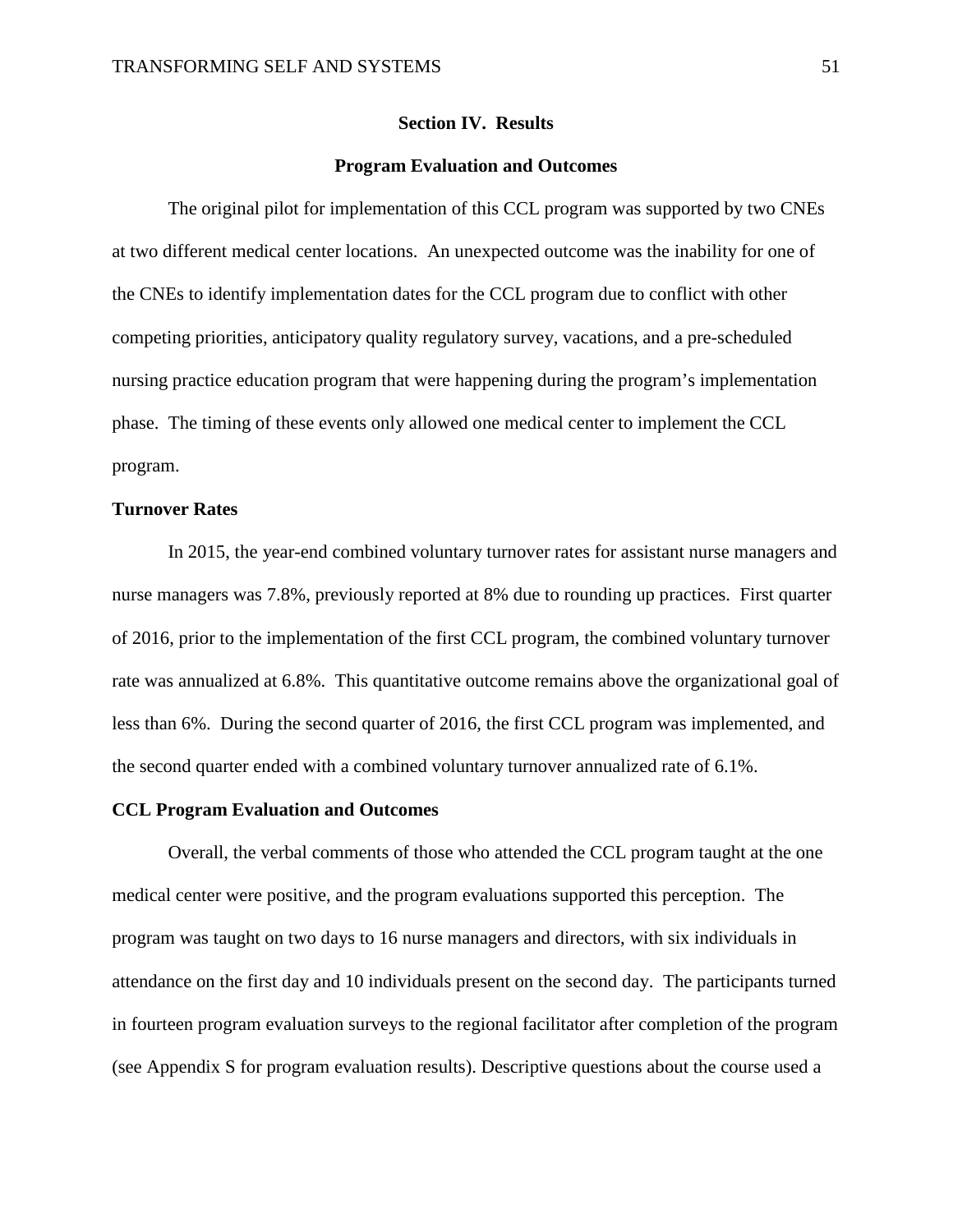6-point Likert scale survey, ranging from *strongly disagree* (1) to *strongly agree* (6), with mean responses ranging from 5.3 to 5.7. In descending order, ratings of 5.7 were given to teaching methodology and adequacy of facility while ratings of 5.6 and 5.5 were allocated to applicability of education to role, content meeting the objectives, and clarity of the stated objectives. The lowest scores of 5.3 included pace of course being appropriate to material presented and learning methods to perform job more effectively. The lowest ratings were also supported by responses from the qualitative questions.

Presenter ratings of the regional facilitator/educator used the same 6-point Likert scale survey noted above, and the mean responses ranged from 5.6 to 6.0. In descending order, communicating effectively was rated 6.0 and being knowledgeable on the subject and responding well to questions were both allocated ratings of 5.9. The lowest rating was a 5.6 for maintaining the participants' interest. This result aligns with responses from the qualitative survey questions.

The qualitative survey had three open-ended questions: (1) What aspects of the course were most beneficial to you? (2) What would you like to change? and (3) Additional comments or suggestions for improvement. The beneficial aspects of the program included time for reflection and introspective work, gaining insight from colleagues through purposeful dialogue, renewal and mindfulness with caring science, reconnecting to our purpose as nurses, and comparing Caritas processes to transformational leadership attributes. The suggested areas for change ranged from changing nothing to overlapping discussion points that most likely contributed to comments of slow pace and recommendations to change class to four hours. These comments support the lower Likert score results for pace of course appropriate to material being presented and ability to maintain interest of participant.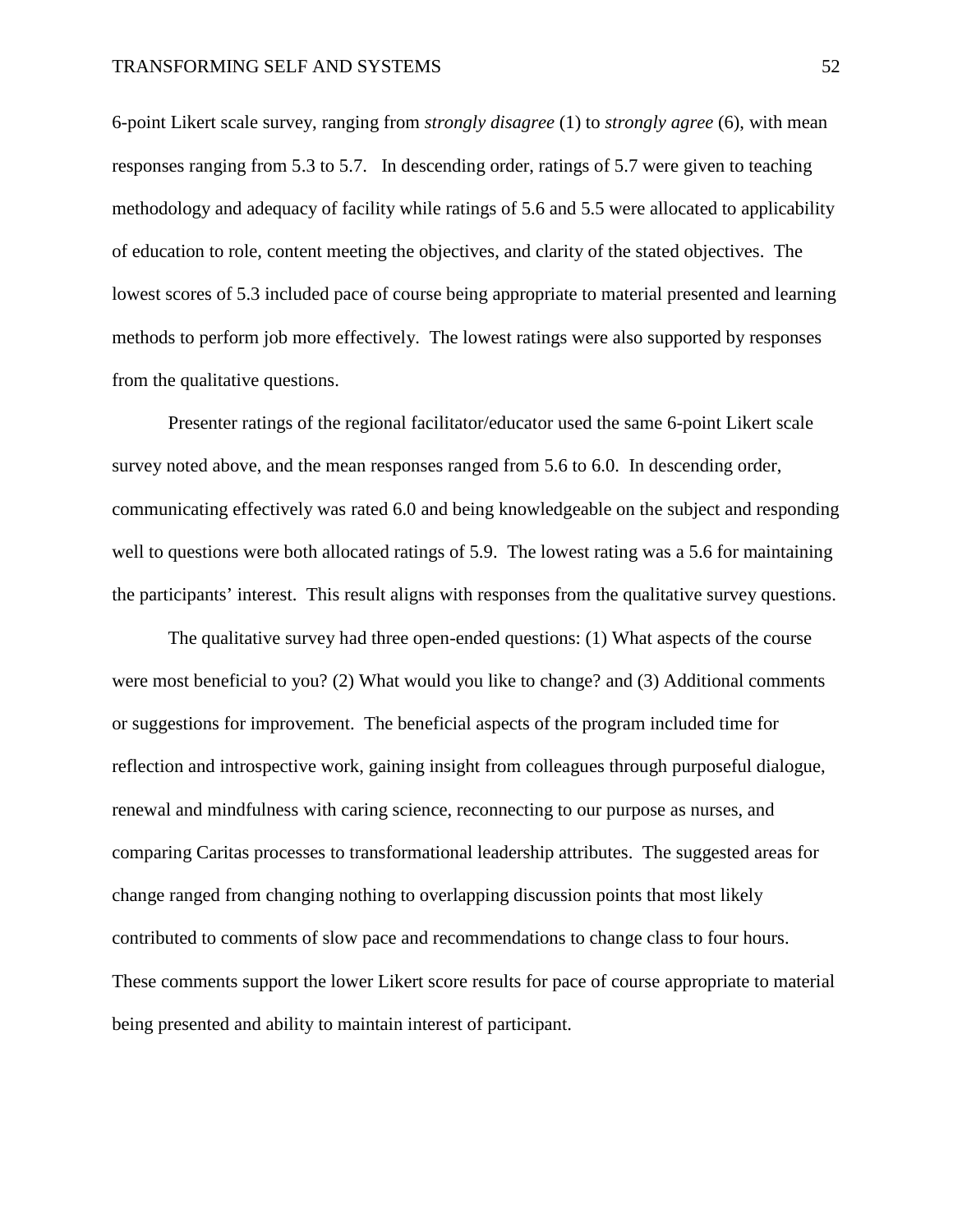Some additional changes for program redesign included providing more time to debrief on open-ended questions exercise, spending more time connecting the learning's to application within the work environment, and improving communication of program's purpose and objectives prior to day of arrival. Other comment changes were requests to offer more programs with this type of content, so nurse leaders can re-engage with this valuable work and re-energize themselves and each other. The additional comments section gave positive accolades about the day – inspirational, thankful, great day, all leaders can benefit from this program, hopeful assistant nurse managers can attend, and positive accolades for presenter. Some additional program suggestions were offered in this last section: add a better definition of transformational leadership and give more tools to teach staff.

Some unexpected and beneficial changes occurred during implementation of the program. The original CCL program agenda proposed 7.5 hours for this educational offering; however, it was delivered in 6 hours. Nurse managers and directors felt comfortable engaging in conversations about the ongoing stressful situations that contribute to job dissatisfaction and ability to care for self and others. These conversations were genuine and presented opportunities for the teams to gain insight from each other. During the morning session, the participants learned about relational leadership styles, building caring relationships, coaching, and how to ask meaningful open-ended questions. During one of the lunch hours, a nurse manager used the information learned to conduct a conversation with one of her staff. She verbalized that she used the skills she just learned and the conversation went well. Summary of morning session: **P**ause, acknowledge caring coachable moment; **A**uthentically be present, look, listen, and feel; and **R**eflective inquiry, ask questions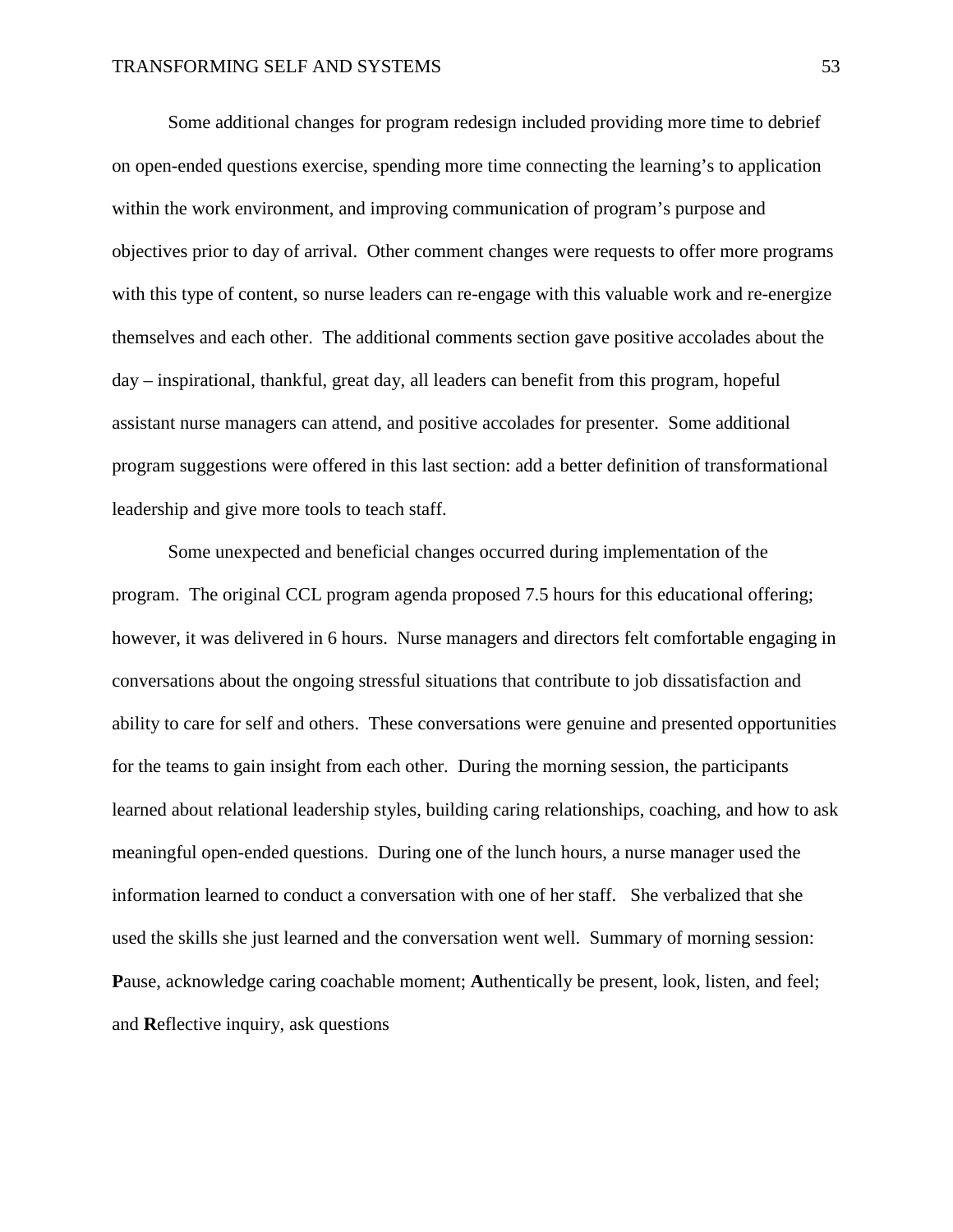## **Demographic Surveys**

Demographic surveys were administered to 16 participants prior to the start of the CCL program and post-completion of the CCL program (see Appendix T for comparative demographic survey results). Sixteen pre-surveys were completed representing a 100% response rate and 11 post-surveys were completed equaling a 69% response rate. In both surveys, the participants were primarily between the ages of 36 to 45 years of age, were female, had obtained a masters' degree in Art or Science, and support from a mentor was more common than support from a coach during their management or leadership career. The majority of the participants had 11 to 25 years of experience as a registered nurse.

Two of the demographic questions had dissimilar response numbers when comparing the pre- and post-survey results: years of experience in management or leadership role and number of employees as direct reports (span of control). For years of experience in management or leadership, the pre-survey identified two responses for 1 to 5 years and one response for 11 to 15 years, but the post-surveys showed higher response rates in these two categories. This question may have been confusing, since it did not specify nursing experience only, and during the postsurvey, participants might have included years in non-nursing managerial or leadership roles. The number of employees as direct reports to demonstrate span of control also had incongruent results between pre- and post-surveys. When the pre-survey was conducted, questions were asked about this data element and clarity was provided. The pre-survey showed zero for 11 to 15 employees, but the post-survey results showed one for 11 to 15 employees. Any future surveys will require modification of the two questions with inaccurate comparative results.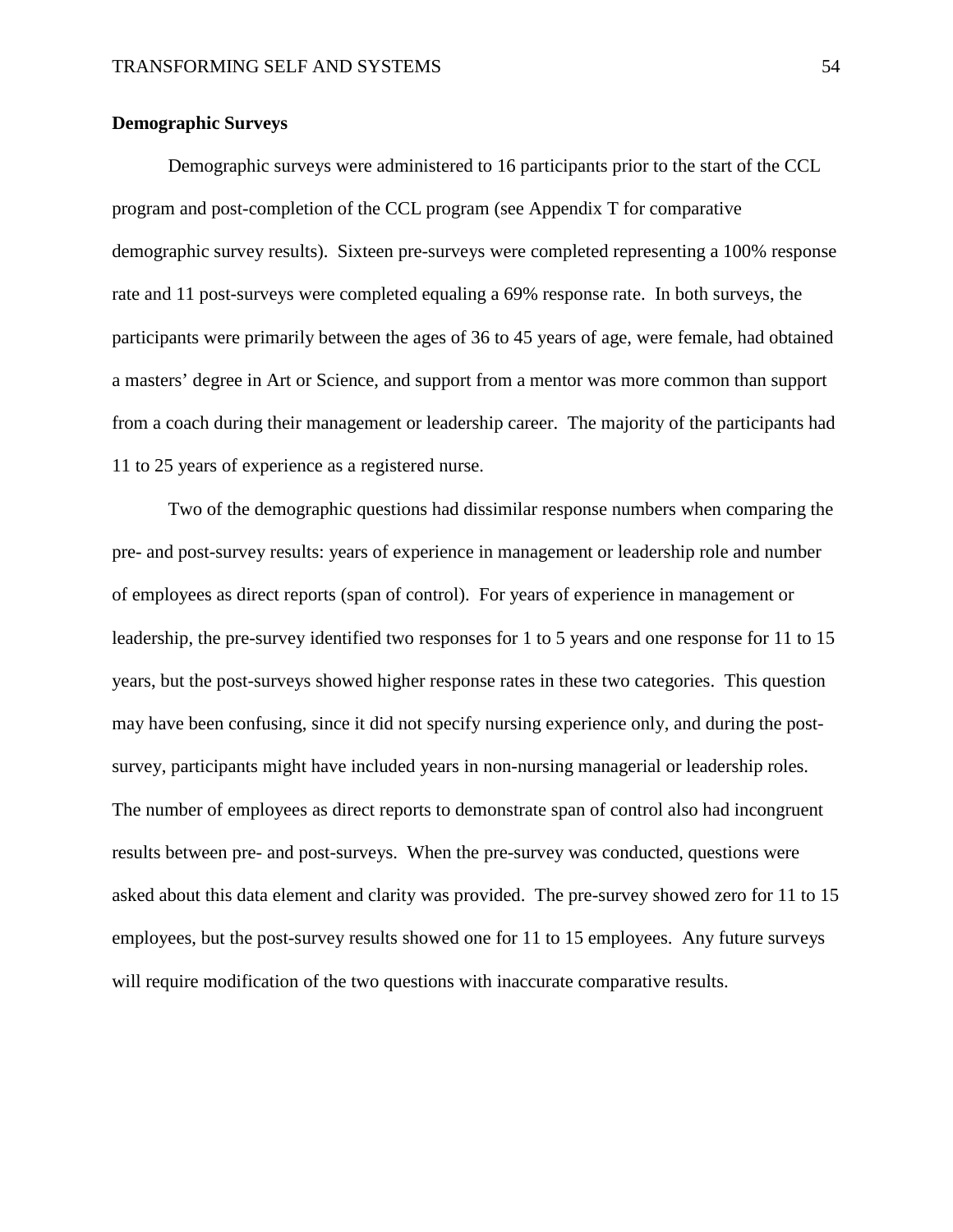## **Caring Assessment Surveys**

Nyberg's qualitative pre- and post-Caring Assessment surveys were combined with the demographic surveys; hence, the response rates were the same as the demographic surveys with 100% for the pre-survey and 69% for the post-survey. The anticipated responses between the participants' pre- and post-surveys would be increases in the caring attributes mean score postcompletion of the CCL program; however, the results did not completely validate this assumption (see Appendix U for comparative Caring Assessment survey results).

Twelve of the 20 caring attributes showed an increased mean score, while eight showed a decrease in the mean score from the pre-survey results. Reviewing the 12 positively influenced responses, nine caring attributes had an increased mean score of .11 or greater, with four showing an increase that ranged from .20 to .34. The higher scoring caring attributes, in ascending order, included: (1) *understanding that spiritual forces contribute to human care*, (2) *allowing time for caring opportunities*, (3) *understanding thoroughly what situations mean to people,* and (4) *basing decisions on what is best for the people involved.* Of note, the verbal and written responses from the participants acknowledged appreciation for reconnecting with caring science, reflecting on our purpose as nurses, allowing time for them, and feeling reenergized. This was also reflective with an increased post-survey mean score of .14 for the caring attribute of *taking time for personal needs and growth*.

In reviewing the eight negatively swayed responses, two caring attributes stood out more than the others with a decreased mean score of .11 for *focusing on helping others to grow* and decreased mean score of .60 for *remaining committed to a continuing relationship*. These results are puzzling, since the CCL program was focused on the importance of building trust relationships and coaching others to assist with their growth and development. Yet,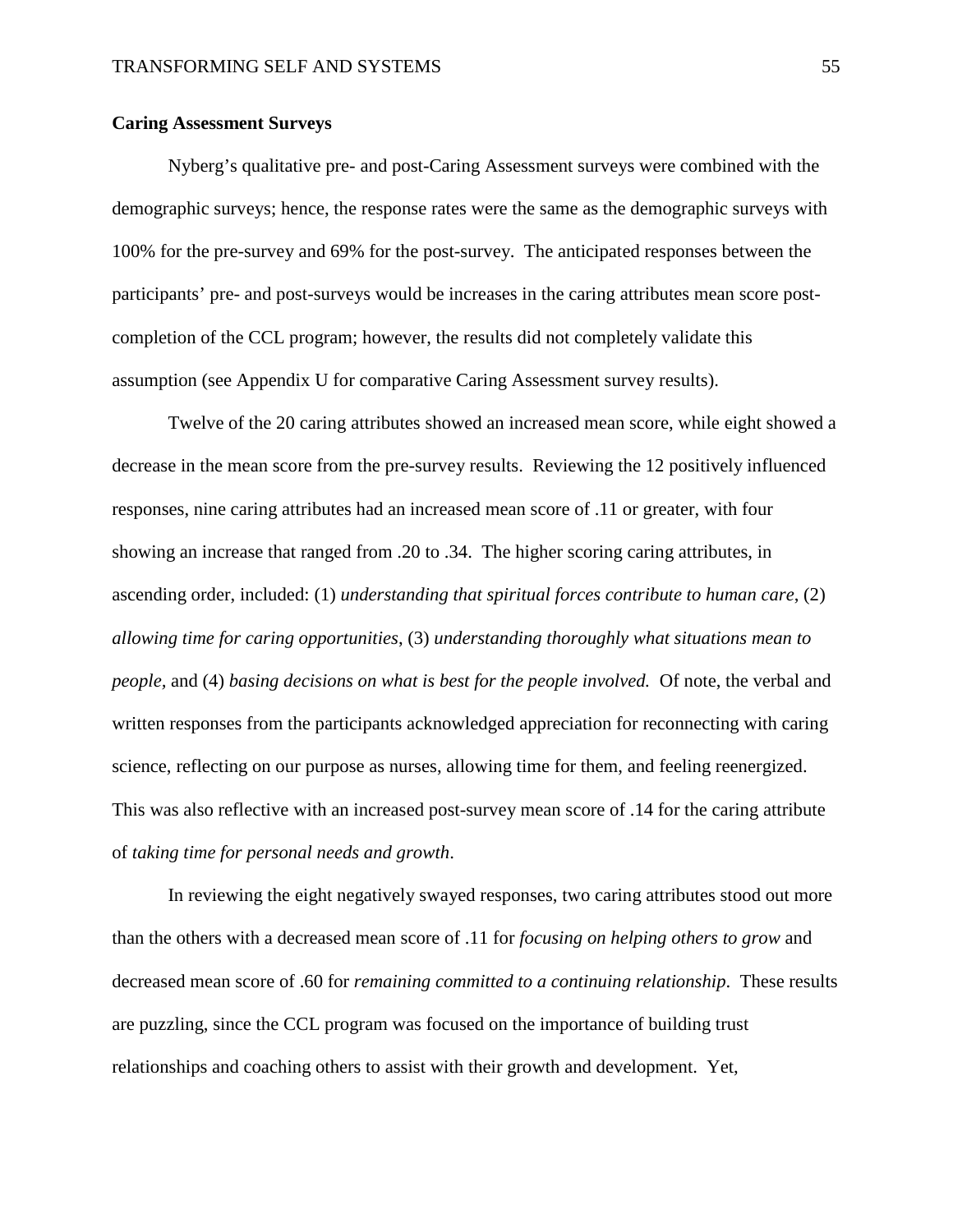*communicating a helping, trusting attitude toward others*, *having deep respect for the needs of others, remaining sensitive to the needs of others*, and *implementing skills and techniques well* all had elevated mean scores based on the pre-survey results.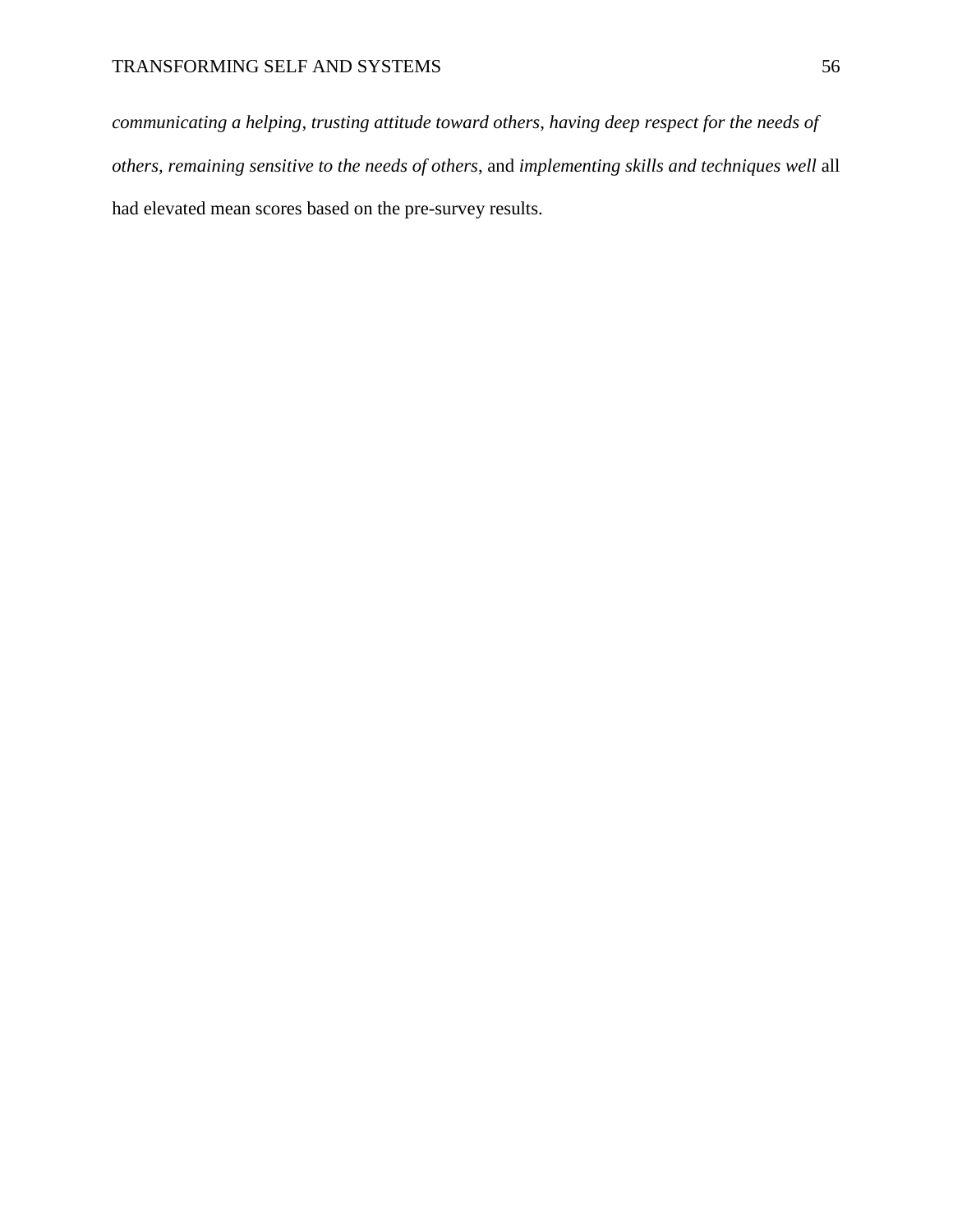#### **Section V. Discussion**

#### **Summary**

## **Key Successes**

Voluntary combined turnover rates decreased to 6.1% at the end of second quarter 2016. Although, I would love to take credit for this positive progressive decline, implementation of one CCL program at one medical center during the second quarter is not the only influencer of these results. The healthcare system actively engaged in a recruitment strategy to fill additional assistant nurse manager and nurse manager positions based on turnover needs and upcoming retirements. This competing priority occurred at the same time as the CCL program. An additional 34 recruits were hired, increasing the denominator that positively affected the voluntary combined turnover rate. No harm was incurred with implementation of the CCL program.

Based on the evaluations, the CCL program was a worthwhile endeavor reconnecting nursing managers and leaders to their purpose and allowing them an opportunity to connect caring practices and attributes with their leadership roles. Feedback from the evaluations also recognized opportunities to enhance the participants' learning by spending more time on skill development with open-ended questions and providing applicable skills and tools to support a caring environment in the workplace. Additionally, more knowledge on transformational leadership was requested. The CCL program will be modified to include these recommendations, along with decreasing the program time to four hours by removing redundancies.

Another successful outcome was observed between pre and post Caring Assessment Scale surveys. When comparing pre and post survey results for Nyberg Caring Assessment, the majority (60%) of caring attributes had an increase in mean scores. This was positively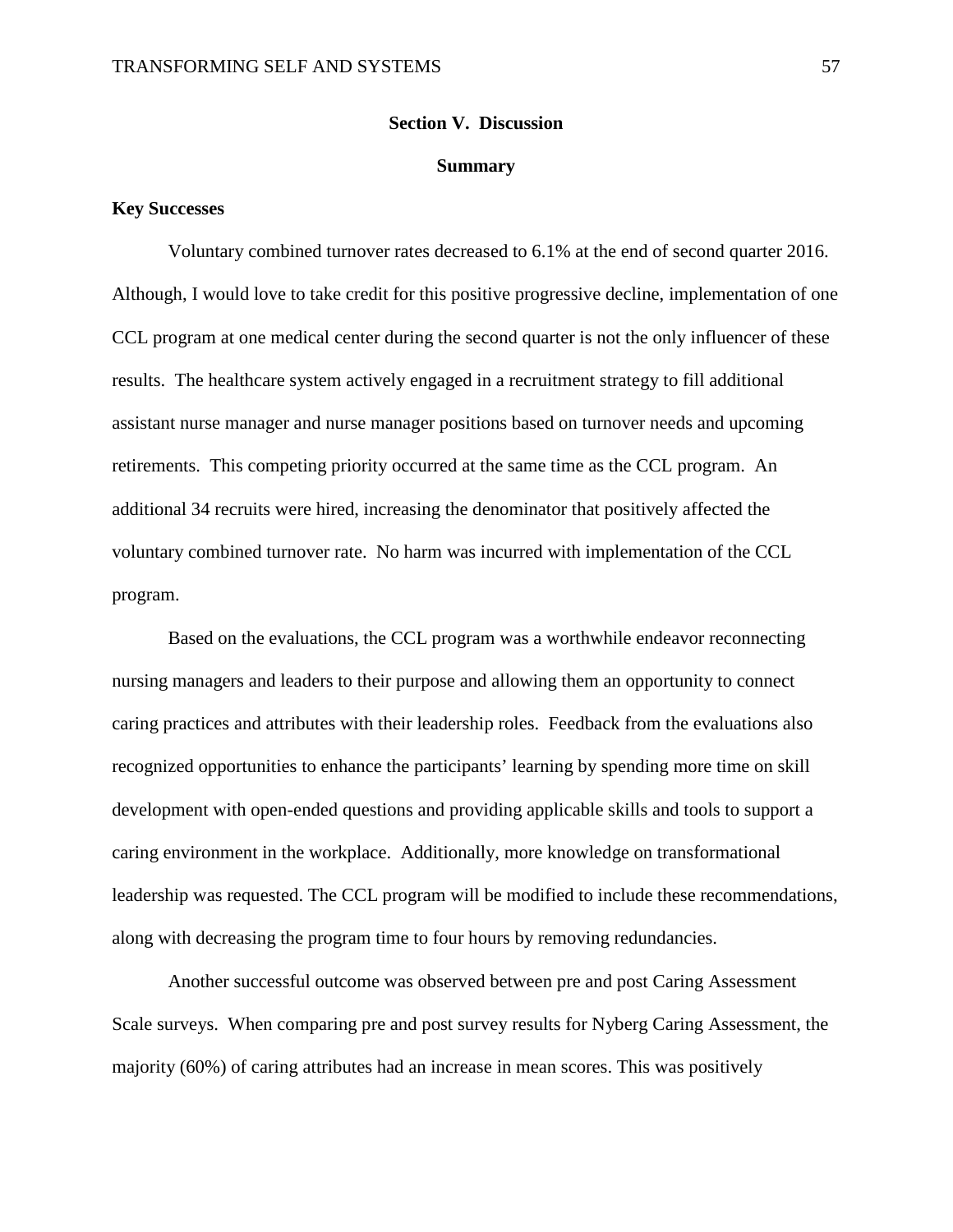#### TRANSFORMING SELF AND SYSTEMS 68 and the state of the state of the state of the state of the state of the state of the state of the state of the state of the state of the state of the state of the state of the state of the

perceived; one caring attribute for *remaining committed to a continuing relationship* was significantly lower from the baseline than the other 40% of caring attributes which had decreased. During the program, discussions transpired that reflected on the presence of distrust and non-caring behaviors from some individuals within the work environment and its interference with building trusting relationships. Perhaps, the nurse managers and directors acknowledged the need to redirect their emotional energy away from the negative influencers and chose to develop caring moments, practices, and relationships with self and other members of the team, as noted by the positive increase for *allowing more time for caring opportunities*, along with *basing decisions on what is best for all the people engaged in the work*.

## **Key Findings and Lessons Learned**

A key finding was discovery that caring science inspirational courses were not being taught locally, and the theory of human caring was not being connected to caring healing practices of the nurse leader. During and after the CCL program, the immediate feedback was the need for regular ongoing programs to reconnect nurse leaders with the art and purpose for why they entered the nursing profession. Another interesting finding was the request to share this program with the assistant nurse managers, as it was not viewed as an exclusive program for nurse managers and directors only. The coaching techniques and connection with transformational caring attributes was deemed valuable for a broader audience and not limited to initial orientation.

Lessons learned from the pilot include the need for a back-up plan when a selected facility pulls out of the implementation plan. Proactively acquiring the potential schedule for the Joint Commission surveys would have been beneficial to better estimate the barriers to implementation and allow for identification of other CNEs as potential implementation sites. In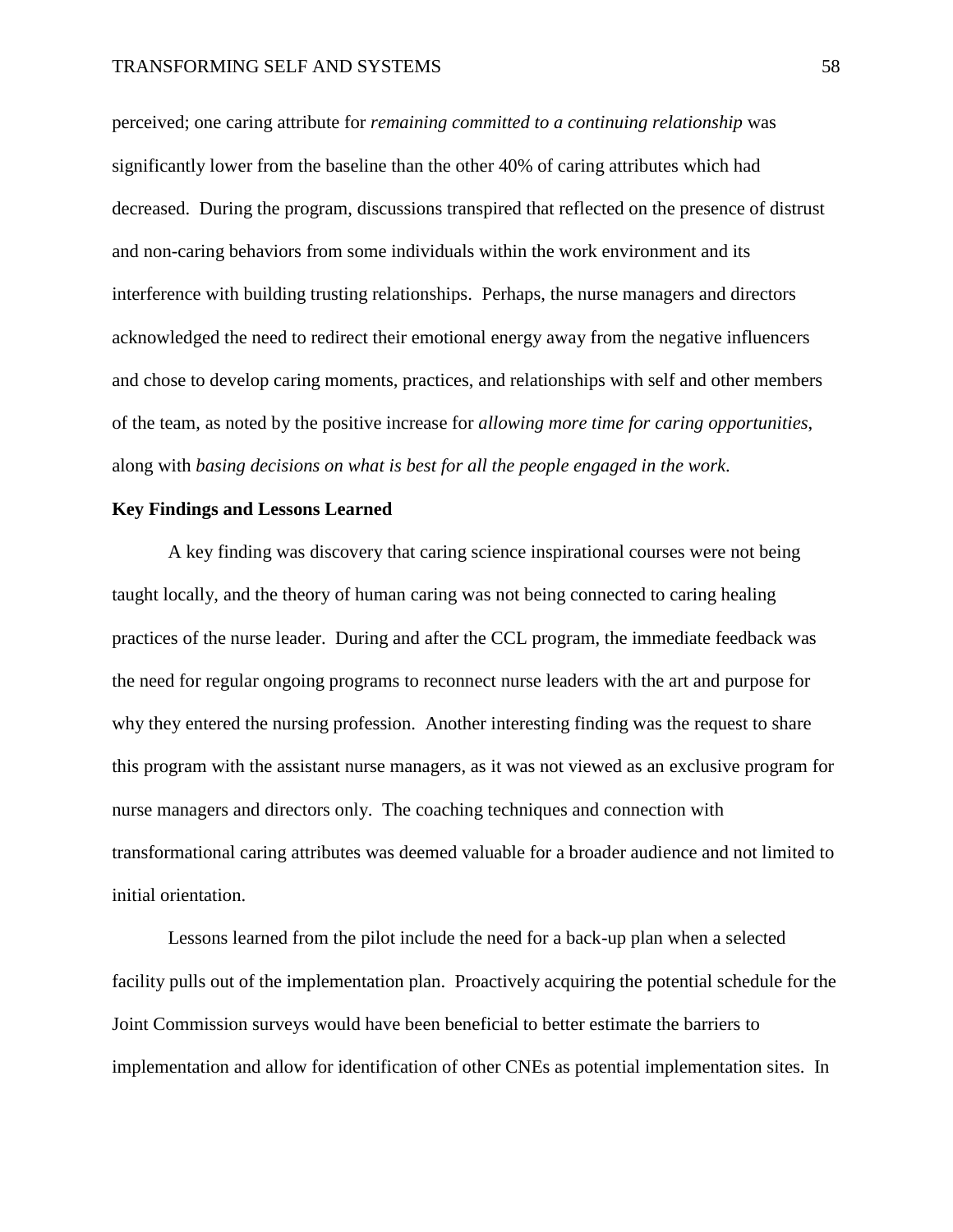the future, creating a Survey Monkey assessment to obtain information from the CNEs about local events and initiatives will be considered. Another lesson learned was not to rely solely on the CNE, with their busy schedules, to communicate the purpose and objectives of the program to the attendees. The full communication strategy was not implemented for the pilot, so this issue will be mitigated with future implementations. An additional learning was to proactively inform host site of conference room requirements for conducting the CCL program so small workgroup activities can be accommodated. The scheduled conference room posed a few challenges for the small group interactive sessions. Lastly, this program is worthy of Board of Registered Nursing (BRN) continuing education units (CEUs), and future plans will include completion of the BRN application to grant participants CEUs.

#### **Implications for Nursing Practice**

Creating *Caring Coach Leaders* among nurse managers and directors to facilitate initial orientation has the potential to support newly hired middle managers as they transition into a new organization's culture, as noted by the positive change with increasing the perceptions of participants' caring attributes. However, this program does not need to be limited to initial orientation only nor to just nurse managers and directors. Other nursing manager and leader positions would benefit from receiving this education program, as it can renew and reconnect them with the purpose of why they chose nursing and inspire them to continue leading and facilitating caring into their practices as nurse leaders. Spreading this program to others would be beneficial to create a culture of caring observed by changes in nurse manager and leader caring attributes and behaviors that become a *way of life and being*. Caring coach moments could occur in daily activities to sustain a purposeful culture that values human caring through ethical theory-based practices.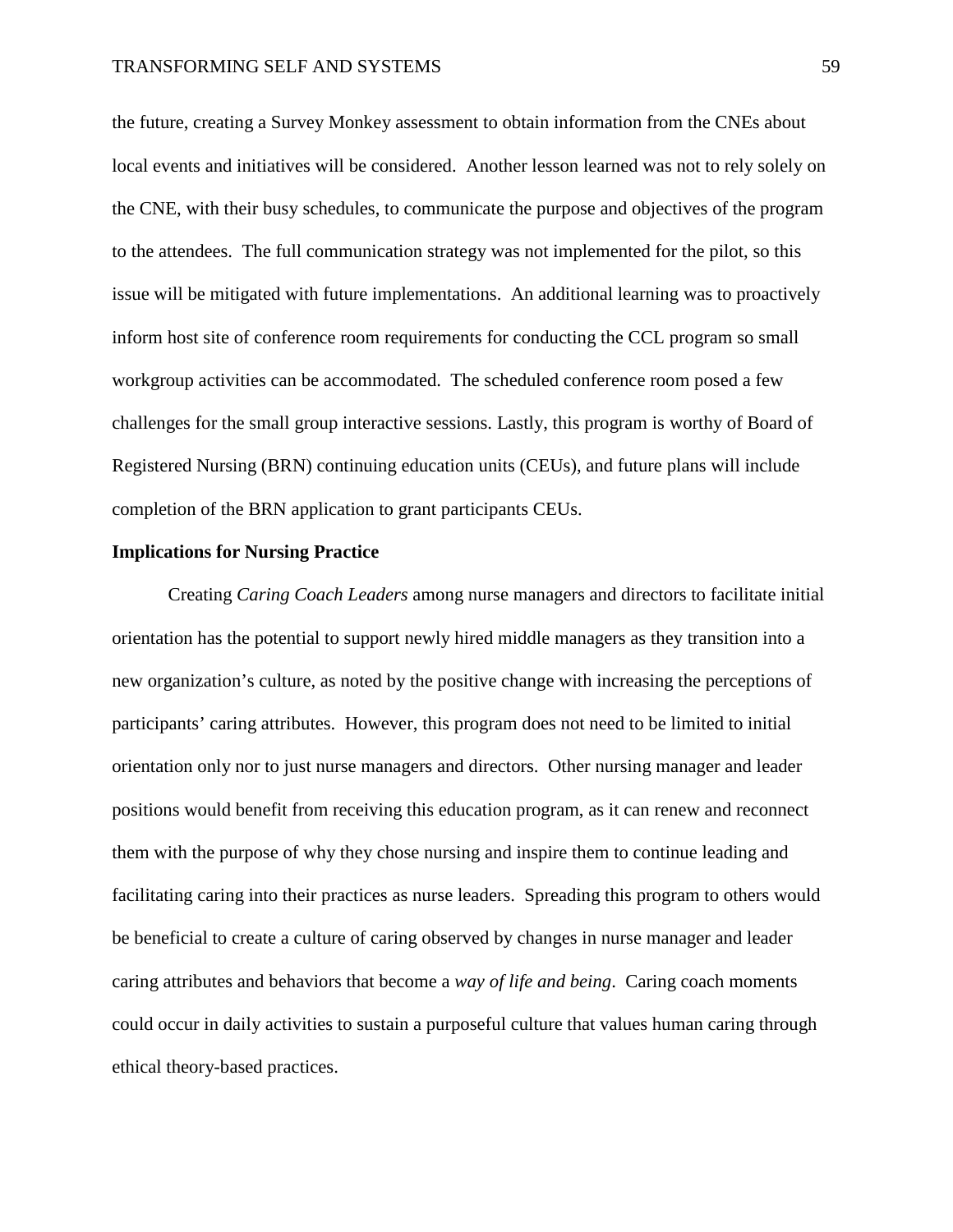As nurse managers and leaders, it is our duty to ensure the core of human caring is not lost from nursing, but rather that it is flourishing to create caring healing practices within all nursing team environments in honor of people and our profession. The *leading with care* courses that were previously offered to nurse managers and leaders will resume with new content as part of the overall regional strategy to support Caritas literacy and transformational leadership behaviors for the emergence of *transformational caring leaders*. Opportunities to explore formal coaching models and coach certification will be included in the overall strategy as a path for sustaining a culture of Caritas Nursing.

The reality of today's healthcare environment requires leaders to adapt their leadership style based on the audience and operational objectives. The literature review supports the need to use a combination of transactional and transformational leadership qualities to oversee the day-to-day operations that are often task-based (transactional), while embracing the behaviors of transformational leadership to inspire, engage, and empower followers. The art and science of these two styles are a necessity for the current metric-driven clinical work environment. Both of these styles will be added to the CCL program; however, the beneficial impact noted in the literature of transformational leadership leading to improvements in job satisfaction, turnover, trust, empowerment, and patient outcomes will continue to be emphasized within this educational program's learning activities.

Trust, a word found in the literature for caring and transformational leadership, is something that should not go unnoticed. Without trust, a leader will have no followers. Without trust, patients will not connect with another person to create a transpersonal caring healing relationship. Without trust, employees, peers, and leaders will not engage in the work or build relationships. The attributes of integrity, ability or competence, benevolence, and justice affect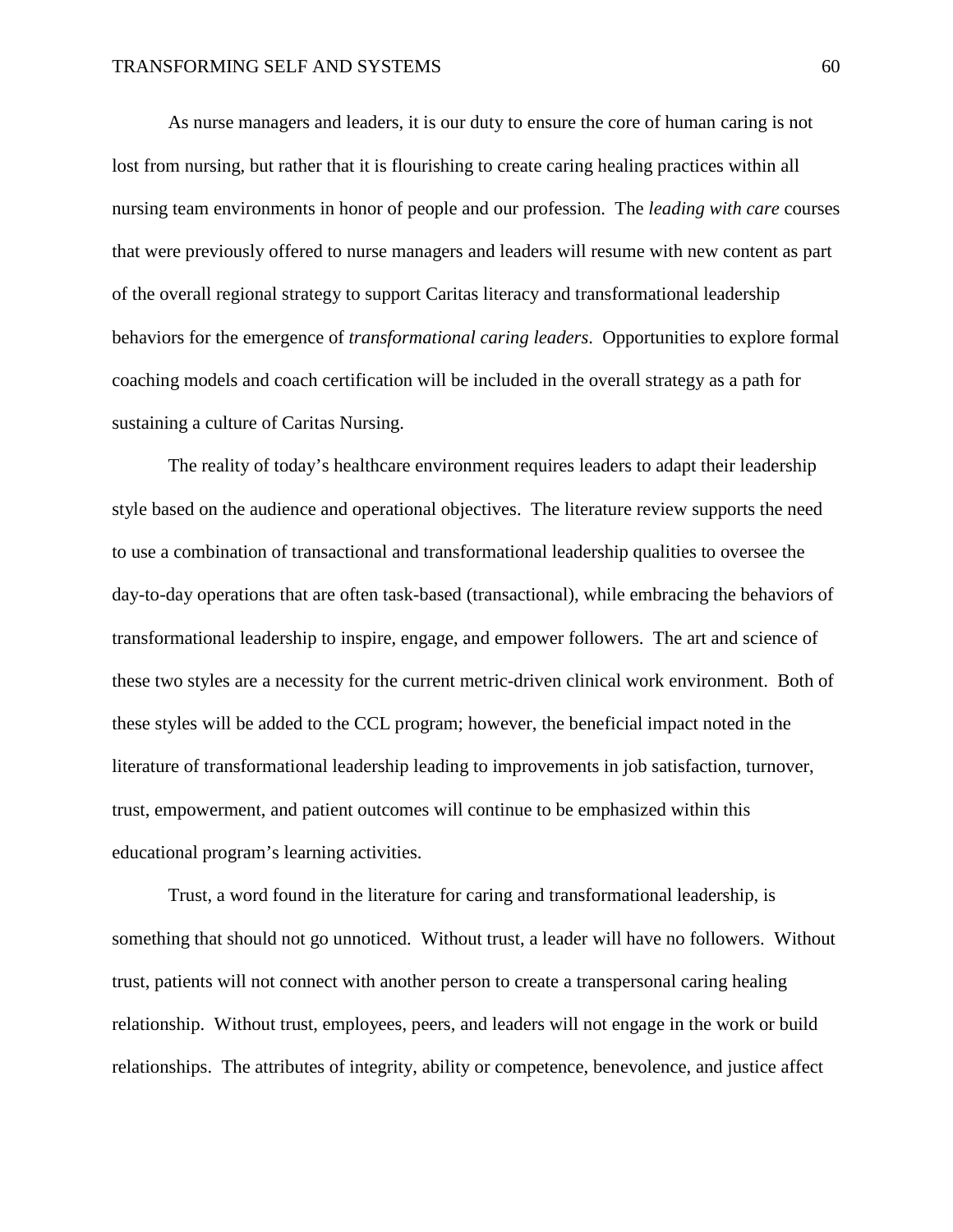the ability to build trust with another person (Zhang & Surujlal, 2015). People can forgive lack of ability when new in a role, but they will not forgive lack of kindness or genuine caring (benevolence). The important message is that you cannot capture the hearts and minds of followers until you show them you care and they can trust you. Transformational caring leaders have the ability to build caring healing trust relationships with all members of the healthcare team.

## **Dissemination Plan**

Based on the positive accolades from this program, the minimal financial cost, high potential to positively impact the return on investment, and ability to connect nursing theory to caring healing practices of nurse leaders, a recommendation to implement the CCL program at the remaining 20 medical centers will be made. The results of the CCL program will be shared with local and regional key stakeholders to obtain buy-in and to solicit additional feedback prior to redesigning the CCL program. Upon final approval, the previously mentioned communication plan will be activated, and an assessment of local events or initiatives will be conducted prior to creation of a rollout plan. Also, a train the trainer course will be created to instruct the local Caritas coaches on how to teach this program to their nursing management and leadership teams.

#### **Relation to Other Evidence**

The coach and mentor survey responses, with more participants enlisting the support of mentors rather than coaches, supports the literature finding from Narayanasamy and Penney (2014) that coaching is a newer concept within the nursing profession. Even though this program was renamed coach program rather than preceptor based on the benefits of coaching, there is still a place for mentors in healthcare. Mentors are people you meet during your lifetime that are present when you need them, always ready to give you honest feedback, and you can call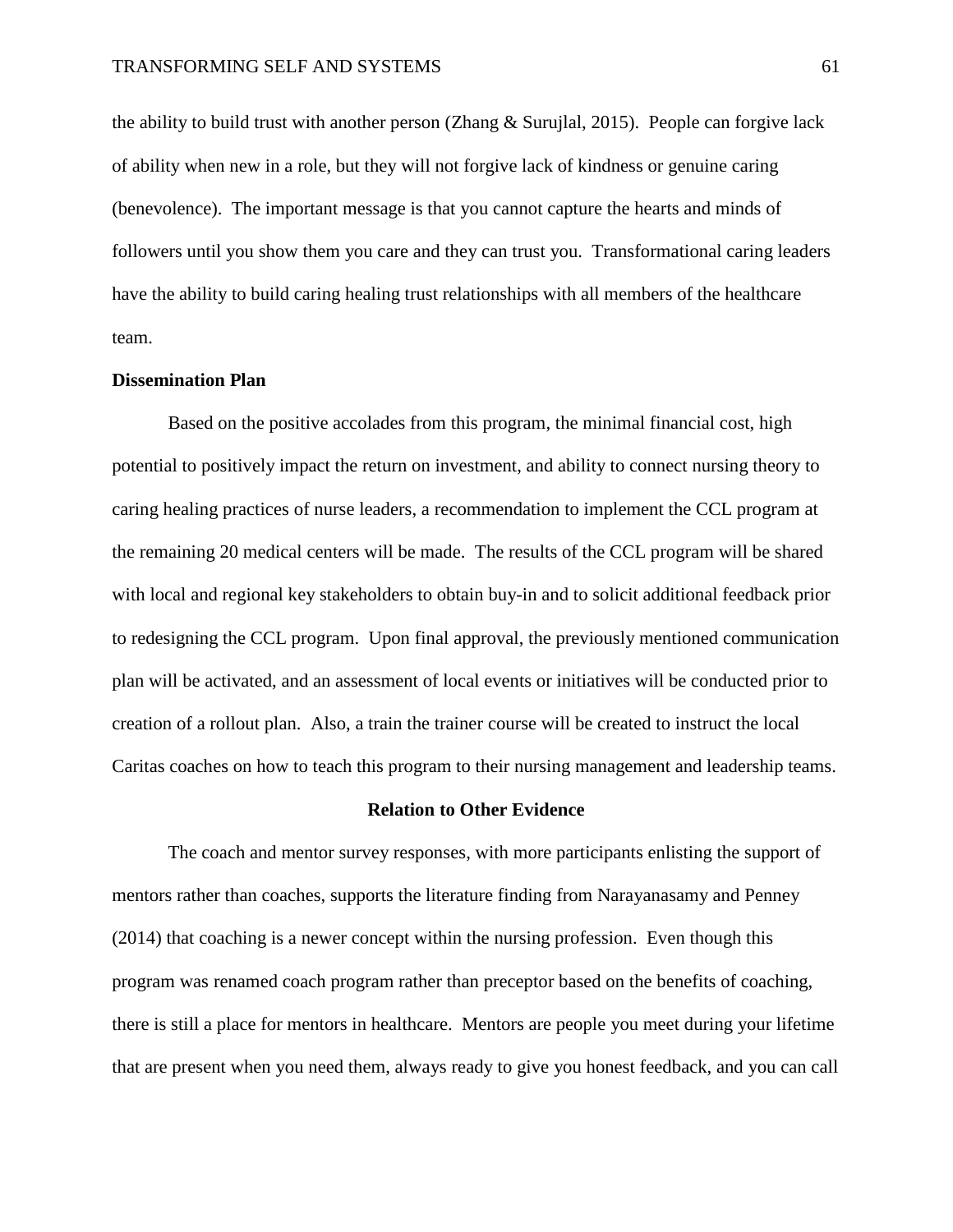upon them whenever there is a personal or professional need. They are informal relationships that are not always restricted to work. Like all things in life, balance can be achieved with supervisors as formal coaches and self-selection of mentors for personal and professional growth. At some point the formal coaching relationship with the supervisor evolves into a mentoring relationship that was also noted by DeCampli et al. (2010).

## **Barriers to Implementation and Limitations**

The primary barriers for implementing the pilot CCL program were dealing with interference from other facility and organizational priorities and current established cultures. The pilot site that implemented the program had three nurse leaders from one department decline the invitation due to a previously scheduled event with their regional service line and outside presenters. The second confirmed pilot site was not able to finalize dates due to their Joint Commission survey window and another education program was scheduled because of a local initiative to support nursing professional practice. As previously mentioned, future plans for spreading the CCL program will include an assessment of local events and initiatives by the CNE to avoid scheduling conflicts.

This healthcare organization was established during the industrialized era and built on the foundation of a medical model supported by labor unions. The hierarchical metric driven business structure and integrated medical model is present that continues to support the organization's success with delivering high quality care and maintaining financial stability. In today's healthcare environment, with value-based care driving payment, this model has served the organization well; however, the expression of nursing through the art of human caring tends to be overshadowed and suppressed within a medical model and task-driven environment. Caring, as the core and art of nursing, needs to be resurrected, because when this is missing, the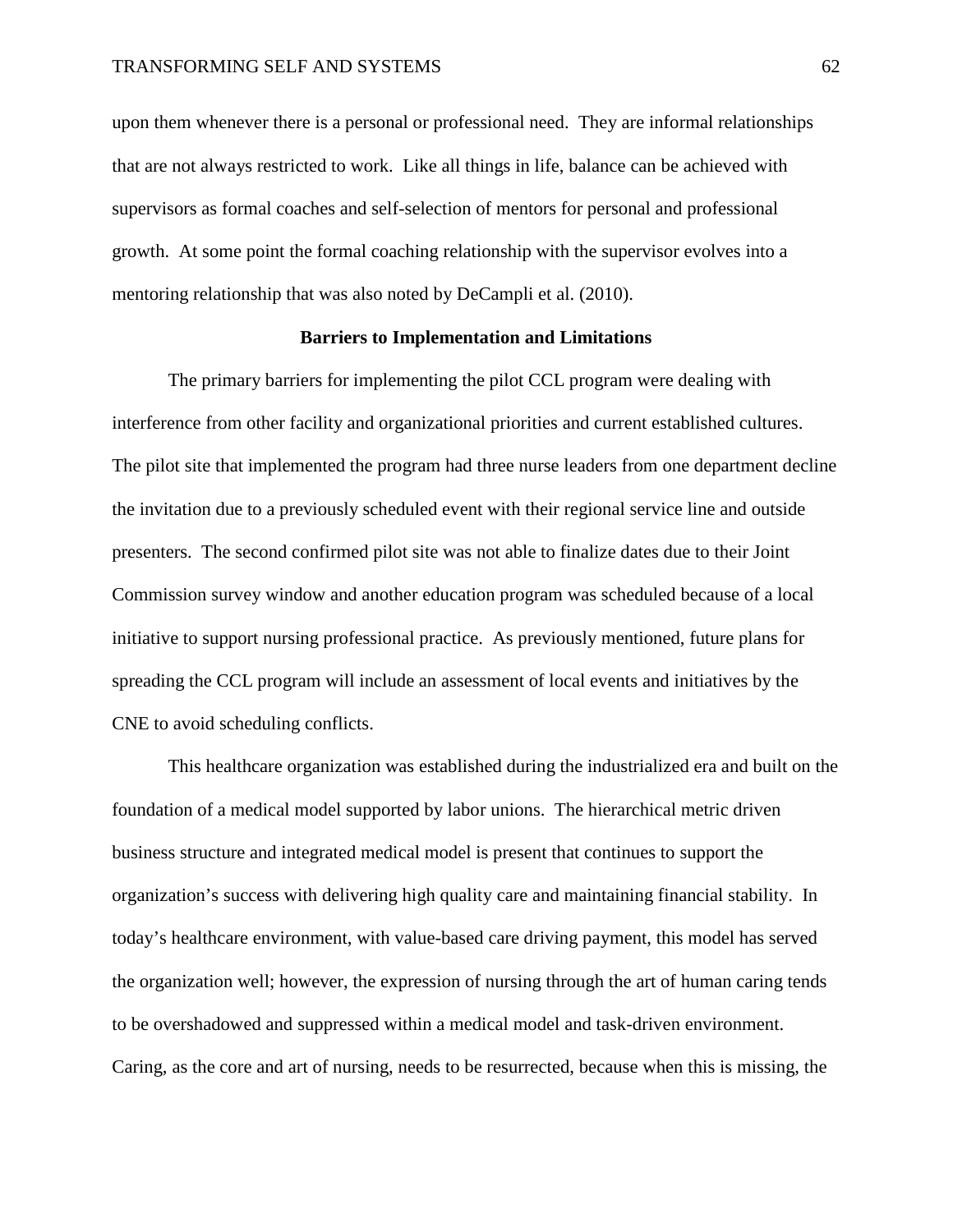work of nursing is lifeless and meaningless. During our discussions, the nurse managers and directors voiced the need for more support and tools to assist with managing barriers within the work environment that negatively affects their ability to promote trusting caring relationships. Comments from the program evaluations also validated what was verbalized. Conflict management skills are a necessity to be an effective nurse leader and are included in the AONE competencies. Internally, professional development courses are offered to advance our leaders knowledge and skills with conflict management. However, an assessment of these course offerings, inclusive of supporting resources, is warranted because skill proficiency with conflict management is essential to redirect disruptive behaviors that interfere with the goal of achieving a culture of caring.

Limitations with this pilot included small sample size, lower than anticipated return rate, and room layout for interactive activities. The inability to schedule another site and cancellation from three scheduled participants contributed to the decreased sample size. These limitations will be mitigated with future implementations, because planning and implementation schedules will be based on the outcome of the local CNE assessment. The room layout required some modification with the coaching experiential learning activities when creating and asking openended questions. Based on the evaluations, participants wanted more time for application of this activity, and the original plan would have met this need. Future discussions for room reservations will include space needs for partner and small group discussions.

#### **Interpretation**

The most significant change was an increase (from pre to post survey) in 60% of caring attributes, such as *understanding that spiritual forces contribute to human care* and *allowing time for caring opportunities.* One surprising finding was attendees' self-assessed perception of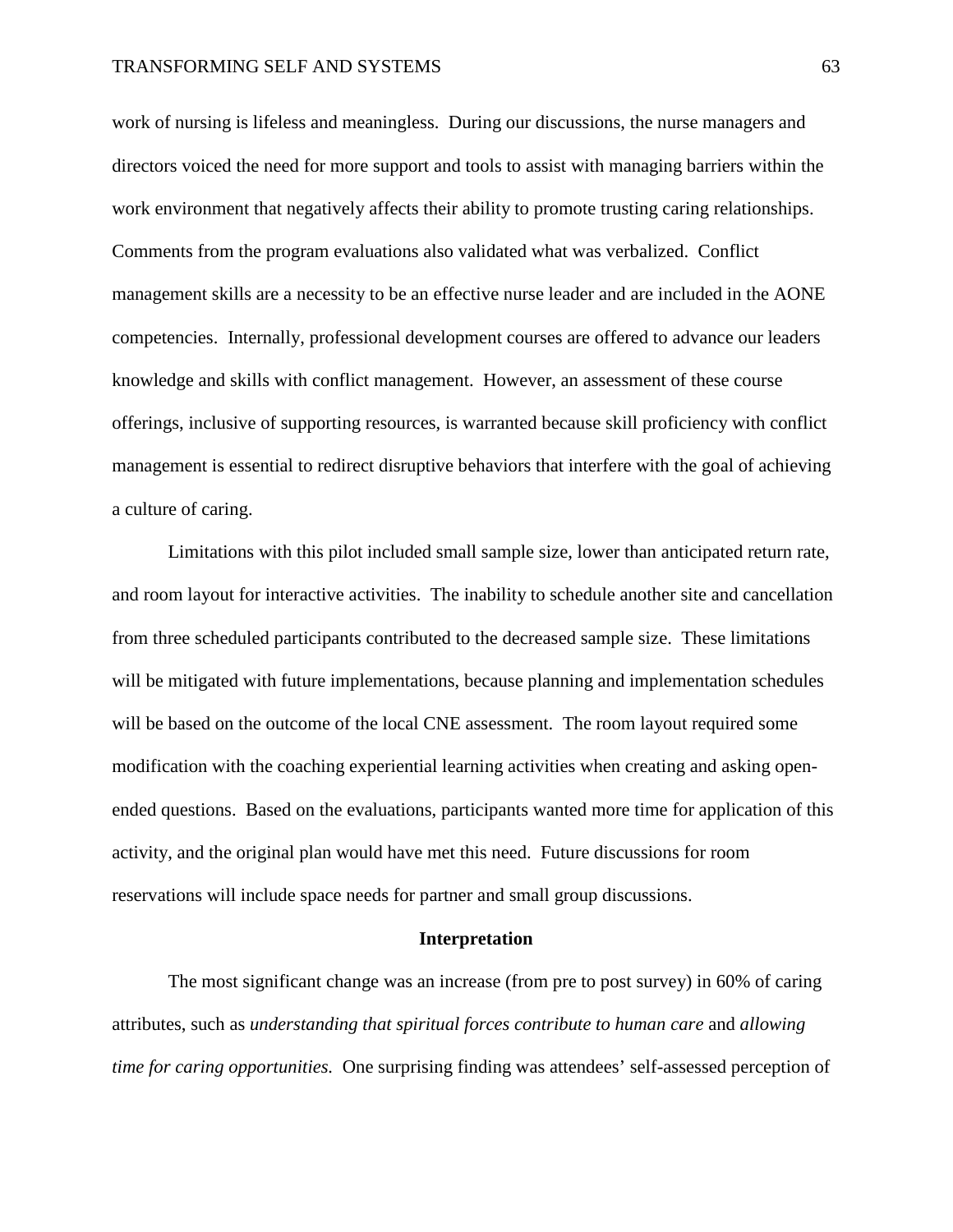one caring attribute *remaining committed to a continuing relationship* that decreased, which seemed rather counterproductive to the program's core message of building trust relationships. During the interactive program, discussions were open, and expression of both negative and positive feelings was encouraged. A few comments mentioned the daunting challenges within the clinical work environments with the presence of distrustful non-caring behaviors; thus, one of the requests for improvement included providing more applicable skills and tools to promote caring practices within their departments. The caring attributes with the greatest positive changes in mean scores were *comprehensively understood what situations mean to people* and *basing decisions on what is best for all the people involved*. As the nurse managers and directors returned to their work environments, perhaps, there was a realization that too much time was spent dealing with the negative behaviors of non-performers and more attention was required to understand the needs of all their staff to make decisions for the good of the whole and not the few. Hence, the commitment to spending time engaging with negative relationships was severed and time was shifted in a more positive direction, allowing time to promote caring interactions for the betterment of all people within the work environment. As more CCL programs are implemented, it will be important to evaluate and compare the qualitative results for similarities and dissimilarities that may or may not support this statement.

With the discovery that courses are not being taught to keep Caring Science alive in the hearts and minds of our nurse managers, leaders, and staff, it appears that this is not a priority or has fallen by the wayside due to management turnover. Further implementation of the CCL program will not reap the positive benefits of increasing and sustaining caring attributes in our nurse leaders if this issue is not addressed. As nursing middle managers and leaders leave the organization, the current work of Caring Science is not being sustained; hence, current nursing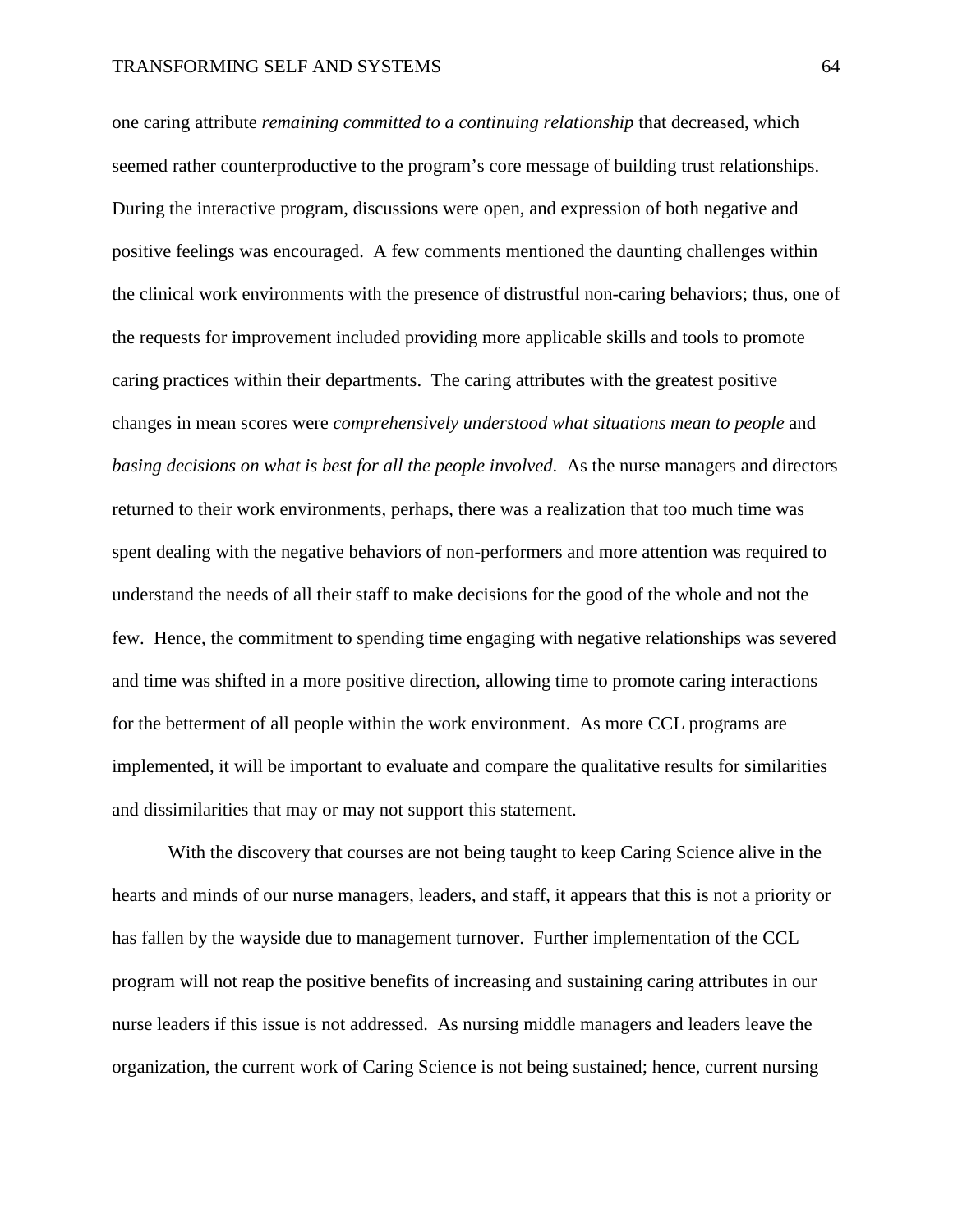managers are not receiving ongoing education to keep them connected to the core of our noble profession. Thus, the Caritas culture will not be thriving in the future and this negatively affects our goal for human caring to be a *way of living and being*. An outcome of this project is the development of a regional strategy to bring Caritas literacy into nursing daily practices for staff, managers, and leaders that will involve local Caritas coaches. Qualitative nursing caring indicators will be implemented to bring the voice of nursing forward in this metric-driven environment.

## **Conclusions**

Although program participants were limited, the increase in their caring attribute perceptions is promising for creating caring coach leaders and spreading the CCL program to support new assistant nurse managers and nurse managers with role transitions in the hope of decreasing turnover rates. An added benefit was hearing the desire for this program to not be limited to nurse managers and directors or for orientation only. The positive accolades with this program has stimulated the development of a regional strategic plan that includes spreading this CCL program, refreshing the leading with care sessions for managers and leaders, reigniting the passion and purpose of the current Caritas coaches, adding more Caritas coaches, and reconnecting with the medical center caring circles. The intent is to ensure the culture of human caring is present in the daily caring healing, trusting practices of nurse managers, nurse leaders, staff nurses, and members of the healthcare team. This culture must be sustainable regardless of turnover in managerial and leadership positions. All new nurse managers and leaders must receive education on Caring Science and transformational leadership upon entry into the organization to meet the expectations of *being Transformational Caring leaders*.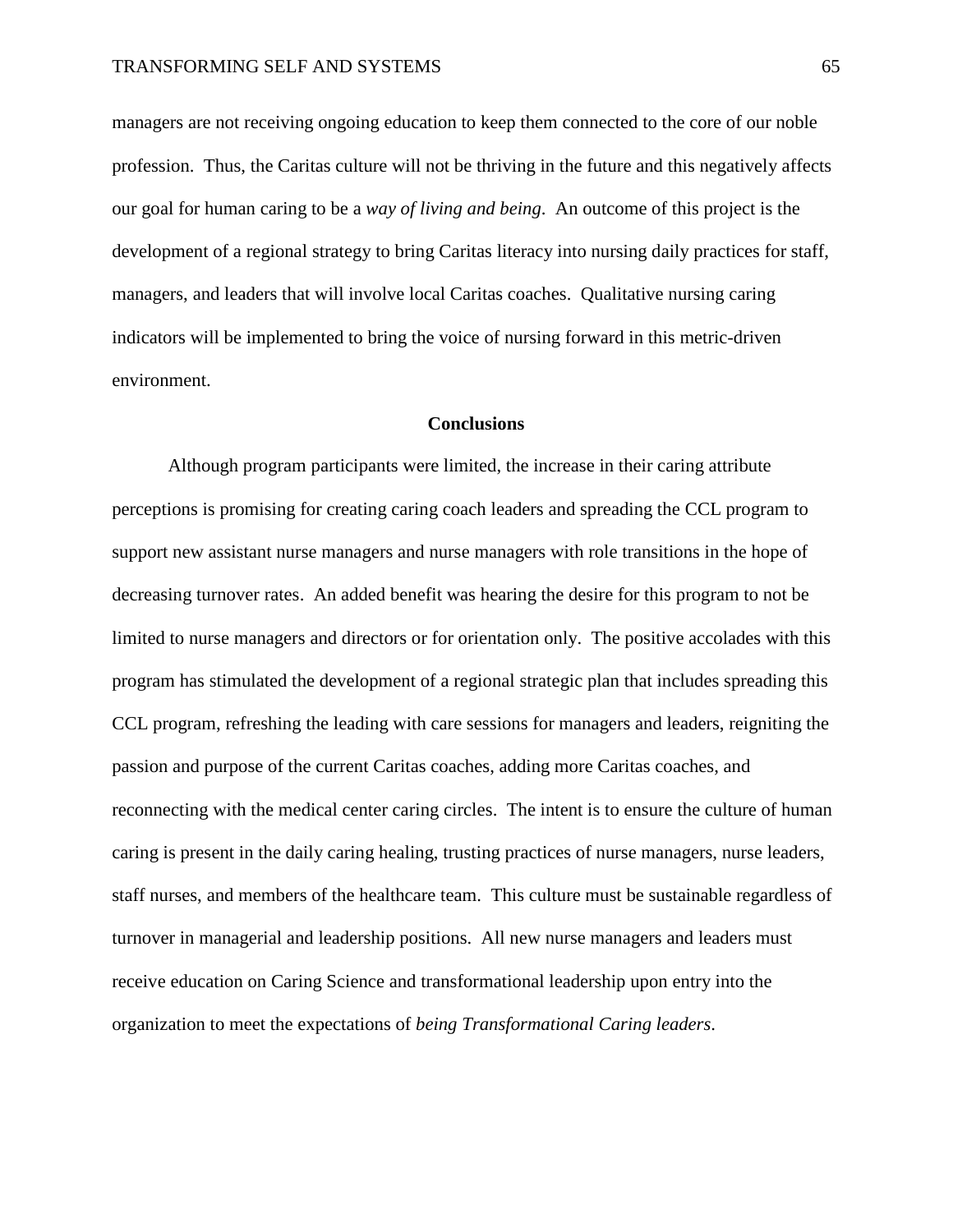## **Section VI. Other Information**

## **Funding**

The author is a Caritas coach from Cohort 5 who graduated from Watson's Caring

Science Institute in April of 2011. No funding has been provided from outside sources other than employer.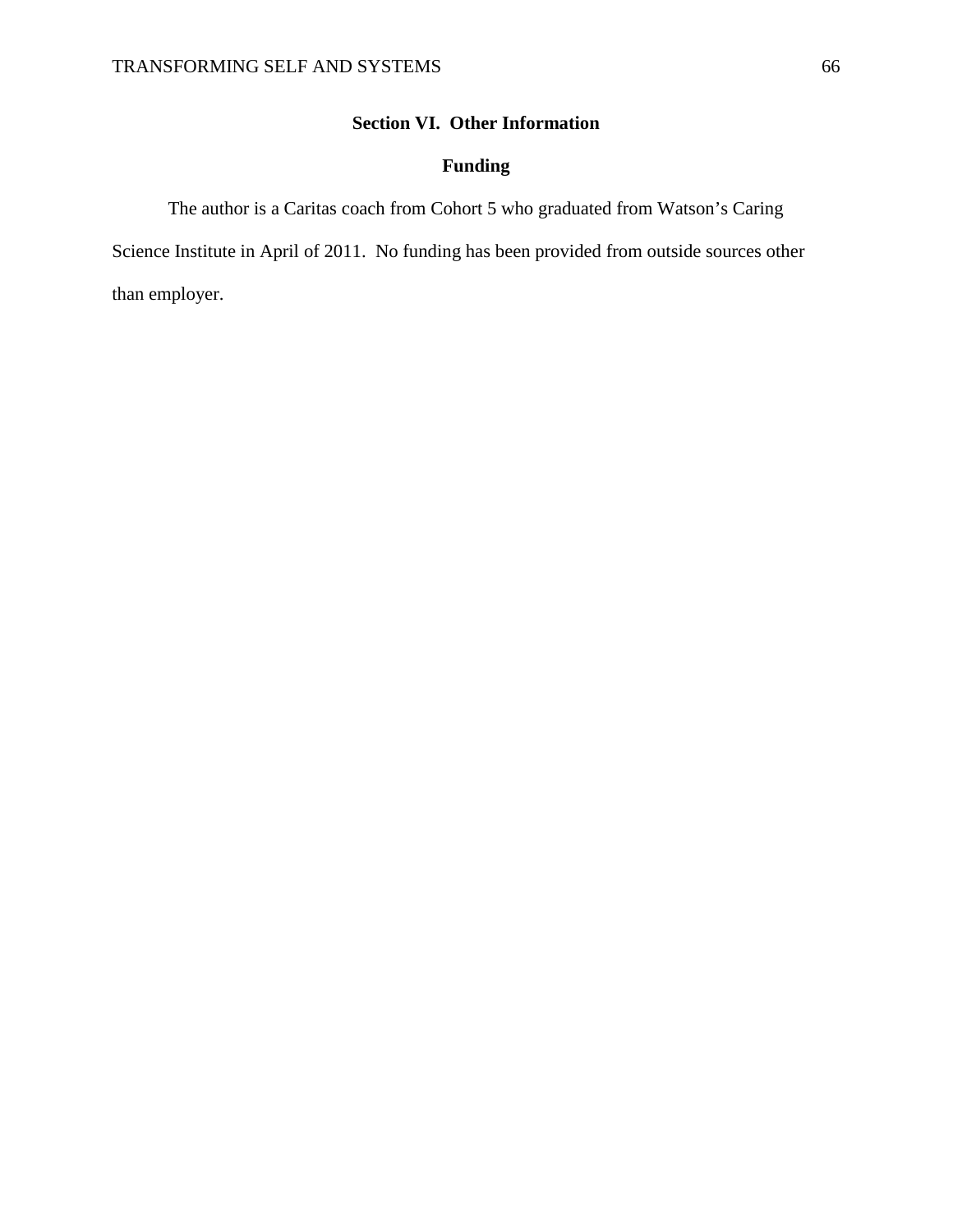### **Section VII. References**

- American Organization of Nurse Executives. (2015). *AONE nurse manager competencies.*  Chicago, IL: Author. Retrieved from http://www.aone.org/resources/nurse-managercompetencies.pdf
- Bass, B. M., & Riggio, R. E. (2006). *Transformational leadership* (2nd ed.). Mahwah, New Jersey: Lawrence Erlbaum Associates, Inc.

Burns, J. M. (1978). *Leadership.* New York, NY: Harper & Row, Publishers.

- Conley, S. B., Branowicki, P., & Hanley, D. (2007). Nursing leader orientation: A competency and preceptor model to facilitate new leader success. *Journal of Nursing Administration, 37*(11), 491-498. doi:10.1097/01.nna.0000295612.48065.ff
- Decampli, P., Kirby, K. K., & Baldwin, C. (2010). Beyond the classroom to coaching: Preparing new nurse managers. *Critical Care Nursing Quarterly, 33*(2), 132-137. doi:10.1097/cnq.0b013e3181d913db
- Dunham-Taylor, J. (2013, June). Steering clear of a manager shortage. *Nursing Management, 44*(6), 34-39. doi:10.1097/01.NUMA.0000430405.42712.66
- Fineout-Overholt, E., Melnyk, B. M., Stilwell, S. B., & Williamson, K. M. (2010). Critical appraisal of the evidence: Part I. *American Journal of Nursing, 110*(7), 47-52. doi:10.1097/01.NAJ.0000383935.22721.9c
- Funari, T. S., Feider, L. L., & Schoneboom, B. A. (2015). Build high-performing military nurse leaders through coaching, sponsorship, and engagement. *Nurse Leader, 13*(3), 54-59. doi:10.1016/j.mnl.2014.07.019
- Hawkins, A., Carter, K., & Nugent, M. (2009). Nurse manager orientation. AACN Advanced Critical Care, 20(1), 55-70. doi:10.1097/nci.0b013e3181943abf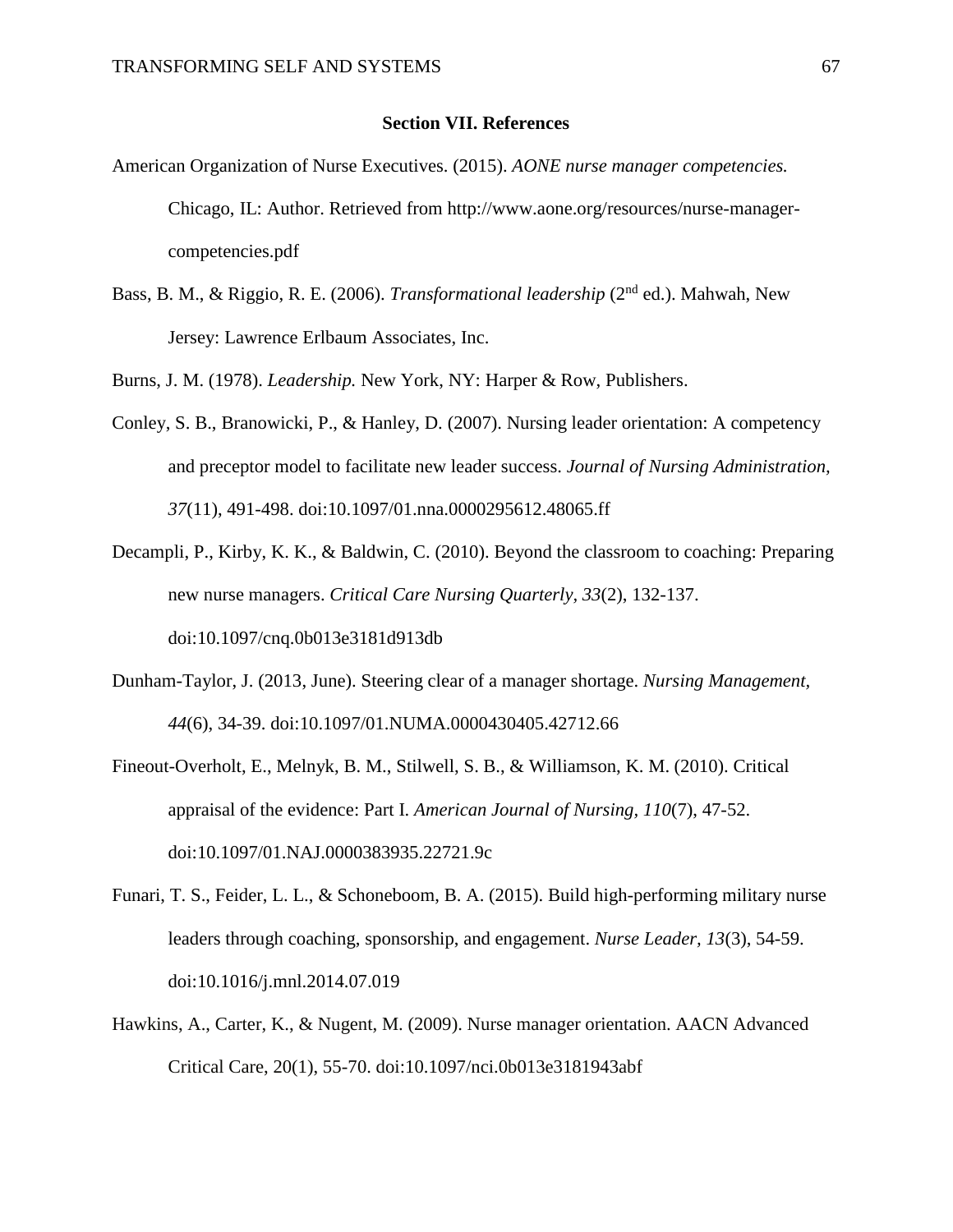- Institute of Medicine (IOM). (2004). *Keeping patients safe: Transforming the work environment of nurses*. Retrieved from https://www.nap.edu/catalog/10851/keeping-patients-safetransforming-the-work-environment-of-nurses
- Korth, J. (2016). Communication and coaching: Keys to developing future nurse leaders. *Nurse Leader, 14*(3), 207-211. doi:10.1016/j.mnl.2015.04.004

Kotter, J. P. (1996). *Leading change*. Boston, MA: Harvard Business School Press.

- Laschinger, H. K. S., Wong, C. A., Grau, A. L., Read, E. A., & Stam, L. M. P. (2011). The influence of leadership practices and empowerment on Canadian nurse manager outcomes. *Journal of Nursing Management, 20,* 877-888. doi:10.1111/j.1365- 2834.2011.01307.x
- Lievens, I., & Vlerick, P. (2014). Transformational leadership and safety performance among nurses: The mediating role of knowledge-related job characteristics. *Journal of Advanced Nursing, 70*(3), 651-661. doi:10.1111/jan.12229
- McMahon, T. (2016, September 16). What is the current inflation rate? Retrieved from http://inflationdata.com/Inflation/Inflation\_Rate/CurrentInflation.asp
- Merrill, K. C. (2015, June). Leadership style and patient safety: Implications for nurse managers. *Journal of Nursing Administration, 45*(6), 319-324. doi:10.1097/nna.0000000000000207
- Narayanasamy, A., & Penney, V. (2014). Coaching to promote professional development in nursing practice. *British Journal of Nursing, 23*(11), 568-573. doi:10.12968/bjon.2014.23.11.568
- Nelson, E. C., Baralden, P. B., & Godfrey, M. M. (2007). *Quality by design.* San Francisco, CA: Jossey-Bass.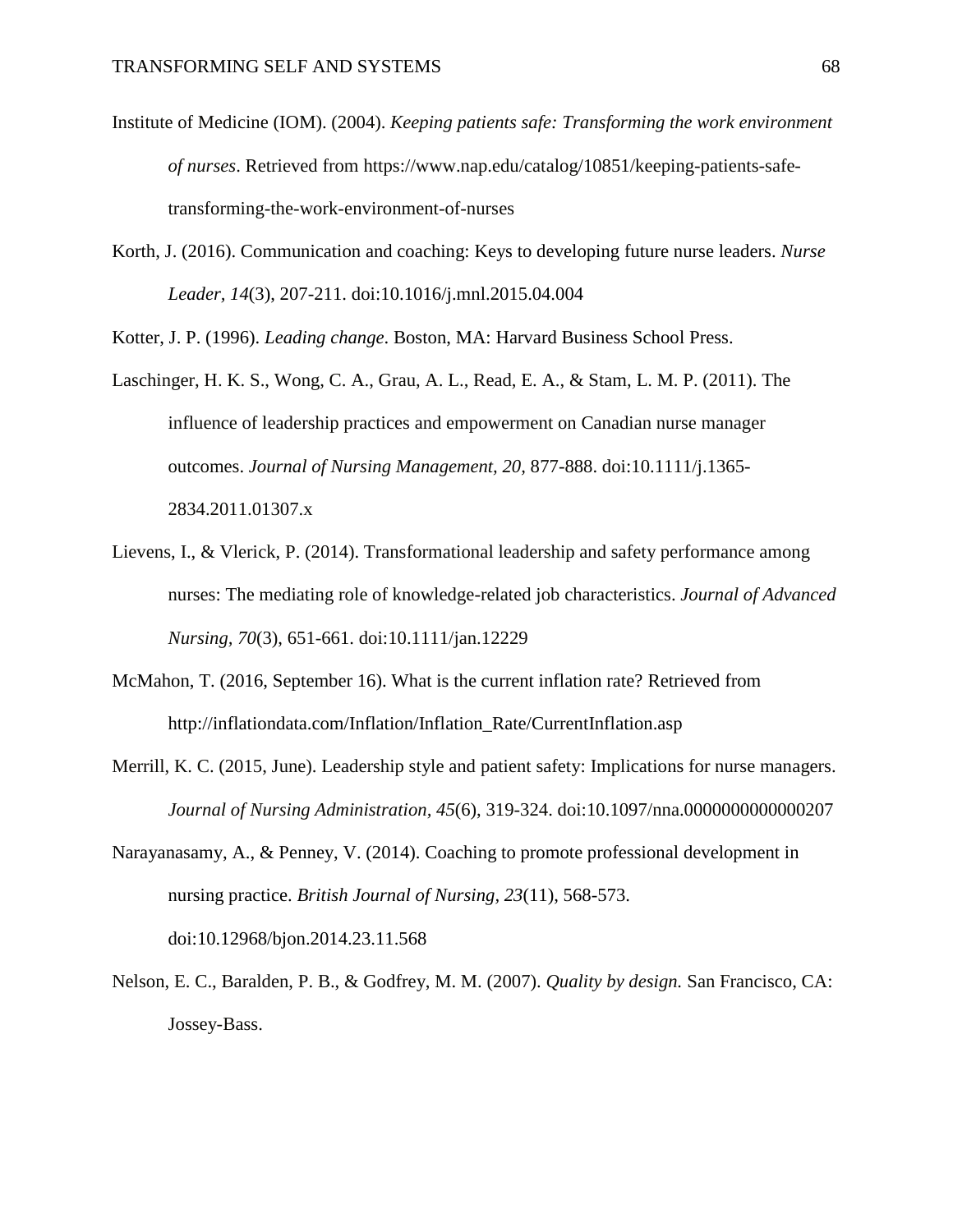- Newhouse, R. P., Dearholt, S. L., Poe, S. S., Pugh, L. C, & White, K. M. (2007). *Johns Hopkins nursing evidence-based practice model and guidelines*. Indianapolis, IN: Sigma Theta Tau International.
- Nyberg, J. J. (1998). *A caring approach in nursing administration.* Boulder, CO: University Press of Colorado.
- Sellars, B. B. (2011). The impact of caring on the transforming culture. *Nurse Leader, 9*(6), 46- 48. doi:10.1016/j.mnl/2011.04.001
- United States Department of Labor. (2010). *Affordable Care Act*. Retrieved from http://www.dol.gov/ebsa/healthreform/
- Verschueren, M., Kips, J., & Euwema, M. (2013). A review on leadership of head nurses and patient safety and quality of care. *Advances in Health Care Management, 14*, 3-34. doi:10.1108/S1474-8231(2013)0000014006
- Warshawsky, N. E., Wiggins, A. T., & Rayens, M. K. (2016). The influence of the practice environment on nurse managers' job satisfaction and intent to leave. *Journal of Nursing Administration, 46*(10), 501-507. doi:10.1097/NNA.0000000000000393
- Watson, J. (2006). Caring theory as an ethical guide to administrative and clinical practices. *Nursing Administration Quarterly, 30*(1), 48-55. doi:10.1097/00006216-200601000- 00008
- Watson, J. (2008). *Nursing: The philosophy and science of caring* (Revised Ed.). Boulder, CO: University Press of Colorado.
- Watson, J. (2009a). *Assessing and measuring caring in nursing and health sciences.* New York, NY: Springer Publishing Company, LLC.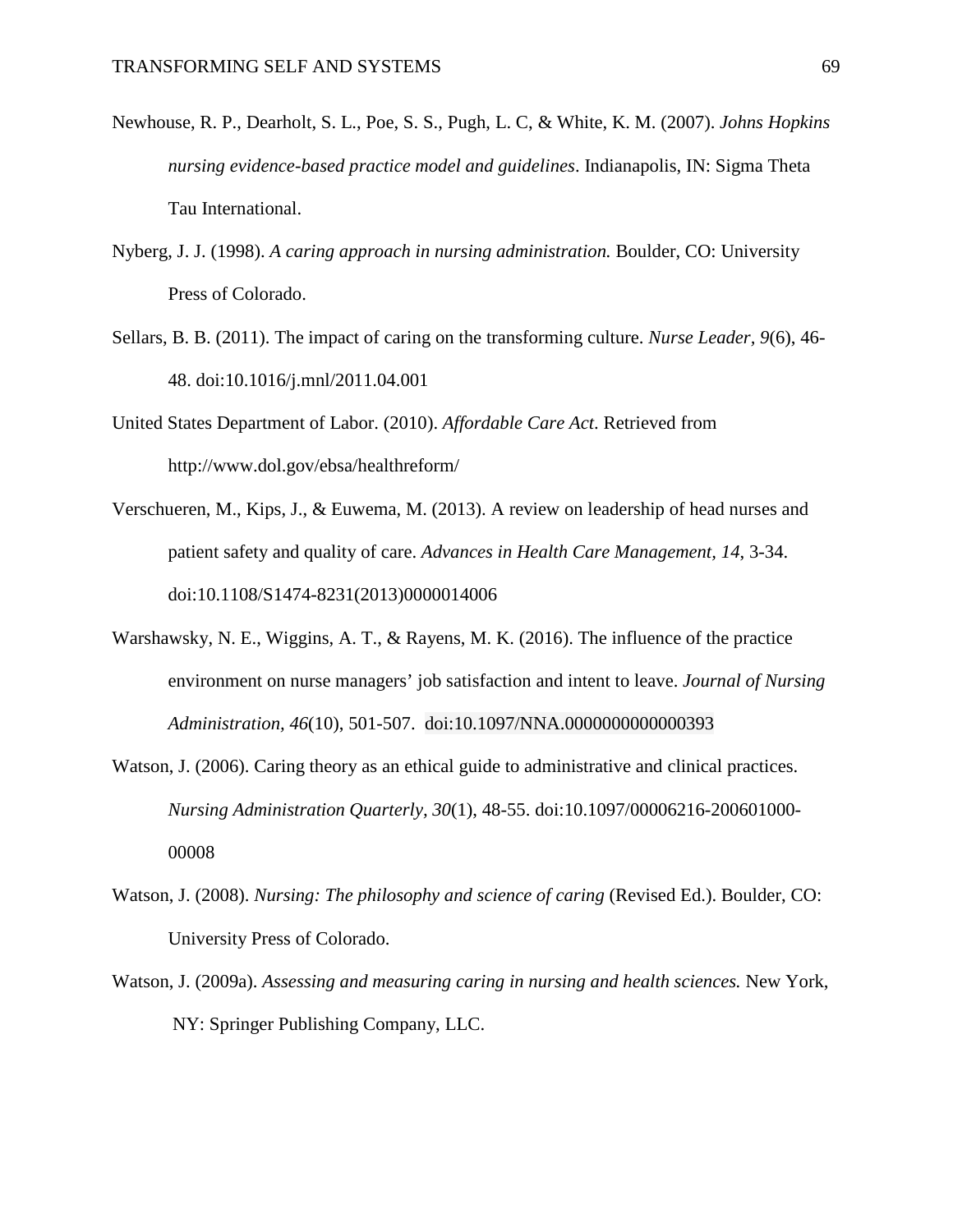- Watson, J. (2009b). Caring science and human caring theory: Transforming personal and professional practices of nursing and health care. *Journal of Health and Human Services Administration, 31*(4), 466-482.
- Wong, C. A., Cummings, G. G., & Ducharme, L. (2013). The relationship between nursing leadership and patient outcomes: A systematic review. *Journal of Nursing Management, 21,* 709-724. doi:10.1111/jonm.12116
- Zhang, Z. & Surujlal, J. (2015). The influence of justice, benevolence, integrity, and competence in the coach-athlete relationship in a South African context. *African Journal for Physical, Health Education, Recreation and Dance, 21*(1:1), 173-185.
- Zastocki, D., & Holly, C. (2010, December). Retaining nurse managers. *American Nurse Today, 5*(12). Retrieved from http://www.americannursetoday.com/retaining-nurse-managers/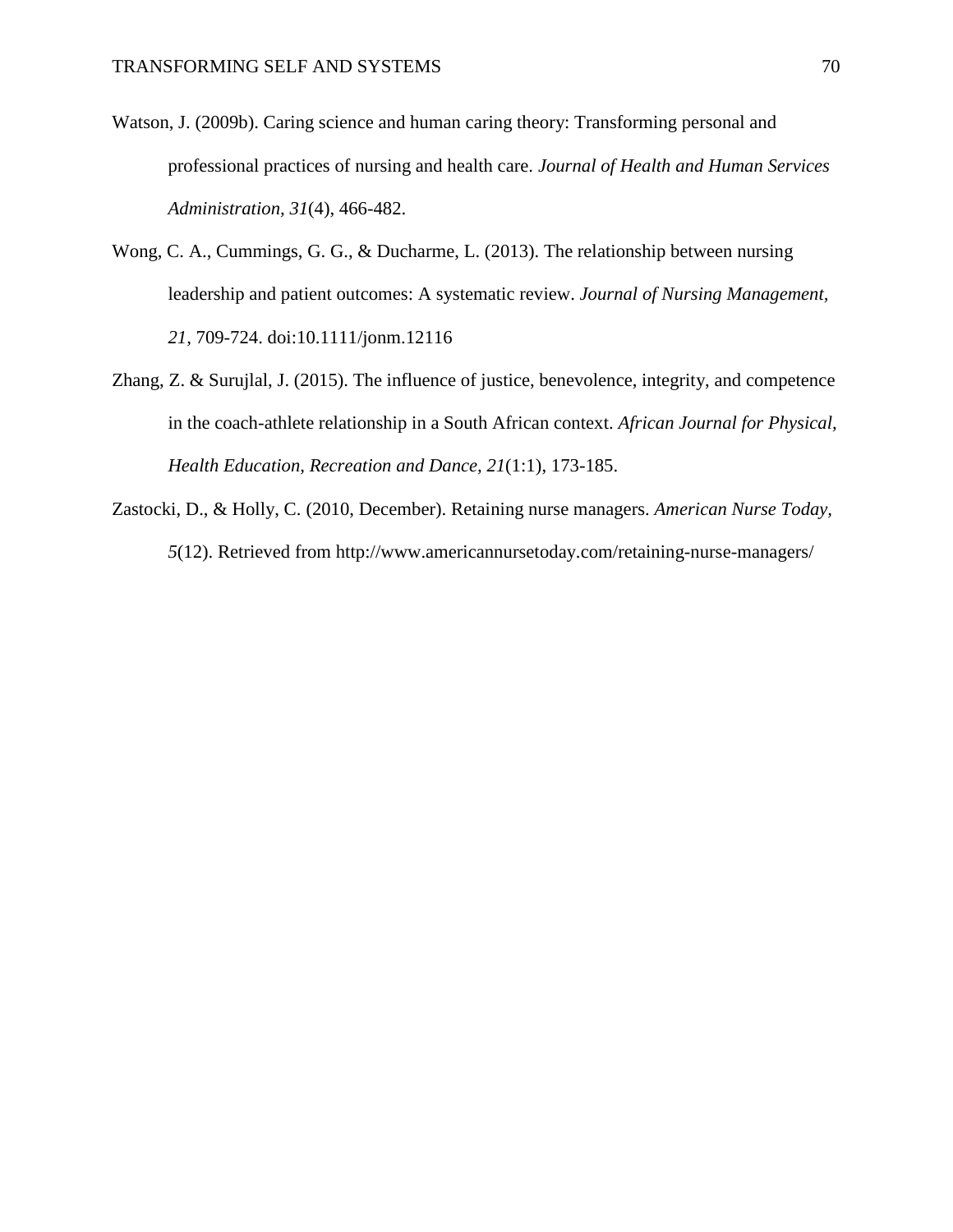# **Section VIII. Appendices**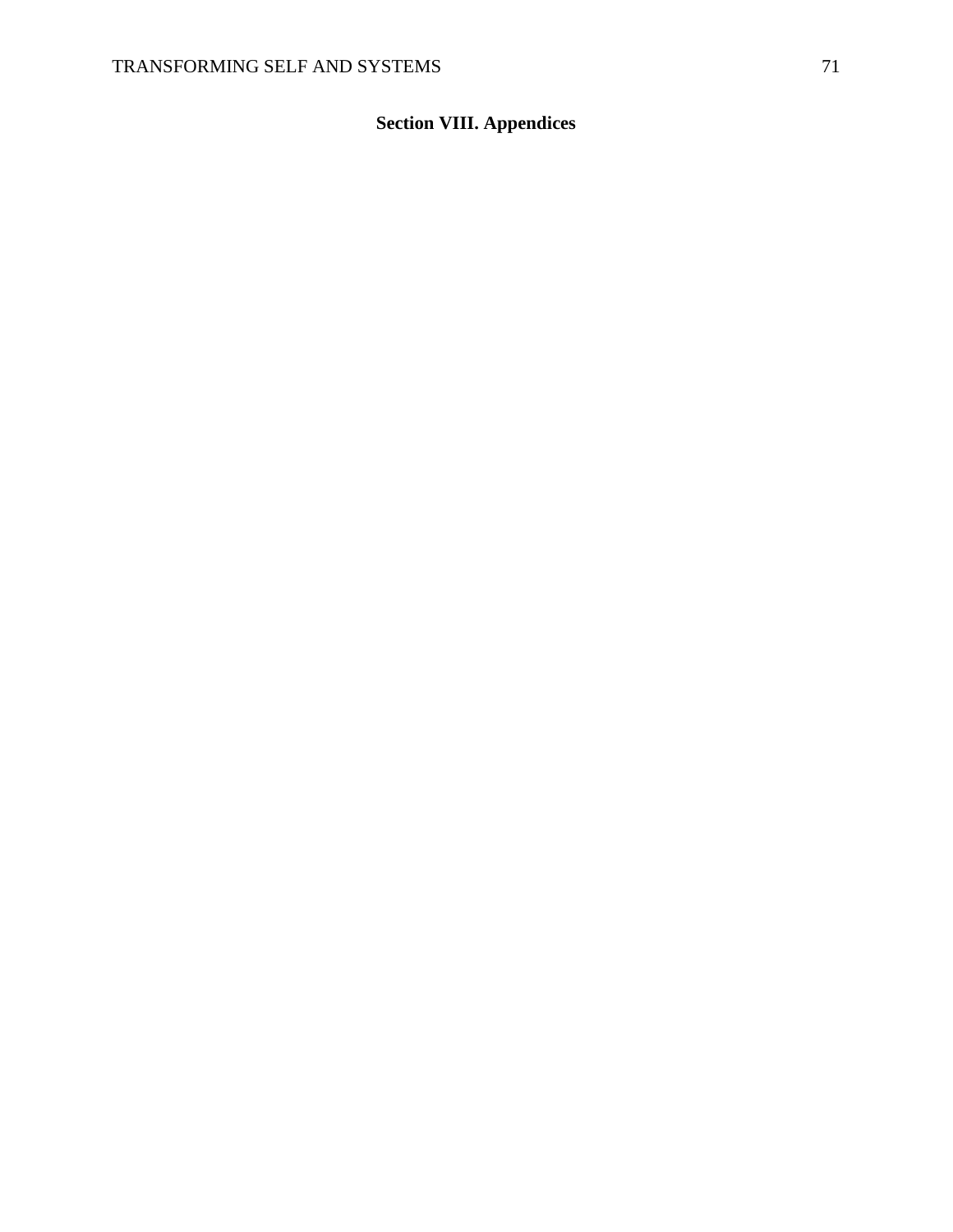**Appendix A**

**Competency and Leadership Model**

# **Quality and Safety**

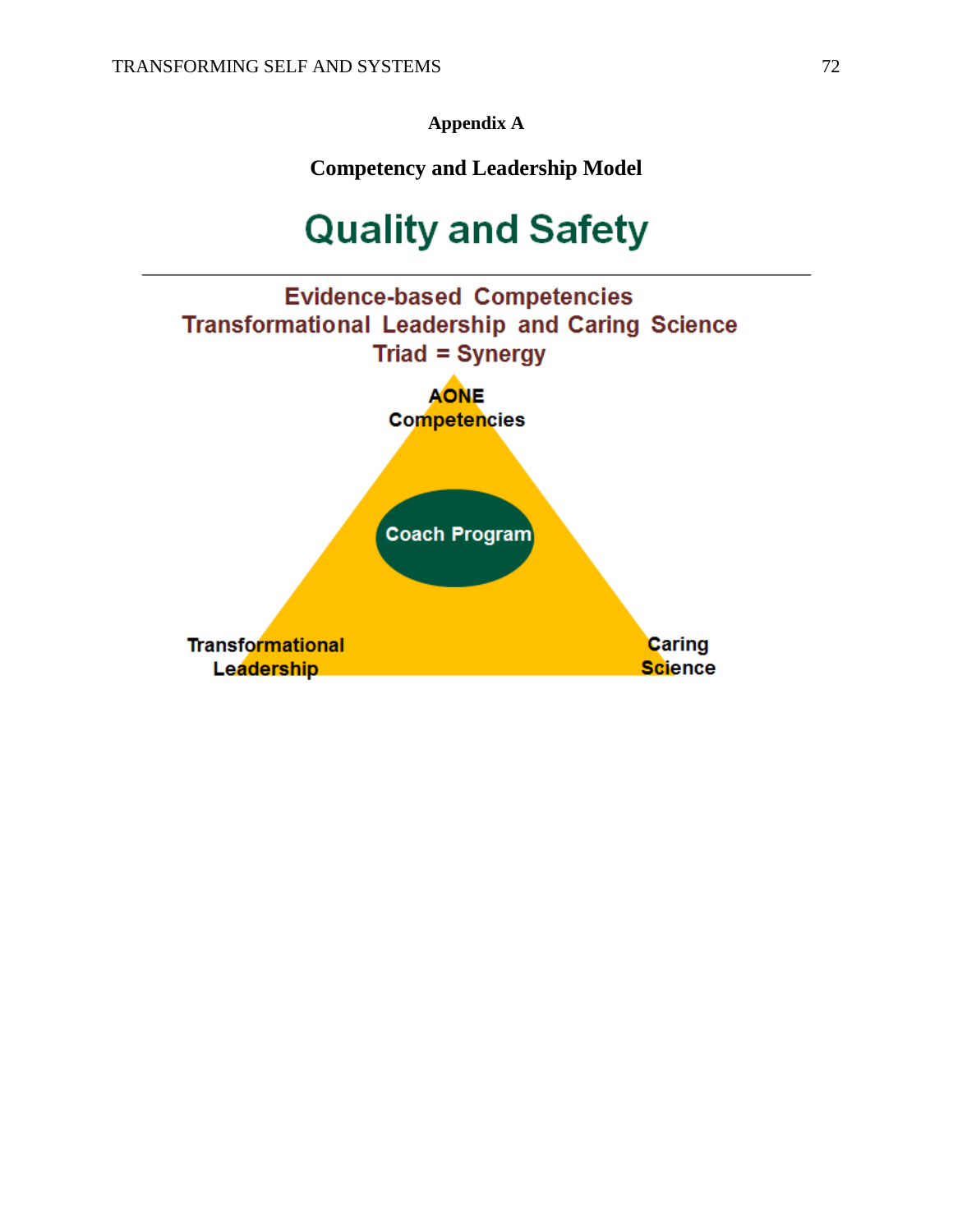### **Appendix B**

### **Fish Bone Diagram**

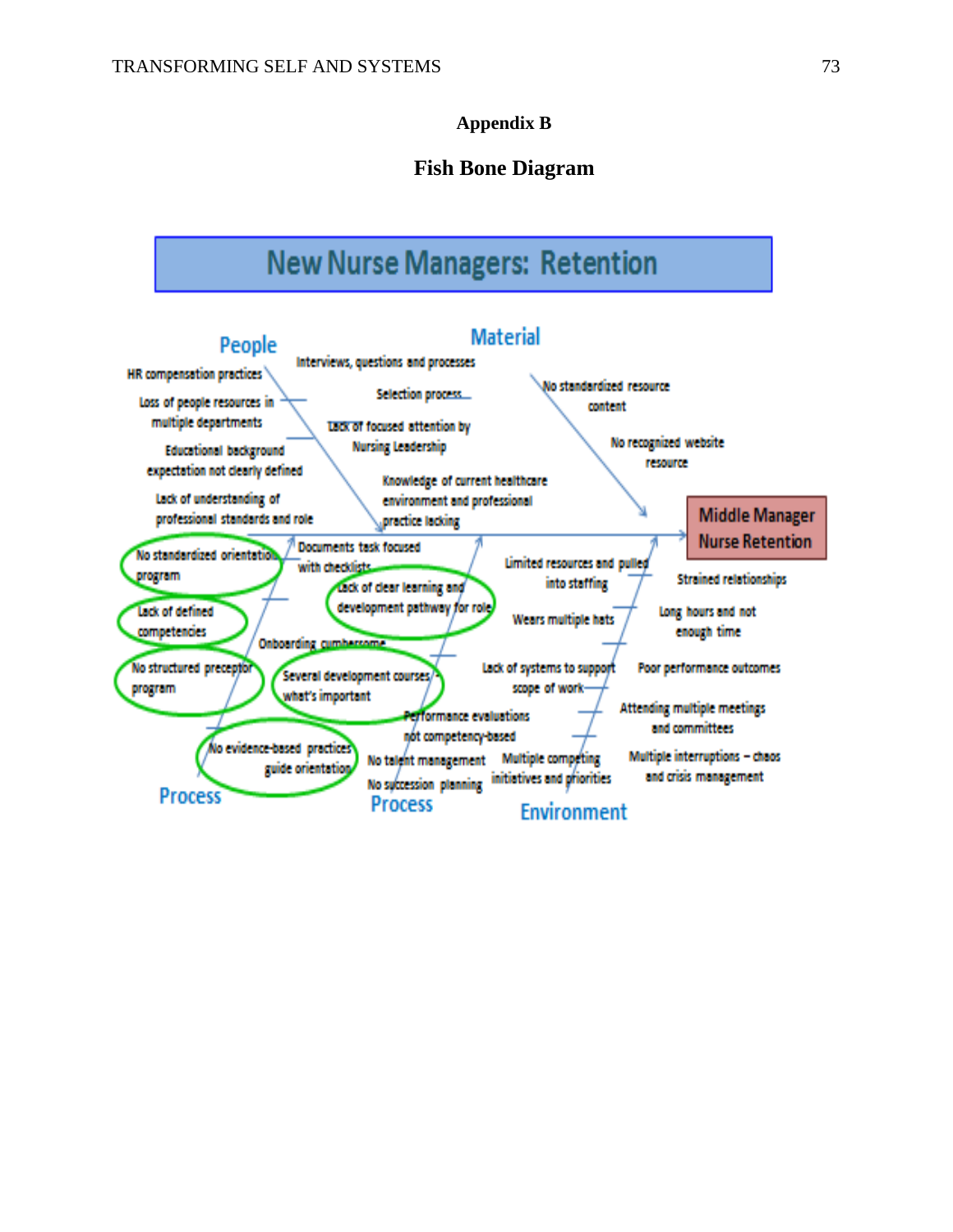## **Appendix C**

### **Evaluation of Evidence Table**

| <b>Citation:</b>         | <b>Conceptual</b><br><b>Framework</b>                                                                               | Design/<br><b>Method</b>                                                                                                                                                                                                                                                                                                                                                                                                                                                                                                                                                                        | Sample/<br><b>Setting</b>                                                                                                                                                | <b>Major Variables</b><br><b>Studied and Their</b>                                                                                                                                                                                            | <b>Measurement of</b><br><b>Variables</b> | <b>Findings</b>                                                                                                                                                                                                                                                                                                                                                                                                                                                                                                                                   | <b>Appraisal of</b><br><b>Worth to</b>                                            |
|--------------------------|---------------------------------------------------------------------------------------------------------------------|-------------------------------------------------------------------------------------------------------------------------------------------------------------------------------------------------------------------------------------------------------------------------------------------------------------------------------------------------------------------------------------------------------------------------------------------------------------------------------------------------------------------------------------------------------------------------------------------------|--------------------------------------------------------------------------------------------------------------------------------------------------------------------------|-----------------------------------------------------------------------------------------------------------------------------------------------------------------------------------------------------------------------------------------------|-------------------------------------------|---------------------------------------------------------------------------------------------------------------------------------------------------------------------------------------------------------------------------------------------------------------------------------------------------------------------------------------------------------------------------------------------------------------------------------------------------------------------------------------------------------------------------------------------------|-----------------------------------------------------------------------------------|
|                          |                                                                                                                     |                                                                                                                                                                                                                                                                                                                                                                                                                                                                                                                                                                                                 |                                                                                                                                                                          | <b>Definitions</b>                                                                                                                                                                                                                            |                                           |                                                                                                                                                                                                                                                                                                                                                                                                                                                                                                                                                   | <b>Practice; Level =</b><br>L; Quality = $Q$                                      |
| Conley et al.,<br>(2007) | Andragogy<br>(Knowles) and<br>emotional<br>intelligence<br>(Goleman).<br>Synergy model<br>used for<br>competencies. | Needs assessment<br>completed with 10<br>nurse managers to<br>inform the design.<br>New nurse manager<br>orientation program<br>be practical and<br>effectively orient<br>small numbers of<br>managers; relevant<br>to leadership<br>problems; assist<br>with acquisition of<br>knowledge and<br>skills; support<br>socialization and<br>institutional<br>intelligence;<br>appreciate adult<br>learner needs.<br>Program consisted<br>of identified<br>competencies,<br>education classes<br>with written<br>resources,<br>supervisor<br>preceptors, and<br>weekly meetings<br>with preceptors. | A<br>comprehensive<br>cancer center in<br>Boston,<br>Massachusetts.<br>New nurse<br>manager<br>orientation<br>program was<br>piloted with<br>five new nurse<br>managers. | New orientation<br>program 6 weeks -<br>consisted of<br>preceptors (nurse<br>manager's<br>supervisor), nurse<br>manager<br>competencies, and<br>education classes,<br>resources.<br>Evaluations from<br>preceptors and new<br>nurse managers. | Not clearly identified                    | Program was positively<br>received by new nurse<br>managers. They had a<br>clear understanding of<br>the organization's<br>expectations and<br>required learning, skills.<br>Preceptors helped them<br>to quickly acclimate<br>into organization and<br>understand the culture.<br>Preceptors also gave<br>positive accolades<br>because the resources<br>gave clear direction on<br>what skills,<br>experiences, and<br>knowledge were<br>essential for new nurse<br>managers. Preceptor<br>and new nurse manager<br>met weekly at a<br>minimum. | Limitations,<br>small sample size<br>and measureable<br>outcomes.<br>L: 6<br>Q: B |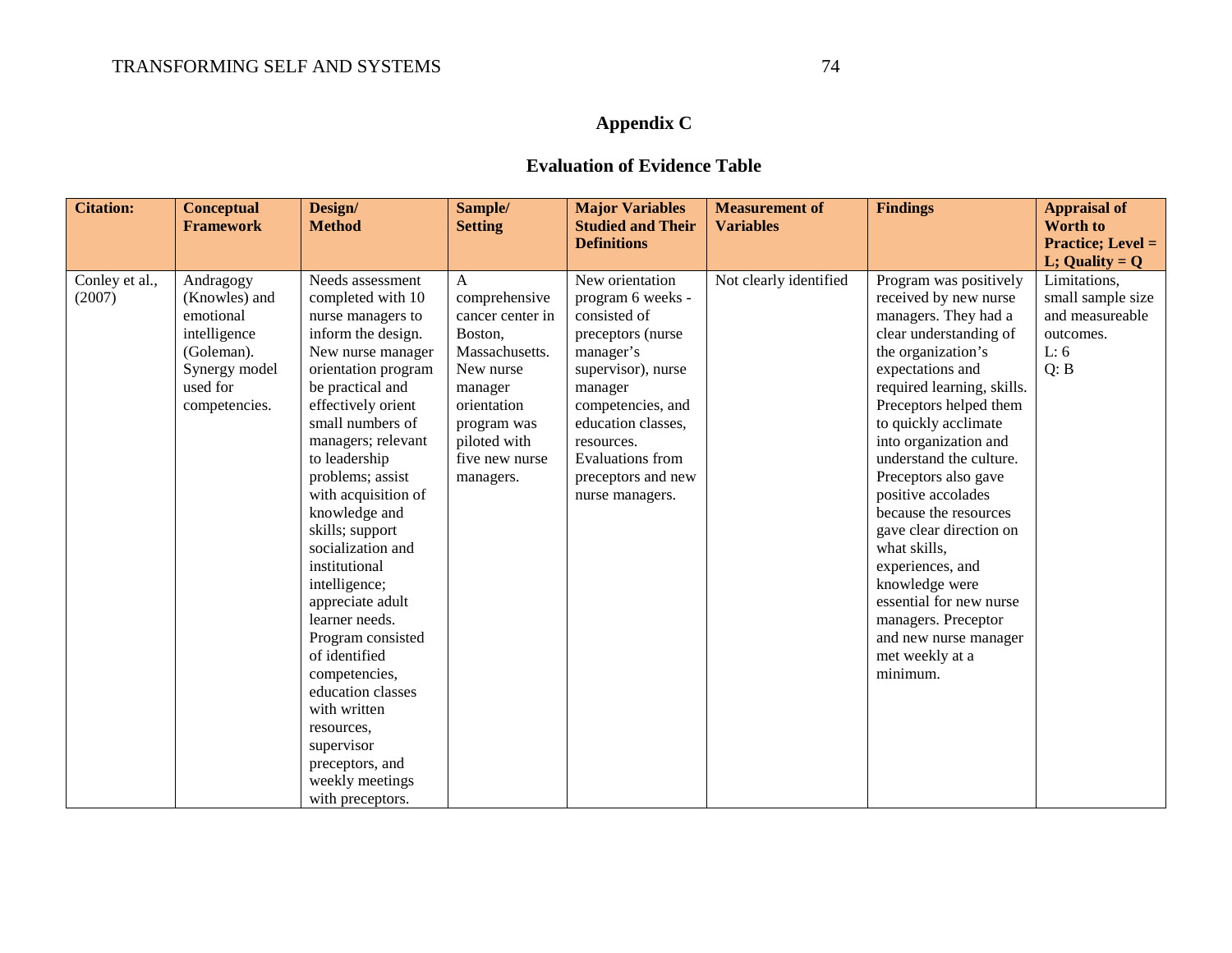| Hawkins et  | Transformational | Designed structure    | Hospital setting     | Evaluation        | Not clearly identified | Lessons learned:          | Limitations, no  |
|-------------|------------------|-----------------------|----------------------|-------------------|------------------------|---------------------------|------------------|
| al., (2009) | Leadership       | orientation program   | for University       | feedback from     |                        | Commitment required       | sample size and  |
|             | (Kouzes and      | for nurse managers    | <b>Health System</b> | preceptors and    |                        | to follow the orientation | clear measurable |
|             | Posner's)        | based on leadership   | located in           | nurse managers in |                        | plan; coach check-ins     | outcomes.        |
|             | Organization's   | values of             | Virginia.            | new orientation   |                        | promoted trust, feeling   | L: 6             |
|             | six domains of   | organization.         | No sample size       | program.          |                        | of being cared for;       | Q: B             |
|             | performance      | Guiding principles    | provided.            |                   |                        | teaching moments          |                  |
|             | expectations:    | of program:           |                      |                   |                        | acknowledged when         |                  |
|             | clinical         | 1) facilitation of    |                      |                   |                        | nurse managers shared     |                  |
|             | management,      | professional          |                      |                   |                        | their priorities,         |                  |
|             | human resource   | development           |                      |                   |                        | schedules, and            |                  |
|             | management,      | through coaching      |                      |                   |                        | problem-solving ideas;    |                  |
|             | leadership and   | relationships, 2)     |                      |                   |                        | important for coaches     |                  |
|             | retention,       | learning              |                      |                   |                        | to ensure nurse           |                  |
|             | coaching/mentori | environment as safe   |                      |                   |                        | managers adhere to        |                  |
|             | ng, fiscal       | space, 3) learning    |                      |                   |                        | check-in meetings and     |                  |
|             | management,      | viewed as             |                      |                   |                        | not cancel them;          |                  |
|             | and performance  | continuous, lifelong  |                      |                   |                        | promote importance of     |                  |
|             | improvement.     | commitment, 4)        |                      |                   |                        | nurse managers            |                  |
|             |                  | commitment to         |                      |                   |                        | prioritizing attendance   |                  |
|             |                  | orientation process,  |                      |                   |                        | at management             |                  |
|             |                  | 5) sufficient         |                      |                   |                        | meetings to keep          |                  |
|             |                  | organizational        |                      |                   |                        | current on                |                  |
|             |                  | resources, and 6)     |                      |                   |                        | organizational            |                  |
|             |                  | organizational        |                      |                   |                        | directives and avoid      |                  |
|             |                  | systems to support    |                      |                   |                        | downhill spiral with      |                  |
|             |                  | new nurse manager.    |                      |                   |                        | isolation and job         |                  |
|             |                  | Program consisted     |                      |                   |                        | dissatisfaction; and      |                  |
|             |                  | of education          |                      |                   |                        | connecting nurse          |                  |
|             |                  | sessions with         |                      |                   |                        | manager's unit work       |                  |
|             |                  | written resources,    |                      |                   |                        | with organizational       |                  |
|             |                  | competency            |                      |                   |                        | initiatives, committees.  |                  |
|             |                  | checklist, peer coach |                      |                   |                        | Implementation of         |                  |
|             |                  | as preceptor,         |                      |                   |                        | support group for one     |                  |
|             |                  | periodic check-in     |                      |                   |                        | year was positively       |                  |
|             |                  | meetings, and bi-     |                      |                   |                        | perceived from nurse      |                  |
|             |                  | monthly nurse         |                      |                   |                        | managers.                 |                  |
|             |                  | manager support       |                      |                   |                        |                           |                  |
|             |                  | group meetings.       |                      |                   |                        |                           |                  |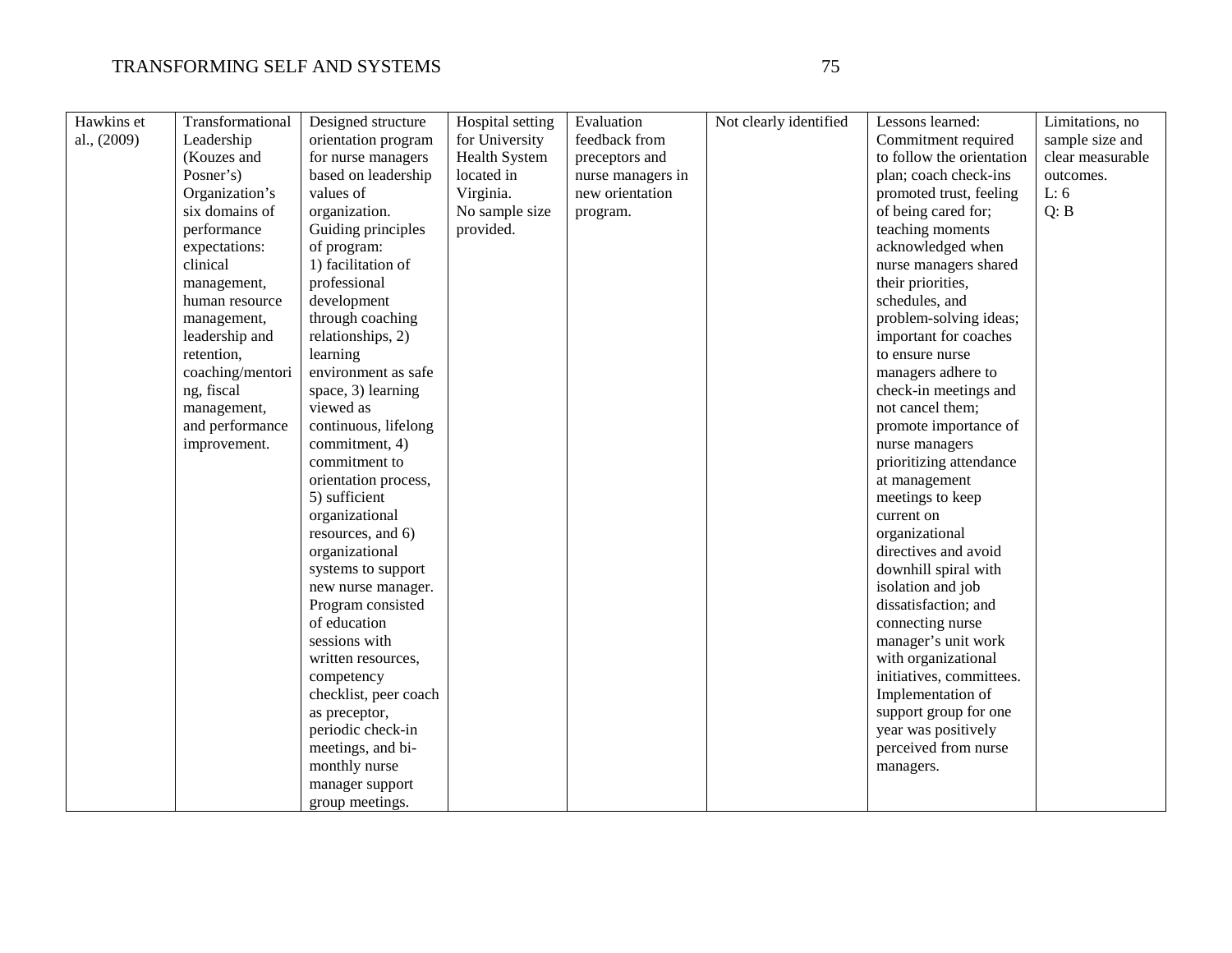### TRANSFORMING SELF AND SYSTEMS 76

| Laschinger et | Transformational | A secondary            | Final sample     | Standardized self-    | A demographic survey        | Senior nursing             | Limitations,       |
|---------------|------------------|------------------------|------------------|-----------------------|-----------------------------|----------------------------|--------------------|
| al., $(2011)$ | Leadership       | analysis of            | size was 788     | report evaluates      | and the Leadership          | leadership practices       | potential          |
|               | (Kouzes and      | previously obtained    | front line       | five elements of the  | Practices Inventory         | positively empowered       | common method      |
|               | Posner's)        | data that used non-    | managers and     | hypothesis for        | (LPI) was used. LPI is      | first-line and middle      | bias with self-    |
|               |                  | experimental,          | 231 nurse        | leadership            | a valid and reliable        | nurse managers by          | report study and   |
|               |                  | predictive mailed      | managers.        | practices, structural | tool that consists of       | influencing their          | non-response rate  |
|               |                  | survey process. The    | Setting was 10   | empowerment,          | 30-items with six           | perceptions of             | bias. Future       |
|               |                  | hypothesis tested      | Canada           | intentions to leave   | components for each         | organizational support     | studies using      |
|               |                  | that nurse managers    | provinces with   | position, and         | of the five leadership      | and quality care along     | objective          |
|               |                  | who rated their        | responses from   | perceptions with      | practices. Conditions       | with decreasing their      | multisource        |
|               |                  | senior nurse leaders   | nurse leaders at | organizational        | of Work Effectiveness       | intent to leave their job. | ratings of quality |
|               |                  | use of                 | 38 community     | support and quality   | Questionnaire II            |                            | patient care and   |
|               |                  | transformational       | hospitals and 28 | of care.              | (CWEQ-II) is                |                            | turnover data is   |
|               |                  | leadership practices   | academic health  |                       | composed of 19-items        |                            | needed.            |
|               |                  | would encounter        | centers with     |                       | that measures six areas     |                            | L: 6               |
|               |                  | positive effects with  | greater than 100 |                       | of structural               |                            | Q: A               |
|               |                  | structural             | beds.            |                       | empowerment. Shorter        |                            |                    |
|               |                  |                        |                  |                       | 8-item version was          |                            |                    |
|               |                  | empowerment,           |                  |                       |                             |                            |                    |
|               |                  | organizational         |                  |                       | used from original 36-      |                            |                    |
|               |                  | support, quality of    |                  |                       | item Survey of              |                            |                    |
|               |                  | patient care, and      |                  |                       | Perceived                   |                            |                    |
|               |                  | lower intentions to    |                  |                       | Organizational              |                            |                    |
|               |                  | leave their positions. |                  |                       | Support (SPOS) with         |                            |                    |
|               |                  | The hypothesis was     |                  |                       | Likert scale ranging        |                            |                    |
|               |                  | tested with two        |                  |                       | from $0$ to $6$ . One item  |                            |                    |
|               |                  | groups, first-line     |                  |                       | (question) from the         |                            |                    |
|               |                  | managers and           |                  |                       | <b>International Survey</b> |                            |                    |
|               |                  | middle nurse           |                  |                       | of Hospital Staffing        |                            |                    |
|               |                  | managers.              |                  |                       | and Organization of         |                            |                    |
|               |                  |                        |                  |                       | <b>Patient Outcomes</b>     |                            |                    |
|               |                  |                        |                  |                       | (ISHSOPO) was used          |                            |                    |
|               |                  |                        |                  |                       | to measure nurse            |                            |                    |
|               |                  |                        |                  |                       | manager's perception        |                            |                    |
|               |                  |                        |                  |                       | with quality care           |                            |                    |
|               |                  |                        |                  |                       | provided. One               |                            |                    |
|               |                  |                        |                  |                       | question from               |                            |                    |
|               |                  |                        |                  |                       | ISHSOPO was used to         |                            |                    |
|               |                  |                        |                  |                       | measure nurse               |                            |                    |
|               |                  |                        |                  |                       | manager's intent to         |                            |                    |
|               |                  |                        |                  |                       | leave their current job.    |                            |                    |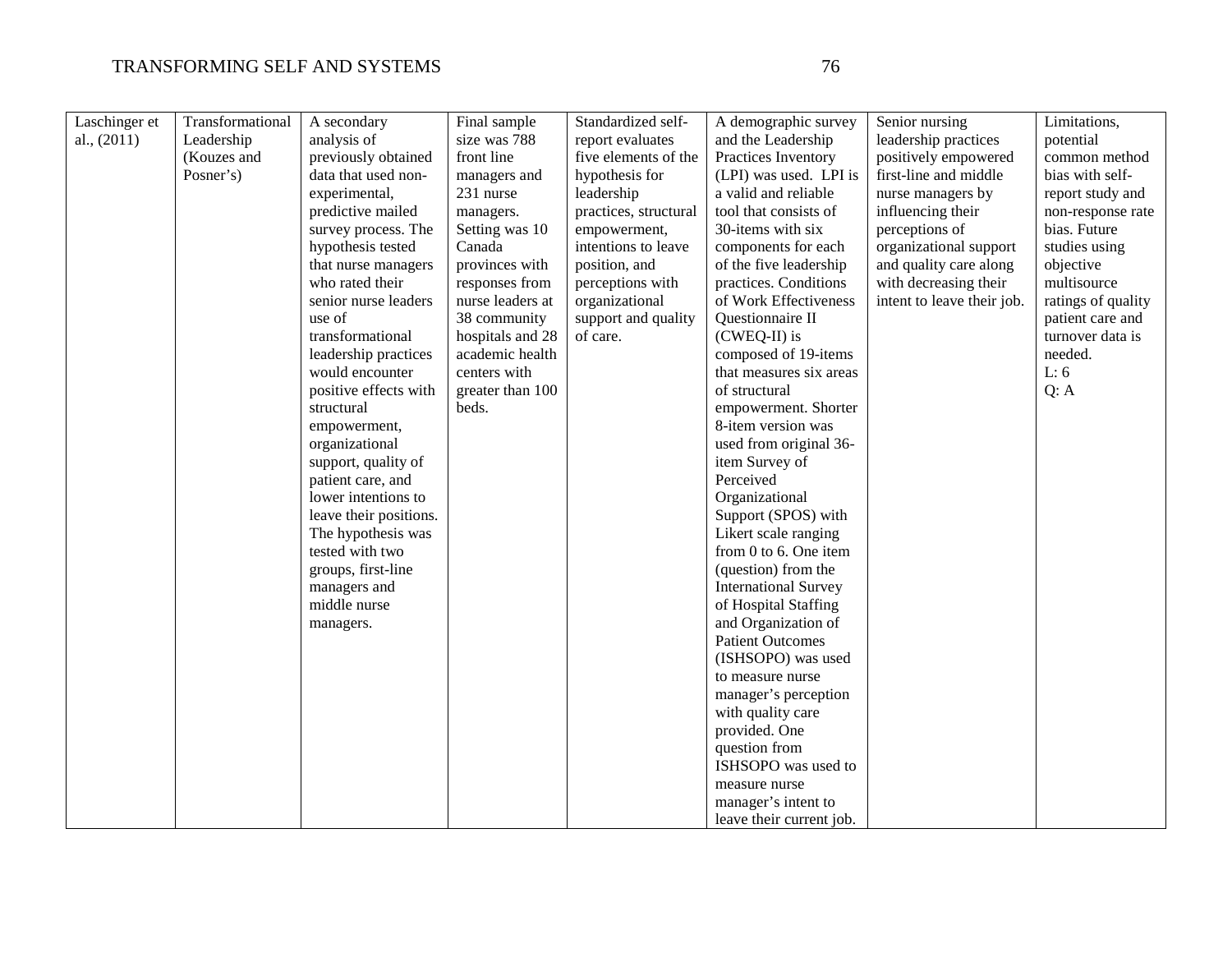| Lievens and<br>Vlerick<br>(2013) | Transformational<br>Leadership<br>(Bass)                                                                                | Cross-sectional<br>research design<br>tested two<br>hypotheses focused<br>on transformational<br>leadership, safety<br>compliance, safety<br>performance, and<br>knowledge related<br>job characteristics                                                    | All nurses in<br>large Belgian<br>hospital; 498<br>approached and<br>152 completed<br>questionnaires                                                                                                                                                                                                                  | Nurses perceptions<br>of head nurse's<br>transformational<br>leadership style.<br>Knowledge-related<br>job characteristics.<br>Safety performance<br>and Safety<br>compliance.<br>Control variables<br>were relationships<br>with gender, age,<br>and personality<br>trait<br>conscientiousness.                                                                                                                       | Transformational<br>leadership style used<br>the Multifactor<br>Leadership<br>Questionnaire (MLQ)<br>a 20-item subscale 5<br>point Likert scale.<br>Knowledge related job<br>characteristics used<br>the Work Design<br>Questionnaire (WDQ)<br>a 20-item subscale.<br>Safety compliance was<br>determined using four-<br>item Safety<br>Compliance Scale<br>with safety<br>performance using the<br>four-item Safety<br>Participation Scale. | Head nurses scoring<br>high with<br>transformational<br>leadership have nurses<br>who comply and<br>engage more with work<br>place safety.<br>Demonstrated<br>transformational<br>leadership had positive<br>outcomes with safety<br>performance and<br>compliance.                                                                                                                                                                                                    | Limitations,<br>small sample<br>size, low<br>response rate of<br>$30.5\%$ , and use of<br>self-reported<br>measures.<br>L: 6<br>Q: A                                                                                                                                    |
|----------------------------------|-------------------------------------------------------------------------------------------------------------------------|--------------------------------------------------------------------------------------------------------------------------------------------------------------------------------------------------------------------------------------------------------------|-----------------------------------------------------------------------------------------------------------------------------------------------------------------------------------------------------------------------------------------------------------------------------------------------------------------------|------------------------------------------------------------------------------------------------------------------------------------------------------------------------------------------------------------------------------------------------------------------------------------------------------------------------------------------------------------------------------------------------------------------------|----------------------------------------------------------------------------------------------------------------------------------------------------------------------------------------------------------------------------------------------------------------------------------------------------------------------------------------------------------------------------------------------------------------------------------------------|------------------------------------------------------------------------------------------------------------------------------------------------------------------------------------------------------------------------------------------------------------------------------------------------------------------------------------------------------------------------------------------------------------------------------------------------------------------------|-------------------------------------------------------------------------------------------------------------------------------------------------------------------------------------------------------------------------------------------------------------------------|
| Merrill (2015)                   | Leadership<br>theories:<br>Transformational<br>, transactional,<br>and laissez-faire.<br>Bass one of the<br>references. | Descriptive<br>correlational study:<br>purpose was to<br>study the<br>relationship between<br>nurse manager<br>leadership styles and<br>climate of patient<br>safety. Also, to<br>explore if leadership<br>styles promote a<br>climate of patient<br>safety. | Adult hospital<br>inpatient units<br>from 9<br>nonprofit<br>hospitals within<br>1 healthcare<br>system from 1<br>state. Survey<br>Monkey was<br>sent via email<br>to 1,579<br>registered<br>nurses working<br>within 41<br>inpatient<br>departments.<br>Response rate<br>was 29.5% with<br>466 responses<br>received. | Patient safety<br>climate measured<br>using subscales of<br>Hospital Unit<br><b>Safety Climate</b><br>(HUSC) survey for<br>manager support,<br>training/socializati<br>on, emphasis on<br>safety, blameless<br>system, usage of<br>safety data, support<br>from pharmacists,<br>and worker safety.<br>Also, staff nurses<br>rated the presence<br>of their nurse<br>manager leadership<br>styles<br>(transformational, | Two validated tools:<br>HUSC survey (5-point<br>Likert scale) and<br>Multifactorial<br>Leadership<br>Questionnaire (MLQ-<br>5XS) a 4-point Likert<br>scale. Also,<br>demographic<br>information was<br>obtained. HUSC is a<br>33-item survey that<br>measures 6 safety<br>measurements and 1<br>worker safety<br>measurement. The<br>MLQ-5XS contains 45<br>items measuring the<br>leadership styles of<br>transformational,                 | Transformational<br>leadership style<br>positively influenced<br>the department's patient<br>safety climate that<br>included 1)<br>socialization into an<br>environment that<br>identified cultural<br>norms of what is<br>permissible and<br>supported speaking up;<br>2) blameless system to<br>help team members see<br>errors as learning<br>opportunities to<br>improve patient safety<br>and build a culture of<br>trust; and 3) inter-<br>professional teamwork | Strengths,<br>positive<br>correlation<br>between<br>transformational<br>leadership style<br>and promotion of<br>patient safety.<br>Limitations,<br>small sample<br>size, sample from<br>1 healthcare<br>system in 1 state,<br>and poor<br>response rate.<br>L: 6<br>Q:B |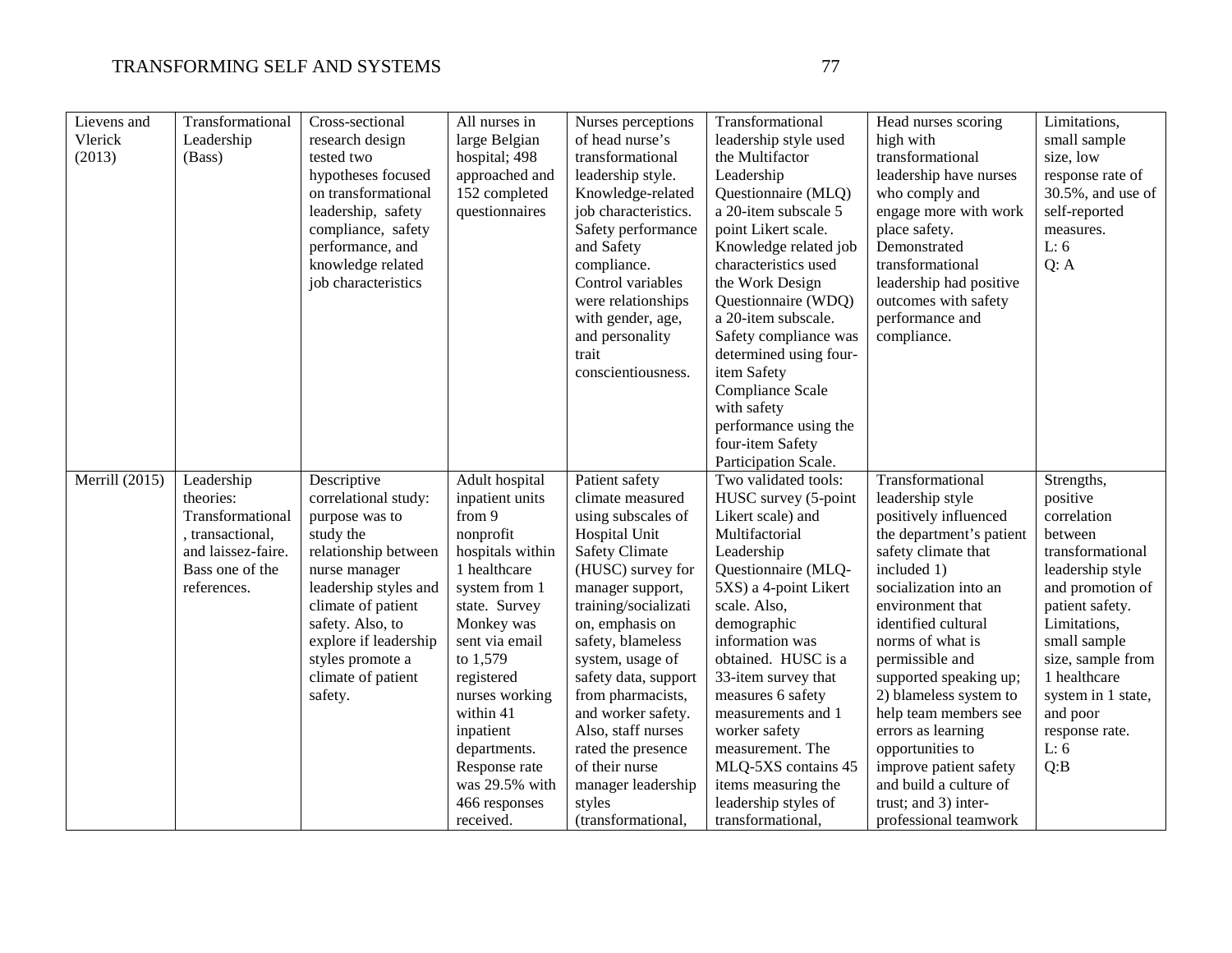|                |                   |                       |                  | transactional, and   | transactional, and          | that fostered alliances    |                    |
|----------------|-------------------|-----------------------|------------------|----------------------|-----------------------------|----------------------------|--------------------|
|                |                   |                       |                  | laissez-faire).      | laissez-faire.              | with pharmacy.             |                    |
| Verschueren    | Conceptual        | Systematic review     | Using authors    | Associations were    | Diverse leadership          | The predominant            | Limitations, the   |
| et al., (2015) | framework of the  | to explore what       | search and       | reviewed to          | measurement tools           | leadership style in the    | diverse studies    |
|                | studies was very  | leadership styles of  | inclusion        | determine what       | were used with              | studies was                | used a variety of  |
|                | different:        | head nurses           | criteria 10      | leadership styles    | Multiple Leadership         | transformational           | styles, practices, |
|                | multiple          | positively affected   | articles were    | and behaviors lead   | Questionnaire (MLQ)         | leadership. Linkage        | and outcomes       |
|                | leadership        | patient outcomes for  | found. The       | to better outcomes   | from Bass & Avolio          | noted between head         | along with         |
|                | theories, e.g.    | safety and quality of | studies took     | of patient safety    | and Leadership              | nurse leadership and       | models and         |
|                | transformational, | care. Majority of     | place in the     | and quality care.    | Practices Inventory         | patient outcomes.          | measures making    |
|                | full-range        | studies used a cross- | U.S. or Canada.  |                      | (LPI) from Kouzes $&$       | Trustful relationships     | it challenging to  |
|                | leadership        | sectional             | The care         |                      | Posner representing         | between head nurse and     | present a general  |
|                | model; work       | exploratory           | settings         |                      | examples for                | staff nurse is an          | conclusion.        |
|                | environment e.g.  | correlational design. | included         |                      | leadership theories.        | important driver of for    | L: 5               |
|                | complexity        |                       | academic         |                      | Nursing Work Index          | improving patient          | Q: A               |
|                | science, nursing  |                       | medical centers, |                      | Revised and Work            | outcomes and is linked     |                    |
|                | outcome models,   |                       | hospitals, long- |                      | <b>Environment Scale</b>    | to a positive recognition  |                    |
|                | motivation        |                       | term care        |                      | were used to measure        | of the department's        |                    |
|                | theories for      |                       | centers, or      |                      | factors of the work         | quality and patient        |                    |
|                | management.       |                       | nursing homes.   |                      | environment. Five           | safety climate. Trust is   |                    |
|                |                   |                       |                  |                      | Practices of                | a necessity to obtain      |                    |
|                |                   |                       |                  |                      | <b>Exemplary Leadership</b> | commitment from the        |                    |
|                |                   |                       |                  |                      | was used to measure         | nurses to engage in        |                    |
|                |                   |                       |                  |                      | motivation. These are       | behaviors that support a   |                    |
|                |                   |                       |                  |                      |                             |                            |                    |
|                |                   |                       |                  |                      | a representative            | climate of quality and     |                    |
|                |                   |                       |                  |                      | sample of the               | patient safety. Trust is a |                    |
|                |                   |                       |                  |                      | measurement surveys.        | critical element of        |                    |
|                |                   |                       |                  |                      |                             | leadership behaviors       |                    |
|                |                   |                       |                  |                      |                             | and is accelerated when    |                    |
|                |                   |                       |                  |                      |                             | supporting processes       |                    |
|                |                   |                       |                  |                      |                             | are in place e.g.          |                    |
|                |                   |                       |                  |                      |                             | adequate staffing,         |                    |
|                |                   |                       |                  |                      |                             | clinical pathways.         |                    |
| Warshawsky     | None noted        | Secondary analysis    | Convenience      | The primary          | Forty-four elements         | Nurse manager job          | Limitations,       |
| et al., (2016) |                   | of cross-sectional    | sample of nurse  | variables studied    | from 8 subscales of         | satisfaction is higher in  | primary was the    |
|                |                   | data from previous    | managers from    | were the practice    | the Nurse Manager           | work environments          | cross-sectional    |
|                |                   | electronic survey to  | 25 hospitals in  | environment of       | Practice Environment        | associated with            | survey design      |
|                |                   | study the             | 9 different      | nurse managers       | Scale (NMPES) were          | executive leader's         | since cause and    |
|                |                   | relationship between  | healthcare       | and effect on job    | used to evaluate            | ability to form            | effect could not   |
|                |                   | job characteristics,  | systems with a   | satisfaction, intent | quality practice            | organizational culture     | be established.    |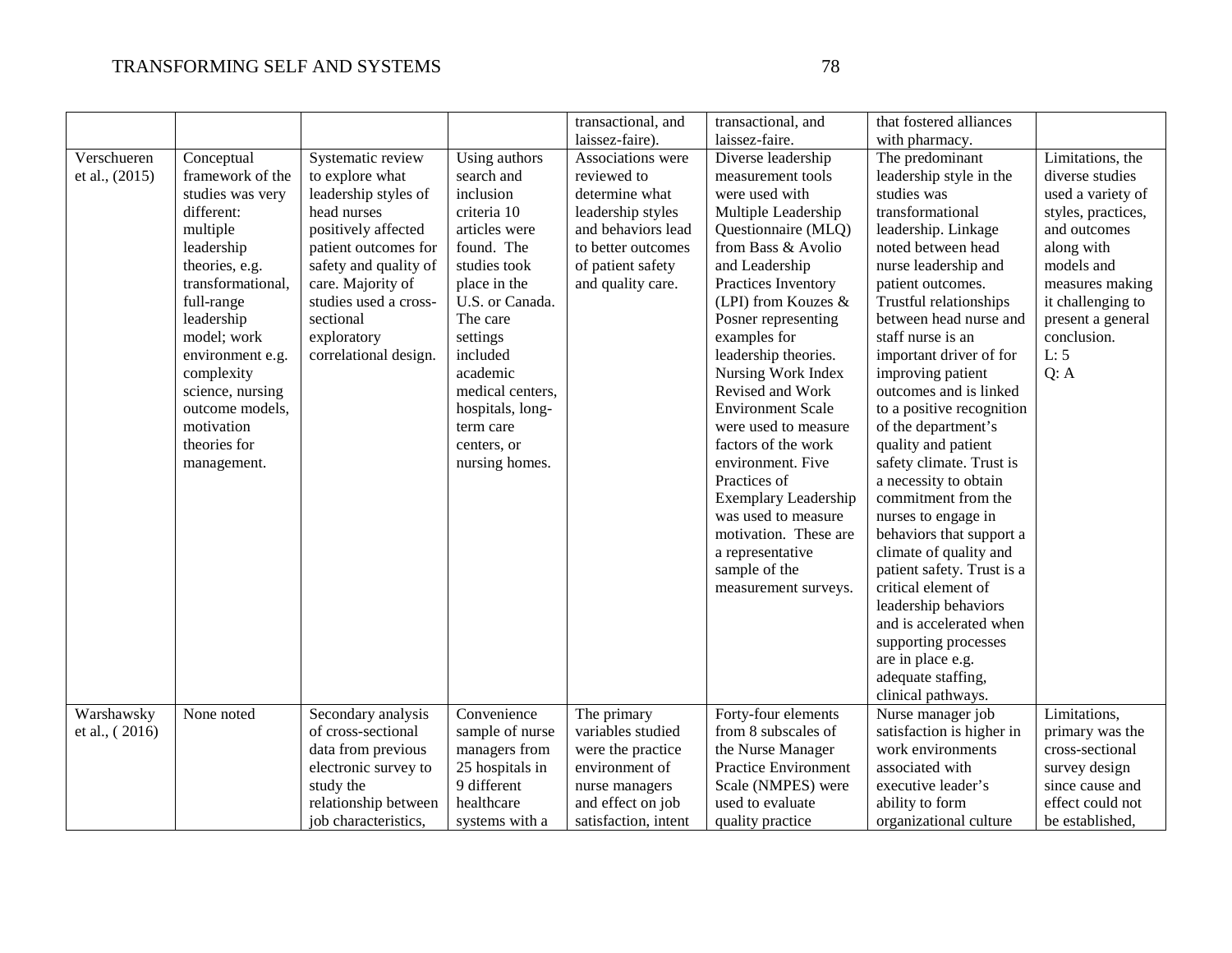|              |                 | practice climate of    | total of 356    | to leave, and intent | environment. Likert 1   | of patient safety,         | self-administered   |
|--------------|-----------------|------------------------|-----------------|----------------------|-------------------------|----------------------------|---------------------|
|              |                 | nurse manager and      | nurse managers  | to stay.             | to 6 scale was used     | directors empower          | surveys may have    |
|              |                 | job satisfaction and   | completing the  |                      | with higher score       | nurse managers to be       | slanted the         |
|              |                 | their intent to leave. | surveys.        |                      | reflecting greater      | decision makers,           | responses, and      |
|              |                 |                        |                 |                      | agreement. Job          | workload is manageable     | variable response   |
|              |                 |                        |                 |                      | satisfaction was        | and fairly distributed     | rate may have       |
|              |                 |                        |                 |                      | measured using 2        | amongst peers, and         | resulted from       |
|              |                 |                        |                 |                      | questions from          | there is time for          | group-level         |
|              |                 |                        |                 |                      | previous studies with a | coaching and mentoring     | phenomenon.         |
|              |                 |                        |                 |                      | Likert scale ranging    | employees. Nurse           | L: 6                |
|              |                 |                        |                 |                      | between 1 to 6 with     | managers intent to         | Q: B                |
|              |                 |                        |                 |                      | higher score very       | leave their job was        |                     |
|              |                 |                        |                 |                      | satisfied/likely. A 3-  | more likely when they      |                     |
|              |                 |                        |                 |                      | item scale was used to  | lacked time to develop     |                     |
|              |                 |                        |                 |                      | measure intent to leave | their employees, were      |                     |
|              |                 |                        |                 |                      | through the             | micromanaged by their      |                     |
|              |                 |                        |                 |                      | completion of 3         | directors, and perceived   |                     |
|              |                 |                        |                 |                      | questions with a 3-     | inequities with            |                     |
|              |                 |                        |                 |                      | point Likert scale with | workload distribution.     |                     |
|              |                 |                        |                 |                      | higher score noted as   |                            |                     |
|              |                 |                        |                 |                      | agree. Intent to leave, |                            |                     |
|              |                 |                        |                 |                      | one question only for   |                            |                     |
|              |                 |                        |                 |                      | years planning to       |                            |                     |
|              |                 |                        |                 |                      | remain in job role.     |                            |                     |
| Wong et al., | Donabedian's    | Systematic review      | Eight           | Examination of the   | The studies used        | The majority of the        | Strengths,          |
| (2013)       | framework with  | to check for           | bibliographic   | relationship         | multiple measurement    | articles used              | implications for    |
|              | structure-      | potential              | databases were  | between nursing      | tools. Leadership:      | Transformational           | leadership theory,  |
|              | process-outcome | relationships          | searched using  | leadership styles    | Nursing Work Index      | leadership as their        | future research,    |
|              |                 | between patient        | key words and   | (transformational,   | Revised with subscale   | theory. Positive           | and practice.       |
|              |                 | outcomes and           | this yielded    | transactional,       | used that focused on    | relationship noted         | Majority of the     |
|              |                 | nursing leadership     | 15,180 papers   | relational,          | manager ability and     | between relational         | studies used valid  |
|              |                 | practices. All         | but only 121    | participatory,       | support, Patient Safety | leadership styles and      | and reliable tools, |
|              |                 | articles applied a     | were reviewed   | consensus, task-     | Climate in Healthcare   | patient outcomes for       | were conducted      |
|              |                 | cross-sectional        | based on        | oriented,            | Organizations, Safety   | satisfaction and           | at various          |
|              |                 | design.                | criteria and 13 | relationship-        | Attitudes               | improved patient safety.   | healthcare          |
|              |                 |                        | met the final   | oriented, resonant,  | Questionnaire, Job      | Patient safety outcomes    | settings, adequate  |
|              |                 |                        | selection       | leader ability along | Content                 | were described as          | sample sizes, and   |
|              |                 |                        | criteria. These | with support, trust  | Questionnaire, or       | reduction in medication    | correlations were   |
|              |                 |                        | were added to a | of leadership, and   | Organizational          | errors, use of restraints, | noted using         |
|              |                 |                        | like previous   | perceptions of       | Assessment Scale.       | occurrence with            | several effects.    |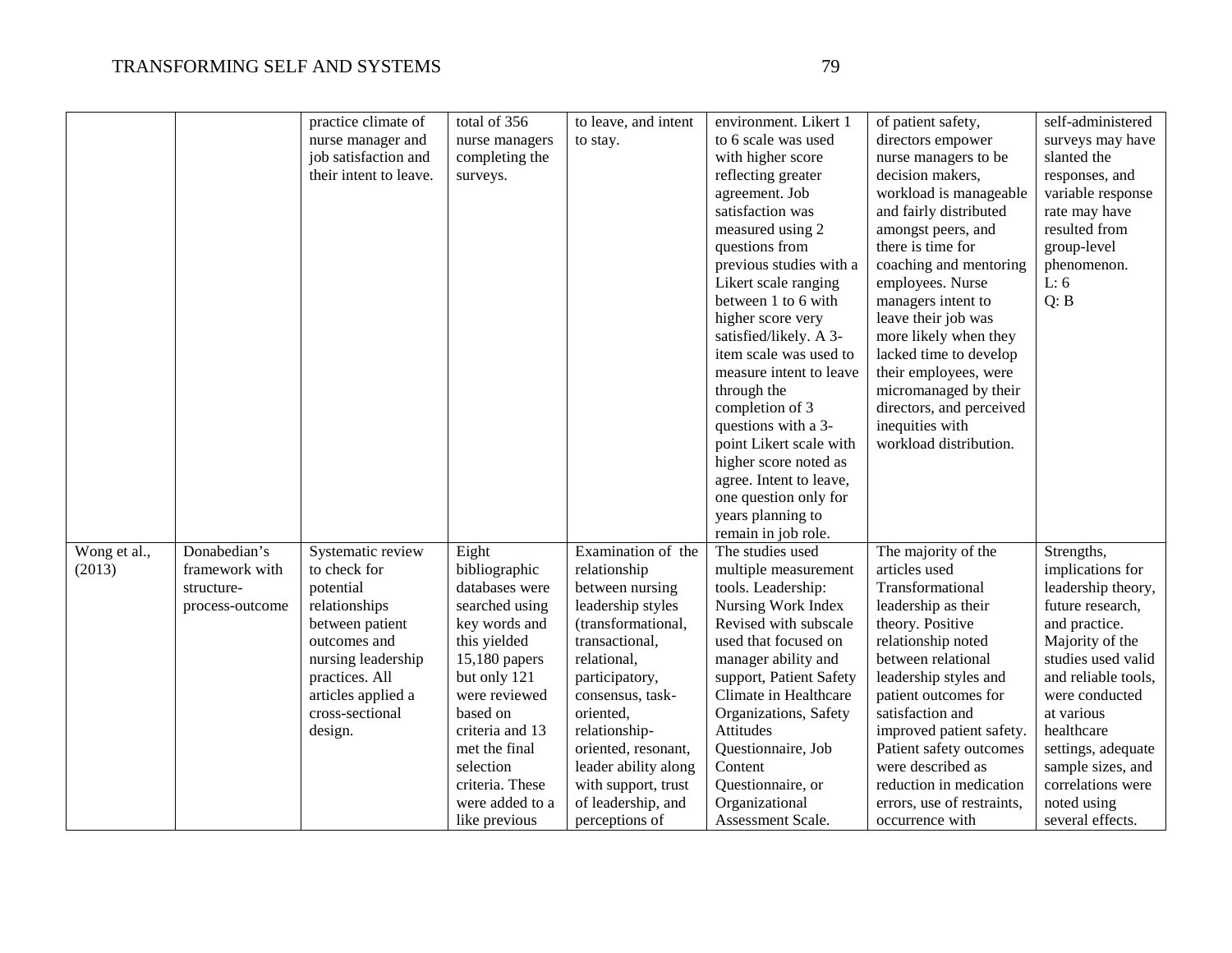|  | study that        | leadership) and     | hospital acquired       | Limitations,       |
|--|-------------------|---------------------|-------------------------|--------------------|
|  |                   |                     |                         |                    |
|  | resulted in 7     | patient outcomes    | infections, and lowered | variety of         |
|  | articles done by  | (satisfaction,      | patient mortality.      | leadership and     |
|  | authors for a     | mortality, safety,  |                         | outcome            |
|  | final size of 20  | complications,      |                         | measures           |
|  | studies. The      | adverse events, and |                         | prohibited meta-   |
|  | care settings     | utilization of      |                         | analysis; grey     |
|  | included          | healthcare          |                         | literature and     |
|  | inpatient units   | services).          |                         | unpublished        |
|  | within            |                     |                         | dissertations were |
|  | hospitals,        |                     |                         | not included so    |
|  | nursing homes,    |                     |                         | all relevant work  |
|  | emergency         |                     |                         | may not be         |
|  | departments,      |                     |                         | accurately         |
|  | dialysis centers, |                     |                         | reflected, only    |
|  | or home health    |                     |                         | English language   |
|  | organizations     |                     |                         | studies may also   |
|  | located in U.S.,  |                     |                         | excluded           |
|  | Canada, or        |                     |                         | informative        |
|  | Norway.           |                     |                         | studies,           |
|  |                   |                     |                         | L: 5               |
|  |                   |                     |                         | Q: A               |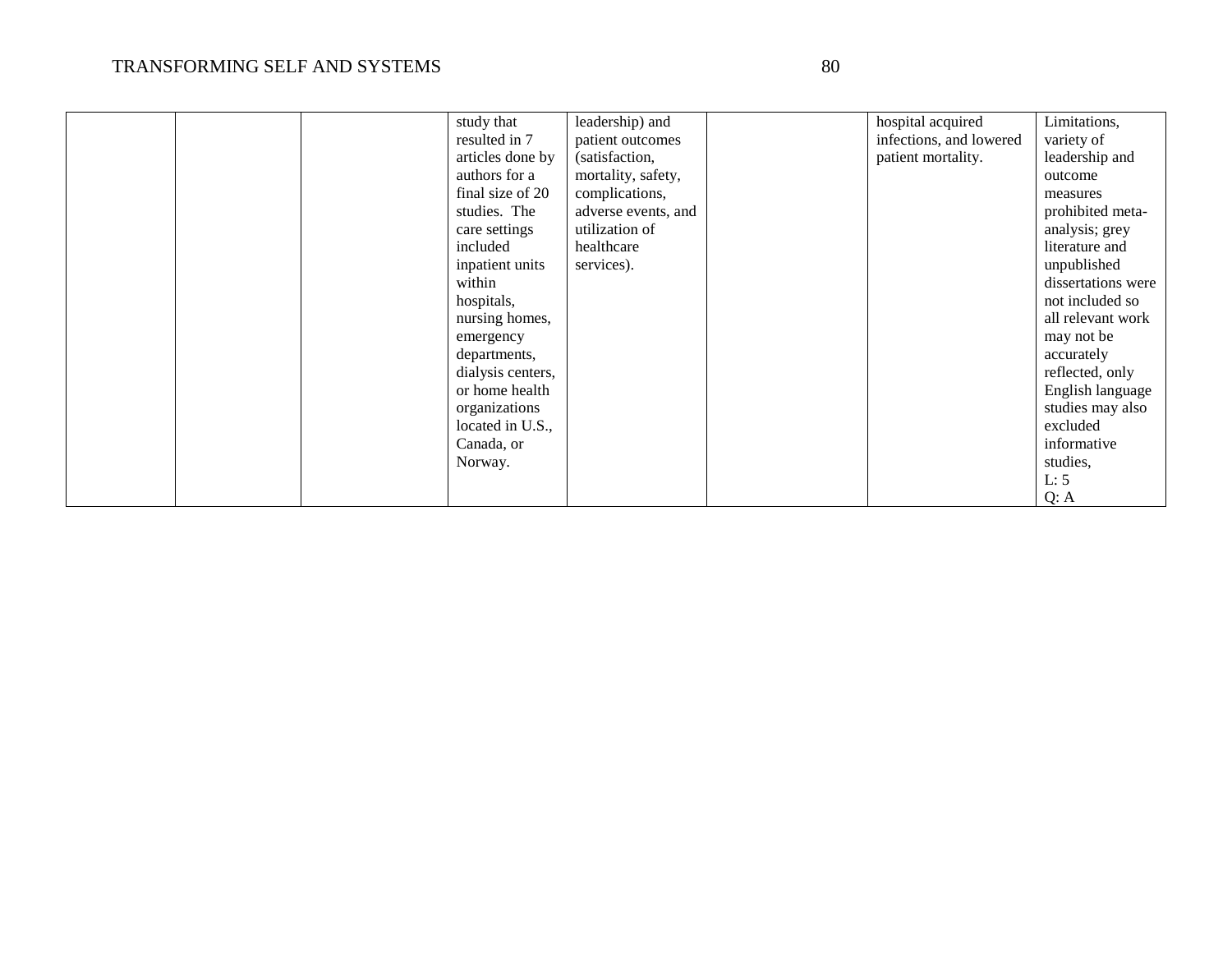### **Appendix D**

### **Alignment to Organization's Mission and Strategy**

#### **Core Statement**

Improve front line leader retention by implementing a 'Caring Coach Leader' program to develop transformational leaders' that deliver a thoughtful relationship-based orientation.

#### **Strategic Initiative**

Improve Region-wide assistant nurse manager and nurse manager retention through reduction of combined voluntary turnover rates

#### **Nursing Vision**

Kaiser Permanente nurses advance the art and science of nursing in a patient-centered healing environment through our professional practice and leadership Extraordinary Nursing Care... Every Patient... Every Time... Everywhere

#### **Mission**

Kaiser Permanente exists to provide high-quality, affordable health care services and to improve the health of our members and the communities we serve.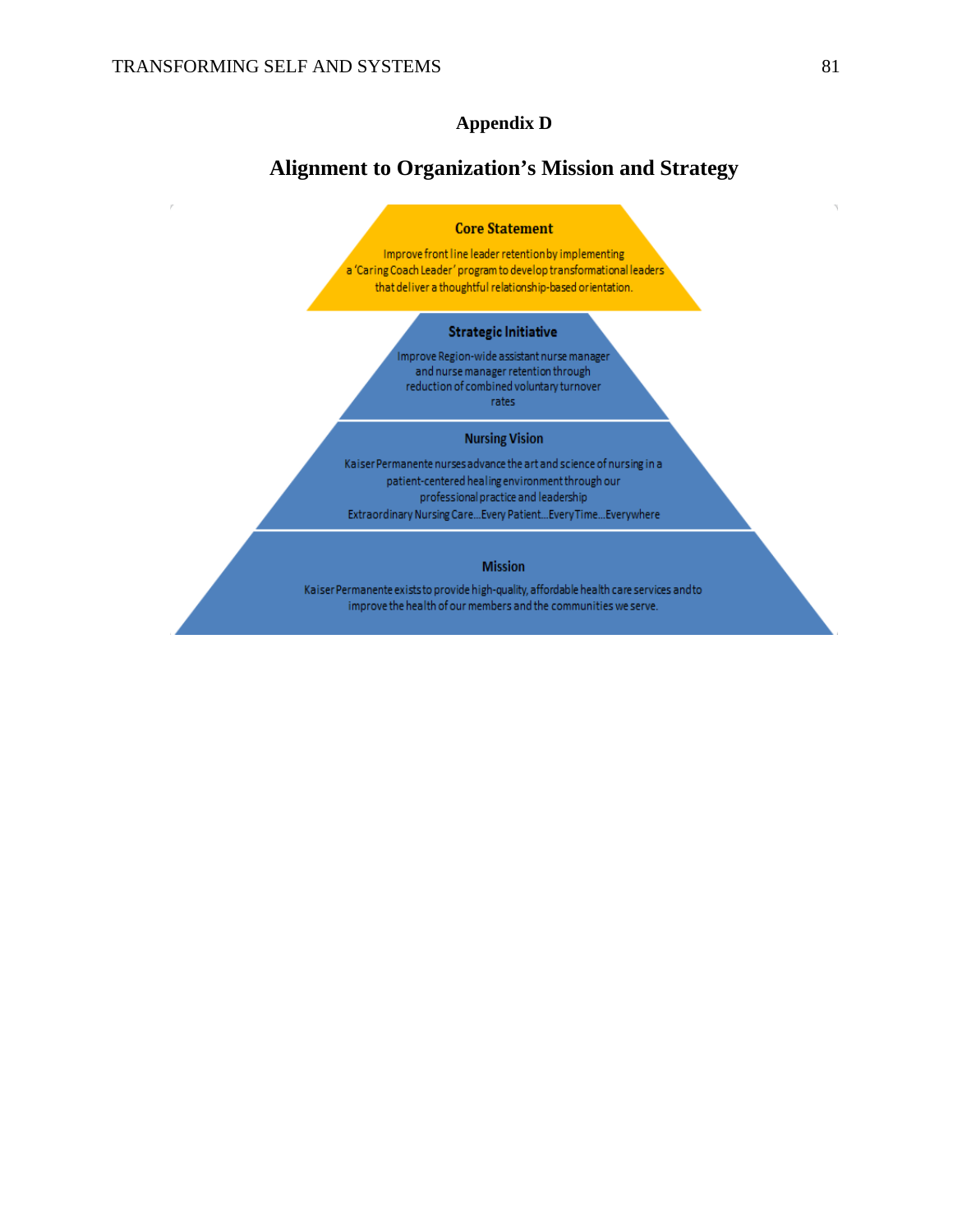$\blacksquare$ 

### **Appendix E**

### **Budget**

| <b>Caring Coach Leader Program</b>        |                                |                |                          |  |  |  |  |  |
|-------------------------------------------|--------------------------------|----------------|--------------------------|--|--|--|--|--|
| <b>Expense Type</b>                       | <b>Details</b>                 | 2016           | 2017                     |  |  |  |  |  |
|                                           |                                | <b>Amount</b>  | <b>Amount</b>            |  |  |  |  |  |
| Program                                   | • Subject Matter experts time  | \$10,400       | None                     |  |  |  |  |  |
| Development                               | 80 hours $X $130 - Literature$ |                |                          |  |  |  |  |  |
|                                           | review and development         |                |                          |  |  |  |  |  |
|                                           | • Consultation with key        | \$1,080        |                          |  |  |  |  |  |
|                                           | stakeholders average \$120 X   |                |                          |  |  |  |  |  |
|                                           | 3hrs X people 3                |                |                          |  |  |  |  |  |
| Attendees time                            | 6 hours on one day             | 5 hospitals*   | 16 hospitals             |  |  |  |  |  |
| based on number                           | • Managers 6hr X $$120 X #$    | \$28,800       | \$93,082**<br>\$46,904** |  |  |  |  |  |
| $($ # $)$                                 | • Directors 6hr X $$128$ X #   | \$13,824       |                          |  |  |  |  |  |
|                                           |                                | Managers 40    | Managers 128             |  |  |  |  |  |
|                                           |                                | Directors 18   | Directors 60             |  |  |  |  |  |
| <b>Travel</b> for                         | • Hotel $$250/night X # days$  | \$2,500        | \$8,080**                |  |  |  |  |  |
| Educator per                              | • Parking \$20/night           | \$200          | \$647**                  |  |  |  |  |  |
| number of                                 | • Breakfast \$20/meal          | \$200          | \$647**                  |  |  |  |  |  |
| sessions                                  | • Dinner \$50/meal             | \$500          | $$1,616**$               |  |  |  |  |  |
|                                           | $\bullet$ Mileage – average    | \$1,000        | $$3,232**$               |  |  |  |  |  |
|                                           | \$100/round trip               | 2 sessions per | 2 sessions               |  |  |  |  |  |
|                                           |                                | hospital       | per hospital             |  |  |  |  |  |
| <b>Education</b> session                  | • Lunch/Beverages              | \$1,770        | $$5,727**$               |  |  |  |  |  |
| $\bullet$ Food                            | \$30/attendee                  |                |                          |  |  |  |  |  |
| • Beverages                               | • Snacks \$5/attendee          | \$295          | \$955**                  |  |  |  |  |  |
|                                           | • Educator added to #'s        |                |                          |  |  |  |  |  |
| <b>Survey Monkey</b>                      | • Annual Fee                   | \$300          | \$303**                  |  |  |  |  |  |
| Account                                   |                                |                |                          |  |  |  |  |  |
| <b>Materials</b>                          | • Journals \$10/person         | \$580          | $$1,899**$               |  |  |  |  |  |
|                                           | • Handouts/Folders \$10/person | \$580          | \$1,899**                |  |  |  |  |  |
|                                           | $\bullet$ Pins \$15/person     | \$870<br>\$348 | \$2,848**<br>$$1,139**$  |  |  |  |  |  |
|                                           | · Pens \$6/person              | \$260          | \$788**                  |  |  |  |  |  |
|                                           | · Flipcharts, markers          |                |                          |  |  |  |  |  |
| <b>Total Additional</b><br><b>Dollars</b> |                                | \$5,003        | \$15,688                 |  |  |  |  |  |

**Note Gray Area:** Expenses not incurred - Time for developing program and attendance to training are included in normal budget plans.

\*Assumes initial program evaluations from the 2 pilot hospitals demonstrates need for 2 additional implementations in 2016

\*\*Assumes inflation rate of 1% (McMahon, 2016)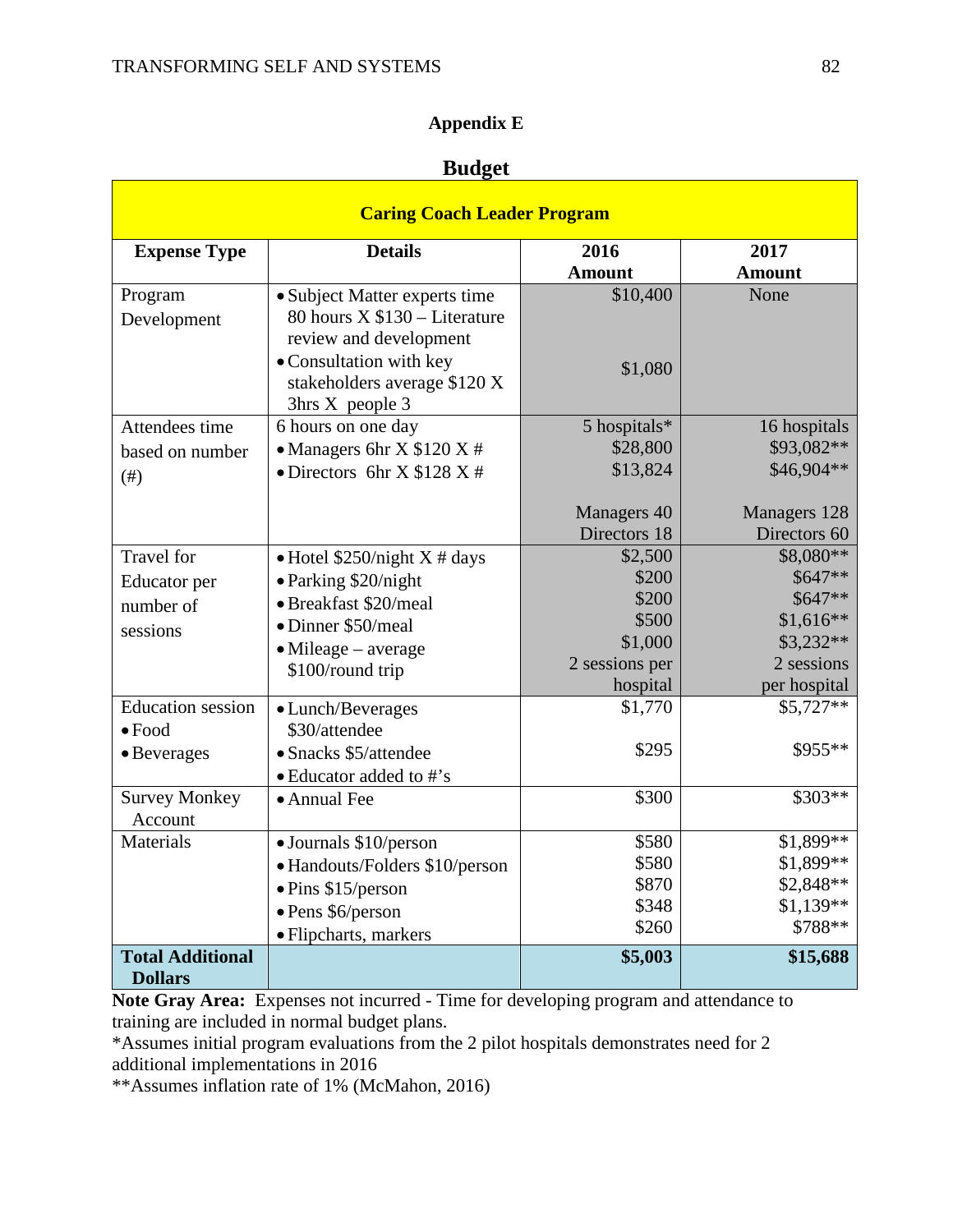## **Appendix F**

## **2016 Return on Investment (ROI) and Break-Even Analysis**

| <b>Middle Management</b>                                                                                 |  |                                                                        |  |                      |                                                                                                                     |  |                       |                                      |
|----------------------------------------------------------------------------------------------------------|--|------------------------------------------------------------------------|--|----------------------|---------------------------------------------------------------------------------------------------------------------|--|-----------------------|--------------------------------------|
| Per hour rate                                                                                            |  | Daily 8 hour                                                           |  | <b>Interim Daily</b> | <b>Daily Difference</b>                                                                                             |  | <b>Average days</b>   | <b>Additional</b>                    |
| (estimated salary                                                                                        |  | rate                                                                   |  | 8 hour rate          |                                                                                                                     |  | of coverage by        | expense/perso                        |
| $&$ benefits)                                                                                            |  |                                                                        |  |                      |                                                                                                                     |  | interim               | n                                    |
| 120.04                                                                                                   |  | \$960.5                                                                |  | \$1,525              | \$564.5                                                                                                             |  | 178                   | \$100,481                            |
|                                                                                                          |  |                                                                        |  |                      |                                                                                                                     |  |                       |                                      |
|                                                                                                          |  |                                                                        |  |                      | Total Cost Avoidance Calculations for System (761 Total Assistant Nurse Managers and Nurse Managers)                |  |                       |                                      |
| <b>Voluntary</b>                                                                                         |  | <b>Change</b> in                                                       |  | <b>Voluntary</b>     | <b>Cost</b>                                                                                                         |  | <b>Cost Avoidance</b> | <b>Total</b>                         |
| <b>Turnover</b>                                                                                          |  | <b>Numbers</b>                                                         |  | <b>Turnover</b>      | <b>Avoidance</b>                                                                                                    |  | <b>HR</b> cost        | <b>Cost Avoidance</b>                |
| <b>Numbers</b>                                                                                           |  |                                                                        |  | Goal $< 6\%$         | <b>Salary</b>                                                                                                       |  | \$4,285/hire*         |                                      |
| 52 people/year                                                                                           |  | <b>Baseline</b>                                                        |  | 6.8%                 | <b>Baseline</b>                                                                                                     |  | <b>Baseline</b>       | <b>Baseline</b>                      |
| 44 people/year                                                                                           |  | $8**$                                                                  |  | 5.8%                 | \$803,848                                                                                                           |  | \$34,280              | \$838,128                            |
| 36 people/year                                                                                           |  | $16***$                                                                |  | 4.7%                 | \$1,607,696                                                                                                         |  | \$68,560              | \$1,676256                           |
|                                                                                                          |  |                                                                        |  |                      |                                                                                                                     |  |                       |                                      |
| <b>Cost Avoidance Guidelines</b>                                                                         |  |                                                                        |  |                      |                                                                                                                     |  |                       |                                      |
|                                                                                                          |  | <b>Cost Avoidance Salary</b> = $$100,481$ X Number of people           |  |                      |                                                                                                                     |  |                       |                                      |
|                                                                                                          |  | Cost Avoidance cost/hire = $$4,285$ X                                  |  | Number of people     |                                                                                                                     |  |                       |                                      |
|                                                                                                          |  |                                                                        |  |                      | Total Cost Avoidance = Cost Avoidance Salary + Cost Avoidance cost/hire                                             |  |                       |                                      |
|                                                                                                          |  |                                                                        |  |                      |                                                                                                                     |  |                       |                                      |
|                                                                                                          |  | <b>Break Even Analysis - Cost Avoidance</b>                            |  |                      |                                                                                                                     |  |                       |                                      |
|                                                                                                          |  | <b>Second Quarter 2016</b>                                             |  |                      | <b>Third Quarter 2016</b>                                                                                           |  |                       | <b>Fourth Quarter 2016</b>           |
| <b>Cost</b>                                                                                              |  | \$2,001                                                                |  |                      | 0                                                                                                                   |  |                       | \$3,002                              |
| <b>Benefit</b>                                                                                           |  | No change                                                              |  |                      | 1 less person leaves job<br>\$104,766                                                                               |  |                       | 2 less people leave job<br>\$209,532 |
| <b>ROI</b>                                                                                               |  | $(\$2,001)$                                                            |  |                      | $$104,766 - loss of $2,001 =$                                                                                       |  |                       | $$209,532 - loss of $5,003 =$        |
|                                                                                                          |  |                                                                        |  |                      | \$102,765                                                                                                           |  |                       | \$204,316                            |
|                                                                                                          |  |                                                                        |  |                      |                                                                                                                     |  |                       |                                      |
|                                                                                                          |  |                                                                        |  |                      |                                                                                                                     |  |                       |                                      |
|                                                                                                          |  | <b>Second Quarter Cost</b> assumes implementation at 2 medical centers |  |                      |                                                                                                                     |  |                       |                                      |
|                                                                                                          |  |                                                                        |  |                      | <b>Third Quarter Cost</b> assumes implementation at 0 medical centers during evaluation phase of program            |  |                       |                                      |
| Fourth Quarter Cost assumes implementation at 3 additional medical centers                               |  |                                                                        |  |                      |                                                                                                                     |  |                       |                                      |
| Cost assumes food, beverages, and materials based on attendees, portion of Survey Monkey annual fee, and |  |                                                                        |  |                      |                                                                                                                     |  |                       |                                      |
| portion of flipcharts, markers. See budget                                                               |  |                                                                        |  |                      |                                                                                                                     |  |                       |                                      |
|                                                                                                          |  |                                                                        |  |                      | <b>Benefit</b> assumes total cost avoidance of $$100,481 + $4,285$ per Interim Middle Manager                       |  |                       |                                      |
|                                                                                                          |  | <b>ROI of program</b> noted if 1 less Middle Manager resigns           |  |                      |                                                                                                                     |  |                       |                                      |
|                                                                                                          |  |                                                                        |  |                      | *Based on Organization Size from Source: 2011-2012 SHRM Benchmarking Database; includes advertising fees, recruiter |  |                       |                                      |
|                                                                                                          |  | pay/benefits, travel costs, relocation costs, and agency fees.         |  |                      |                                                                                                                     |  |                       |                                      |
| ** Assumes decrease of 8 less people leaving their job roles                                             |  |                                                                        |  |                      |                                                                                                                     |  |                       |                                      |

**\*\*\***Assumes decrease of 16 less people leaving their job roles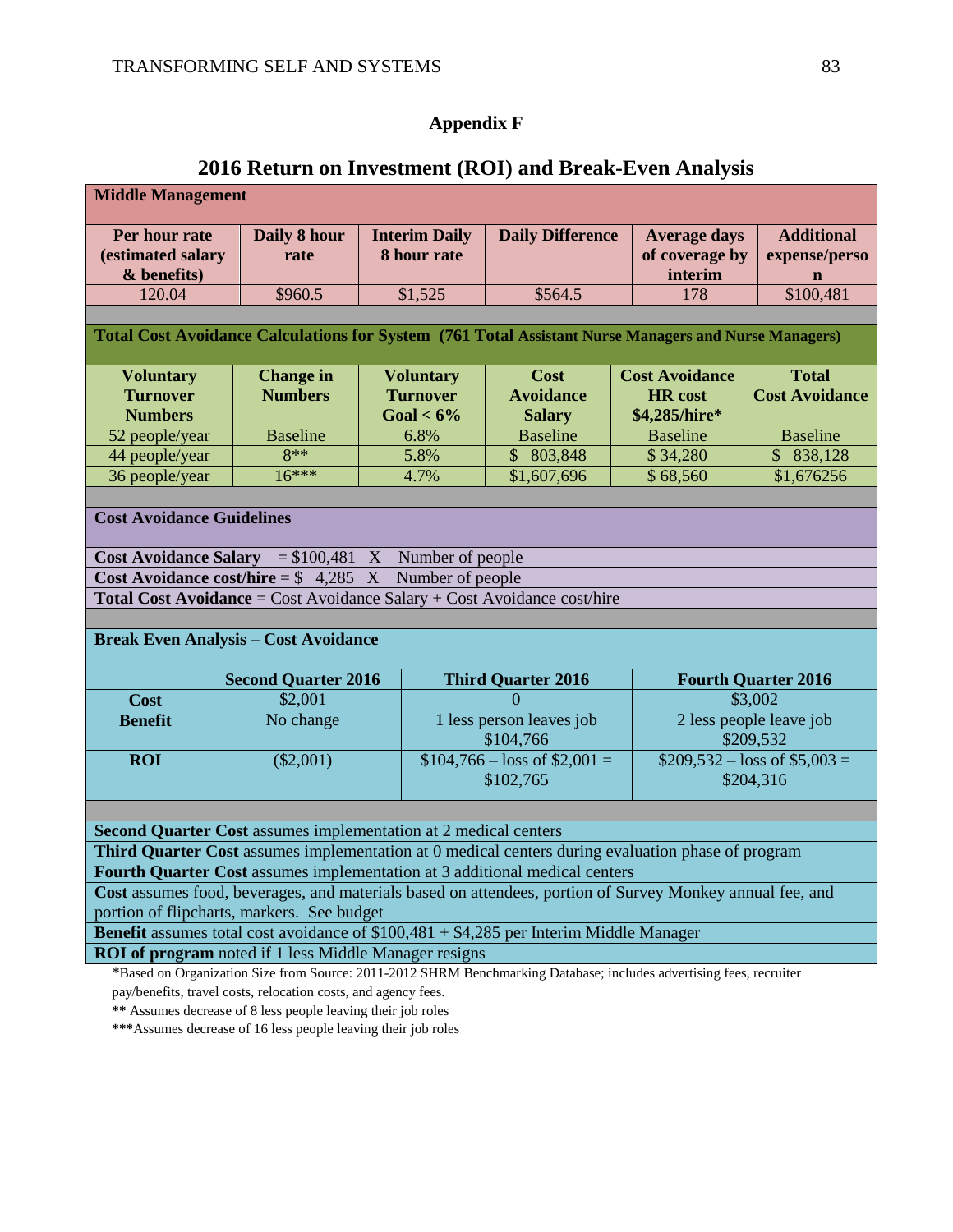### **Appendix G**

### **Work Breakdown Structure**

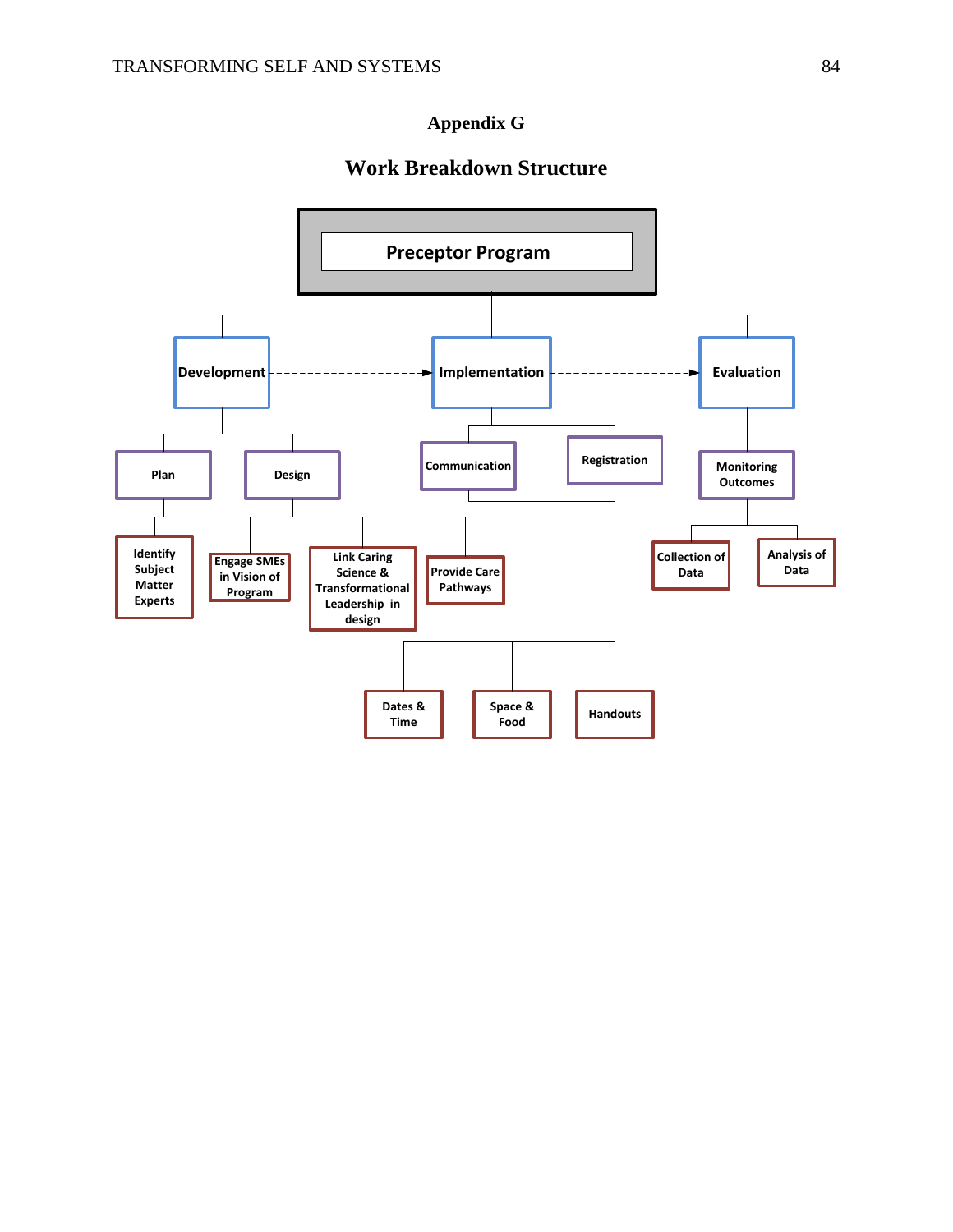### **Appendix H**

### **Concept of Caring Coach Leader Program**

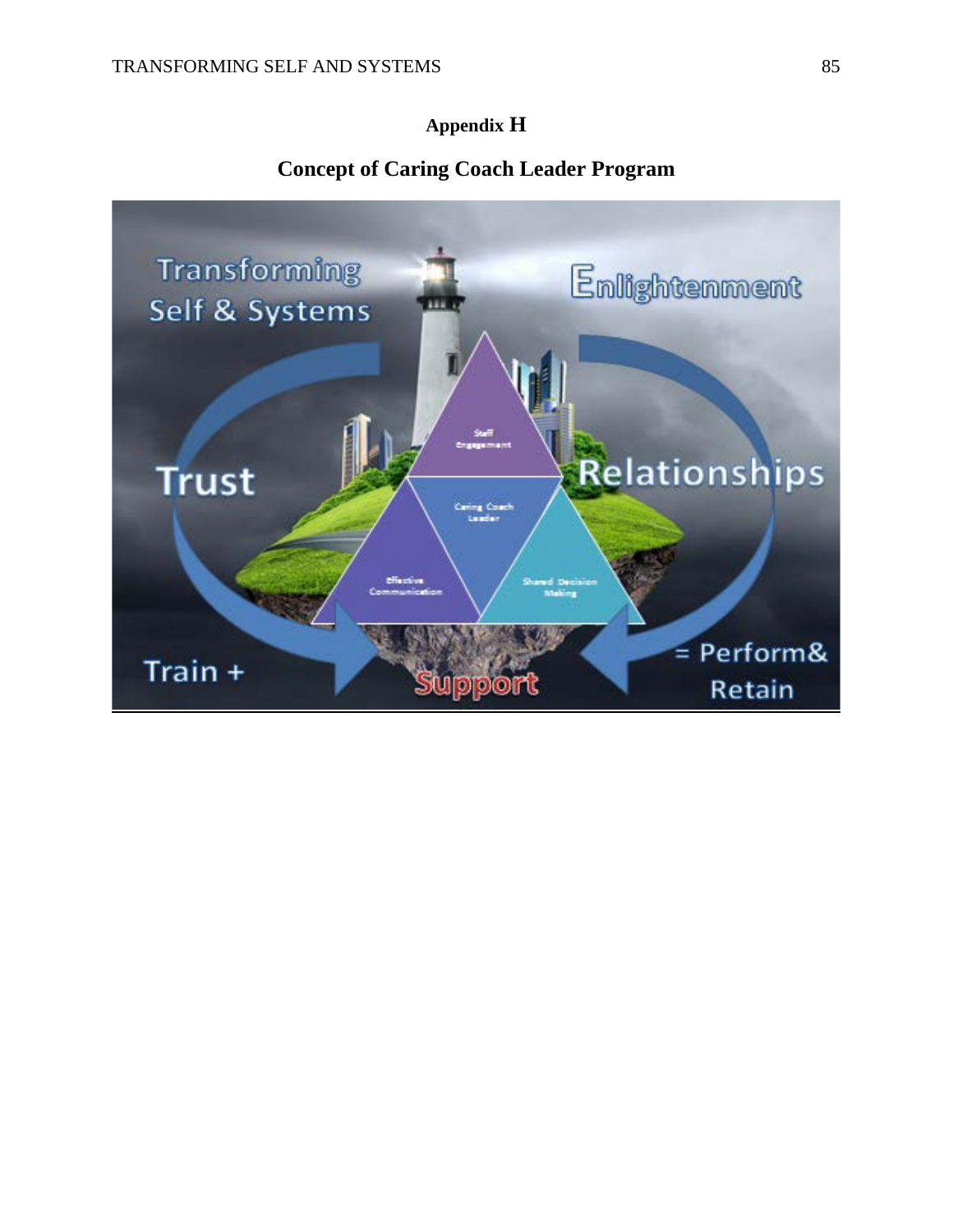### **Appendix I**

### **Caring Coach Leader Program Facilitator Learning Plan**

#### **Program Objectives:**

- **1.** Create caring moments with direct reports and employees.
- **2.** Apply attributes of caring and trust when building relationships.
- **3.** Practice reflective listening and asking open-ended questions to assist orientee to find answers and 'ways of knowing'.
- **4.** Integrate reflective practices into daily activities to guide self and team development.
- **5.** Illustrate shared decision-making by engaging staff in department quality improvement activities.
- **6.** Design a personal vision as a Caring Coach Leader.

| <b>Time &amp; Topic</b> | <b>Content</b>                                | <b>Delivery Method</b>       |
|-------------------------|-----------------------------------------------|------------------------------|
| Welcome/Introductions/  | Housekeeping: Deliverables, agenda,           | Power Point slide            |
| Housekeeping            | folders, handouts, surveys initial and follow | Handouts                     |
| 30 minutes              | up with paper and Survey Monkey, program      |                              |
|                         | evaluation, follow up reminders               |                              |
|                         |                                               |                              |
| Objectives              | <b>Review Program Objectives</b>              | <b>Discussion</b>            |
| 5 minutes               |                                               |                              |
| Why are we here?        | Emphasize why is this important based on      | <b>Discussion</b>            |
| 10 minutes              | literature review with preceptor program,     |                              |
|                         | IOM transformational leadership and Caring    |                              |
|                         | Science, relational leadership, and nurse     |                              |
|                         | manager satisfaction and retention            |                              |
| <b>Initial Caring</b>   | Each attendee completes the demographic       | <b>Exercise:</b>             |
| Assessment Scale survey | and Caring Assessment scale survey (self-     | Discussion with partner on   |
| 30 minutes              | awareness opportunity)                        | self-reflection of strengths |
|                         |                                               | and opportunities for        |
|                         | After completion review strengths and areas   | development based on         |
|                         | of opportunities for self-development with    | own survey results.          |
|                         | partner                                       | <b>After Sharing: Have</b>   |
|                         |                                               | individuals use one word to  |
|                         |                                               | describe themselves as a     |
|                         |                                               | caring leader and flip chart |
|                         |                                               | the responses                |
| Caring moment           | Video for reflection                          | Laptop CD/DVD                |
| 20 minutes              |                                               | <b>Group Exercise:</b>       |
|                         |                                               | Answer questions of what     |
|                         |                                               | aspects of your work do      |
|                         |                                               | you value most and what      |
|                         |                                               | makes it so rewarding?       |
| Break 15 minutes        |                                               |                              |
| Caring Leaders as       | <b>Nurse Leader Touchpoints</b>               | Discussion                   |
| Coaches                 | Coach vs Mentor vs Preceptor                  | <b>First Activity:</b>       |
| 45 minutes              | Coaching                                      | Discuss with a partner       |
|                         | Unlearn our programming                       |                              |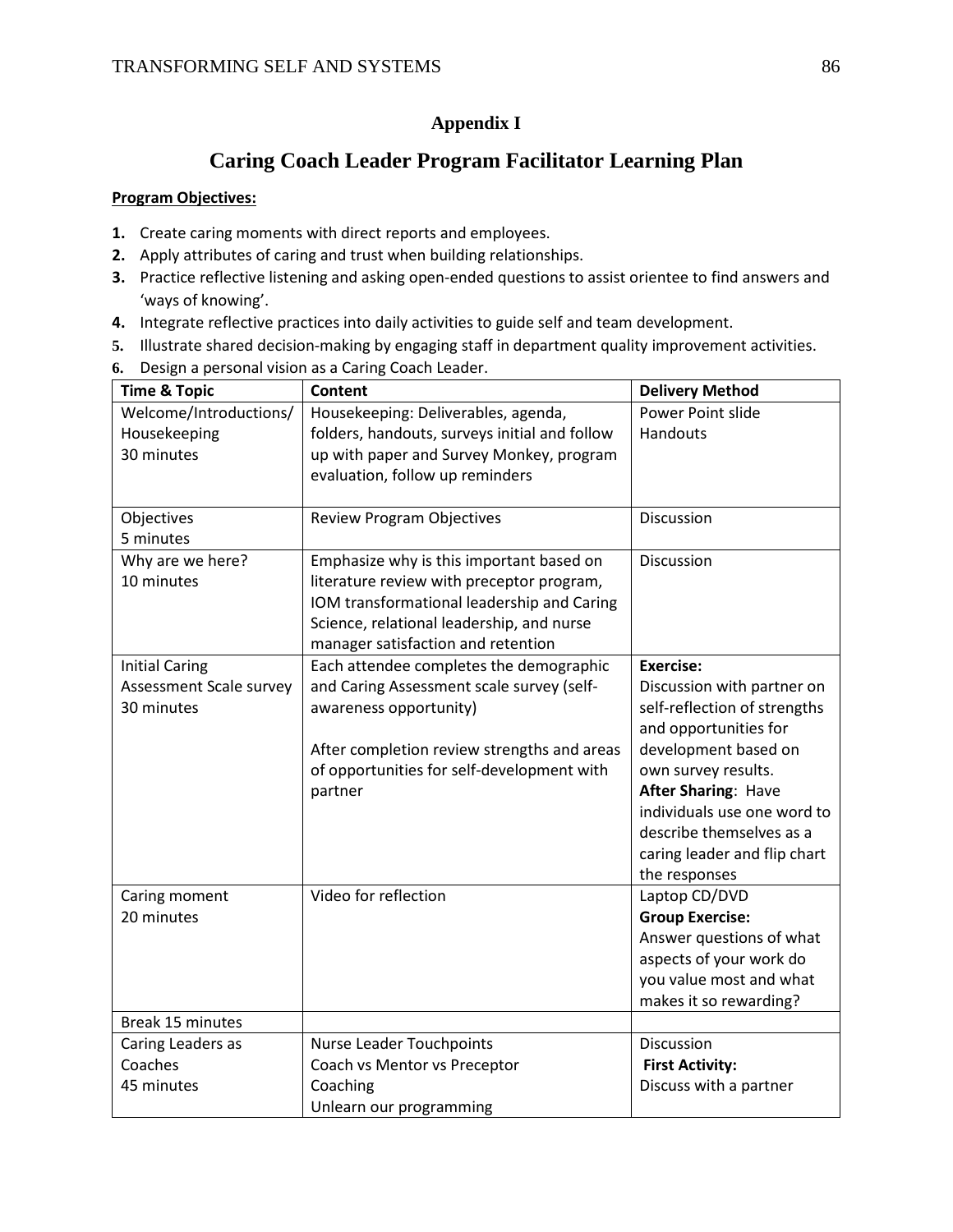|                            | <b>Asking Questions</b>            | • What are 1-2 attributes     |
|----------------------------|------------------------------------|-------------------------------|
|                            | Building relationships takes time  | about a previous leader,      |
|                            | Pearls of Wisdom                   | coach, or mentor that         |
|                            |                                    | inspired you?                 |
|                            |                                    | • How has this person         |
|                            |                                    | positively impacted your      |
|                            |                                    | leadership?                   |
|                            |                                    | • What are 1-2 attributes     |
|                            |                                    | about someone that let        |
|                            |                                    | you down?                     |
|                            |                                    | <b>Second Activity:</b>       |
|                            |                                    |                               |
|                            |                                    | · Write open-ended            |
|                            |                                    | questions                     |
|                            |                                    | . To learn what people        |
|                            |                                    | value                         |
|                            |                                    | • To help someone learn       |
|                            |                                    | from an experience            |
|                            |                                    | • To assist direct report     |
|                            |                                    | with asking staff             |
|                            |                                    | questions to identify a       |
|                            |                                    | solution on a quality of      |
|                            |                                    | care fallout                  |
|                            |                                    | • To engage direct reports    |
|                            |                                    | on seeking a solution         |
|                            |                                    | with disruptive behavior      |
|                            |                                    | affecting teamwork            |
|                            |                                    | . To establish a culture of   |
|                            |                                    | patient safety                |
|                            |                                    | . To establish unified set of |
|                            |                                    | team values                   |
| Lunch 30 minutes           |                                    |                               |
| Debrief of morning         | What were your learnings?          |                               |
| session                    | What were your "ah-ha" moments?    |                               |
| 15 minutes                 | Anything we need to revisit?       |                               |
| <b>Trust Relationships</b> | What is Trust?                     | Discussion:                   |
| 2 hours 35 minutes with    | <b>Starts with Self-awareness</b>  | <b>Exercise:</b>              |
| 15 minute break            | Trust attributes                   | What are your Values?         |
|                            | <b>Building Trust</b>              | Share responses               |
|                            | Caring Assessment and 4 Attributes |                               |
|                            | <b>Reflective Practices</b>        | Caring Moment: Kindness       |
|                            |                                    |                               |
|                            |                                    | <b>Exercise</b>               |
|                            |                                    | What is your Elevator         |
|                            |                                    | speech?                       |
|                            |                                    | What are 1 to 2 reasons       |
|                            |                                    | why people can Trust You?     |
|                            |                                    |                               |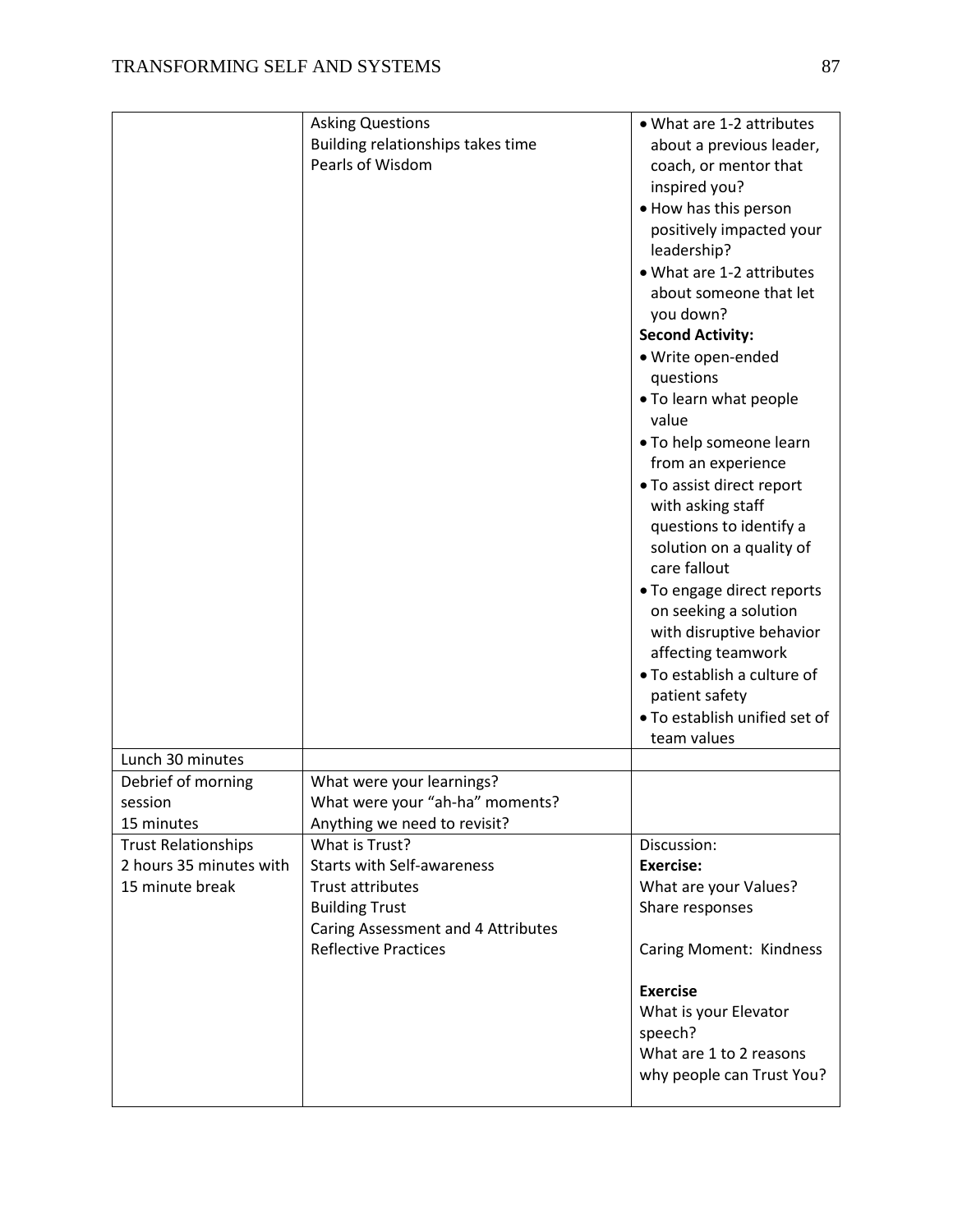|                                             |                                                                                                                                                    | <b>Exercise: Trust</b><br>Relationships<br>Wisdomwhat would like<br>to re-do from your past?                                                     |
|---------------------------------------------|----------------------------------------------------------------------------------------------------------------------------------------------------|--------------------------------------------------------------------------------------------------------------------------------------------------|
|                                             |                                                                                                                                                    | Based on the 4<br>attributes<br>What is your strength?<br>What is your opportunity<br>for improvement?<br>What do you need to do<br>differently? |
|                                             |                                                                                                                                                    | <b>Exercise Group:</b><br><b>Review the Caritas</b><br>Processes and<br>Transformational<br>Leadership Attributes<br>What speaks to You?         |
| Caring Coach Leader<br>Vision<br>25 minutes | Leading with purpose as a coach<br>$\bullet$<br>What is your Vision?<br>$\bullet$<br>What is your Personal walk away from<br>$\bullet$<br>the Day? | Pen and paper, Discussion<br>and Reflective Practices<br>Exercise:<br>What is your Vision as a<br>Caring Coach Leader?                           |
|                                             |                                                                                                                                                    | <b>Exercise Group:</b><br>Share your vision<br>How will you implement<br>this Vision?<br>Share thoughts from the<br>Day                          |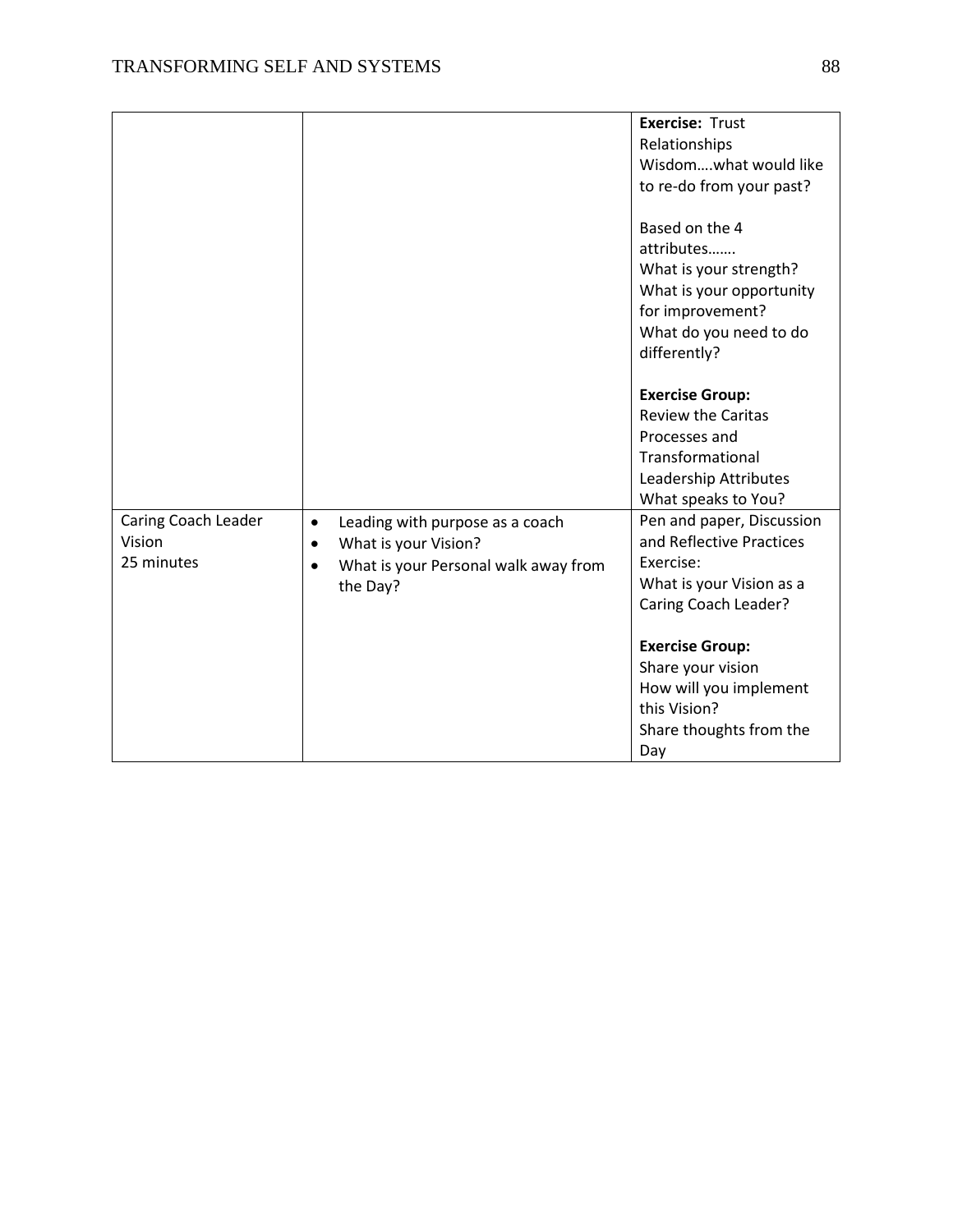**Appendix J**

### **Four Core Building Blocks of Caring Coach Leader Program**

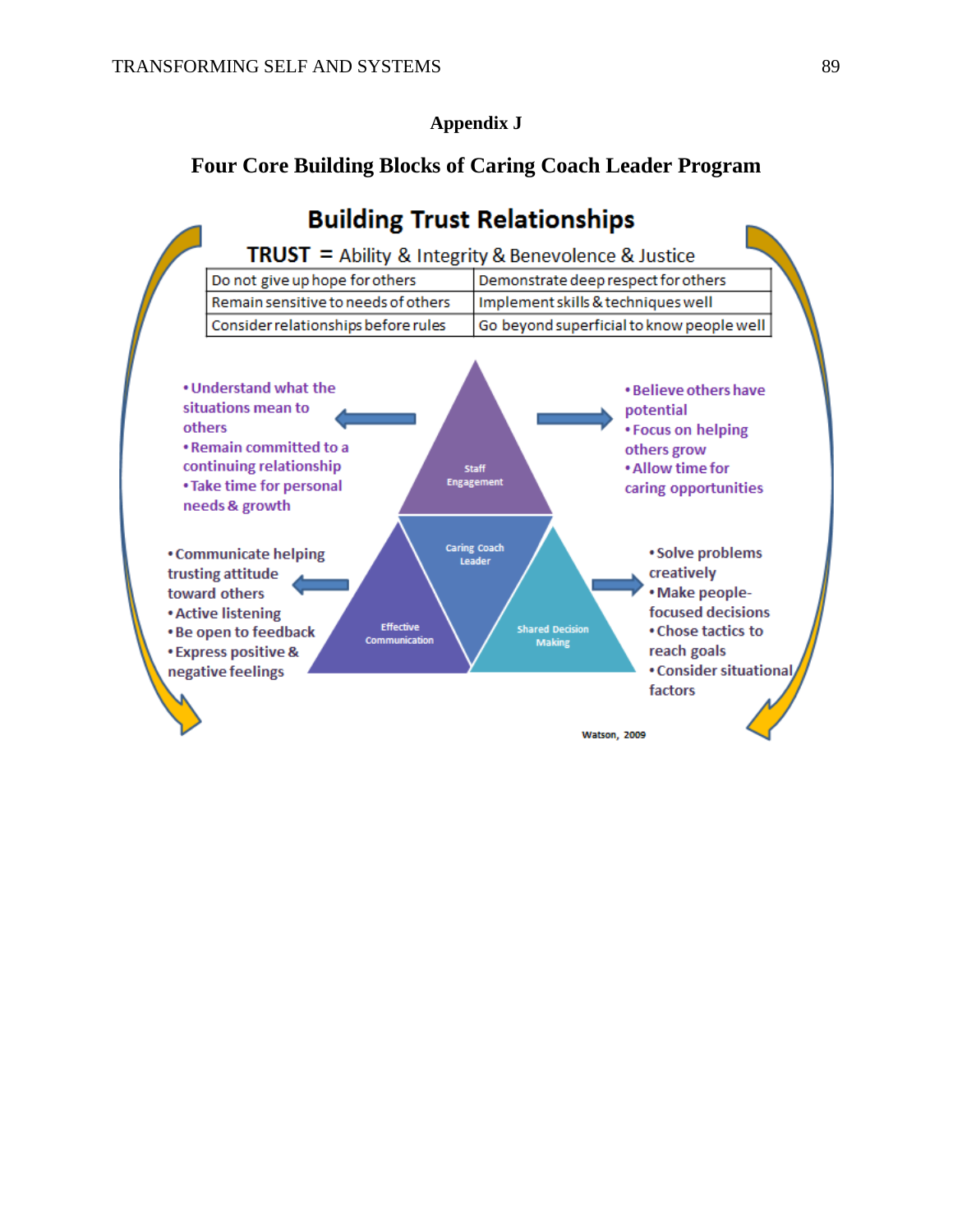## **Appendix K**

|                                                   | <b>Assistant Nurse</b><br><b>Managers &amp; Managers</b>                                                                                                                                                          | <b>Managers &amp; Directors</b>                                                                                                                                                                                                      | <b>Chief Nursing</b><br><b>Officers</b>                                                                                                                                                  |
|---------------------------------------------------|-------------------------------------------------------------------------------------------------------------------------------------------------------------------------------------------------------------------|--------------------------------------------------------------------------------------------------------------------------------------------------------------------------------------------------------------------------------------|------------------------------------------------------------------------------------------------------------------------------------------------------------------------------------------|
| <b>Role</b><br><b>End User</b><br><b>Benefits</b> | Receiver of new<br>orientation from trained<br>'Caring Coach Leader'<br>program<br><b>Train</b><br>• Oriented to new role to<br>support transition<br><b>Support</b><br>• Increased job<br>satisfaction, promotes | Receive leadership<br>development and become<br>trained 'Caring Coach<br>Leader'<br><b>Train</b><br>• Attend 'Caring Coach<br>Leader' program to learn<br>and coach new nurse<br>leaders as role models<br><b>Support</b>            | Decision maker $\&$<br>approver for training<br>time<br><b>Train</b><br>• Implementation of<br>standardized,<br>orientation plan<br>and leadership<br>development                        |
|                                                   | feeling valued, cared<br>for, and develops sense<br>of belonging<br><b>Perform</b><br>• Coached for successful<br>performance<br><b>Retain</b><br>• Increased retention                                           | • Develop relationships<br>with self $&$ others<br>• Create followers through<br>trust relationships<br><b>Perform</b><br>$\bullet$ Lead & align<br>department/organization<br>performance<br><b>Retain</b><br>• Increased retention | program<br><b>Support</b><br>$\bullet$ Leadership<br>development<br><b>Perform</b><br>• Delivery of role-<br>based performance<br>expectations<br><b>Retain</b><br>• Increased retention |

## **Description of Targeted Customers**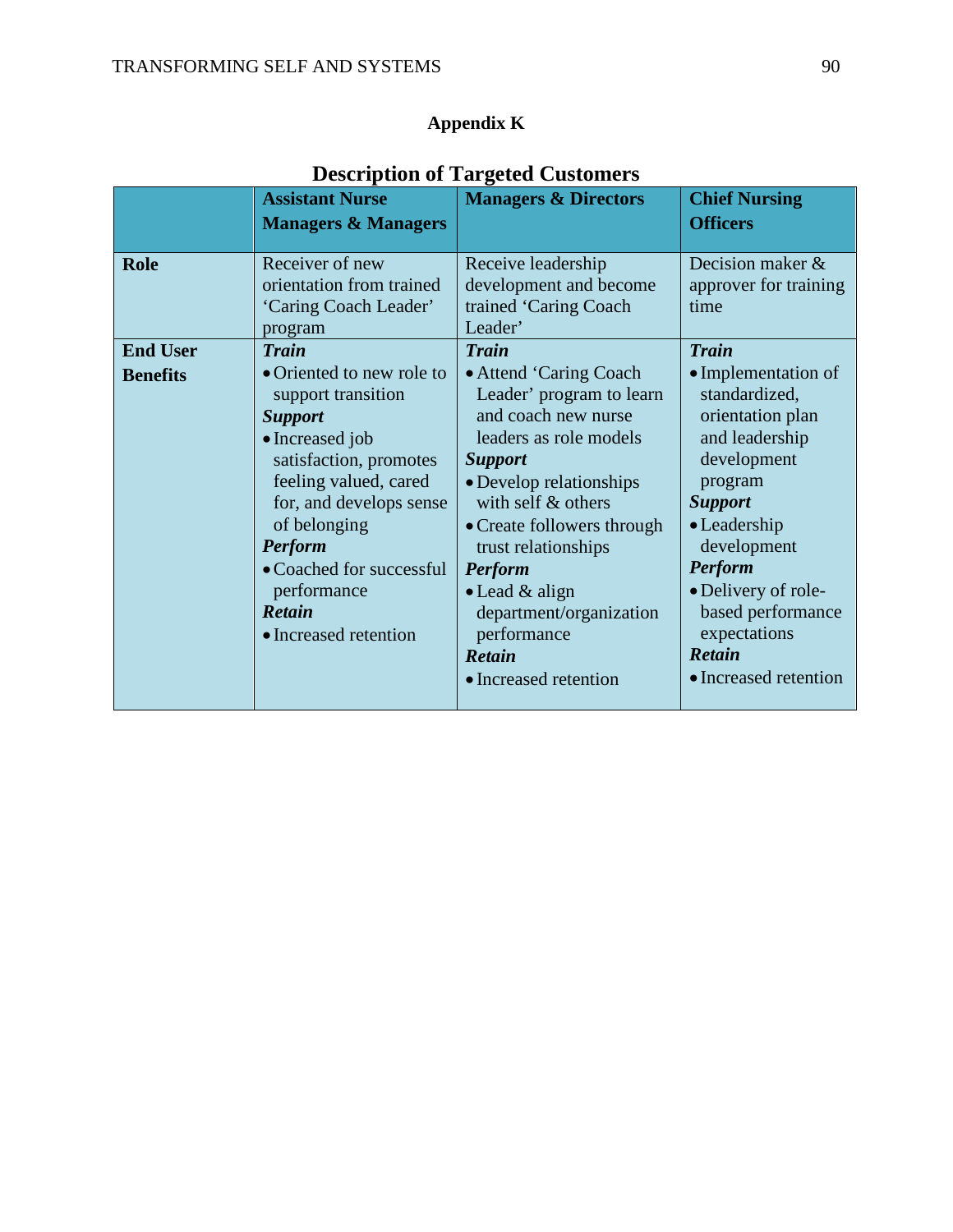#### **Appendix L**

#### **Email Communication to CNEs**

*Good morning! Thank you for your interest and engagement with being the first to implement this new program. I am reaching out to secure some dates from both of you so I can teach the Caring Coach Leader program at your medical centers for your Nurse Managers and Directors. This new program will also support the roll out of the AONE competencies.*

**Core Statement** – Improve front line leader retention by implementing a 'Caring Coach Leader' program to develop transformational leaders that deliver a thoughtful relationship-based orientation.

The "Caring Coach Leader" program is built on the attributes of transformational leadership skills from the 2004 IOM report and attributes from Dr. Jan Nyberg's caring assessment tool for leaders. The program is designed and based on the premise of building trust relationships first and foremost to create followers who can then engage in the work, share decision making activities, and participate in effective communication. The managers and directors will coach their new direct report nurse leaders on the behaviors and actions needed to successfully transition into the culture and their new role. This training will support their professional growth and ultimately contribute to their successful performance and retention; train plus support equals perform and retain.

The four core building blocks of the program are trust relationships, staff engagement, shared decision making, and effective communication. Authentic conversations and experiential learning activities will be incorporated into the program as attendees work individually, and within small and large groups. Case scenarios will be used to stimulate critical thinking and emphasize the caring attributes required of a nurse leader that oversees inpatient care within KP Northern California medical centers. These attributes are in alignment with Dr. Jean Watson's theory and Dr. Jan Nyberg's caring assessment tool for nurse leaders.

*Grateful for your Leadership, Priscilla*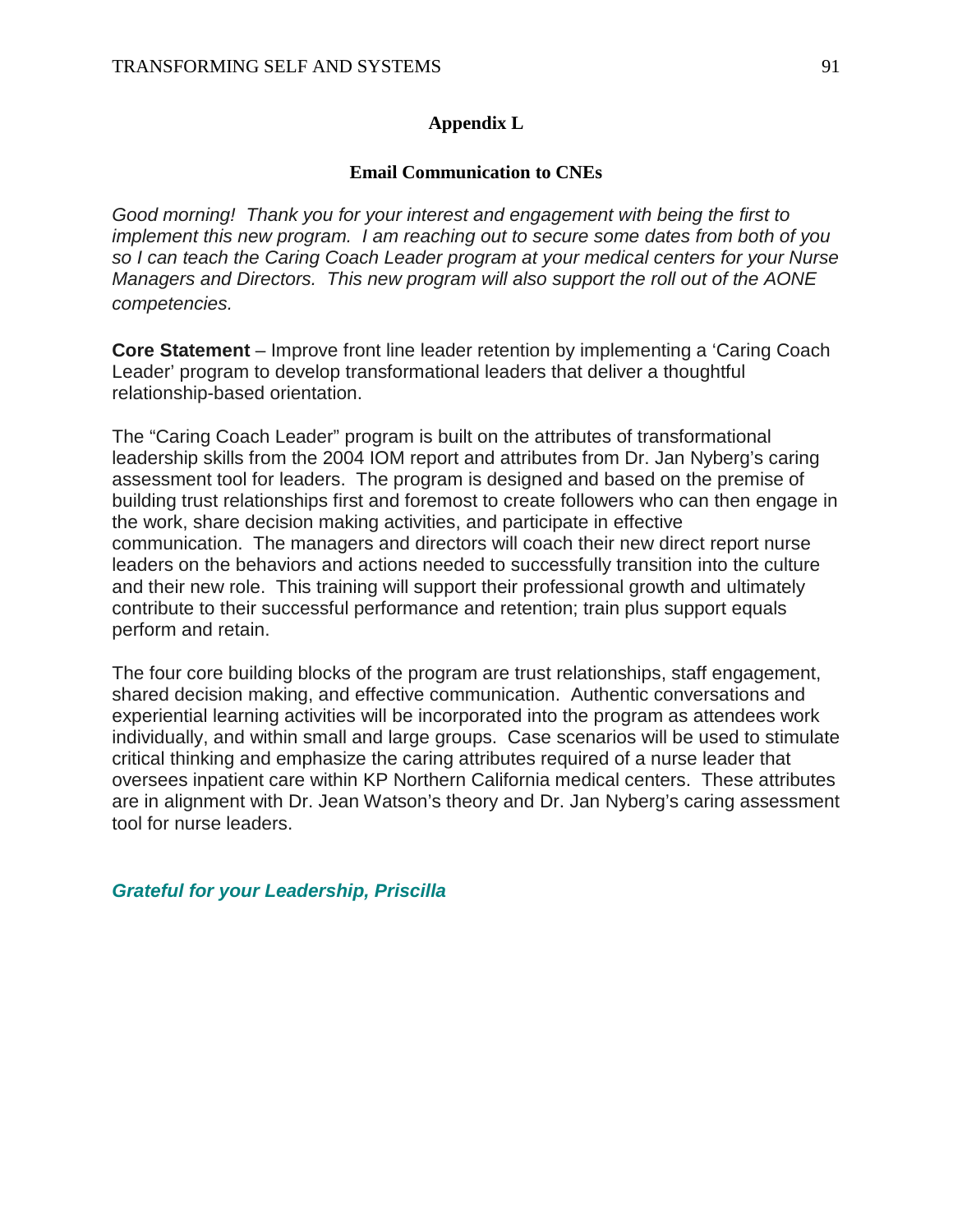## **Appendix M**

## **Communication Strategy**

| <b>Methodology</b>        | <b>Purpose</b>        | <b>Audience</b>             | <b>Frequency</b>     |  |  |  |
|---------------------------|-----------------------|-----------------------------|----------------------|--|--|--|
| <b>NCAL Patient Care</b>  | Place information     | <b>Assistant Nurse</b>      | Monthly              |  |  |  |
| <b>Services WIKI site</b> | about the new         | Managers, Nurse             |                      |  |  |  |
|                           | program along with    | Managers, Directors,        |                      |  |  |  |
|                           | updates,              | <b>Chief Nurse Officers</b> |                      |  |  |  |
|                           | dates/times/place for |                             |                      |  |  |  |
|                           | training and          |                             |                      |  |  |  |
|                           | registration process  |                             |                      |  |  |  |
| <b>Nurse Scholar's</b>    | Place information     | <b>Assistant Nurse</b>      | Monthly              |  |  |  |
| <b>Academy website</b>    | about the new         | Managers, Nurse             |                      |  |  |  |
|                           | program along with    | Managers, Directors,        |                      |  |  |  |
|                           | updates,              | <b>Chief Nurse Officers</b> |                      |  |  |  |
|                           | dates/times/place for |                             |                      |  |  |  |
|                           | training and          |                             |                      |  |  |  |
|                           | registration process  |                             |                      |  |  |  |
| <b>Regional Peer</b>      | Give initial          | <b>Chief Nursing</b>        | One time initial and |  |  |  |
| <b>Groups</b>             | presentation to       | <b>Officers</b>             | updates variable     |  |  |  |
|                           | attendees about the   | <b>Service Line</b>         |                      |  |  |  |
|                           | program using the     | <b>Directors</b>            |                      |  |  |  |
|                           | 'why', 'what', and    |                             |                      |  |  |  |
|                           | 'who' messaging       |                             |                      |  |  |  |
|                           | tactics. Allow for    |                             |                      |  |  |  |
|                           | questions and         |                             |                      |  |  |  |
|                           | answers. Gain buy-    |                             |                      |  |  |  |
|                           | 1n.                   |                             |                      |  |  |  |
| <b>Regional Webex</b>     | Provide information   | <b>Assistant Nurse</b>      | Monthly              |  |  |  |
| sessions                  | on the program about  | Managers, Nurse             |                      |  |  |  |
|                           | the 'why', 'what',    | Managers, Directors,        |                      |  |  |  |
|                           | 'who', 'when',        | <b>Chief Nurse Officers</b> |                      |  |  |  |
|                           | 'where', and 'how' to |                             |                      |  |  |  |
|                           | targeted audiences    |                             |                      |  |  |  |
|                           | · individuals who did |                             |                      |  |  |  |
|                           | not attend director   |                             |                      |  |  |  |
|                           | or CNO peer group     |                             |                      |  |  |  |
|                           | meetings              |                             |                      |  |  |  |
|                           | · managers and        |                             |                      |  |  |  |
|                           | directors who will    |                             |                      |  |  |  |
|                           | attend the training   |                             |                      |  |  |  |
|                           | • new nurse leaders - |                             |                      |  |  |  |
|                           | assistant nurse       |                             |                      |  |  |  |
|                           | managers and          |                             |                      |  |  |  |
|                           | managers              |                             |                      |  |  |  |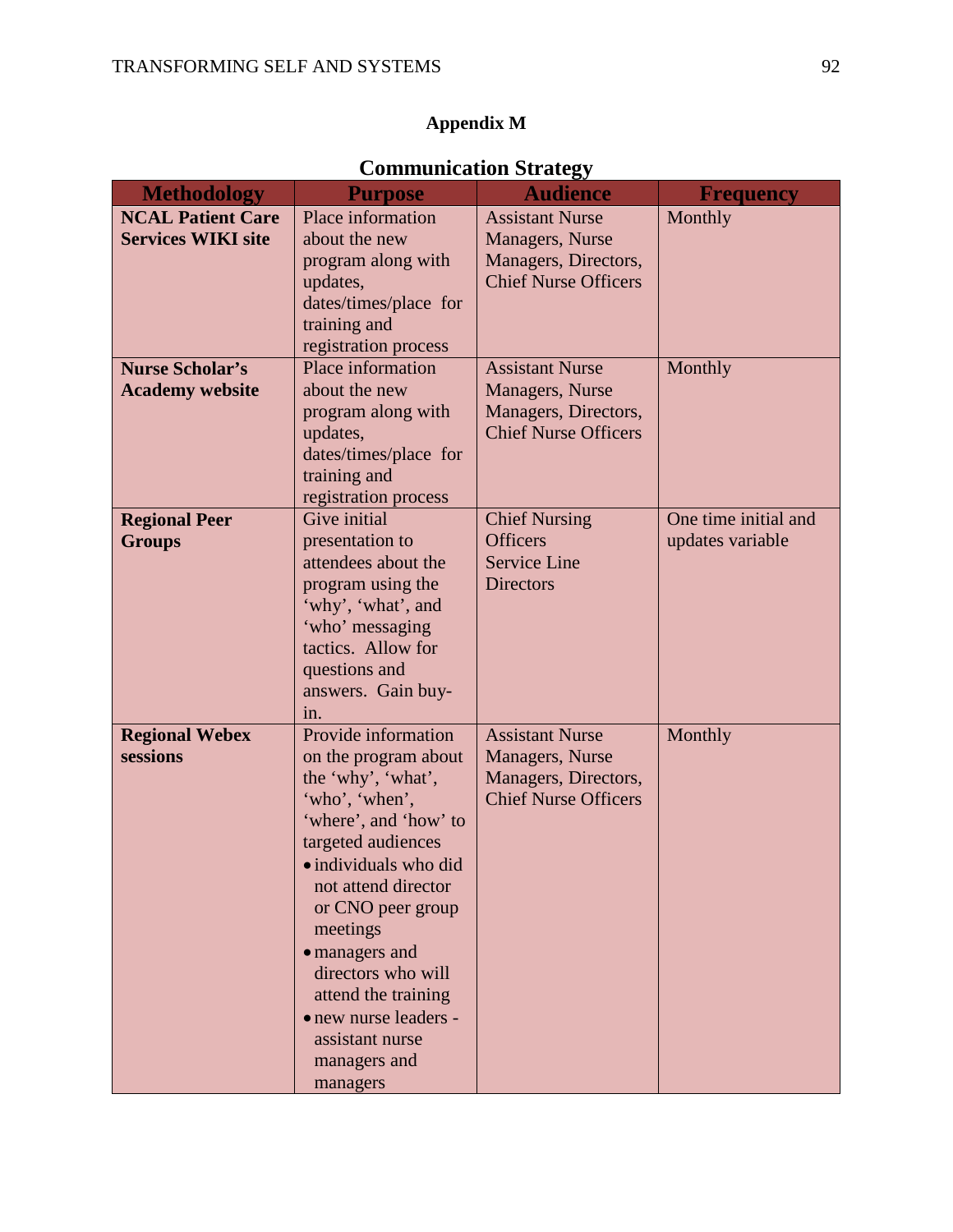| <b>Local meetings at</b> | Conducted by CNOs           | Nurse Managers,              | Initially group        |
|--------------------------|-----------------------------|------------------------------|------------------------|
| medical centers          | informing managers          | Directors, Chief             | meeting                |
|                          | and directors of new        | <b>Nurse Officers</b>        |                        |
|                          | program and who will        |                              | Ongoing one-on-one     |
|                          | be attending the            |                              | or group               |
|                          | training.                   |                              | communication via      |
|                          | Brochures/flyers to         |                              | email                  |
|                          | be distributed.             |                              |                        |
| <b>Local meetings at</b> | <b>Communication from</b>   | <b>Assistant Nurse</b>       | Initial meet and greet |
| medical centers          | trained managers and        | Managers, Nurse              | then weekly during     |
|                          | directors to new nurse      | Managers, Directors,         | orientation with       |
|                          | leader attendees on         |                              | monthly post           |
|                          | • benefits of               |                              | orientation            |
|                          | programs                    |                              |                        |
|                          | • What to expect            |                              |                        |
|                          | during initial              |                              |                        |
|                          | orientation                 |                              |                        |
|                          | • Ongoing coaching          |                              |                        |
| <b>Brochure/flyers</b>   | Develop focused             | <b>Assistant Nurse</b>       | Initial with monthly   |
|                          | messaging to the            | Managers, Nurse              | updates based on       |
|                          | targeted audiences in       | Managers, Directors,         | need                   |
|                          | written distribution        | <b>Chief Nurse Officers</b>  |                        |
|                          | format that supports        |                              |                        |
|                          | the 'why', 'what',          |                              |                        |
|                          | and 'who' and when          |                              |                        |
|                          | appropriate the             |                              |                        |
|                          | 'where', 'when', and        |                              |                        |
|                          | 'how'.                      |                              |                        |
| <b>Branding of</b>       | Color schemes,              | <b>Assistant Nurse</b>       | Initial only           |
| Program                  | pictures, and verbiage      | Managers, Nurse              |                        |
|                          | will be branded for         | Managers, Directors,         |                        |
|                          | internal and external       | <b>Chief Nurse Officers,</b> |                        |
|                          | communication using         | <b>Human Resource</b>        |                        |
|                          | the 'lighthouse' as         | <b>Recruitment team</b>      |                        |
|                          | our guide to                |                              |                        |
|                          | enlightenment.              |                              |                        |
| <b>Training Calendar</b> | Provides visual in          | <b>Assistant Nurse</b>       | Monthly                |
|                          | calendar format for         | Managers, Nurse              |                        |
|                          | dates, times, and           | Managers, Directors,         |                        |
|                          | locations of the            | <b>Chief Nurse Officers,</b> |                        |
|                          | 'Caring Coach               | <b>Human Resource</b>        |                        |
|                          | Leader' program.            | <b>Recruitment team</b>      |                        |
|                          | <b>Registration process</b> |                              |                        |
|                          | will be included.           |                              |                        |
|                          | Calendar to be placed       |                              |                        |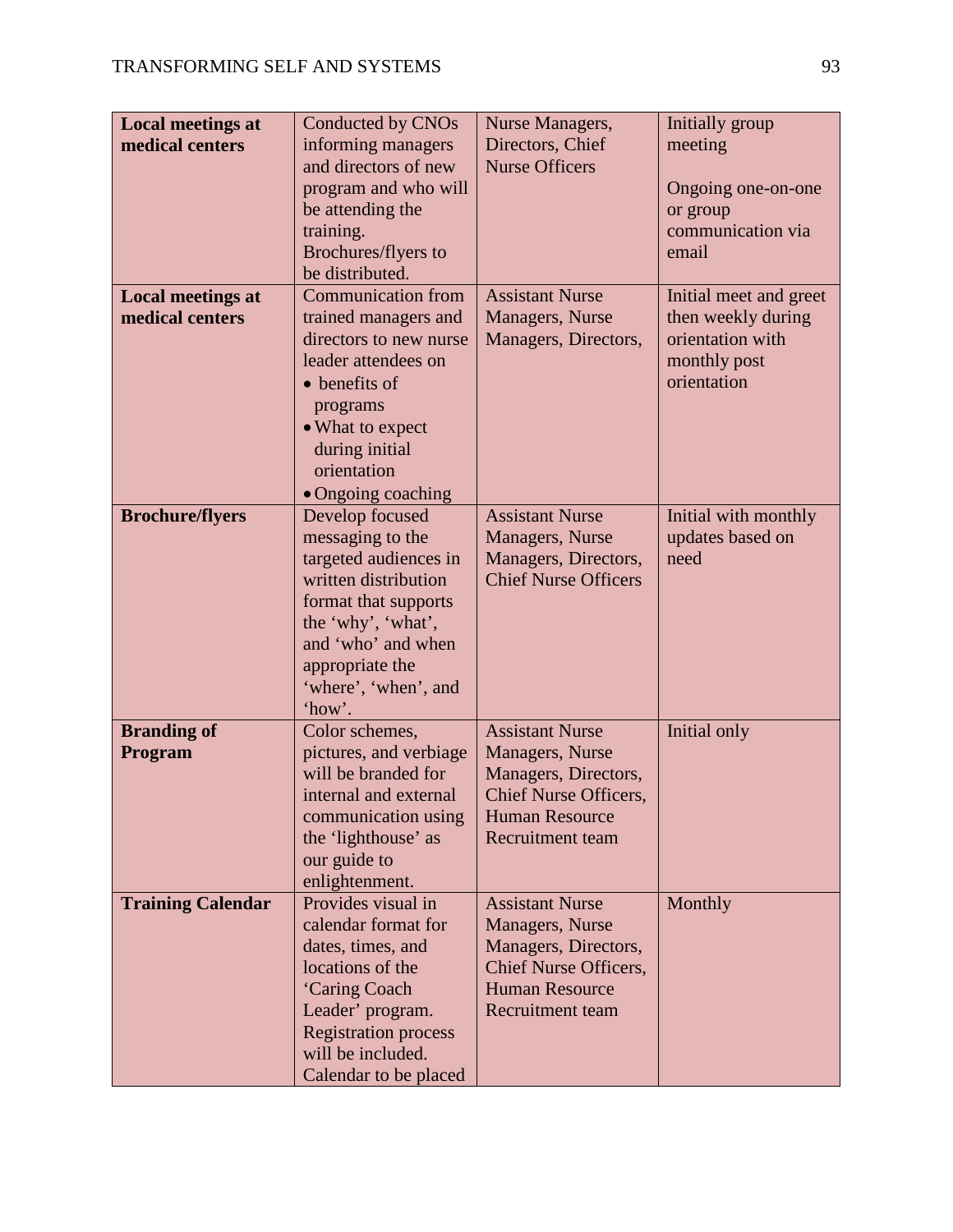|                     | on WIKI and NSA<br>websites                                                                                          |                                                                                                                                                                                                                            |                                      |
|---------------------|----------------------------------------------------------------------------------------------------------------------|----------------------------------------------------------------------------------------------------------------------------------------------------------------------------------------------------------------------------|--------------------------------------|
| <b>Email</b>        | Informational,<br>invitational                                                                                       | <b>Assistant Nurse</b><br>Managers, Nurse<br>Managers, Directors,<br><b>Chief Nurse Officers,</b><br>and general<br>communication to<br>other departments<br>e.g. HR, learning and<br>development,<br>executive leadership | Initial and Ongoing<br>communication |
| <b>Reports</b>      | Provide ongoing<br>communication<br>regarding<br>• Attendees<br>• Retention by<br>medical center for<br>ANMs and NMs | <b>Chief Nursing</b><br><b>Officers</b>                                                                                                                                                                                    | Monthly                              |
| <b>Testimonials</b> | Communicate<br>positive accolades<br>from attendees to<br>support marketing of<br>the program                        | <b>Assistant Nurse</b><br>Managers, Nurse<br>Managers, Directors,<br><b>Chief Nurse Officers</b>                                                                                                                           | Quarterly                            |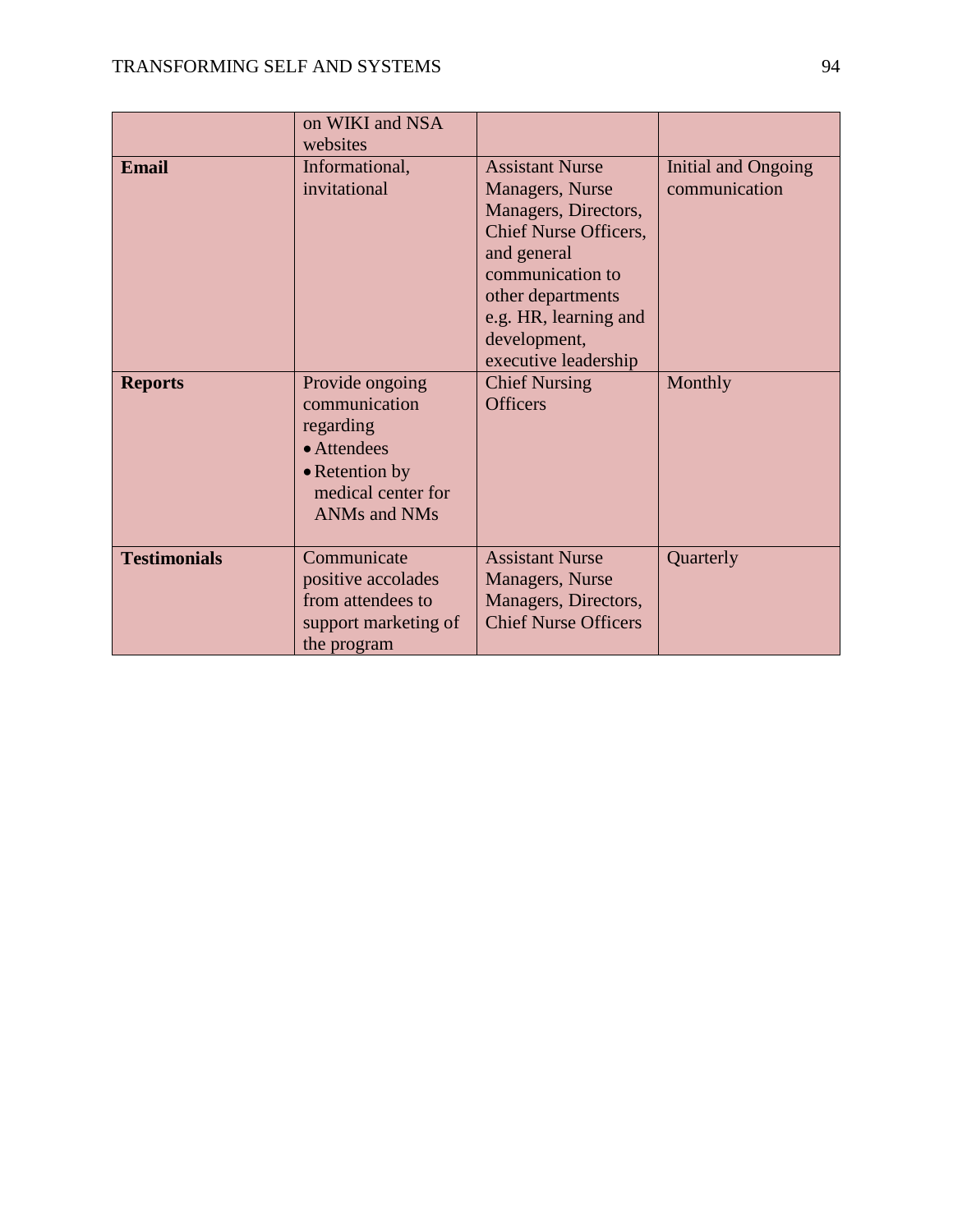| <b>Caring Coach Leader Program - Middle Management</b>                               |  |              |                 |       |      |            |               |  |     |                                                                                                                                                                                                                                                                                                                     |  |  |            |      |  |                                                                                                                               |  |  |
|--------------------------------------------------------------------------------------|--|--------------|-----------------|-------|------|------------|---------------|--|-----|---------------------------------------------------------------------------------------------------------------------------------------------------------------------------------------------------------------------------------------------------------------------------------------------------------------------|--|--|------------|------|--|-------------------------------------------------------------------------------------------------------------------------------|--|--|
|                                                                                      |  |              |                 |       | 2015 |            |               |  |     |                                                                                                                                                                                                                                                                                                                     |  |  |            | 2016 |  |                                                                                                                               |  |  |
| <b>Topic</b>                                                                         |  | April<br>May | $\bar{\vec{z}}$ | $\Xi$ | Aug  | <b>Sep</b> | $\frac{5}{2}$ |  | Dec | $\frac{1}{2}$ $\frac{1}{2}$ $\frac{1}{2}$ $\frac{1}{2}$ $\frac{1}{2}$ $\frac{1}{2}$ $\frac{1}{2}$ $\frac{1}{2}$ $\frac{1}{2}$ $\frac{1}{2}$ $\frac{1}{2}$ $\frac{1}{2}$ $\frac{1}{2}$ $\frac{1}{2}$ $\frac{1}{2}$ $\frac{1}{2}$ $\frac{1}{2}$ $\frac{1}{2}$ $\frac{1}{2}$ $\frac{1}{2}$ $\frac{1}{2}$ $\frac{1}{2}$ |  |  | Apr<br>May |      |  | $\frac{1}{2}$ $\frac{1}{2}$ $\frac{1}{2}$ $\frac{1}{2}$ $\frac{1}{2}$ $\frac{1}{2}$ $\frac{1}{2}$ $\frac{1}{2}$ $\frac{1}{2}$ |  |  |
| <b>Select DNP committee members</b>                                                  |  |              |                 |       |      |            |               |  |     |                                                                                                                                                                                                                                                                                                                     |  |  |            |      |  |                                                                                                                               |  |  |
| Submission of Statement of Determination                                             |  |              |                 |       |      |            |               |  |     |                                                                                                                                                                                                                                                                                                                     |  |  |            |      |  |                                                                                                                               |  |  |
| <b>Submission of Milestone Document</b>                                              |  |              |                 |       |      |            |               |  |     |                                                                                                                                                                                                                                                                                                                     |  |  |            |      |  |                                                                                                                               |  |  |
| Approval of DNP Project                                                              |  |              |                 |       |      |            |               |  |     |                                                                                                                                                                                                                                                                                                                     |  |  |            |      |  |                                                                                                                               |  |  |
| <b>Development of Coach Program</b>                                                  |  |              |                 |       |      |            |               |  |     |                                                                                                                                                                                                                                                                                                                     |  |  |            |      |  |                                                                                                                               |  |  |
| Design                                                                               |  |              |                 |       |      |            |               |  |     |                                                                                                                                                                                                                                                                                                                     |  |  |            |      |  |                                                                                                                               |  |  |
| Create Learning Objectives                                                           |  |              |                 |       |      |            |               |  |     |                                                                                                                                                                                                                                                                                                                     |  |  |            |      |  |                                                                                                                               |  |  |
| Outline Curriculum                                                                   |  |              |                 |       |      |            |               |  |     |                                                                                                                                                                                                                                                                                                                     |  |  |            |      |  |                                                                                                                               |  |  |
| Create Course                                                                        |  |              |                 |       |      |            |               |  |     |                                                                                                                                                                                                                                                                                                                     |  |  |            |      |  |                                                                                                                               |  |  |
| <b>Plan and timeline</b>                                                             |  |              |                 |       |      |            |               |  |     |                                                                                                                                                                                                                                                                                                                     |  |  |            |      |  |                                                                                                                               |  |  |
| Identify Subject Matter Experts (SMEs)                                               |  |              |                 |       |      |            |               |  |     |                                                                                                                                                                                                                                                                                                                     |  |  |            |      |  |                                                                                                                               |  |  |
| Engage Team in Vision of Project                                                     |  |              |                 |       |      |            |               |  |     |                                                                                                                                                                                                                                                                                                                     |  |  |            |      |  |                                                                                                                               |  |  |
| Provide CarePathways<br>(AONE competencies and Learning and Development) activities) |  |              |                 |       |      |            |               |  |     |                                                                                                                                                                                                                                                                                                                     |  |  |            |      |  |                                                                                                                               |  |  |
| Provide Dr. Jean Watson's theory                                                     |  |              |                 |       |      |            |               |  |     |                                                                                                                                                                                                                                                                                                                     |  |  |            |      |  |                                                                                                                               |  |  |
| Confirm Transformational Leader approach                                             |  |              |                 |       |      |            |               |  |     |                                                                                                                                                                                                                                                                                                                     |  |  |            |      |  |                                                                                                                               |  |  |
| Communicate progress with stakeholders and any barriers                              |  |              |                 |       |      |            |               |  |     |                                                                                                                                                                                                                                                                                                                     |  |  |            |      |  |                                                                                                                               |  |  |
| Communicate budget needs (local & regional)                                          |  |              |                 |       |      |            |               |  |     |                                                                                                                                                                                                                                                                                                                     |  |  |            |      |  |                                                                                                                               |  |  |
| <b>Implementation of Coach Program</b>                                               |  |              |                 |       |      |            |               |  |     |                                                                                                                                                                                                                                                                                                                     |  |  |            |      |  |                                                                                                                               |  |  |
| Communicate                                                                          |  |              |                 |       |      |            |               |  |     |                                                                                                                                                                                                                                                                                                                     |  |  |            |      |  |                                                                                                                               |  |  |
| Confirm SMEs and dates for training                                                  |  |              |                 |       |      |            |               |  |     |                                                                                                                                                                                                                                                                                                                     |  |  |            |      |  |                                                                                                                               |  |  |
| Communicate progress with stakeholders and any barriers                              |  |              |                 |       |      |            |               |  |     |                                                                                                                                                                                                                                                                                                                     |  |  |            |      |  |                                                                                                                               |  |  |
| Create communication - who, what, where, when, how                                   |  |              |                 |       |      |            |               |  |     |                                                                                                                                                                                                                                                                                                                     |  |  |            |      |  |                                                                                                                               |  |  |
| Confirm handouts, content for attendees, supplies                                    |  |              |                 |       |      |            |               |  |     |                                                                                                                                                                                                                                                                                                                     |  |  |            |      |  |                                                                                                                               |  |  |
| Review menus, order food and beverages                                               |  |              |                 |       |      |            |               |  |     |                                                                                                                                                                                                                                                                                                                     |  |  |            |      |  |                                                                                                                               |  |  |
| Confirm initial medical centers and rooms for training                               |  |              |                 |       |      |            |               |  |     |                                                                                                                                                                                                                                                                                                                     |  |  |            |      |  |                                                                                                                               |  |  |
| <b>Registration</b>                                                                  |  |              |                 |       |      |            |               |  |     |                                                                                                                                                                                                                                                                                                                     |  |  |            |      |  |                                                                                                                               |  |  |
| Develop registration process                                                         |  |              |                 |       |      |            |               |  |     |                                                                                                                                                                                                                                                                                                                     |  |  |            |      |  |                                                                                                                               |  |  |
| Confirm attendees dates for attendance                                               |  |              |                 |       |      |            |               |  |     |                                                                                                                                                                                                                                                                                                                     |  |  |            |      |  |                                                                                                                               |  |  |
| <b>Evaluation</b>                                                                    |  |              |                 |       |      |            |               |  |     |                                                                                                                                                                                                                                                                                                                     |  |  |            |      |  |                                                                                                                               |  |  |
| <b>Monitoring outcomes</b>                                                           |  |              |                 |       |      |            |               |  |     |                                                                                                                                                                                                                                                                                                                     |  |  |            |      |  |                                                                                                                               |  |  |
| Communicate progress with stakeholders and any barriers                              |  |              |                 |       |      |            |               |  |     |                                                                                                                                                                                                                                                                                                                     |  |  |            |      |  |                                                                                                                               |  |  |
| Collection of data                                                                   |  |              |                 |       |      |            |               |  |     |                                                                                                                                                                                                                                                                                                                     |  |  |            |      |  |                                                                                                                               |  |  |
| Analysis of data                                                                     |  |              |                 |       |      |            |               |  |     |                                                                                                                                                                                                                                                                                                                     |  |  |            |      |  |                                                                                                                               |  |  |

**Appendix N GANTT Chart**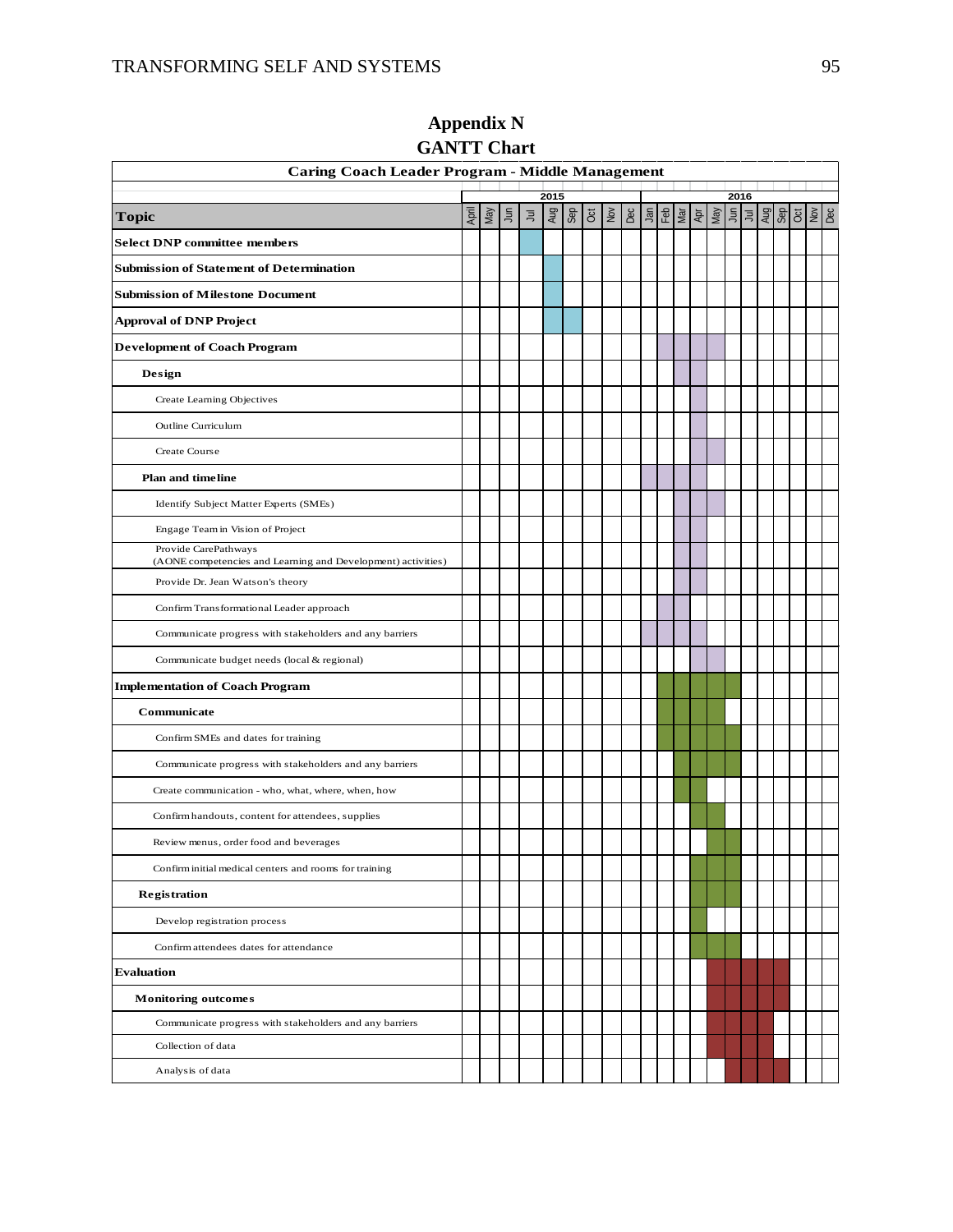## **Appendix O**

## **SWOT Analysis**

| <b>Strengths</b>                                                                                        | <b>Weaknesses</b>                                       |
|---------------------------------------------------------------------------------------------------------|---------------------------------------------------------|
| • Employer of Choice                                                                                    | • Turnover rates have increased for nursing middle      |
| • Strong foundation of Caring Science                                                                   | management                                              |
| • Ongoing support for implementation of Caring                                                          | • Job dissatisfaction present with nursing managers     |
| <b>Science strategies</b>                                                                               | • Lack of standardized, supportive competency-          |
| • Current position supports the spread of Caring                                                        | based orientation for middle management                 |
| Science and competencies for nursing staff,                                                             | • No preceptor/coach program for onboarding new         |
| management, and leadership                                                                              | middle managers                                         |
| • AONE competencies declared as foundation for                                                          | • Transformational leadership skills are not openly     |
| nursing leaders                                                                                         | discussed                                               |
| • Organization focused on quality, safety, and care                                                     | • Culture of fear and blame is pervasive                |
| experience                                                                                              | • Middle managers faced with role dilution, lack of     |
| • Quality oversight/Quality improvement is                                                              | role clarity, and work long hours                       |
| embedded in our culture                                                                                 | • Demands from executive leadership for                 |
| · Integrated model for healthcare, health plan, and<br>physician group practices                        | performance have increased stress of middle<br>managers |
|                                                                                                         | • Multiple competing initiatives demanding more         |
|                                                                                                         | time and resources                                      |
|                                                                                                         | • Relationships are strained and trust is lacking       |
|                                                                                                         | • Challenges with finding work life balance in          |
|                                                                                                         | current work environment                                |
| <b>Opportunities</b>                                                                                    | <b>Threats</b>                                          |
| • Develop standardized onboarding orientation                                                           | · Healthcare systems have learned from us, are          |
| using the AONE competencies for middle                                                                  | focused on implementing our model and                   |
| management roles                                                                                        | outperforming us                                        |
| • Create and implement a preceptor/coach                                                                | • Other systems are competing with our wages and        |
| program for nurse leaders who are onboarding                                                            | our employees are being recruited                       |
| assistant nurse managers and managers                                                                   | <b>• Hospitals are becoming recognized for Magnet</b>   |
| • Provide role clarification for the assistant nurse                                                    | status while we are not pursing this recognition        |
| managers, nurse managers, and directors                                                                 |                                                         |
| • Improve job satisfaction and trust relationships<br>• Use the language of transformational leadership |                                                         |
| and Caring Science to build our nurse leaders of                                                        |                                                         |
| the future                                                                                              |                                                         |
| • Prepare our leaders to meet the expectations of                                                       |                                                         |
| <b>Magnet hospitals</b>                                                                                 |                                                         |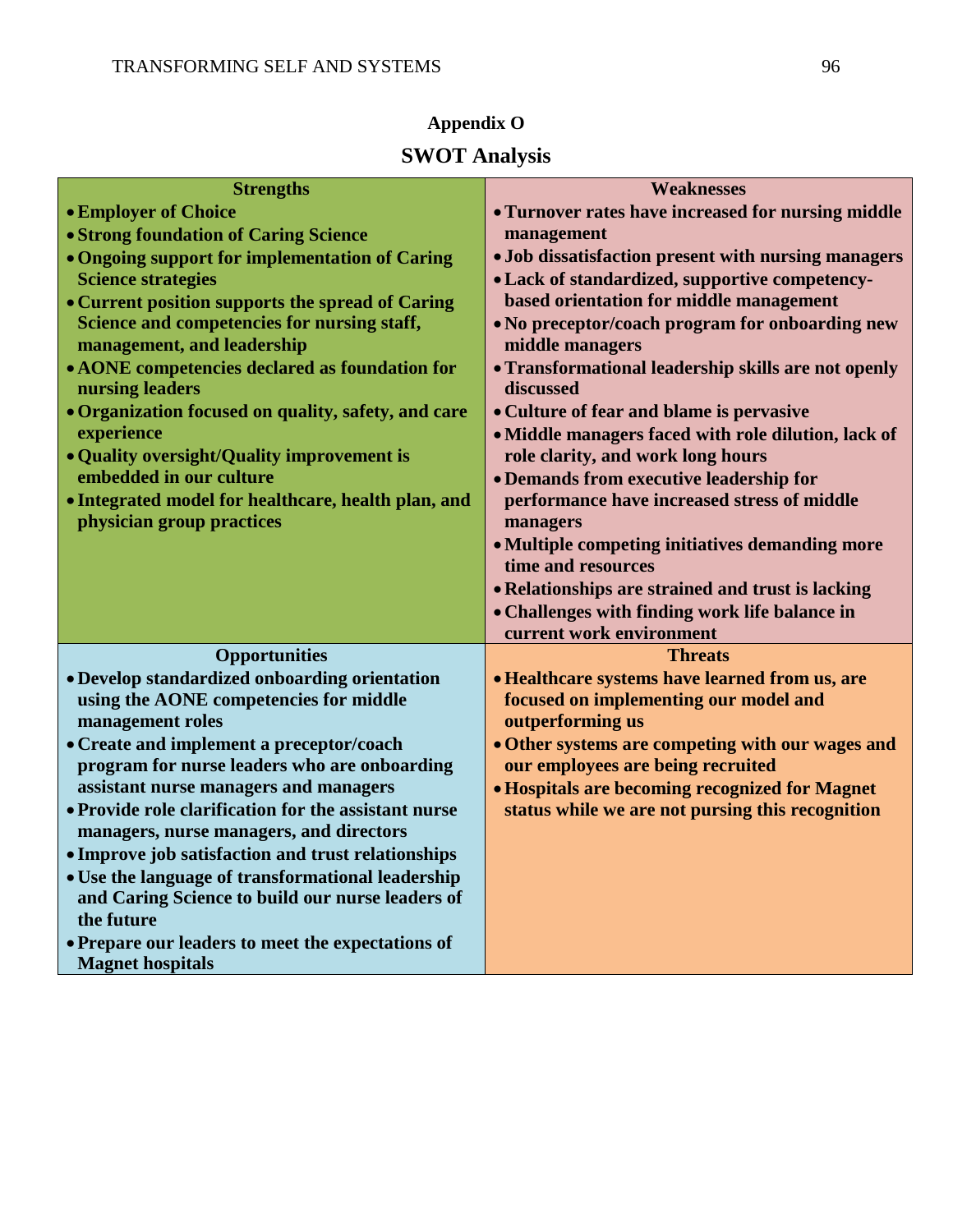## **Appendix P**

|                                                                                          | <b>Caring Coach Leader Program - Middle Management</b> |      |                      |      |             |      |                       |             |                            |             |                              |      |              |      |             |                       |             |      |
|------------------------------------------------------------------------------------------|--------------------------------------------------------|------|----------------------|------|-------------|------|-----------------------|-------------|----------------------------|-------------|------------------------------|------|--------------|------|-------------|-----------------------|-------------|------|
| <b>Topic</b>                                                                             |                                                        |      |                      |      |             |      |                       |             | <b>Details</b>             |             |                              |      |              |      |             |                       |             |      |
| 2016                                                                                     | 5/23                                                   | 5/30 | 6/06                 | 6/13 | 6/20        | 6/27 | 7/04                  | 7/11        | 7/18                       | 7/25        | 8/01                         | 8/08 | 8/15         | 8/22 | 8/29        | 9/05                  | 9/12        | 9/19 |
| Program Training<br>Dates                                                                | X                                                      |      | $\mathbf X$          |      |             |      |                       |             |                            |             |                              |      |              |      |             |                       |             |      |
| <b>Initial Caring</b><br><b>Assessment Scale</b><br>self-assessments                     | $\mathbf X$                                            |      | $\mathbf X$          |      |             |      |                       |             |                            |             |                              |      |              |      |             |                       |             |      |
| Program<br>Evaluations<br>completed day of<br>training                                   | $\mathbf X$                                            |      | $\mathbf X$          |      |             |      |                       |             |                            |             |                              |      |              |      |             |                       |             |      |
| Program post<br>evaluations<br>summarized (2 wks)                                        |                                                        |      | $\mathbf X$          |      | $\mathbf X$ |      |                       |             |                            |             |                              |      |              |      |             |                       |             |      |
| Program post<br>evaluations<br>aggregated (2 wks)                                        |                                                        |      |                      |      |             |      | X                     |             |                            |             |                              |      |              |      |             |                       |             |      |
| Follow up Caring<br><b>Assessment Scale</b><br>self-assessments<br>$(6 - 8 \text{ wks})$ |                                                        |      |                      |      |             |      | $\mathbf X$           | $\mathbf X$ | $\mathbf X$<br>$\mathbf X$ | $\mathbf X$ | $\mathbf X$                  |      |              |      |             |                       |             |      |
| <b>Caring Assessment</b><br>surveys/demo info<br>summarized per<br>med center (2 wks)    |                                                        |      |                      |      |             |      |                       |             |                            |             | X                            |      | $\mathbf X$  |      |             |                       |             |      |
| Caring Assessment<br>surveys/demo info<br>aggregated (2 wks)                             |                                                        |      |                      |      |             |      |                       |             |                            |             |                              |      |              |      | $\mathbf X$ |                       |             |      |
|                                                                                          |                                                        | 2016 | <b>First Quarter</b> |      |             | 2016 | <b>Second Quarter</b> |             |                            |             | <b>Third Quarter</b><br>2016 |      |              |      | 2016        | <b>Fourth Quarter</b> |             | 2017 |
| Turnover rates<br>Obtained for 2016                                                      |                                                        |      |                      |      | $\mathbf X$ |      |                       |             | $\mathbf X$                |             |                              |      | $\mathbf{X}$ |      |             |                       | $\mathbf X$ |      |
|                                                                                          |                                                        |      |                      |      |             |      |                       |             |                            |             |                              |      |              |      |             |                       |             |      |

## **Detailed Evaluation Timeline 2016**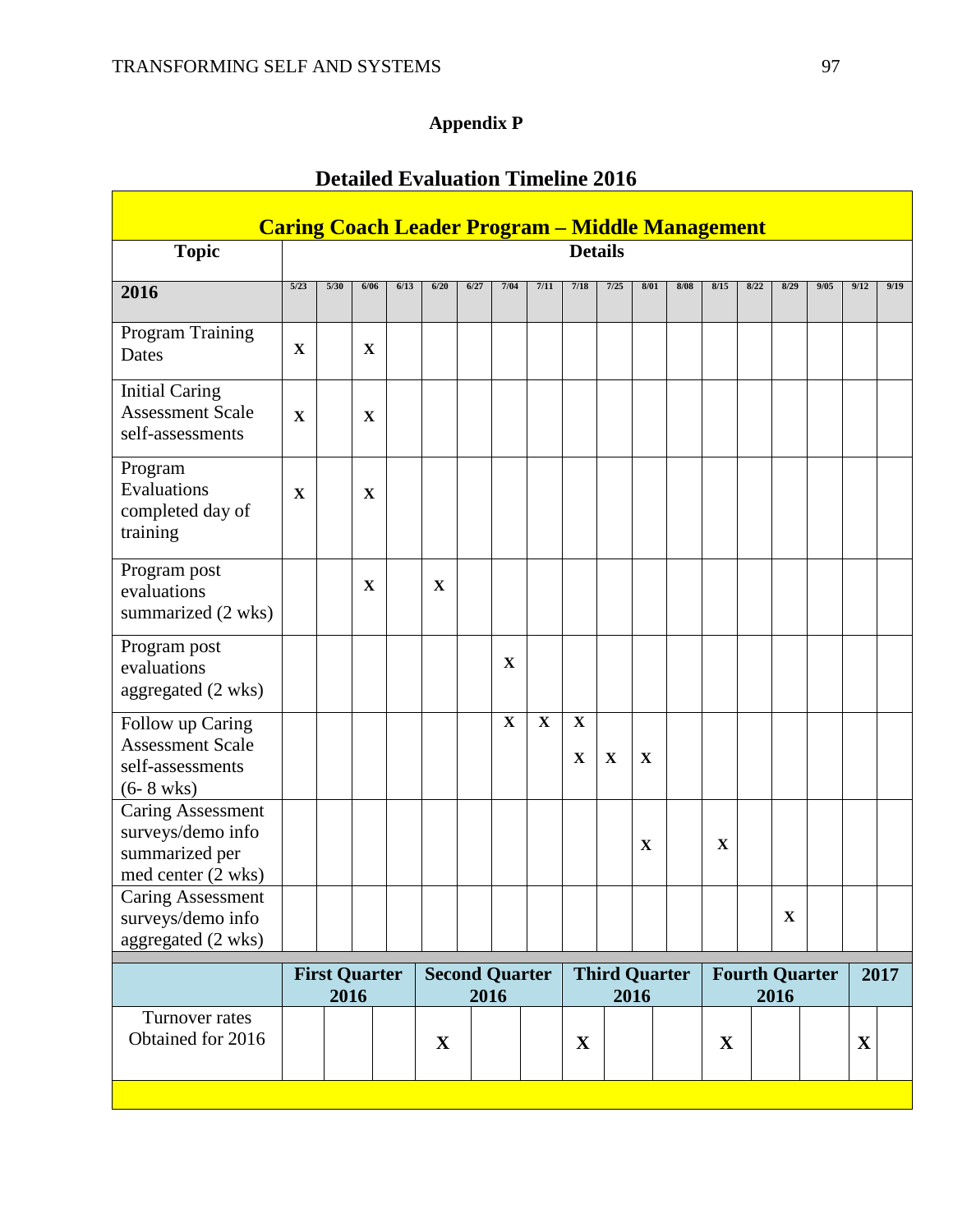### **Appendix Q**

## **Nyberg Caring Assessment Scale and Demographic Survey**

## **Nyberg Caring Assessment Scale\***

Are these caring attributes things you actually use in your day-to-day practices?

Instructions: For each statement below, please circle the number for how often you think you demonstrate these practices in the work situation.

|                                                                | <b>Cannot</b> | <b>Occasionally Sometimes Often</b> |          |          | <b>Always</b> |
|----------------------------------------------------------------|---------------|-------------------------------------|----------|----------|---------------|
|                                                                | use in        | use in                              | use in   | use in   | use in        |
|                                                                | practice      | practice                            | practice | practice | practice      |
| 1. Have deep respect for the needs of others.                  | 1             | 2                                   | 3        | 4        | 5             |
| 2. Not give up hope for others.                                | 1             | $\overline{c}$                      | 3        | 4        | 5             |
| Remain sensitive to the needs of others.<br>3.                 | 1             | 2                                   | 3        | 4        | 5             |
| 4. Communicate a helping, trusting attitude toward others.     | $\mathbf{1}$  | 2                                   | 3        | 4        | 5             |
| Express positive and negative feelings.<br>5.                  | 1             | $\overline{2}$                      | 3        | 4        | 5             |
| 6. Solve problems creatively.                                  | 1             | $\overline{c}$                      | 3        | 4        | 5             |
| 7. Understand that spiritual forces contribute to human care.  | 1             | 2                                   | 3        | 4        | 5             |
| 8. Consider relationships before rules.                        | 1             | $\overline{2}$                      | 3        | 4        | 5             |
| 9. Base decisions on what is best for the people involved.     | 1             | 2                                   | 3        | 4        | 5             |
| 10. Understand thoroughly what situations mean to people.      | 1             | $\overline{2}$                      | 3        | 4        | 5             |
| 11. Go beyond the superficial to know people well.             | 1             | 2                                   | 3        | 4        | 5             |
| 12. Implement skills and techniques well.                      | 1             | $\overline{c}$                      | 3        | 4        | 5             |
| 13. Choose tactics that will accomplish goals.                 | 1             | $\overline{c}$                      | 3        | 4        | 5             |
| 14. Give full consideration to situational factors.            | 1             | 2                                   | 3        | 4        | 5             |
| 15. Focus on helping others to grow.                           | 1             | 2                                   | 3        | 4        | 5             |
| 16. Take time for personal needs and growth.                   | 1             | 2                                   | 3        | 4        | 5             |
| 17. Allow time for caring opportunities.                       | 1             | $\overline{c}$                      | 3        | 4        | 5             |
| 18. Remain committed to a continuing relationship.             | 1             | $\overline{c}$                      | 3        | 4        | 5             |
| 19. Listen carefully and be open to feedback.                  | 1             | $\overline{c}$                      | 3        | 4        | 5             |
| 20. Believe that others have a potential that can be achieved. | 1             | 2                                   | 3        | 4        | 5             |

### **Upon completion of Survey:**

- 1. Circle any statement you rated 3 or below your areas for growth
- 2. Star any statement you rated 4 or 5 your current strengths
	- 3. Discuss your results with assigned partner

\*Permission to Use was granted by Dr. Jean Watson on behalf of Dr. Jan Nyberg *Dear Attendees,*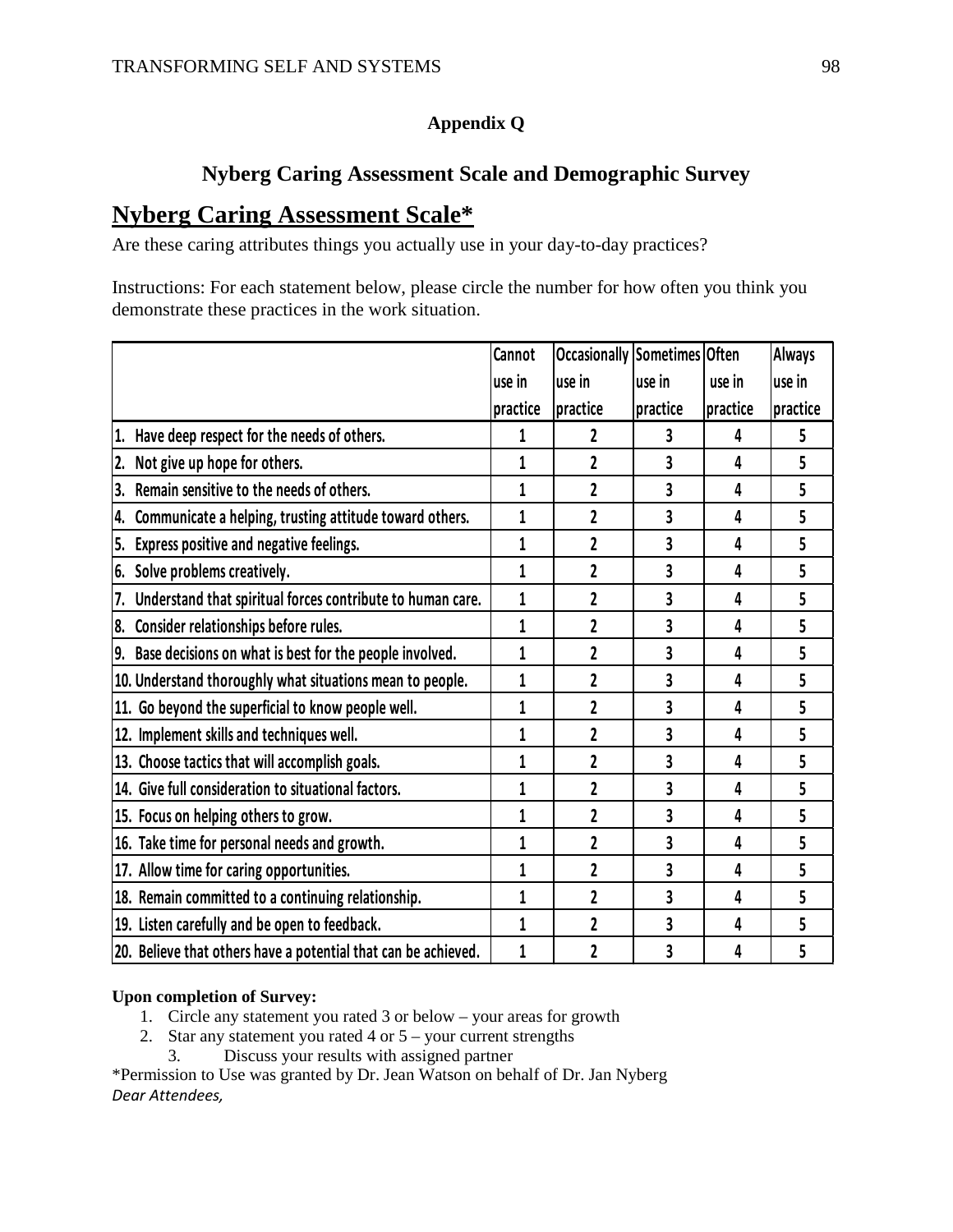*The purpose of this letter is to ask you to take part in an evidence-based quality improvement project that implements a Caring Coach Leader program as an intervention to support onboarding orientation of middle management. I will be using the Caring Assessment Scale by Dr. Jan Nyberg that assesses individuals caring attributes via a self-assessment. Demographic information will also be included as part of the evaluation process for this project. I am interested in learning about attendee's perception of their Caring attributes prior to the start of the Caring Coach Leader program and compare these results to a follow up survey that will be sent via email in 6-8 weeks after the completion of this program.* 

*All of your answers will be kept completely confidential. The survey results will have no identifying information on it and no individual identities will be used in any reports or publications that may result from this work. There is no benefit to you for participating in this study and there will be no reimbursement provided. There will be no financial costs to you as a result of taking part in the project.*

*If you agree to participate, please complete the attached Demographic and Caring Assessment Scale surveys. The follow up survey will be sent as a Survey Monkey in 6-8 weeks post completion of this program. Together, the surveys should take approximately 10-15 minutes to complete. Sincerely, Priscilla Javed, RN, MS*

| <b>Facility:</b> |                                 |                                                           |                | Date:          |               |
|------------------|---------------------------------|-----------------------------------------------------------|----------------|----------------|---------------|
|                  | Age: $\Box$ 18 - 25             | $\Box$ 26 - 35                                            | $\Box$ 36 - 45 | $\Box$ 46 - 55 | $\square$ <56 |
|                  | $\Box$ Male                     | $\Box$ Female                                             |                |                |               |
|                  | Years of Experience as RN:      |                                                           |                |                |               |
|                  | $\Box$ 1-5                      | $\Box$ 6 -10                                              | $\Box$ 11 - 15 | $\Box$ 16 - 20 |               |
|                  | $\square$ 21 - 25               | $\Box$ 26 - 30                                            | $\Box$ 31 - 35 | $\square$ > 35 |               |
|                  |                                 | <b>Years of Experience in Management/Leadership Role:</b> |                |                |               |
|                  | $\Box$ 1-5                      | $\Box$ 6 -10                                              | $\Box$ 11 - 15 | $\Box$ 16 - 20 |               |
|                  | $\square$ 21 - 25               | $\Box$ 26 - 30                                            | $\Box$ 31 - 35 | $\square$ > 35 |               |
|                  |                                 | <b>Number of Employees as Direct Reports:</b>             |                |                |               |
|                  | $\Box$ < 10                     | $\Box$ 11 -25                                             | $\Box$ 26 - 50 | $\Box$ 51 - 75 |               |
|                  | $\Box$ 76 - 100                 | $\Box > 100$                                              |                |                |               |
|                  | <b>Highest Degree obtained:</b> |                                                           |                |                |               |
|                  | $\Box$ AA/AS                    | $\Box$ BA/BS                                              | $\Box$ MA/MS   | $\square$ DNP  |               |
|                  | $\n  PhD\n$                     | Other<br>□                                                |                |                |               |

**Have you had a Mentor support you during your management/leadership career?**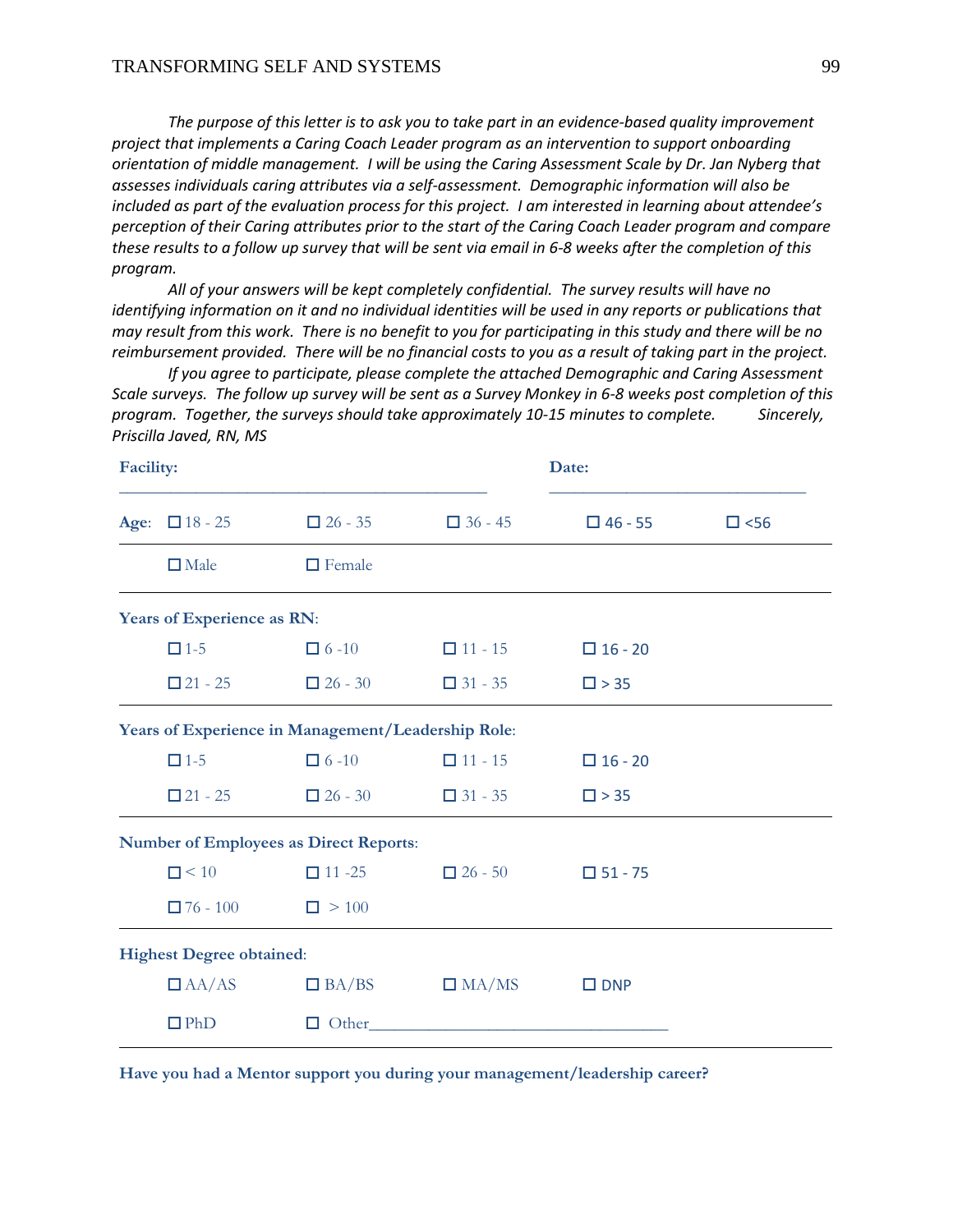| $\Box$ Yes | $\Box$ No | Comments:                                                                  |  |
|------------|-----------|----------------------------------------------------------------------------|--|
|            |           | Have you had a Coach support you during your management/leadership career? |  |
| $\Box$ Yes | $\Box$ No | Comments:                                                                  |  |
|            |           |                                                                            |  |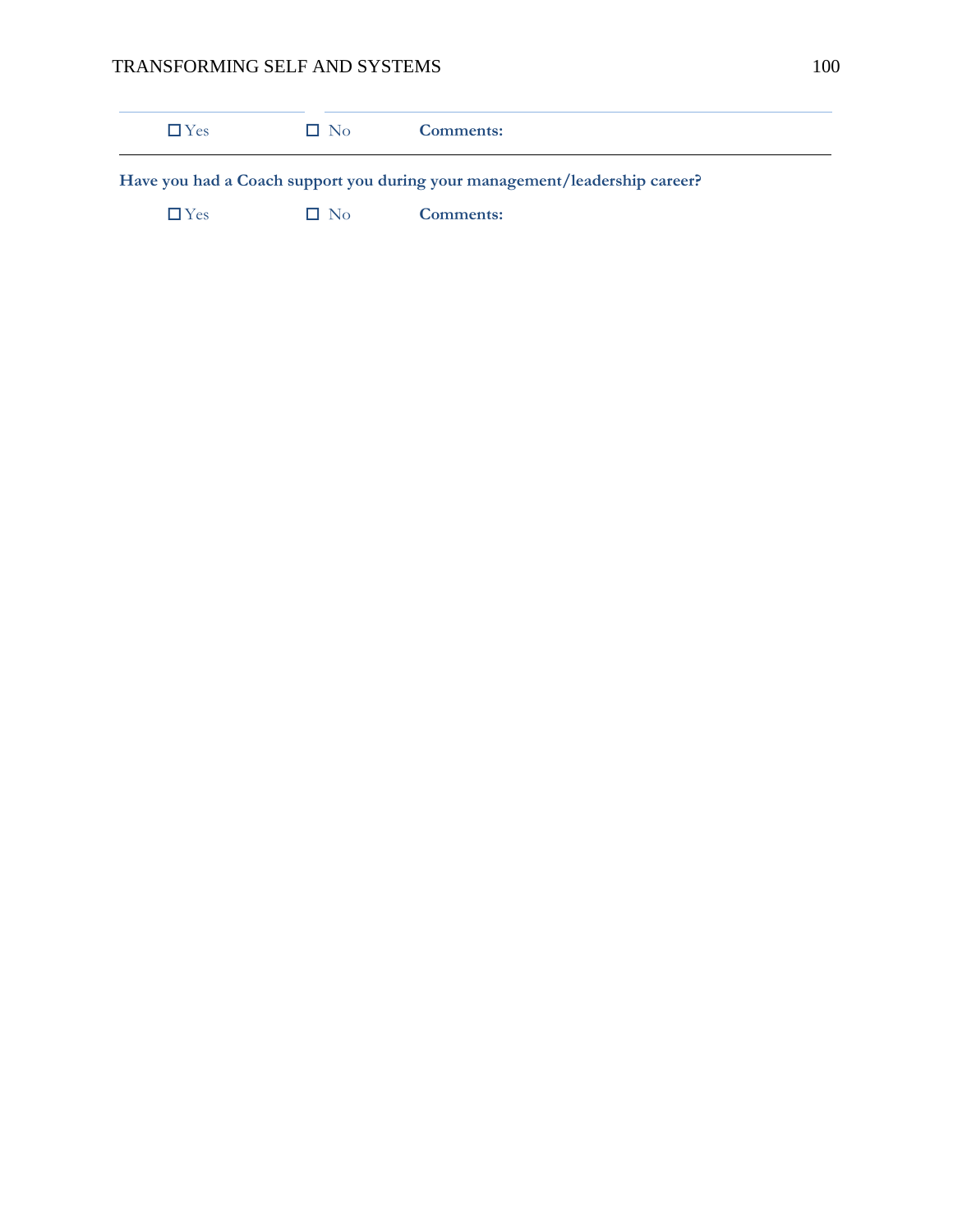### **Appendix R**

### **Caring Coach Leader Program Evaluation**

Your evaluation of this presentation will help us improve our education program. *Your input is important to us!* Please indicate your responses to the questions below by completely filling in the sections.

| Please indicate the degree to which you disagree/agree<br>with each of the following statements. | <b>Strongly</b><br><b>Disagree</b> |                | <b>Agree</b> |         | <b>Strongly</b>  | <b>Agree</b>     |
|--------------------------------------------------------------------------------------------------|------------------------------------|----------------|--------------|---------|------------------|------------------|
| The course objectives were clearly stated.                                                       | 1□                                 | $2\square$     | 3 □          | $4\Box$ | $5\Box$ 6 $\Box$ |                  |
| The course content met these objectives.                                                         | $1\square$                         | $2\Box$        | 3 L I        | $4\Box$ | $5\Box$ 6 $\Box$ |                  |
| The facilities were adequate-room, lighting, temperature, A/V, etc.                              | $1\square$                         | $2\Box$        | 3 □          | $4\Box$ | $5\Box$ 6 $\Box$ |                  |
| Overall, teaching methods were appropriate to the content.                                       | $1\square$                         | 2 <sub>2</sub> | 3 L I        | $4\Box$ |                  | $5\Box$ 6 $\Box$ |
| The course was applicable to my role.                                                            | 1 L                                | $2\Box$        | 3 □          | $4\Box$ |                  | $5\Box$ 6 $\Box$ |
| I learned methods/principles to perform my job more effectively. $1\Box$                         |                                    | $2\square$     | 3 □          | $4\Box$ |                  | $5\Box$ 6 $\Box$ |
| The pace of the course was appropriate to the material presented $1\Box$                         |                                    | 2 <sub>1</sub> | 3 L          | 4 □     | 5 L L            | 6 □              |

| Presenter: Priscilla Javed, RN, MS | <b>Topic: Caring Coach Leader</b> |         |                 |          |                  |  |  |  |  |  |
|------------------------------------|-----------------------------------|---------|-----------------|----------|------------------|--|--|--|--|--|
| Program                            |                                   |         |                 |          |                  |  |  |  |  |  |
| Was knowledgeable on the subject.  | $1\Box$                           | $2\Box$ | $3 \Box 4 \Box$ |          | $5\Box$ 6 $\Box$ |  |  |  |  |  |
| Communicated effectively.          | $1 \square$                       | $2\Box$ | $3 \square$     | $4 \Box$ | $5\Box$ $6\Box$  |  |  |  |  |  |
| Maintained my interest.            | $1\Box$                           | $2\Box$ | $3 \square$     | 4 O      | $5\Box$ $6\Box$  |  |  |  |  |  |
| Responded well to questions.       |                                   |         | 3 N             | 4 I I    | $5\Box$ 6 $\Box$ |  |  |  |  |  |

**What aspects of the course were most beneficial to you?**

**What would you like to change?** *(add or delete)*

**Additional Comments** *(suggestions for improvement)*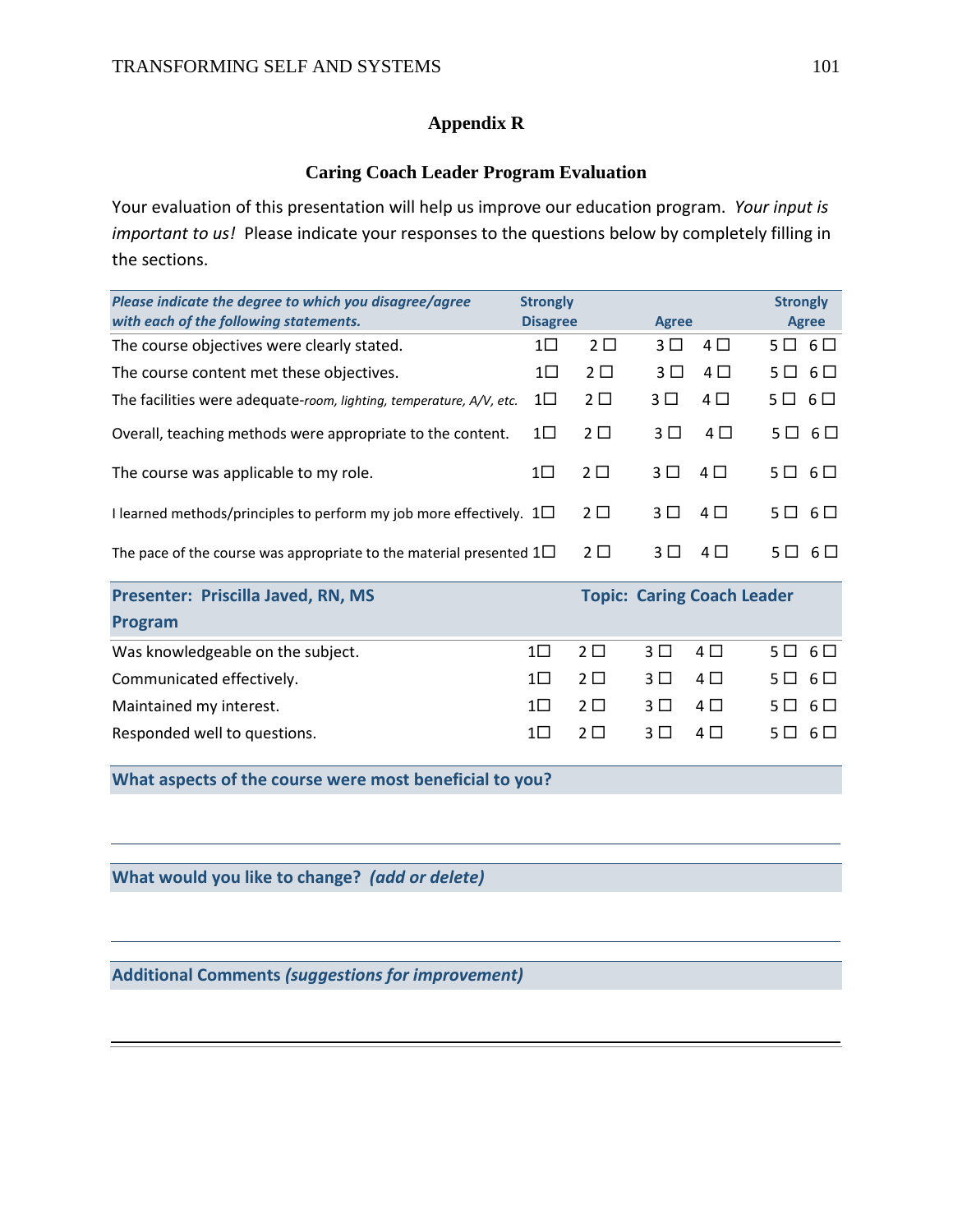### **Appendix S**

#### **Questions** 6-point Likert scale ranging from Strongly Disagree to Strongly Agree **Mean** Completed surveys  $(n = 14)$ The course objectives were clearly stated 5.5 The course content met these objectives 5.6 The facilities were adequate (room, lighting, temperature, A/V, etc) 5.7 Overall, teaching methods were appropriate to the content 5.7 The course was applicable to my role 5.6 I learned methods/principles to perform my job more effectively 5.3 The pace of the course was appropriate to the material presented 5.3 **Presenter** Was knowledgeable on the subject 5.9 Communicated effectively 6 Maintained my interest 5.6 Responded well to questions 5.9 **What aspects of the course were most beneficial to you?** Reinvigorating Caring Science, centering around Caring Science, renewed mindfulness, powerful, refreshing, inspirational, great review of Caring Science, information good Helped me get back to my purpose, reconnect, found opportunity to care more, opportunity to revisit our purpose and reason for being here Time for Self-reflection, reflective practices, permission to take time for introspective work, dialogue most beneficial, gaining insight from others Transformational Leadership attributes, comparison to Caritas processes Exercise for asking open-ended questions, presenter able to 'go with the flow' when difficult questions asked **What would you like to change?** Nothing, very good presentation • More time for debrief with open-ended questions Some discussion points overlapped, change to 4 hour class, pace a bit slow Spend more time connecting the dots between the principles and learnings, and how to apply it within work environment, need more tools to help us not only survive but thrive and help others do the same Attend and engage in more programs with this type of content, need ongoing opportunity to re-engage, energize ourselves and each other More clarity on the purpose and take away of course, knowing purpose and objectives prior to day of program. **Additional comments (suggestions for improvement)** Presenter best person to teach this course, inspirational, great day, loved it, several responses filled with thankfulness Add definition of Transformational Leadership, more tools to teach staff Highly recommend program and hopeful ANMs are given the opportunity to attend, all leaders can benefit from this program

#### **Program Evaluation Results of Caring Coach Leader Program**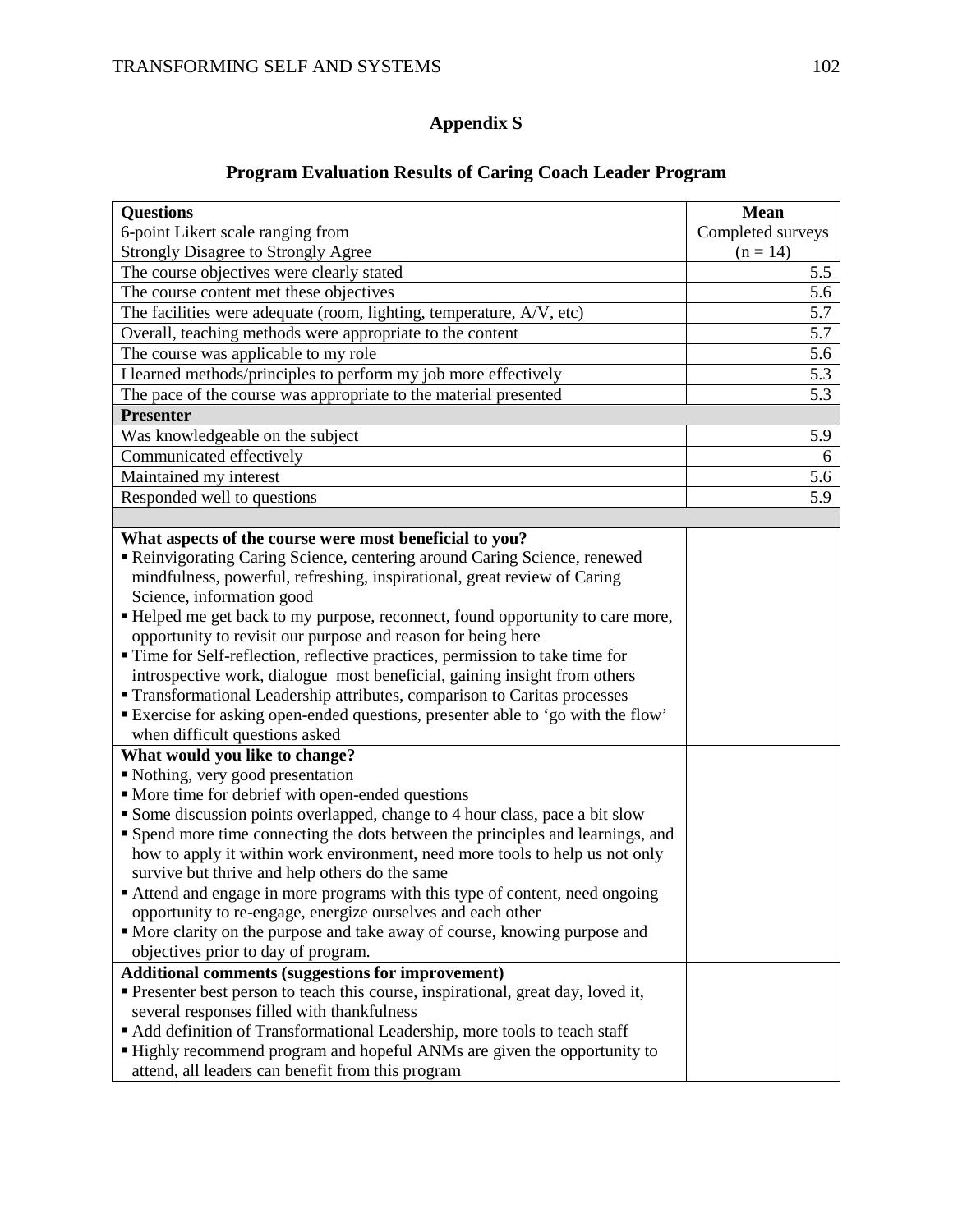## **Appendix T**

|                                                                        | Kesuns of Demographic 1 re- and 1 0st-1 rogram burveys<br><b>Pre-Program Survey</b><br>$N = 16$ |                 | <b>Post-Program Survey</b><br>$N = 11$ |                  |  |
|------------------------------------------------------------------------|-------------------------------------------------------------------------------------------------|-----------------|----------------------------------------|------------------|--|
| Age                                                                    |                                                                                                 |                 |                                        |                  |  |
| $18 - 25$                                                              | $\boldsymbol{0}$                                                                                | 0%              | $\boldsymbol{0}$                       | $\boldsymbol{0}$ |  |
| $26 - 35$                                                              | $\boldsymbol{0}$                                                                                | 0%              | $\boldsymbol{0}$                       | $\overline{0}$   |  |
| $36 - 45$                                                              | $\overline{7}$                                                                                  | 43.75%          | $\sqrt{6}$                             | 54.55%           |  |
| $46 - 55$                                                              | $\overline{4}$                                                                                  | 25%             | $\overline{2}$                         | 18.18%           |  |
| $56$ or $> 56$                                                         | 5                                                                                               | 31.25%          | 3                                      | 27.27%           |  |
| <b>Gender</b>                                                          |                                                                                                 |                 |                                        |                  |  |
| Female                                                                 | 14                                                                                              | 87.5%           | 10                                     | 90.91%           |  |
| Male                                                                   | $\overline{2}$                                                                                  | 12.5%           | 1                                      | 9.09%            |  |
| <b>Years of Experience as RN</b>                                       |                                                                                                 |                 | 1 Skipped                              |                  |  |
| $1 - 5$ years                                                          | $\boldsymbol{0}$                                                                                | 0%              | $\mathbf{0}$                           | $0\%$            |  |
| $6 - 10$ years                                                         | $\overline{0}$                                                                                  | 0%              | $\boldsymbol{0}$                       | $\overline{0\%}$ |  |
| $11 - 15$ years                                                        | $\overline{2}$                                                                                  | 12.5%           | $\overline{2}$                         | 20%              |  |
| $16 - 20$ years                                                        | 5                                                                                               | 31.25%          | $\overline{3}$                         | 30%              |  |
| $21 - 25$ years                                                        | 5                                                                                               | 31.25%          | $\overline{2}$                         | 20%              |  |
| $26 - 30$ years                                                        | $\mathbf{1}$                                                                                    | 6.25%           | $\mathbf{1}$                           | 10%              |  |
| $31 - 35$ years                                                        | $\mathbf{1}$                                                                                    | 6.25%           | $\boldsymbol{0}$                       | $0\%$            |  |
| $> 35$ years                                                           | $\overline{2}$                                                                                  | 12.5%           | $\overline{2}$                         | 20%              |  |
| <b>Years of Experience in Management/Leadership role</b>               |                                                                                                 |                 |                                        |                  |  |
| $1 - 5$ years                                                          |                                                                                                 | 12.5%           | 3                                      | 27.27%           |  |
| $6 - 10$ years                                                         | 2<br>$\overline{7}$                                                                             | 43.75%          | $\overline{2}$                         | 18.18%           |  |
| $11 - 15$ years                                                        | $\mathbf{1}$                                                                                    | 6.25%           | $\overline{3}$                         | 27.27%           |  |
|                                                                        | 3                                                                                               | 18.75%          | $\overline{c}$                         | 18.18%           |  |
| $16 - 20$ years                                                        | $\overline{c}$                                                                                  | 12.5%           | $\boldsymbol{0}$                       | $0\%$            |  |
| $21 - 25$ years<br>$26 - 30$ years                                     | $\mathbf{1}$                                                                                    | 6.25%           | $\boldsymbol{0}$                       | $0\%$            |  |
|                                                                        | $\boldsymbol{0}$                                                                                | $0\%$           | $\boldsymbol{0}$                       | $0\%$            |  |
| $31 - 35$ years                                                        | $\overline{0}$                                                                                  | 0%              | $\mathbf{1}$                           | 9.09%            |  |
| $> 35$ years                                                           |                                                                                                 |                 |                                        |                  |  |
| <b>Number of Employees as Direct Reports (span of control)</b>         |                                                                                                 |                 |                                        |                  |  |
| $<10\,$                                                                | 2                                                                                               | 12.5%           | $\overline{c}$                         | 18.18%           |  |
| $11 - 25$                                                              | $\boldsymbol{0}$                                                                                | 0%              | $\mathbf{1}$                           | 9.09%            |  |
| $26 - 50$                                                              | $\mathbf{1}$                                                                                    | $\sqrt{6.25\%}$ | $\overline{0}$                         | $0\%$            |  |
| $51 - 75$                                                              | $\overline{0}$<br>$\overline{3}$                                                                | $0\%$           | $\overline{0}$<br>$\overline{1}$       | $0\%$            |  |
| $76 - 100$                                                             | 10                                                                                              | 18.75%          | $\overline{7}$                         | 9.09%            |  |
| $>100\,$                                                               |                                                                                                 | 62.5%           |                                        | 63.64%           |  |
| <b>Highest Degree Obtained</b>                                         |                                                                                                 |                 |                                        |                  |  |
| AA/AS                                                                  | 1                                                                                               | 6.25%           | $\boldsymbol{0}$                       | 0%               |  |
| BA/BS                                                                  | 6                                                                                               | 37.5%           | $\overline{5}$                         | 45.45%           |  |
| MA/MS                                                                  | $\overline{9}$                                                                                  | 56.25%          | 6                                      | 54.55%           |  |
| <b>DNP</b>                                                             | $\boldsymbol{0}$                                                                                | $0\%$           | $\boldsymbol{0}$                       | 0%               |  |
| PhD                                                                    | $\boldsymbol{0}$                                                                                | 0%              | $\boldsymbol{0}$                       | $\overline{0\%}$ |  |
| Other                                                                  | $\overline{0}$                                                                                  | $0\%$           | $\overline{0}$                         | 0%               |  |
| <b>Mentor support during Management/Leadership career</b><br>1 Skipped |                                                                                                 |                 |                                        |                  |  |
| Yes                                                                    | 9                                                                                               | 56.25%          | 7                                      | 70%              |  |
| No                                                                     | $\overline{7}$                                                                                  | 43.75%          | $\overline{3}$                         | 30%              |  |
| <b>Coach support during Management/Leadership career</b>               |                                                                                                 |                 |                                        |                  |  |
| Yes                                                                    | 7                                                                                               | 43.75%          | $\overline{4}$                         | 36.36%           |  |
| No                                                                     | $\overline{9}$                                                                                  | 56.25%          | $\overline{7}$                         | 63.64%           |  |

### **Results of Demographic Pre- and Post-Program Surveys**